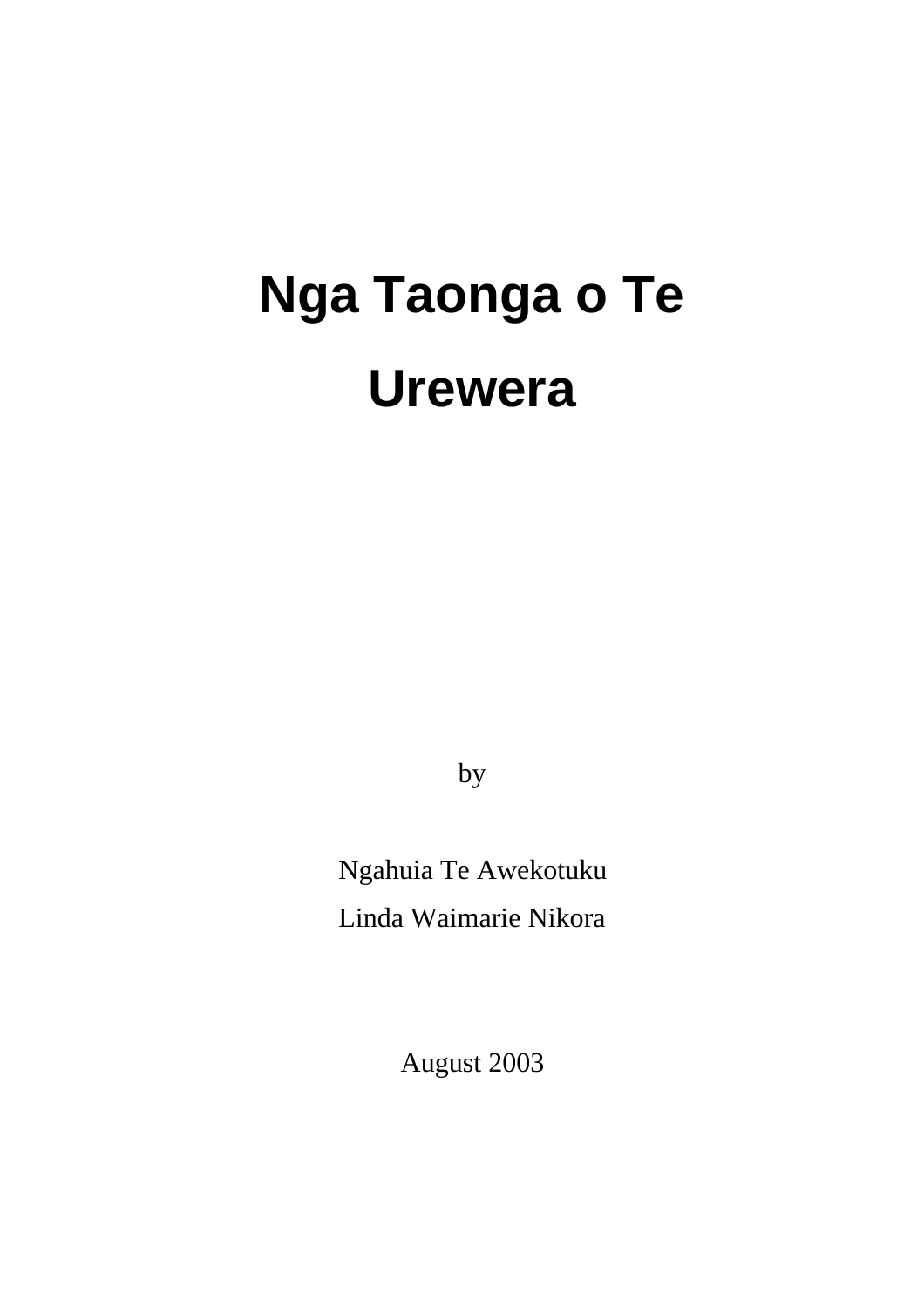#### **Acknowledgements**

Tena koutou nga reo o te Urewera, i runga i nga manako nui mo te Urewera me ona taonga katoa. E whai tautoko atu ana tenei rangahau, i te maha noa o nga korero e tukunga nei ki te aroaro o te Roopu Whakamana o TeTiriti. Heoi he ara ke tenei, he kura ke, ki te whakamatau ki te whakamarama i te ahuatanga o tatau tini mate. Ko te kura he reo ke, he tono ke atu ki te hunga e aukati mai nei i nga hiahia. Na maua wahine iti noa nei o Tuhoe tenei, hei awhina atu i te kaupapa. No reira, tena koutou katoa.

Our research has been greatly assisted by the generosity of particular people and institutions. Staff of the Auckland Museum, Te Papa Tongarewa/Museum of New Zealand, Whakatane Museum, National Library, Alexander Turnbull Library, Auckland Public Library, University of Waikato Library, and the Hamilton Public Library were particularly helpful in assisting us to access relevant information resources.

We wish to thank Chief Ranger Glenn Mitchell of the Aniwaniwa Visitors Centre, Dr Roger Neich of Auckland Museum, and Fiona Hall of Whakatane Museum, for allowing us access to their records and collections.

To our families, friends, and colleagues, thank you for your faith, your patience, and your feedback. Kia ora koutou.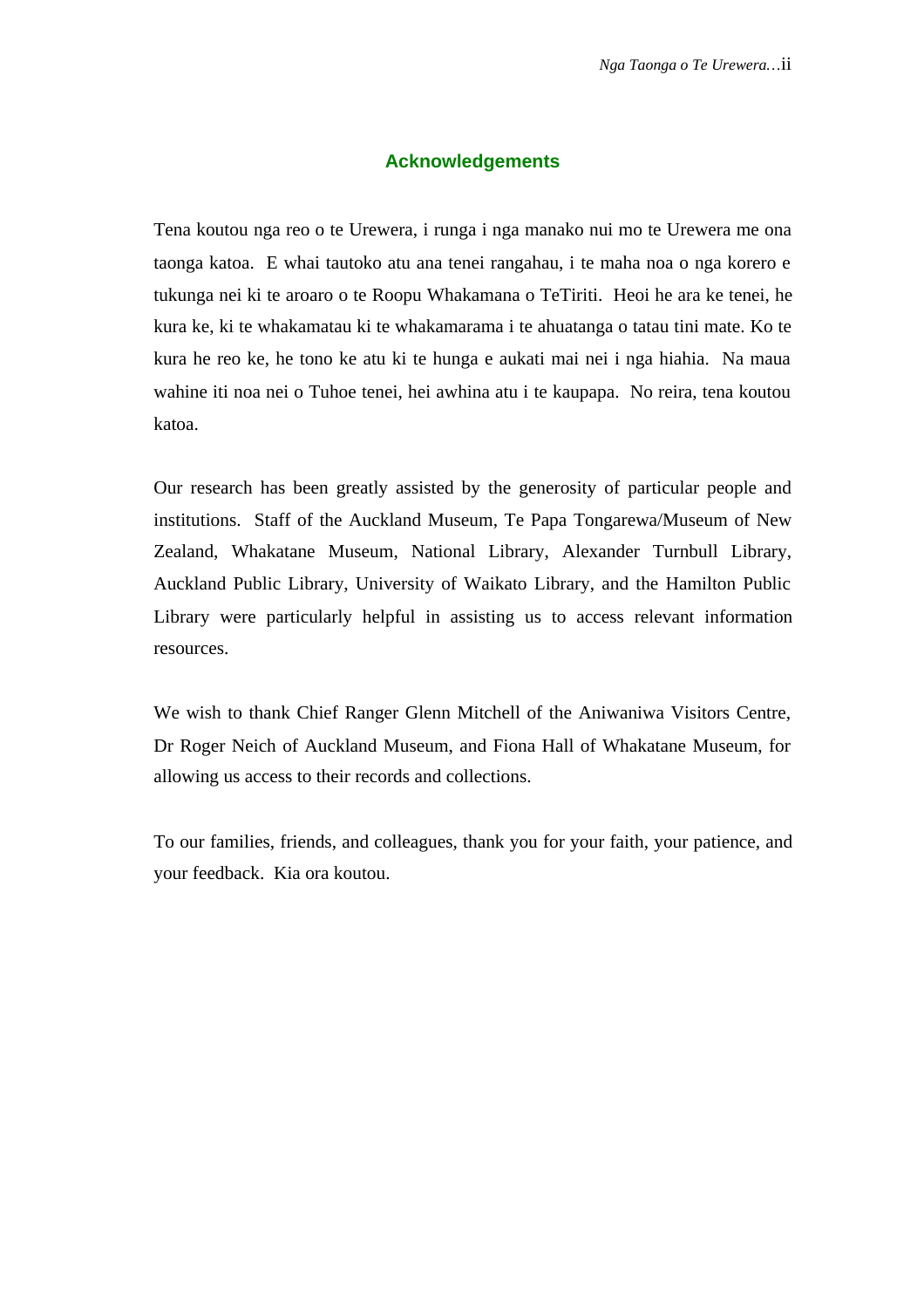# **Table of Contents**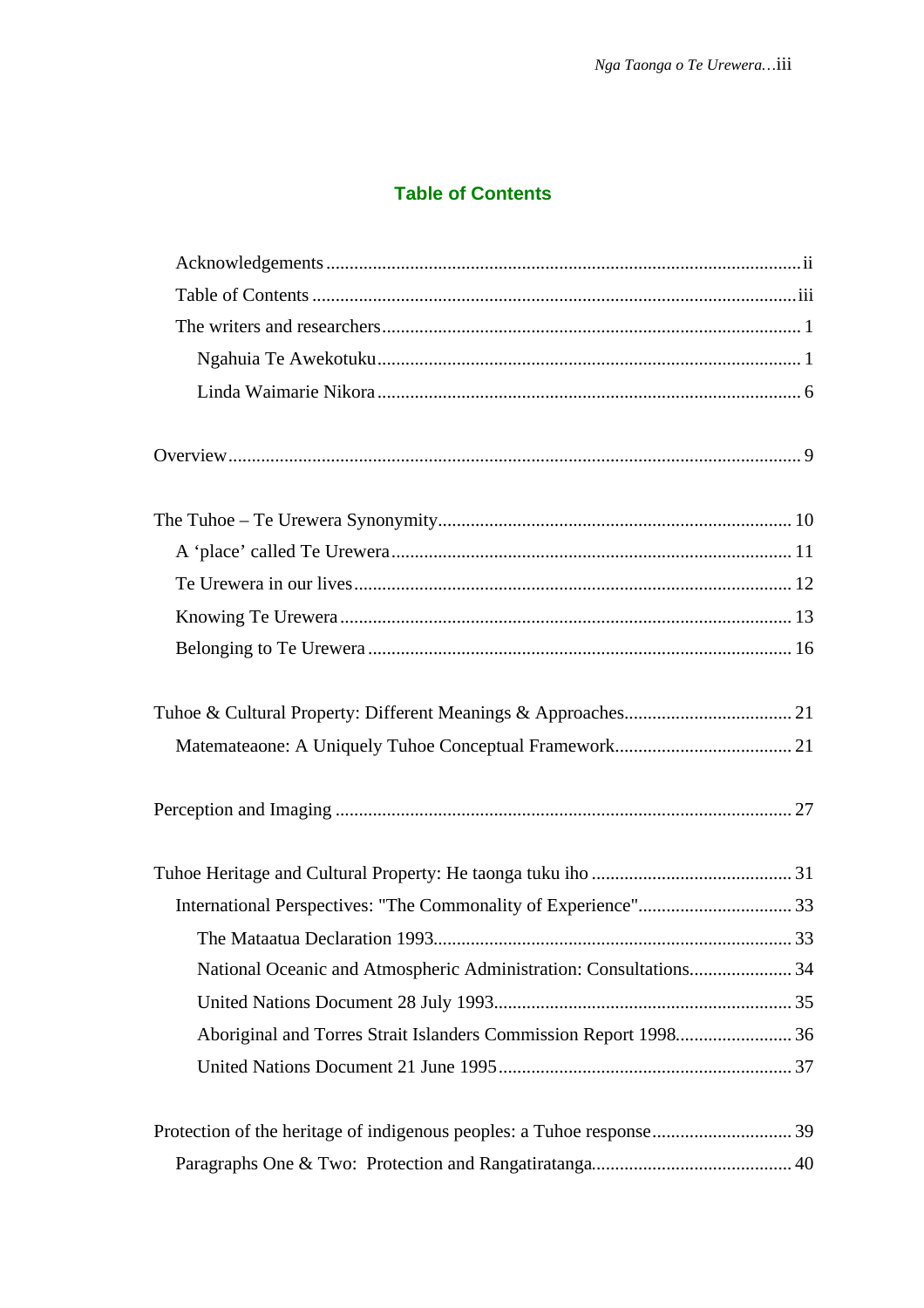| The Aniwaniwa Visitors Centre and Park Headquarters: A Study 42                  |  |
|----------------------------------------------------------------------------------|--|
|                                                                                  |  |
| Paragraph Four: Customary Practice and the Transmission of knowledge 49          |  |
|                                                                                  |  |
|                                                                                  |  |
|                                                                                  |  |
|                                                                                  |  |
|                                                                                  |  |
|                                                                                  |  |
|                                                                                  |  |
|                                                                                  |  |
|                                                                                  |  |
|                                                                                  |  |
|                                                                                  |  |
|                                                                                  |  |
| Loss of access to common property and service, and community disarticulation. 78 |  |
|                                                                                  |  |
|                                                                                  |  |
|                                                                                  |  |
|                                                                                  |  |
|                                                                                  |  |
|                                                                                  |  |
|                                                                                  |  |
|                                                                                  |  |
|                                                                                  |  |
|                                                                                  |  |
|                                                                                  |  |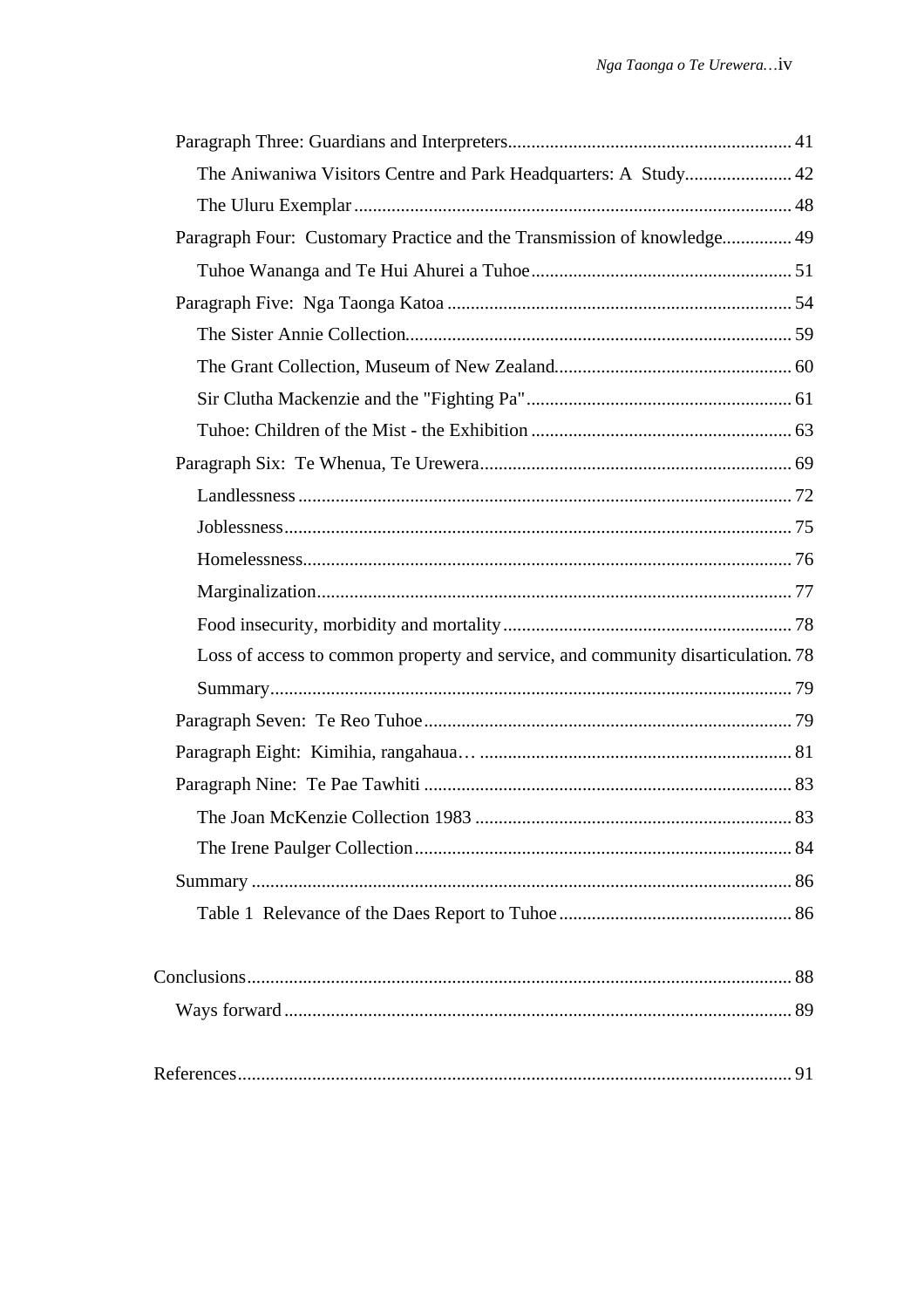#### **The writers and researchers**

Ahakoa te wheru, te pau o te hau Ka ngoki, ka ngoingoi Eke ana ki te taumata, ka titiro iho Ki te whai o te Urewera E tu whakarehu mai ra, e pokia ra e te kohu Kua ea nga wawata (he waiata na Tuhoe ki Poneke)

Nga Taonga o Te Urewera remain the cultural property of the Tuhoe people. Our heritage endures. This sense of ownership, of connection, is reinforced by the spiritual, psychological and cultural bonds which have persisted, despite government incursion, private purchase and attempted development. It is this sense of connection which originally prompted these writers to contribute to the claims process. Each has her own story to tell.

#### **Ngahuia Te Awekotuku**

MA (Hons) in English Literature, PhD in Social Sciences. Professor in the Maori & Psychology Research Unit, University of Waikato. Teaching and research interests include cultural studies, gender, and Maori and indigenous issues in museology and museum practice.

What does the notion of cultural property mean for me, as a Tuhoe female? It means that I recall how I found out, for myself, that I was Tuhoe.

I was sixteen, it was summertime, and I had a job as a model with the National Film Unit, on a Tourist and Publicity Department project. The film crew comprised three men – two cameramen, and Ernie Leonard of Ngati Rangiwewehi as the Maori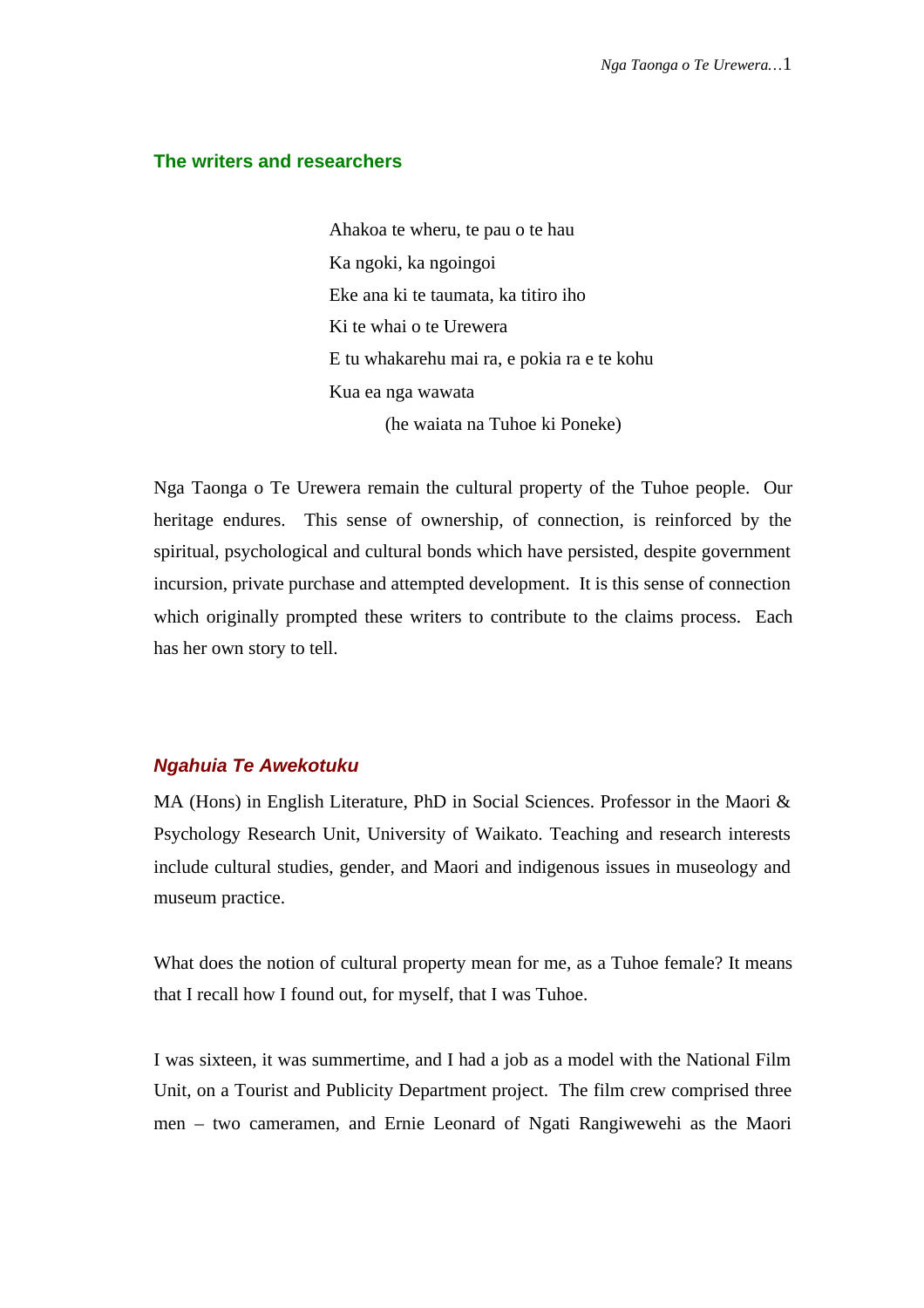advisor. There were three of us girls, all very excited by the idea of an adventure in the wild unknown. Heading for Murupara, and then Ruatahuna, and The Bush.

Crammed into an old white jeep, we ventured in to the misty Urewera ranges, seeking out the fabled Rua's Stronghold. The plan was to film going in with leafy scenes of giant forest trees and drapey ponga ferns. We'd stay there only the one night, and then film early in the morning, just pleasant and inviting views around the Stronghold, (populated by us three pretty girls!) with some history scripted in later. Then we'd leave.

We drove into Te Whaiti and the further we went in, the more peculiar I began to feel. Anxious, uncomfortable, apprehensive. Peculiar. Halfway into the colourlessly sorry clus ter of dwellings along both sides of the dusty road, the jeep stopped. For a rest, and a look around. I hopped out, wandered over to a crumbling weatherboard villa, its battered porch bending to a tangled garden. The scent of neglected lemons hung heavy in the still morning air. A huge cast iron kettle, its lid still on, poked out of the rubble. I ran over to it, tripped, sliced my ankle on number 8 wire. Blood stained my white trousers. Warned, I hobbled back to the others, feeling frightened and rather foolish.

The jeep continued on its way. I don't recall much of Ruatahuna at all; only the dust, the bluegreen light, and trees, ferns, bush, pressing against the sides, pressing at us, as if it were curious, or hungry. The further in, the more unsettled and anxious I became. I remember thinking a lot about my Kuia at home in Ohinemutu. I wondered what she would tell me to do; I know I felt more and more peculiar.

And then we were on the road to Maungapohatu. It was a timber access road, had only just been opened in the last few months or so. Again, I don't remember much at all, just the green all around the jeep, pushing, resisting, trying to keep us out, and the road, slippery one moment, gravelly and uneven the next. The men were talking noisily about catching some horses, getting shots of June on a horse with her long hair flying; there was a paddock up there full of them. And there were lots of ponies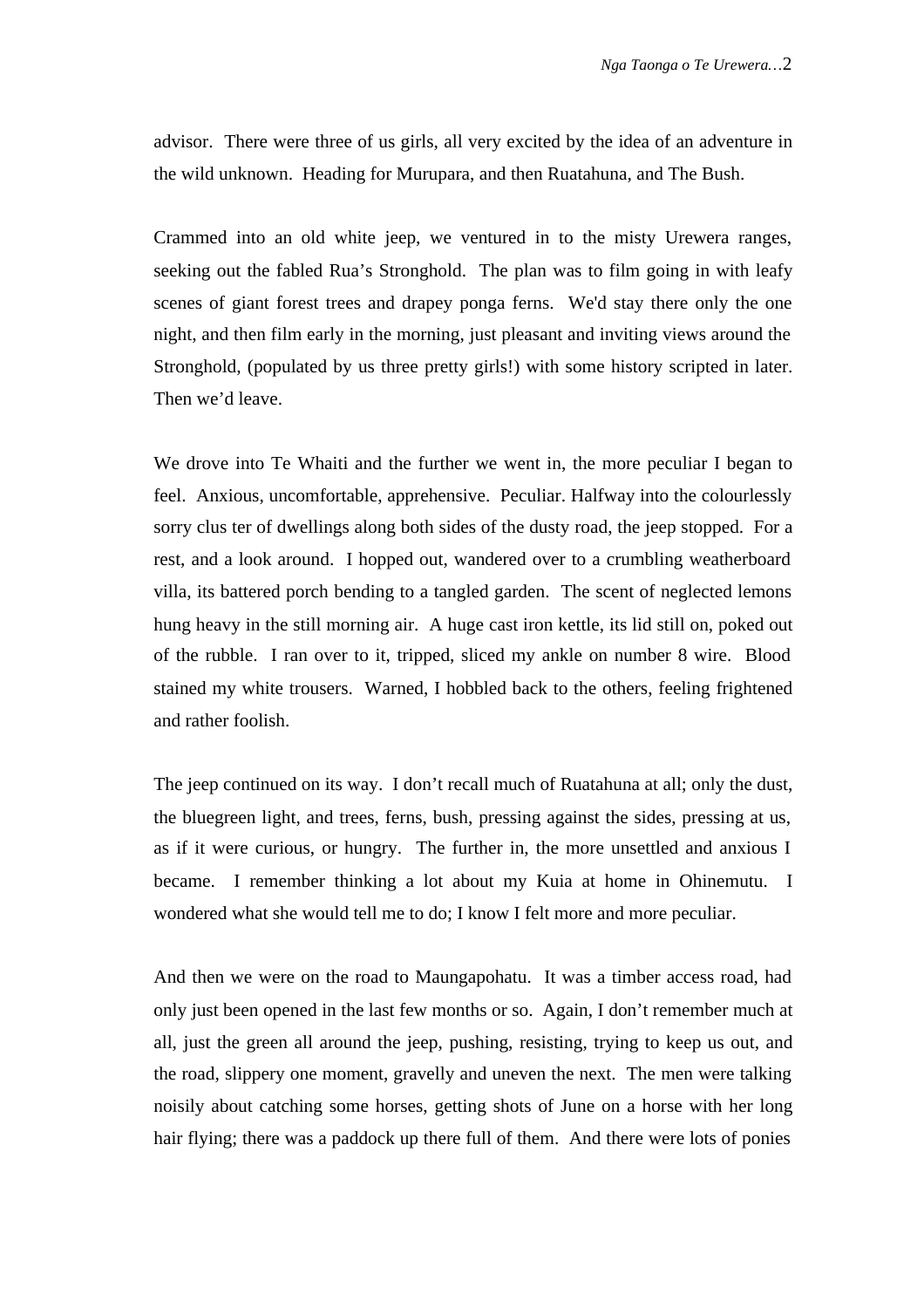just wandering around, too. I sank back into the seat, couldn't look out. Felt too peculiar to be bothered.

Clawing and heaving, the jeep tumbled hours later into an open space, banked by raw earthworks, overlooking a scattering of small houses. It stopped. The crew, the girls, all jumped out, laughing with relief. We'd survived a mad bumpy drive. It was early afternoon, and soft veils of mist were falling around us. We were there, almost at Rua's Stronghold.

Something happened to my heart.

I knew right then, as I looked across the mist drifting valley, that I had to get away from the crew, that I had to be by myself. That I could not be in the film. All this made me feel even more peculiar than ever, and it made me feel sick, too. I told Ernie and the main cameraman; then suddenly there were horses. Only two. Well, that was fine with me. I could go and do my own thing; I watched the men, and June and Vicky, charge off to get the horses.

The mist continued to fall, sunless and shadowy.

I ambled along a small sloping road, curious but very careful. My cut had crusted over, just a small red gash, a lesson. Smoke threaded from some of the dwellings, merging with the mist. That meant people were there, but no one came out to talk to us. I looked at the roofs of corrugated tin, well-worn slate, piled scrub and wood. One house with sloping maihi seemed to be growing out of the earth, out of the side of the road itself.

I realized that I was actually coming alongside a marae. Sitting there small and intriguing, was a carved house. Compelling me.

I approached the fence line, and peered over the wire, into the gathering mist. I was still feeling rather peculiar, and also very sad. Though why, I didn't know. I just felt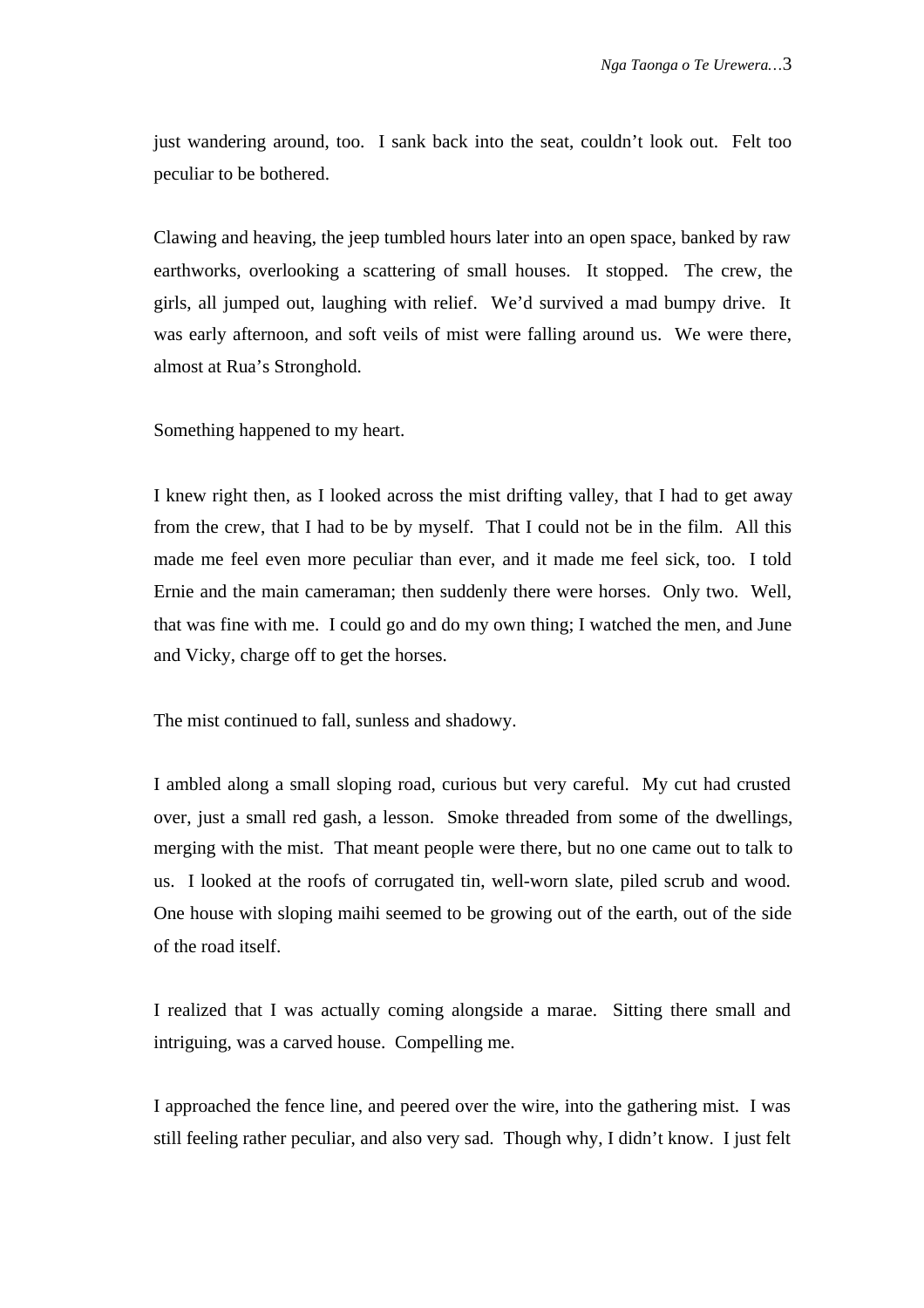sad. I remember leaning over the fence, then thinking that I wanted to go onto the grass, have a closer look at the house. Despite what my kuia at home had told me about strange houses in strange places, I went up to the gate. That was when I felt as if someone was watching me. I paused, again feeling even more peculiar, and sad, very sad.

At this moment, I noticed that the mist had lifted away, and I was standing there in bright sunlight, like a kakahu warm across my shoulders. I heard a soft voice behind me, calling out. I turned, blinking back tight, unexpected tears. Two youngish women, one with rusty light brown hair, the other dark and robust, beckoned me over. With them was a tiny, stooped, grey and silver kuia, her moko faded, almost colourless. The sun continued shining. I walked over to them. My heart was pounding.

They greeted me in Maori. I shuffled and mumbled back, it was so hard! They asked my name; I gave them the first one that came in to my head, the one I'd used for all my sixteen years. Holding my hands with her gentle, barky fingers, the kuia shook her head, repeated another phrase. And again. So I mentioned my real mother, and my real father. His name.

Ka whakatangitangi mai te kuia nei; ka maringi iho nga roimata, ka mea atu, "Kua hoki mai koe e hine, kua hoki mai koe." So many tears. And suddenly that peculiar feeling had gone, like the mist, no more. She stroked my cheek, murmuring my father's name – "Na Timi Rawhari koe, aa, na Timi…" and drew me in to her little whare, which glows still, in my mind

The tamped earth floor, with a shallow channel; and the way one side of the single room opened into an unroofed section of freestanding wall. This was the fireplace and kitchen area, like a lean-to, open to the everchanging Tuhoe sky; so the closed dark cosiness of the living space reached in to the kauta, where a small and welcoming table offered tin mugs of tea. I also recall the total absence of paint!!! No colours at all – just the blue blue sky, and the deep heaving green of the forest; the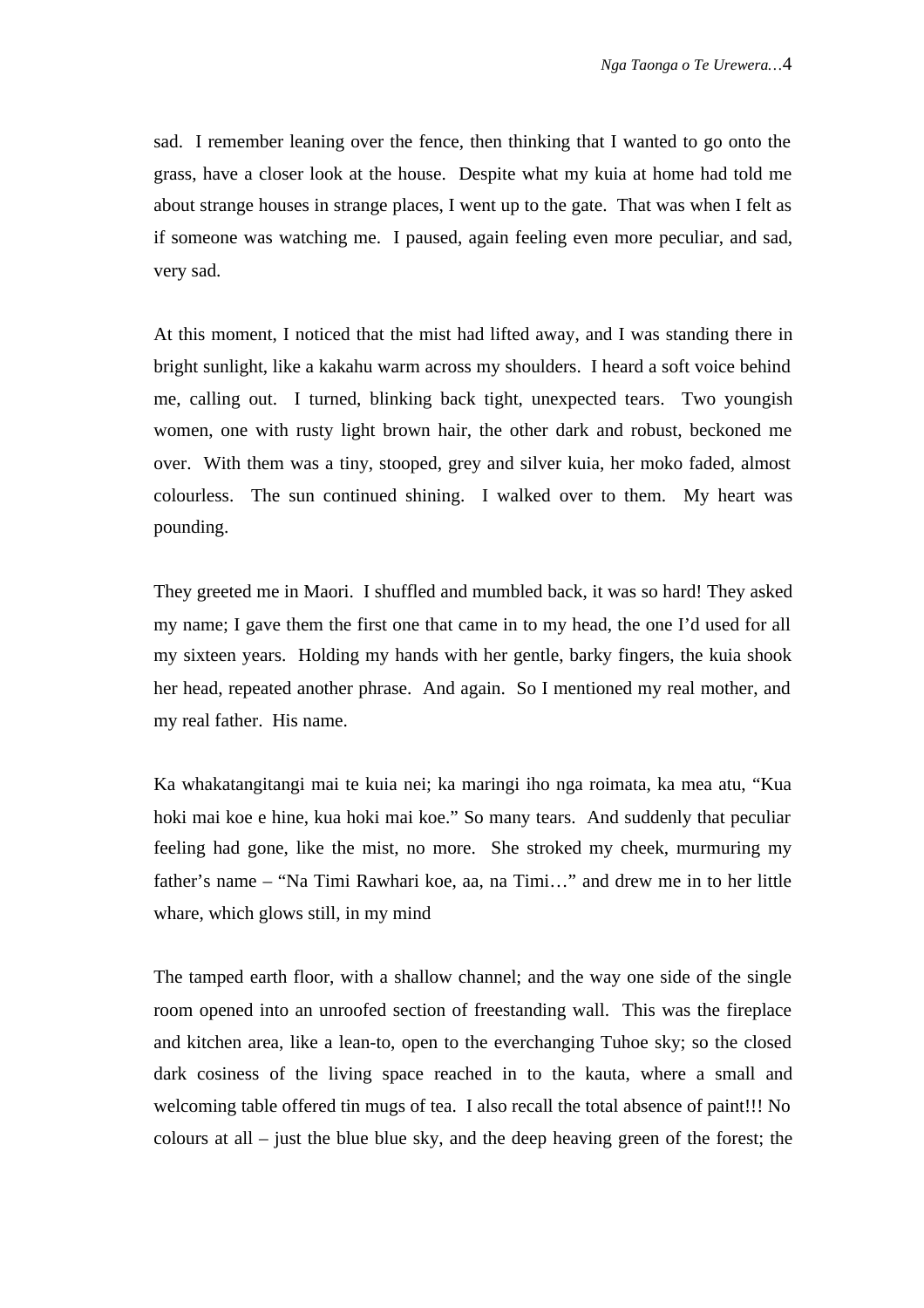scoured banks still brownly bleeding, and the silvery textures of old weathered wood. Oh – and the dark tangled manuka broom that leaned by her glimmering fire, in the kauta.

The three of them - and now, thirty eight years later, I am ashamed to admit, I cannot recall their names - took me across to the house. Tanenui a Rangi. Again, the sadness, the homecoming.

Not peculiar any more, but right. I felt all right. Sad. But at home. At home. All right.

So they ushered me in. Again, strong but singular memories. White lace curtains, full and heavy. A big brass bed!!! Covered in white quilts, with plumped up pillows, waiting. There, against the back wall. I was amazed. I'd never seen a bed in a wharenui before!

Framed and fading photographs lined the walls; people sitting, some in rows, also portraits, people standing; long haired men, cloaked women. And very carefully, methodically, the kuia told me about each one, in a slow murmer of Maori, introducing me to my grand aunts, my koroua, my own old people. My kuia! It was hard not to keep crying. One of the younger woman quietly whispered, "She is telling you this because she knows she will never see you again….." I had so many questions I was too shy to ask.

We returned to the sunlight, softening now, as evening fell, and mist drifted easily up from the valley. Someone had started the jeep. I could hear Vicky and June laughing. It was time for me to go.

Time passed. I did not go back for many years, though I kept the memory of that visit warm and close, and told no one. Eventually, I mentioned it to John Rangihau. He smiled.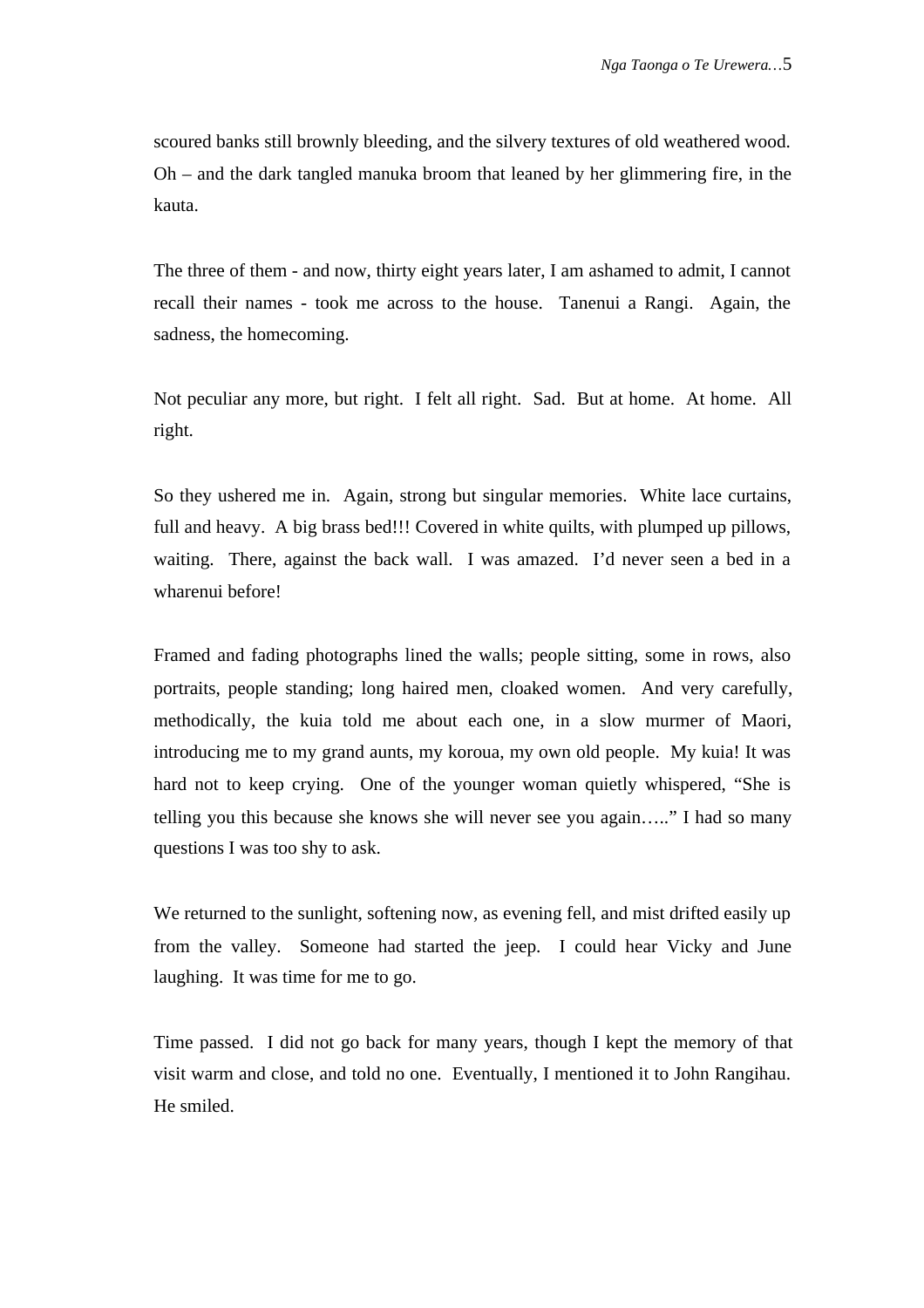"That kuia knew someone had come home," he told me. "Because of the sun shining, and the mist going away like that. It only happens for the people from there, for the ones that come home after a very long time away. Someone had come home, and it was you."

So I had come home. After feeling sad and peculiar in a strange landscape that seemed to speak directly to my heart, I found out that I belonged there; which is why I felt sad and peculiar. Did those feelings come from a sense of nostalgia, of recognition? Did I know the place, feel its resonance? And did it really know me, and welcome me home?

"Koina te matemate a one," an elder told me. "it is matemate a one." For decades, I've been thinking about that. And so I am writing this now.

#### **Linda Waimarie Nikora**

MSocSci(First class honours), PhD (in progress). Lecturer in psychology and Director of the Maori & Psychology Research Unit, University of Waikato. Teaching and research areas: Maori development, psychological applications of the Treaty of Waitangi, Maori identity, cultural diversity and pluralism.

I remember the early Tuhoe festivals and my uncle Reg's two trucks with their long decks forming the stage; then getting up there too with the haka teams to perform and compete when I got older. Watching the debates! I didn't understand a word of what was being said, but such vivid facial expressions, statements heavy with passion, the laughter, and hand movements soon got the point across. And the golden oldie rugby was always an event – much slower and far more graceful and courteous than the seriously competitive efforts of my own generation…these are Tuhoe moments for me.

I remember crying and crying… until my father eventually agreed for me to go with my uncle to the bush. Clomping along in someone's cast off boots, I set out with my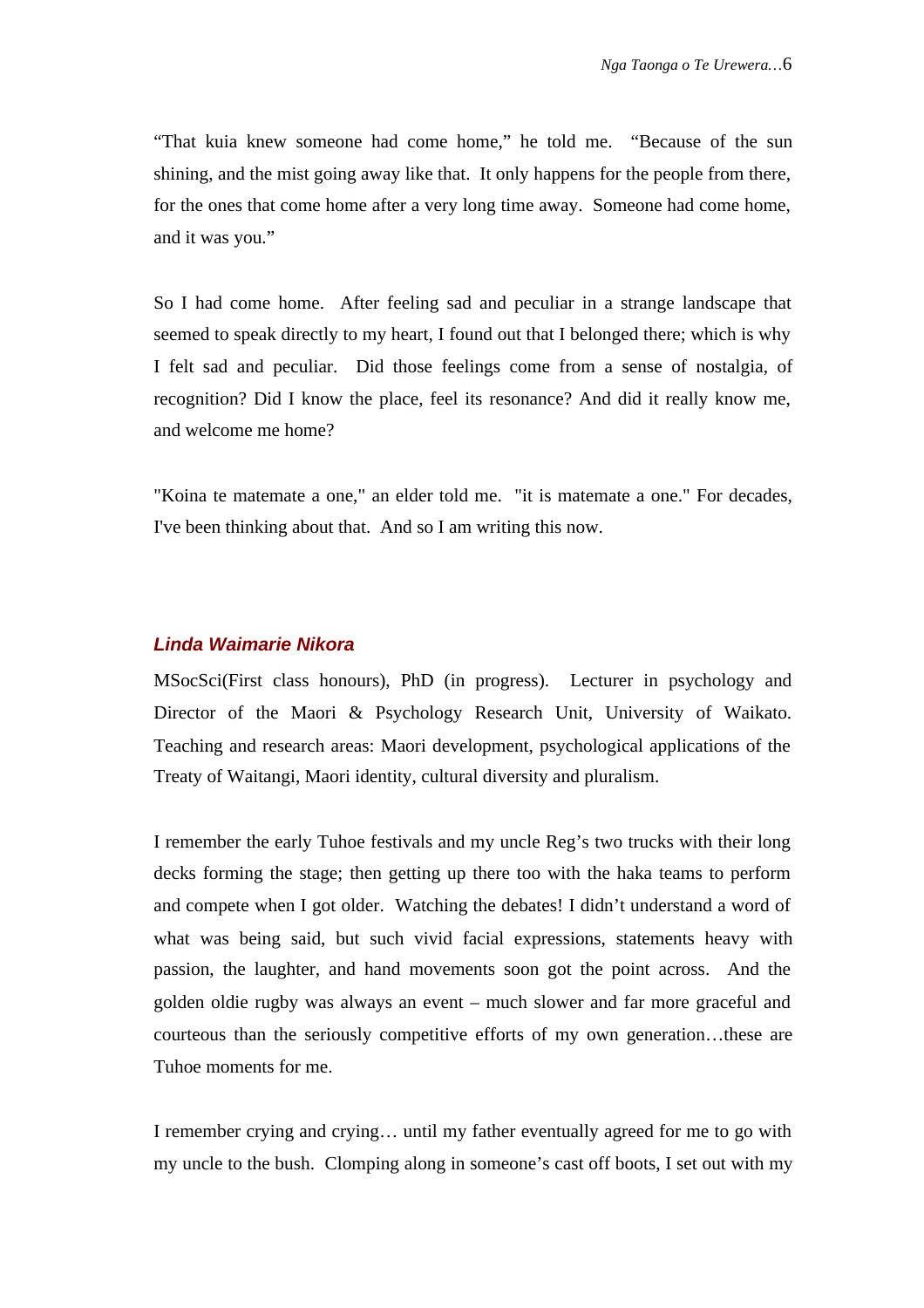uncle in his old Holden ute to Ruatahuna. We swerved around cliff sides, avoiding pot holes, mud flying…such excitement for an eleven year old. And, then we were there. Camped out under horse blankets with the stars sharp over head. Strange yet fascinating creatures thumping and whistling in the night. And to wake with a thick layer of frost crusting my blankets. And then we were off. Uncle with gun in hand, long legs wrapped in rubber gumboots, striding down tracks and through bogs and over fallen logs. Easy enough for him!!! Such obstacles for me in an unfamiliar pair of boots …the track was a motorway compared to the bogs that rose to my knees, and treacherous tree trunks with slime that efficiently dispatched me into the mud and water that they had fallen across. Inevitably, I soon fell far behind my uncle and became lost. But was I really? "Just follow the river, back to camp," he had said. And so, I listened for the river and it called me to the safety and comfort of my frost burnt horse blanket.

Our house had a picture of Panekire standing sentinel over Waikaremoana. I had always wanted to go to Waikaremoana. I remember the first time I struggled up the Kaitawa pipeline, through the caves at Onepoto, up Ngamoko, and further on to Waikareiti. I remember Rosie Bay and asking who's Rosie? I remember swinging off a line of wire on the side of Panekiri as I made my way to the hut, and then enduring a night with 30 people crammed into 16 beds; we woke up to bush covered in snow that had fallen in the night. I remember struggling waist deep in mud through swamps. I remember the rubbish holes in the days before "leave only footsteps". I remember the boaties, their parties, their bottles and cans of beer. I always remember the end of the track and the gasp to be 'out' at the road that marked so called civilisation. What I remember most of all is the attitude of others that I encountered. I was always left with the impression that foreign tourists, trampers on holiday, and kiwi boaties didn't expect to see a 'real live native', and it made them slightly uncomfortable. Some even pretended that I simply was not there – an invisible native perhaps, an extinct native perhaps; and not of the land, perhaps, as they claimed ownership of its trails, its forests, its fauna, as theirs to cosset, explore, rename, exploit, and protect.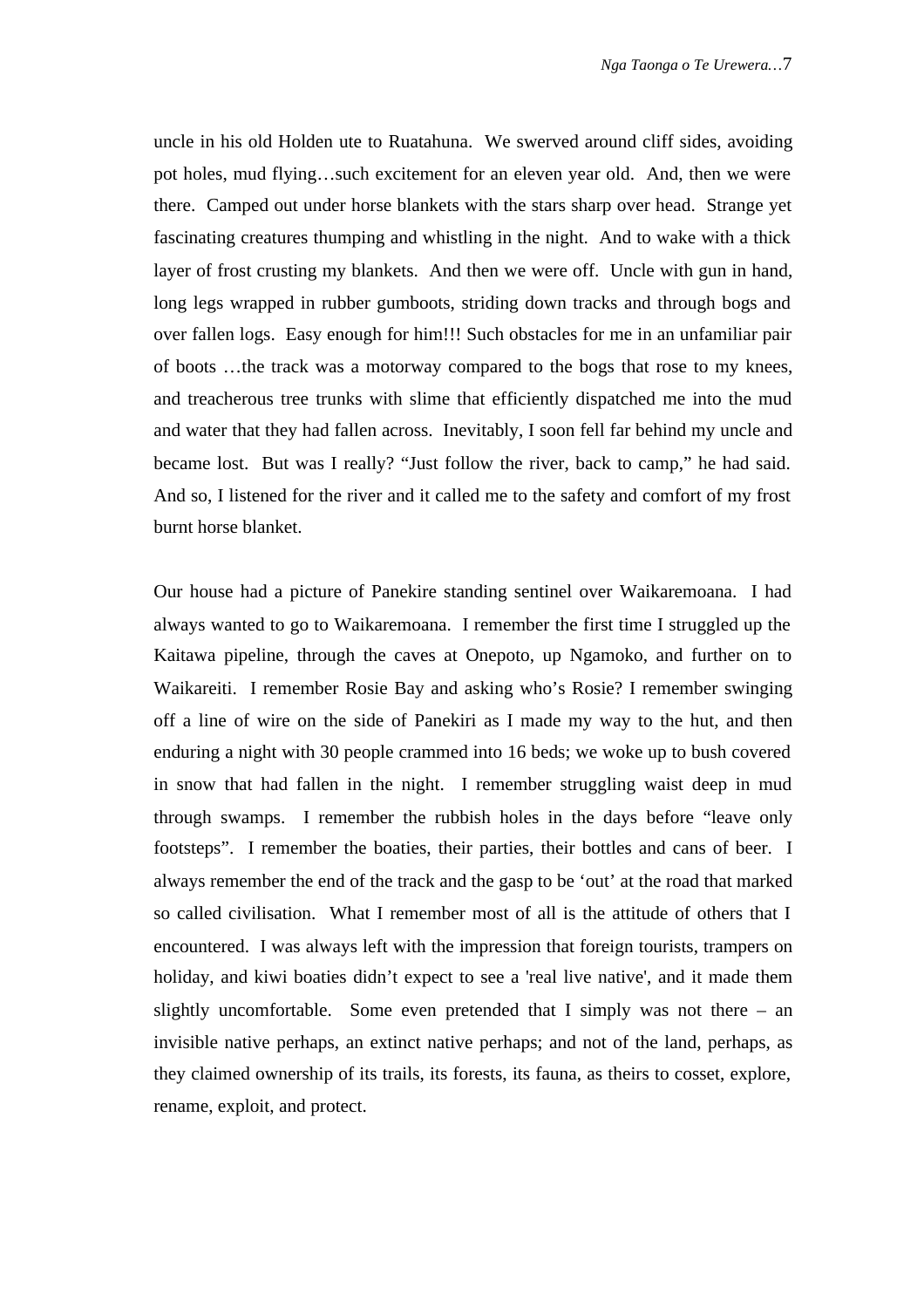They could not keep me out. And I never made them unwelcome. Such people soon find a marae in the middle of nowhere when they need one. We'd escaped from the city to Maungapohatu, to Tanenui-a-rangi one weekend, when the rain set in, bringing one hell of a storm. Our own tira had just finished measuring up the food rations and figured we had enough food to last us at least 3 days – comfortably. Suddenly, a convoy of heavy duty 4WD vehicles, a couple laden with fresh kills, roared up to the marae. All the bridges were down. They stayed with us, 28 of them, a deer stalkers club hunting in Te Urewera. Dossing down in Tanenui-a-rangi, with us. They shared one of their deer; but was it theirs to share?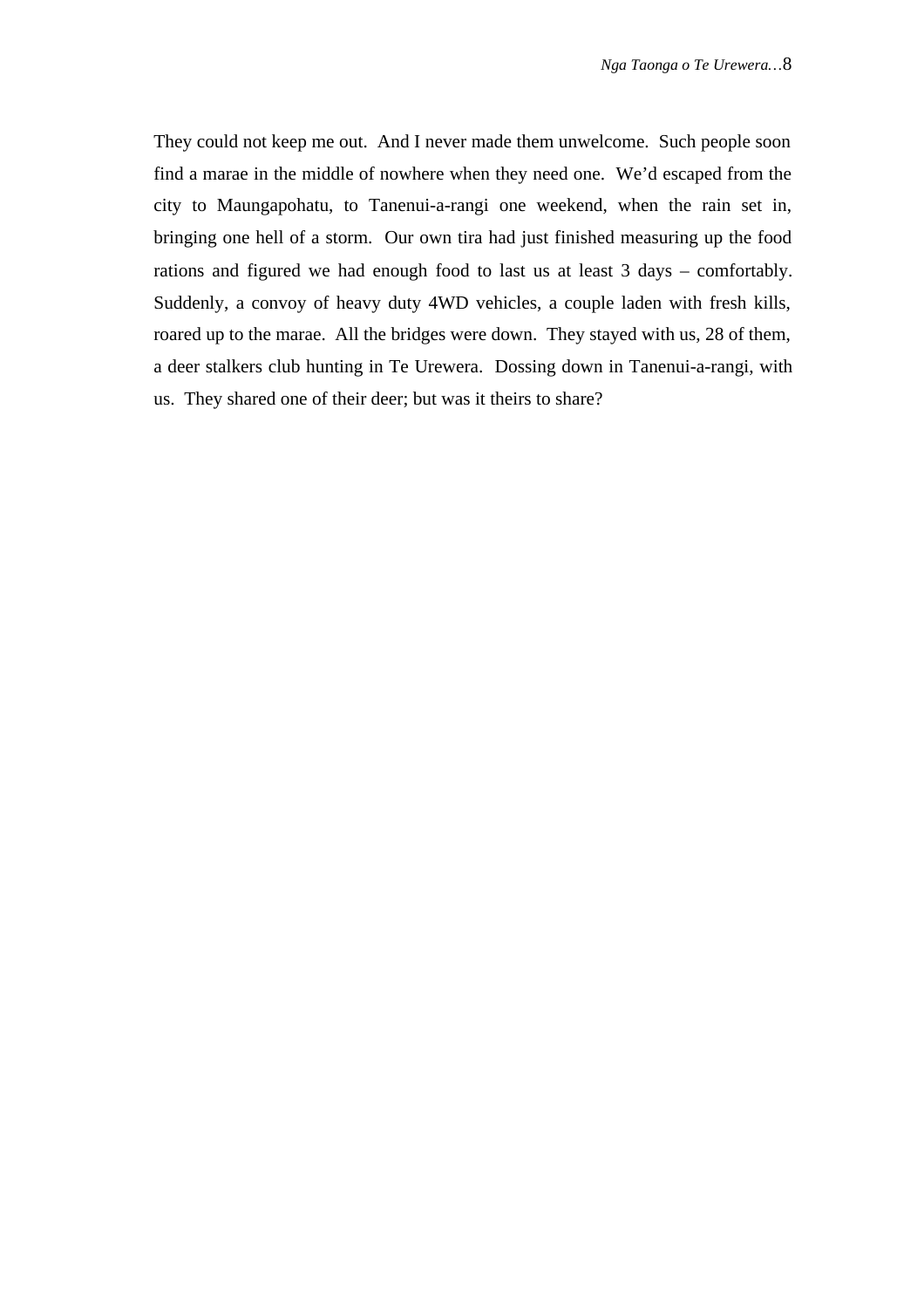## **OVERVIEW**

Iti rearea, tei tei, Kahikatea, ka taea….

This report sets out to establish that Te Urewera and Tuhoe - the place, the people are synonymous. It is argued by two discrete approaches - cultural property and the significance of place. These are both enmeshed in the Tuhoe concept of matemateaone, which is defined and demonstrated throughout the text. Issues of Tuhoe heritage and cultural property are positioned within the international indigenous context, and considered in detail with reference to the *United Nations Report on the Protection of the Heritage of Indigenous Peoples* tabled in June 1995.

A Tuhoe response to the nine sections of this document form the basis of this submission, as they clearly reflect the intentions and principles that configure the articles of the Treaty of Waitangi.

Individual case studies are presented and concerns in cultural property and indigenous psychology are raised, emphasising the various factors which have determined today's Tuhoe environment.

Archival and textual research and analysis comprised the principal methodology. Information was accrued from a wide range of written sources, including standard texts, ephemera, relevant publications, newspapers and magazines, and unpublished records such as personal correspondence, minute books, catalogue entries and manuscripts. For primary Tuhoe material, we have referred to waiata koroua, as well as contemporary lyrical compositions.

A number of Tuhoe people also shared their ideas and experiences; their brief narratives effectively enhance the assertion of synonymity.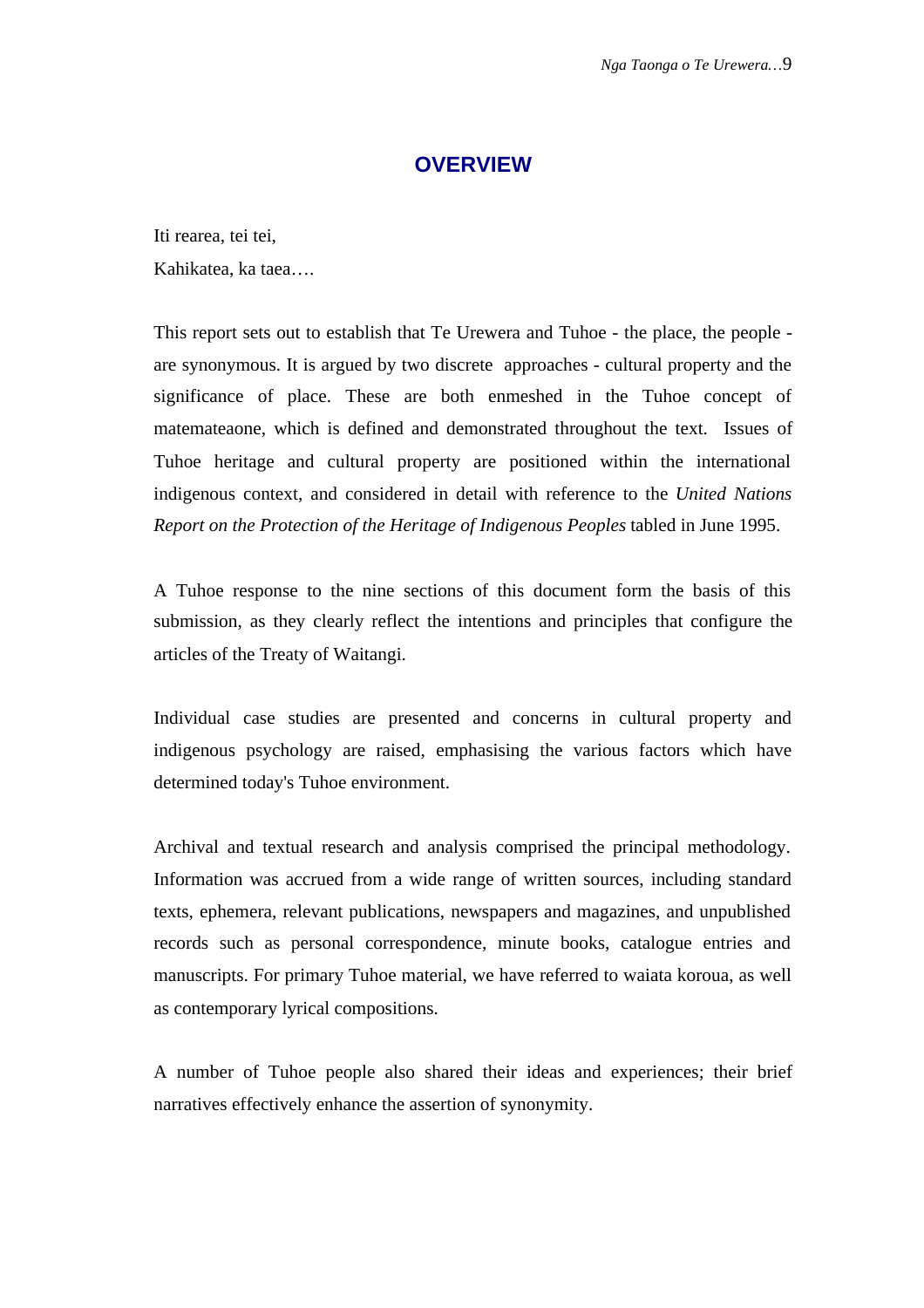## **THE TUHOE – TE UREWERA SYNONYMITY**

*Te Urewera is very much part of Tuhoe. If Tuhoe talks to Tuhoe, then you are talking to Te Urewera as well. You cannot separate the two. We are all around and within it. We have relations here, there and there. And we are all intertwined. Tuhoe and Te Urewera are one. It is incomprehensible to see them as separate. I cannot for the love of me make them separate.*<sup>1</sup>

*It is important to stress the significance of Te Urewera to Ngai Tuhoe and our culture that is enbedded in it's landscape, a taonga which was left to us by out tipuna.<sup>2</sup>*

*I ki ake ahau, he kainga a TeUrewera ki ahau, oti ia ki a Tuhoe katoa. Ahakoa kua riro tahae te whenua i te karauna, ko te wairua ia ka hono tonu ki nga putea whakanakonako, ki nga maunga karangaranga, ki o matau mate ka ngaro ki te po. No reira, ko taku hiahia, me whakahoki mai te Poari o TeUrewera engari me hawhe o aua mema mo Tuhoe.<sup>3</sup>*

Translation by these writers:

j

*I emphasized that te Urewera is my home, as it is for all Tuhoe. Even though the Crown has unjustly taken the land, the spirit will ever be connected through the wealth of tradition, through the echoing mountains, through the memories of those who have passed on. And so my wish is that the Te Urewera National Park Board be returned to us, with half its members representing Tuhoe.*

The relationship that Tuhoe maintains with Te Urewera has ancient origins. It is a position that has been enjoyed and taken for granted over many, many centuries. Of course, Tuhoe has had cause to defend the enjoyment of their homeland but none so vicious, persistent and devastating as that presented by a colonial incursion that continues today in the form of Crown legislation and administration.

 $1$  Henare Tawhao Nikora, Personal communication 15/05/03 Rotorua.

<sup>&</sup>lt;sup>2</sup> TePoroa Heurea, "Letter to Hon. Sandra Lee, Minister of Conservation,"  $(05/09/2001)$ .

<sup>&</sup>lt;sup>3</sup> Korotau Basil Tamiana, "Affidavit of Korotau Basil Tamiana," (05/01/02).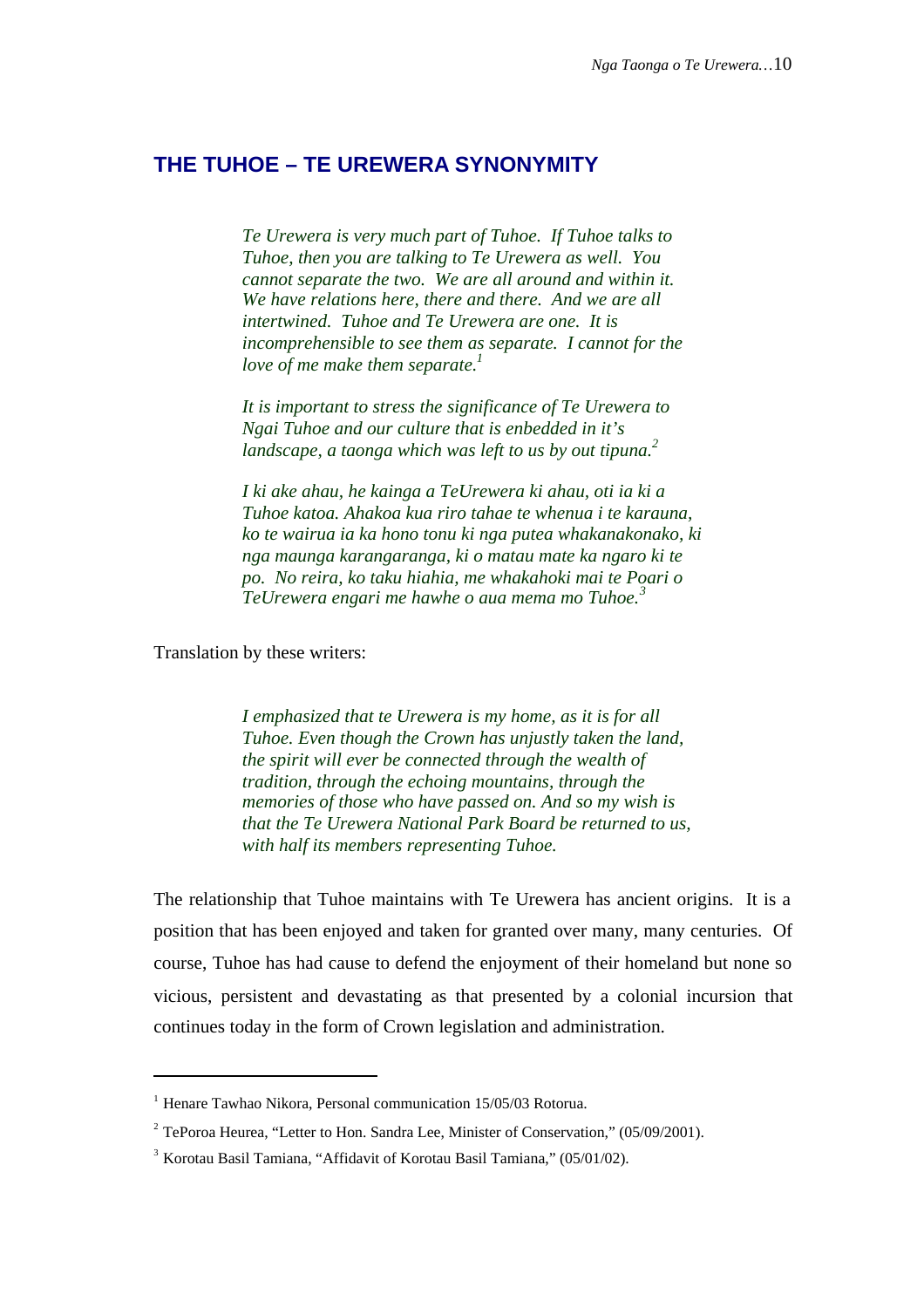In the context of the continued suppression of Tuhoe with respect to our rightful, intimate, actual, spiritual and psychological relationship with Te Urewera, we now find ourselves entering into another century of stressful and ongoing struggle with the Crown to protect our identity, our taonga, and our essential relationships.

This section deals with the synonymous and essential relationship between Tuhoe and Te Urewera. We have relied heavily on the work of human geographers and psychologists to highlight the contribution the environment makes to moulding and sustaining identities and to transmitting that identity across generations. The fact that identity formation and maintenance is a cultural process explains why the Tuhoe/Te Urewera synonymity persists today and will continue to do so in the future.

#### **A 'place' called Te Urewera**

l

The concept of place has been defined by geographers in a multitude of ways. They include: a bounded location; a space of flows; a locale defined through peoples subjective feelings; the context for social and political relations; and a place created through media images

> *Each definition represents different ways of approaching human geography, each presenting a specific idea about the type of relationship that exists between people and place.<sup>4</sup>*

The vital point to note about Holloway et al's comments is the importance of relationality. People make places just as much as places make people. People and places derive their identities from each other to a significant extent. It is the betweenness that is important – the relationship that is created and sustained.

<sup>4</sup> L Holloway and P Hubbard, *People and Place: The Extraordinary Geographies of Everyday Life* (Essex, England: Prentice Hall: 2001). p. 7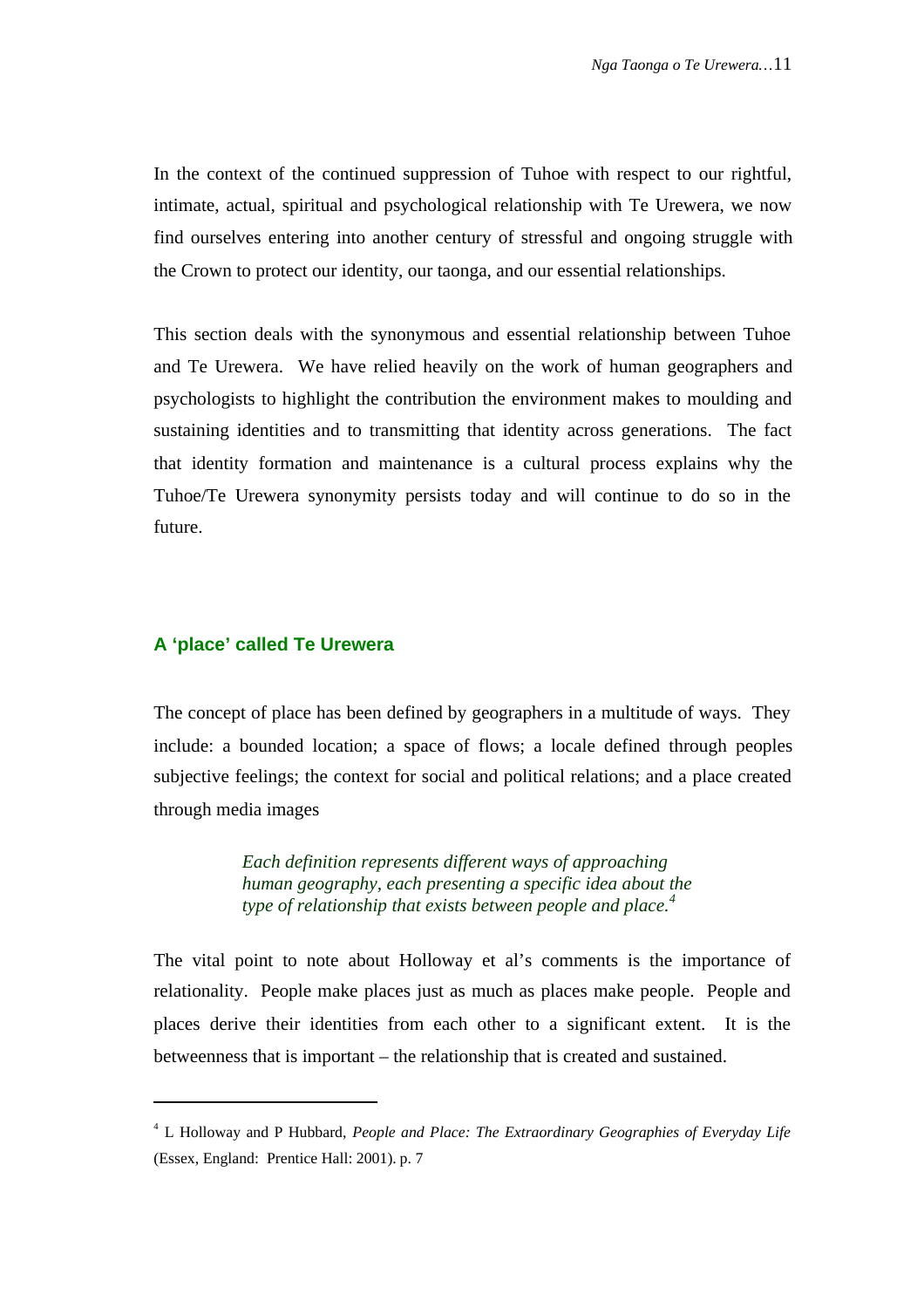#### **Te Urewera in our lives**

Most people move between and within a limited and localised array of places that are important in their lives. There may be special or unusual events that occur but such are exceptions that punctuate the usual. Focusing on the everyday serves to address the importance of people as more or less autonomous actors who creatively engage with, and shape, their surroundings<sup>5</sup>. Information acquisition and processing that differ between individuals according to their age, bodily ability, gender, social role and so on, serves to mediate the relationships that people have with place.

In the New Year of 2001, Henare Nikora guided his whanau from Ruatahuna to Waikirikiri. Chrissy Ohia was part of that party. During that tramp, others from Tuhoe joined the group, or received the group at different campsites. The group visited many sites of whanau importance and rekindled associations and memories. The weekend following their tramp, members of that party, along with others not so fortunate to go on the walk gathered at Henare's in Rotorua to reflect on their experience and the places they had been reunited with. Chrissy Ohia pointed out how wonderful it was to finally reconcile the physicality of those Te Urewera places – Tarapounamu, Manawaru, Ohaua, Waikare etc, that she had come to know through song and conversations with others. Although the whanau sojourn was a departure from her normal everyday routine as a student and mother, her relationship and identification with Te Urewera was clearly enculturated at a young age and further reinforced by the whanau experience. The former, songs and conversations, life as a student and as a mother, are what were usual for her – everyday. This is the means through which she acquired information and developed her sense of knowing place. The unusual event, the whanau's sojourn, served to reinforced this sense of knowing.

<sup>5</sup> Ibid. p. 37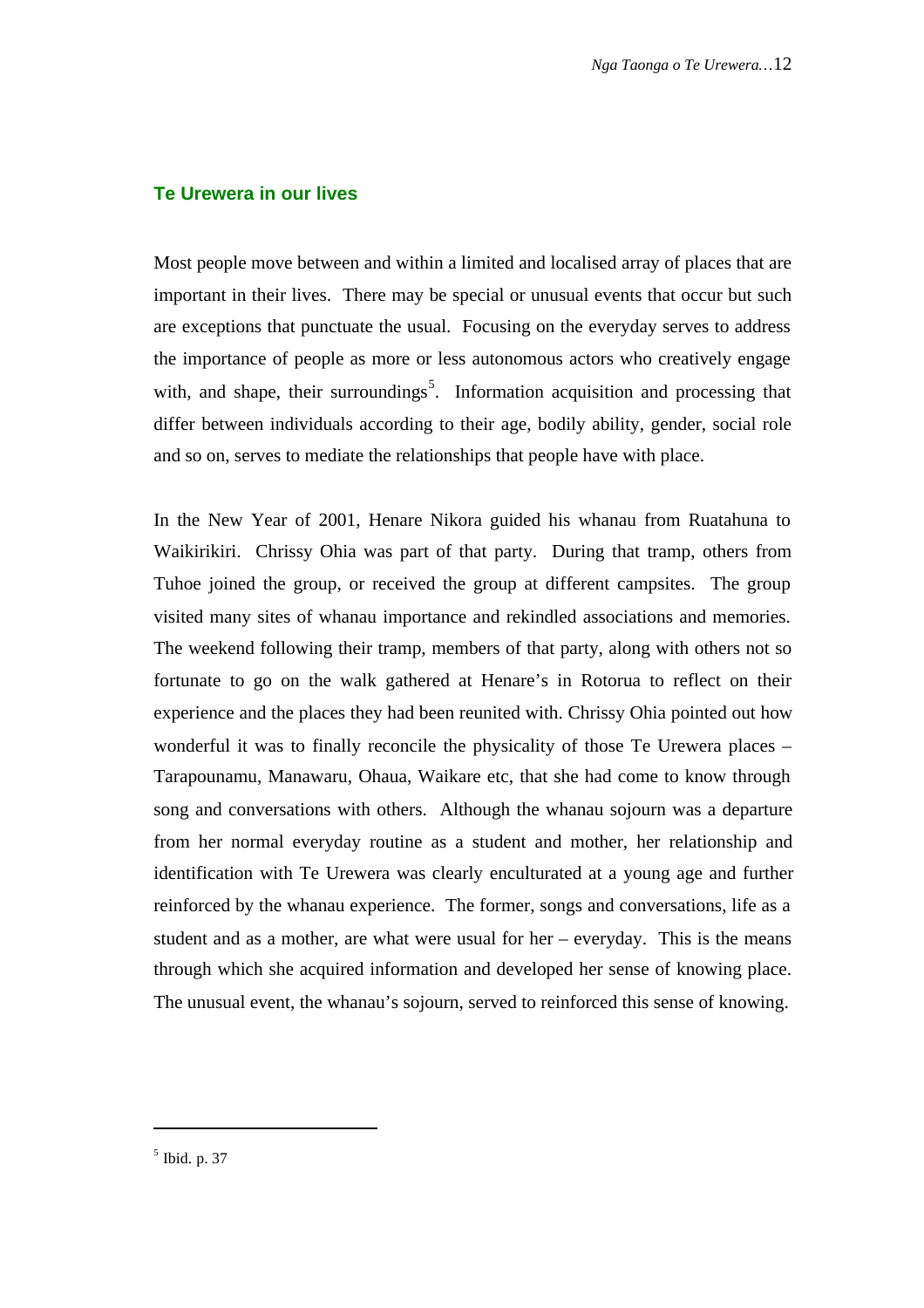#### **Knowing Te Urewera**

Holloway and Hubbard define the acquisition of information from our surroundings via the senses as environmental perception. Environmental cognition, however, refers to the way this information is processed and organised by the brain. Information acquired from the environment is built up into environmental images which are relatively stable and learned mental constructs that we use to orient ourselves in familiar and less familiar places. <sup>6</sup>

The following song, put to the melody of 'Baby Blue', was composed for a Tuhoe Festival and given prominance by the Late Tui Teka. If Tuhoe had a TopTen song list, then for the period, this song would have been a major hit, its popularity reflected in repeated renditions on social occassions.

> *Haere mai ra nga roopu Kia ora koutou e, Waikaremoana, Waiohau Tawera, Kawerau, Ruatoki, ki Taupo, Turangi me Te Tira Hou, me Poneke. Ko Te Rohe Potae o Tuhoe e Mangapohatu, Panekire, Manawaru Ko Huiarau me Tarapounamu e, aue Hui a ra ki Ruatoki kia Taiarahia.*

> *No reira Tuhoe, kia kaha ra Ki enei taonga a o tatou tipuna, Te whakapono tumanako me te aroha Ki a u, ki a mau, kia kaha ra.*

The consequence of this song's emergence during a Tuhoe Festival with over a thousand Tuhoe people in attendance, along with its subsequent widespread popularity, is the development of a mental construct that defines and names the physical Te Urewera environment as a space for all Tuhoe where ever they reside, or what ever their point of origin within Tuhoe. Although Holloway and Hubbard<sup>7</sup>

 $6$  Ibid. pp 64-65

 $<sup>7</sup>$  Ibid.</sup>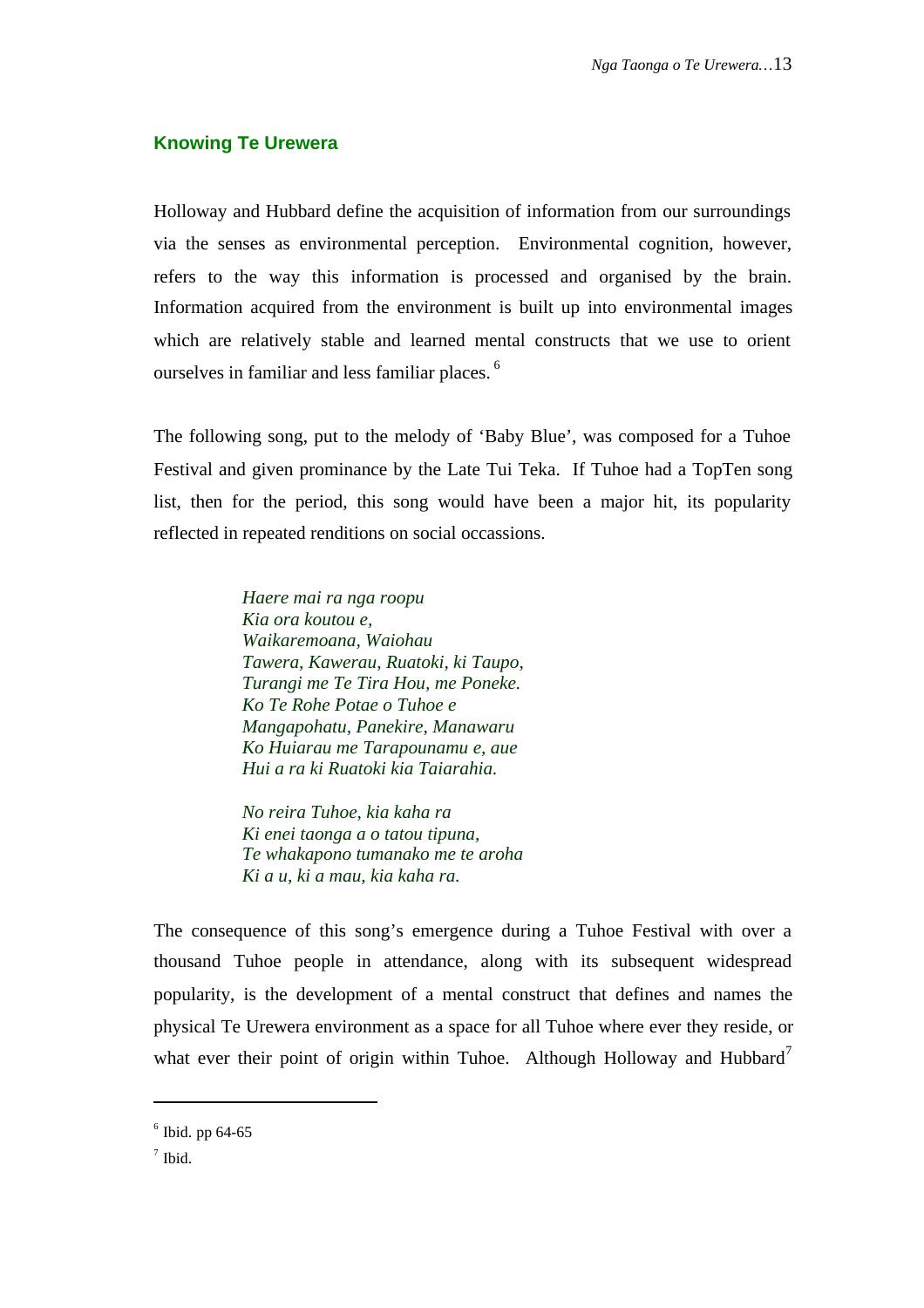refer to mental constructs developed from information gained through direct interaction with an environment, like other researchers  $\delta$  we contend that physical occupation of place is not the only means to the development of such mental constructs, although absence from place certainly compromises the process and makes it difficult. For Tuhoe, our processes of enculturation are essential contributors to our psychology of place.

In some respects, the places mentioned in the above waiata might also be referred to as 'public symbols'<sup>9</sup> or from our perspective, symbols of the Tuhoe-Te Urewera synonymity. The relating of the public to places mentioned here is highly unlikely. Some may have heard of Maungapohatu, however, they are highly unlikely to have heard of Ohaua or Taiarahia for that matter. This is our rationale for defining them as "Tuhoe" symbols, rather than "public" symbols. Taiarahia, Manawaru, Tarapounamu – are places that have, for Tuhoe, their own unique spirit and personality derived from our very origins. To that list we might also add Waikaremoana, Ohinenaenae, Maungapohatu and many many others throughout Te Urewera. These are highly imageable places that command awe in the human observer. As symbols of Te Urewera, particularly when referred to continuously in waiata, in whaikorero, in ordinary conversation and for those still residing in our homelands, in our ordinary lives, they are tangible and real. As easily recognisable icons, these places are important as they define who we are as Tuhoe.

From Te Urewera symbols, symbols of our iwi identity, we come to an individual's sense of place. Of being in Te Urewera, Henare Nikora explains…

<sup>8</sup> R Hay, "A Rooted Sense of Place in Cross-Cultural Perspective," *The Canadian Geographer* 42, no. 3 (1998).

S Mazumdar and S Mazumdar, "Sacred Space and Place Attachment," *Journal of Environmental Psychology* 13 (1993).

M T Fullilove, "Psychiatric Implications of Displacement: Contributions from the Psychology of Place," *The American Journal of Psychiatry* 153, no. 12 (1996).

J Dixon and K Durrheim, "Displacing Place-Identity: A Discursive Approach to Locating Self and Other," *British Journal of Social Psychology* 2000, no. 39 (2000).

<sup>9</sup> Holloway and Hubbard, *People and Place: The Extraordinary Geographies of Everyday Life*. p. 73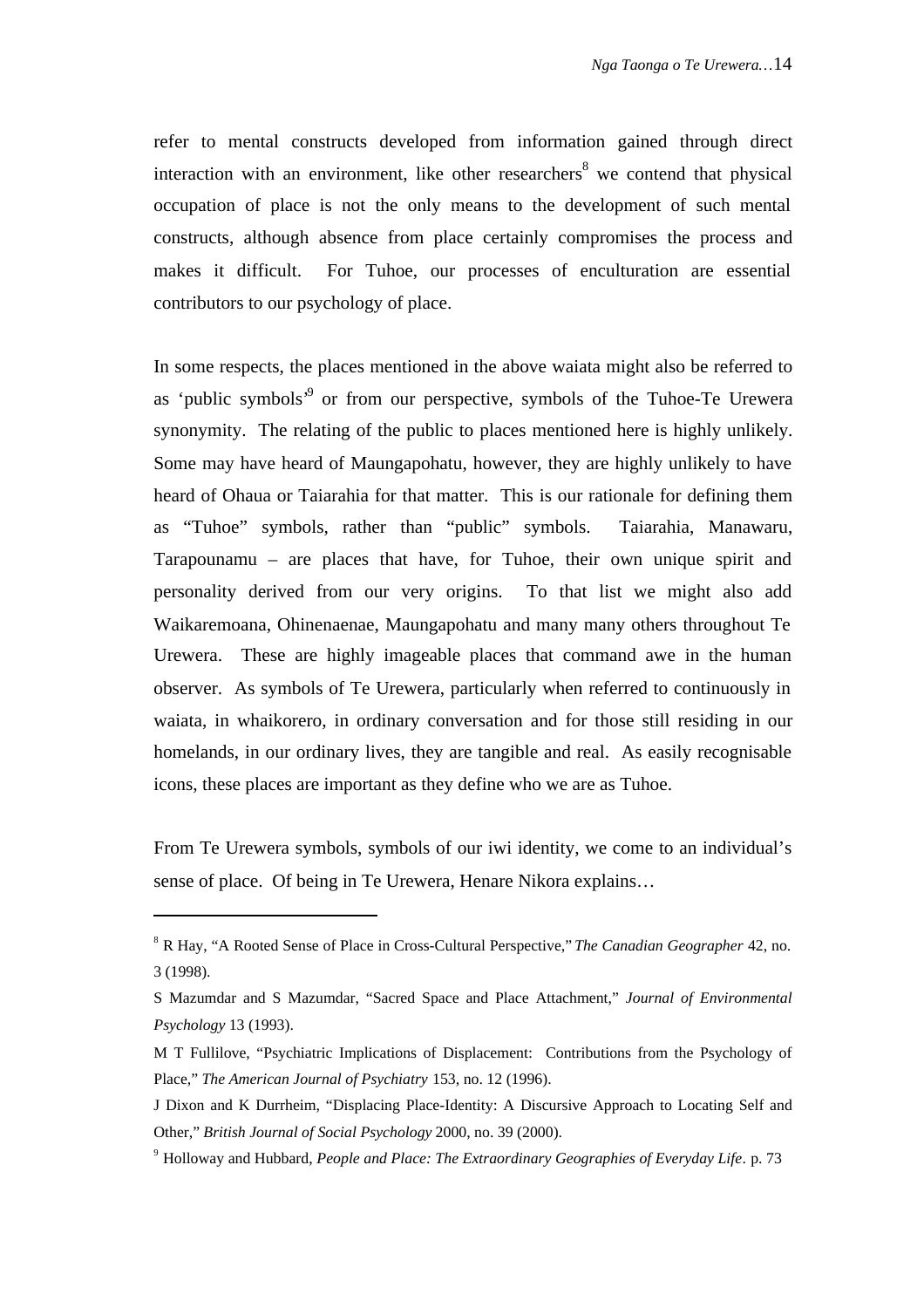*I like it. I enjoy it. I'd rather be out there now with my horses, camped out, billy on, having a cup of tea. I've been all over the country and other places are alien to me. As a young fella I use to hunt with mates from Mokai. I enjoyed myself. …That was when I was about 17 years old. Aside from Mokai, I didn't take to going anywhere else too much. I have been down the Kaweka, and down to Stewart Island, and I enjoyed myself. But I feel so comfortable back in Te Urewera although it could be a pretty lonely place and there is always the risk of getting lost. But, I just feel comfortable there. I'm quite happy to travel and cruise around all day long. <sup>10</sup>*

According to Holloway and Hubbard<sup>11</sup>, an individual's sense of place requires that: one knows the place intimately and reacts to it emotionally. The place, as such, becomes an extension of the individual. Places special to individuals are often difficult to identify as unlike public symbols, there are not necessarily outward identifying inscriptions in the place itself. For the individual, these places are known and cared for from within. For Henare, his sense of place relates to Te Urewera in its totality, not simply Te Urewera symbols such as ranges and mountains. It is some where he, like many Tuhoe, feels comfortable, and at home.

Tuhoe retain a strong sense of being Tuhoe, and a very deep sense of attachment with Te Urewera. This attachment is more than an emotional and cognitive experience. It is both an actual and symbolic relationship formed by people giving culturally shared emotional/affective meanings to Te Urewera forged through geneaology, cosmology, pilgrimage, narrative and economics $^{12}$ . Te Urewera is both a territory of the Tuhoe collective and individual, like Henare above, that contrasts sharply with those territories of others. We know when we are not at home. We know when we are in the territories of others.

 $10$  Nikora, H T. (15/05/03)

<sup>&</sup>lt;sup>11</sup> Holloway and Hubbard, *People and Place: The Extraordinary Geographies of Everyday Life*. p. 74

 $12$  Mazumdar and Mazumdar, "Sacred Space and Place Attachment." p. 231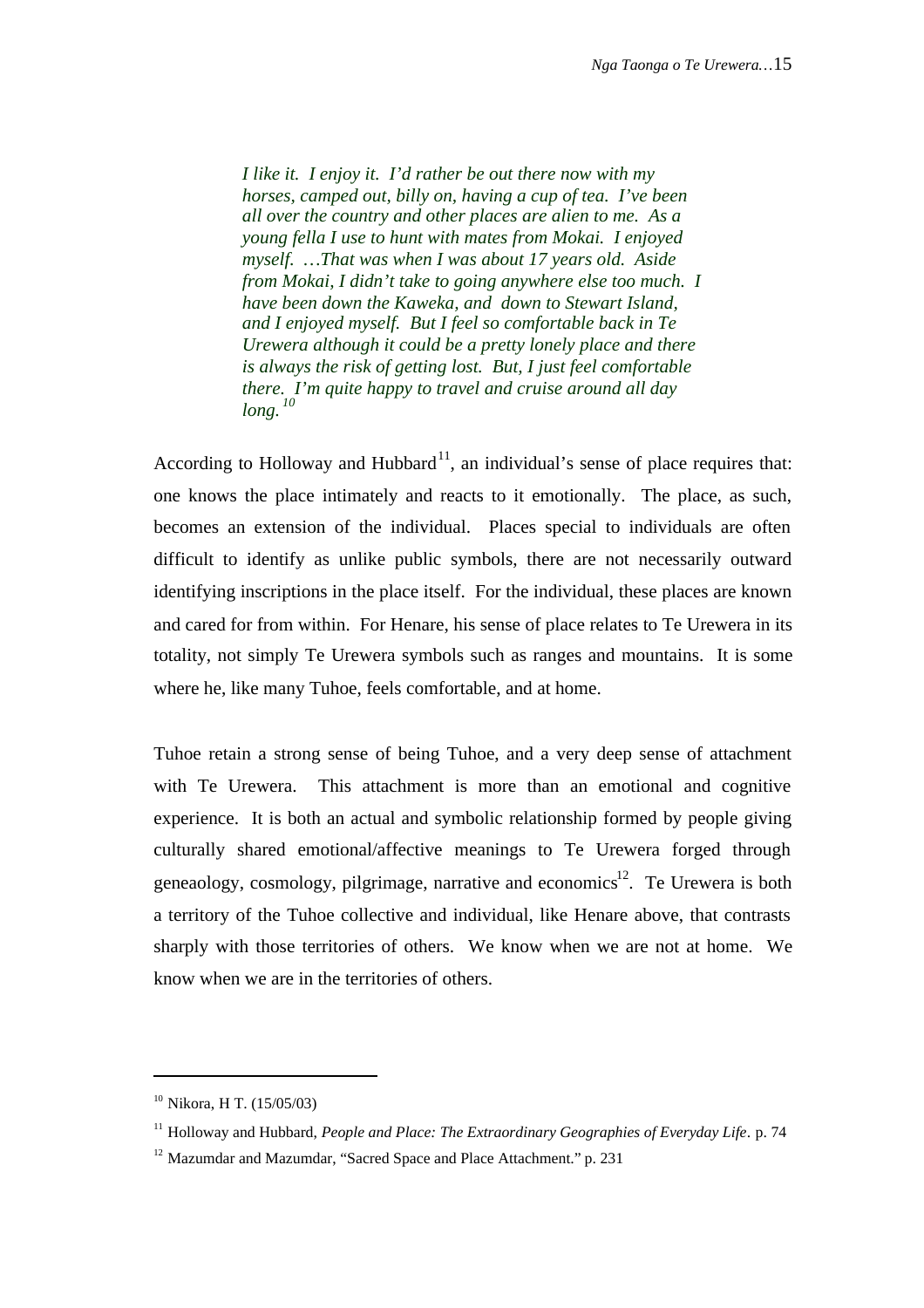#### **Belonging to Te Urewera**

Coming to know our places, to know Te Urewera, is not an easy process. Indeed, it has been made extremely difficulty in light of colonial incursion, assimilative policies, and the Crown's avarice. According to Mazumdar and Mazumdar<sup>13</sup> place identity is 'a complex cognitive structure which is characterized by a host of attitudes, values, thoughts, beliefs, meanings and behavior tendencies' – indeed, far too many ideas to deal with explicitly and comprehensively here. Intertwined with cognitive structures are the 'social definitions of physical settings which consist of the norms, behaviours, rules and regulations that are inherent in the use of these places and spaces'.

The development of place identity begins in the earliest process of child socialization. The important point to note here is the amazing resilience of Tuhoe. We still develop, retain and transfer to our children the vitalness of being Tuhoe, of belonging to Te Urewera. Te Urewera provides the setting for the development of models of our future Tuhoe selves. Te Urewera, as an environment in which we were raised, the objects within and emerging from it, and the events and experiences we are a part of act as psychic anchors, reminding us of where we come from, and provide a symbolic lifeline to a continuous sense of identity. This is clearly illustrated in the news report by Jo-Marie Brown<sup>14</sup>. Her report has been included in full as it highlights the feelings, experiences, intentions and struggles of our rangatahi against being displaced and moved on by economic circumstance. Despite these struggles it is clear that these rangatahi are Tuhoe, and strongly tied to Te Urewera as their domain.

<sup>&</sup>lt;sup>13</sup> Ibid. p. 231

<sup>&</sup>lt;sup>14</sup> Jo-Marie Brown, "People of the Mist: Staying-Put Teens Love the Quiet Life," *New Zealand Herald*, Thursday May 15 2003.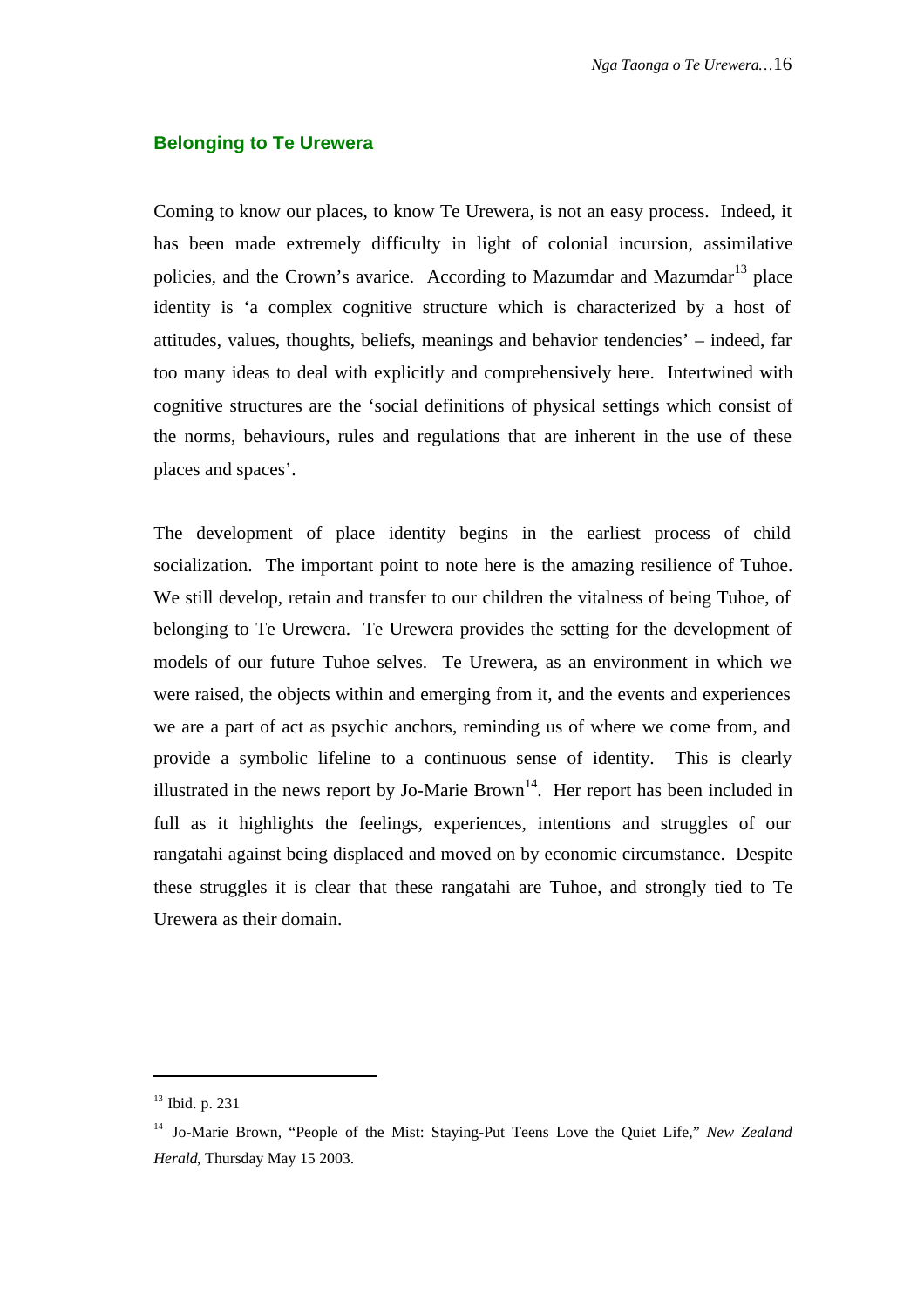#### **People of the mist: Staying-put teens love the quiet life**

By Jo-Marie Brown, New Zealand Herald, Thursday May 15, 2003



*Relaxing in Ruatahuna are (L-R) Henere Johnson, Serj Johns , Johnson Kapua and Quinton White. Picture / Richard Robinson*

With no beaches, no malls, no skateboard parks and no movie theatres, entertainment for those growing up in one of New Zealand's most isolated spots may seem non-existent.

Yet many teenagers who live in communities dotted among the rugged Ureweras in the central North Island will also grow old there.

Faced with a two-hour drive down a winding, shingle road either northwest to Rotorua or southeast to Wairoa, Urewera youngsters develop strong ties to their home towns such as Ruatahuna.

For Henere Johnson, Quinton White, Serj Johns and Johnson Kapua, the Ureweras are paradise and they intend to stay.

"Because I've had a choice childhood," Henere explains.

In a town of 300 where everyone knows everyone else, bushshirts and gumboots replace fancy streetwear and bikes are regarded as "back-up horses" rather than back-up cars.

The boys, aged 14 to 18, say they regularly go hunting for pigs and deer to keep themselves amused in the bush which blankets the steep hills surrounding the town.

"Some fellas go spotting for possums," Quinton says. "And when all the boys are around we'll gather up and go and play a game of rugby or touch."

Every teenager in Ruatahuna can ride a horse and most have several.

The boys clearly appreciate the peace and quiet of the area. They consider local swimming holes to be overcrowded in summer if more than 10 people turn up at once.

Two of the group have spent time living in Auckland - Seri as a boarder at St Stephens school in Bombay before it closed last year; and Johnson, who went to live with his uncle for a year in 2000.

But Johnson, now aged 14, says he returned home after finding the city was "pretty boring" because he didn't know anyone.

"I missed riding my horses and it was free [in Ruatahuna] to have a swim. You don't have to pay."

"Yeah", Quinton chimes in, "that's another thing about town, eh. You've got to have money."

Despite their isolation, the teenagers can watch the latest movies as several people in the district have Sky television or DVD players which are shared around.

They travel to Rotorua once a fortnight to go shopping and the only thing they agree they miss out on are playing spacies and going to the beach.

Both Quinton and Henere have finished school this year but neither intends to quit the town.

"I won't leave here. I'll just travel backwards and forwards," says Quinton, who was looking for wood processing work in the region.

Henere already has a forestry job, 100km away in Wairoa. He intends to return home to Ruatahuna each weekend and says he won't consider shifting to the East Coast town permanently.

"Nah, too crowded."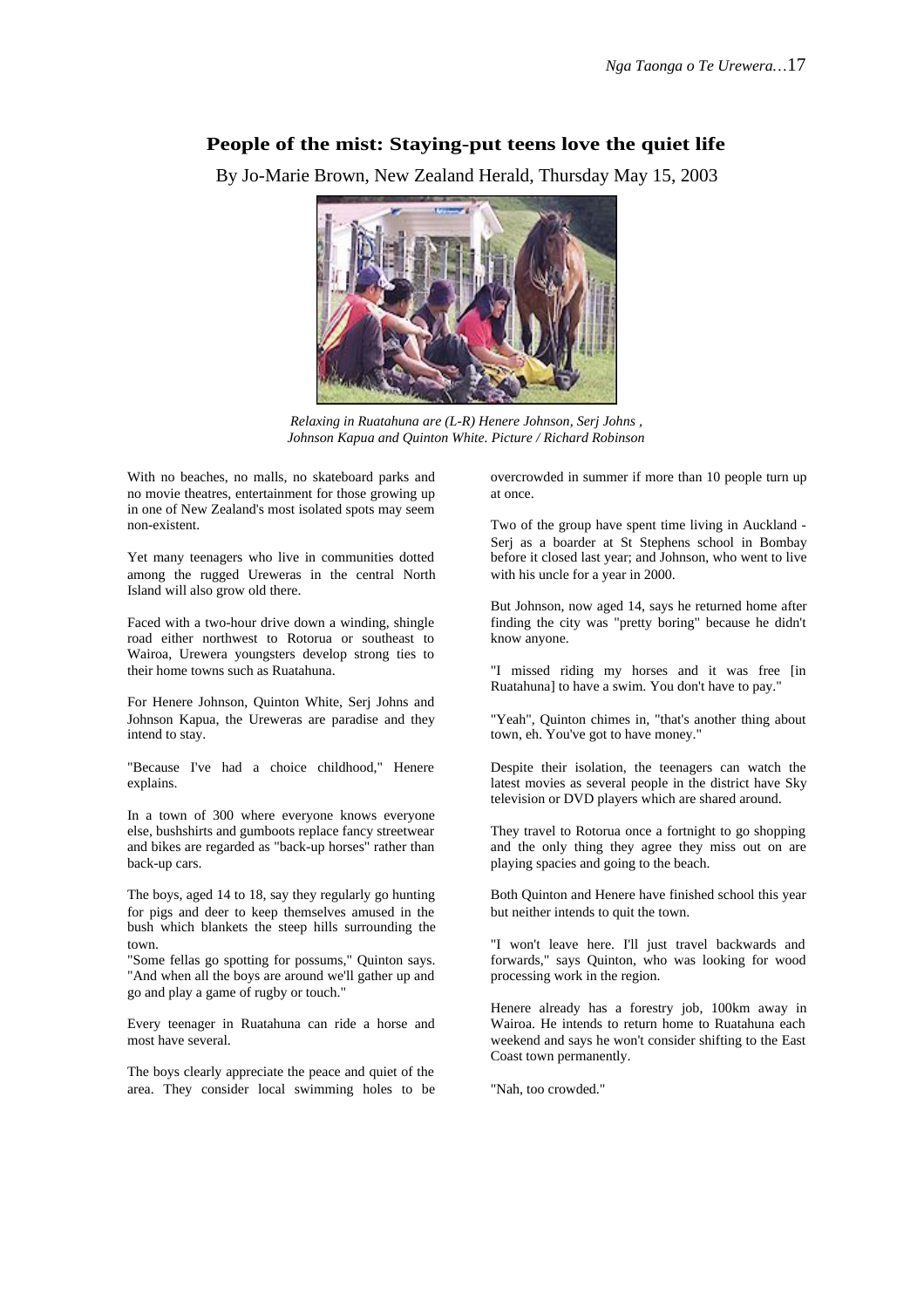When Hay<sup>15</sup> wrote of a 'rooted sense of place', this struck a cord with these writers. Rootedness conjures up images of being tied to, and emerging from a place. Rangimarie Pere in articulating her sense of connectedness with Te Urewera clearly demonstrates this sense of rootedness. She refers to the clusters of five leaves produced by the Parapara tree. Each leaf symbolises an aspect of her being Maori, one in particular reflecting her bond with Te Urewera.

> *The second leaf symbolises for me ancestral ties, the dimension that determines my physical and psychological existence and heritage. My ancestors have passed on beliefs and traditions that enable me to know who and what I am in terms of New Zealand, and indeed in terms of the world community. I regard myself as a universal person with a strong tap root that reaches back to the Urewera, the home of my Tuhoe ancestors. From this root comes my language and the blood line that helps me to understand my own institutions, and the way they influence my approach to life. The genealogy, the rope of people that links up each generation, the rope that gives me my history also helps to give me a better understanding of myself as a person.<sup>16</sup>*

Pere's position is one described by Hay as "based on cosmology and culture, which rooted [Maori] to their tribal territory spiritually and emotionally"<sup>17</sup>. As the opening quotations in this section indicate, Pere's position is not unique to herself. It is one that is shared across Tuhoe and Te Urewera and expressed in many different ways.

Tamaikoha expressed it in this way…

j

*Ko nga awa teretere, me nga wharua kuiti aku wao, ko nga tokanui me nga pari tokatoka oku parepare.<sup>18</sup>*

<sup>&</sup>lt;sup>15</sup> Hay, "A Rooted Sense of Place in Cross-Cultural Perspective." p. 245

<sup>16</sup> Rangimarie Rose Pere, "Taku Taha Maori: My Maoriness," in *He Matapuna - a Source: Some Maori Perspectives*, ed. New Zealand Planning Council (Wellington: New Zealand Planning Council, 1979).

 $17$  Hay, "A Rooted Sense of Place in Cross-Cultural Perspective." p. 245

<sup>&</sup>lt;sup>18</sup> Tamaikoha cited by Melbourne H, "Introduction," in *Te Manawa O Tuhoe : The Heart of Tuhoe -*

*Photographs by Terry O'connor* (Nelson: Craig Potton Publishing, 1997).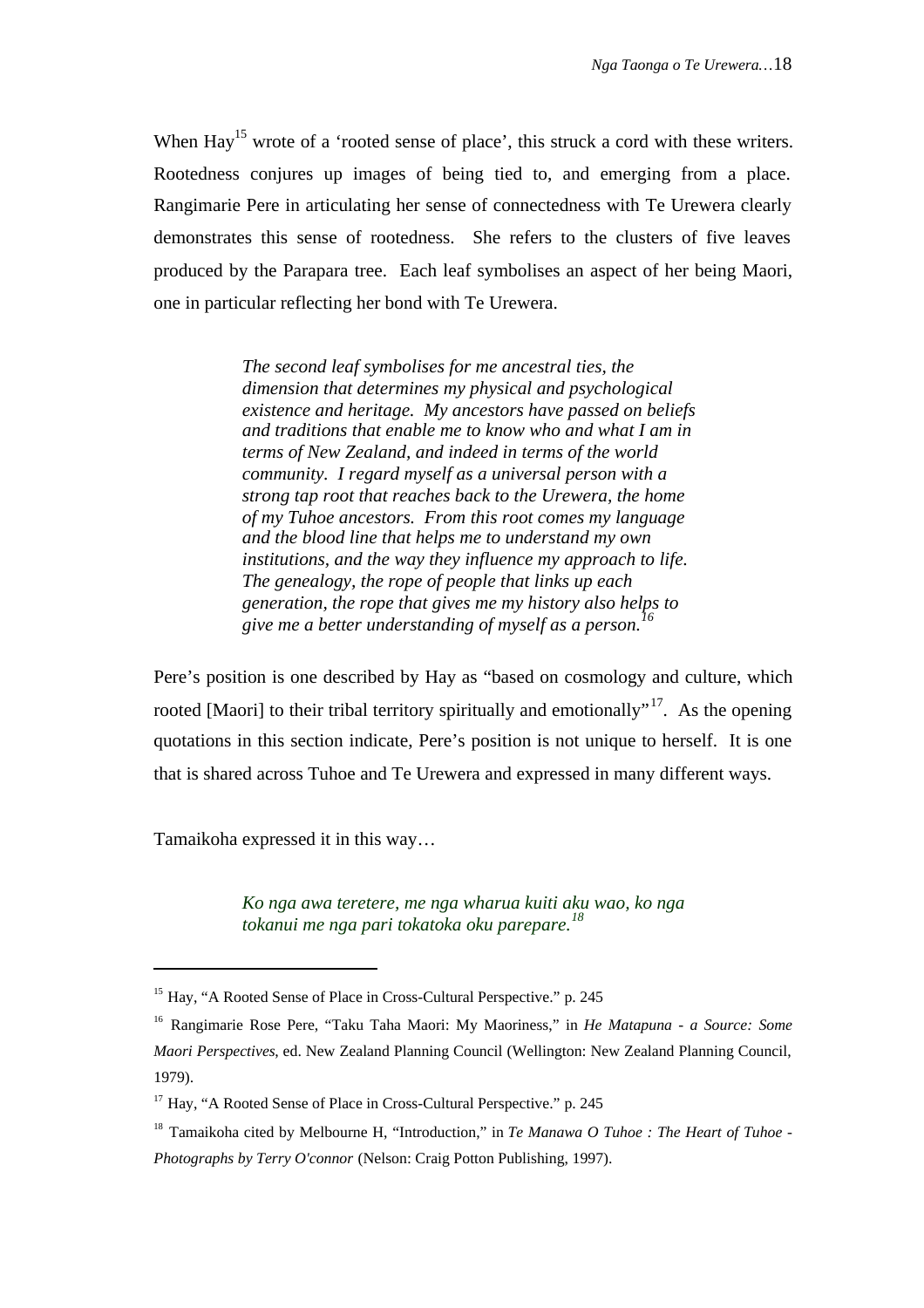*The swift rivers and the canyons are my defence, the huge boulders and rock cliffs are my palisades.*

Henare Nikora like this…

*Living in town …every now and again, I get really frustrated if I don't get out into the bush. So, I take off to Ohaua or where ever. But with other comitments, business, family etc, that makes it hard. But once I'm up there, there is nothing much that can spoil it. Once I get passed Murupara, all these things that are on me (stress etc) all disappear.<sup>19</sup>*

Abel Teka accordingly…

*…Ruatahuna's radio station has become an important way of strengthening and celebrating Tuhoe's culture. "I want to help capture history while it's still alive around here". <sup>20</sup>*

Te Urewera for Tuhoe, must be understood as the sum of resources, objects and human relationships in a given territory and emerging from it over time. In short, Te Urewera is our cultural property and as such, Te Urewera sets the conditions for our very human consciousness. It provides the physical structures within which Tuhoe relationships unfurl. Te Urewera, is on the one hand, the external realities within which Tuhoe existence is shaped, and on the other hand, the object of our thoughts and actions<sup>21</sup>. It provides us with a sense of belonging and locatedness within the world. For as much as Tuhoe is Te Urewera, Te Urewera is Tuhoe. Each belongs to the other. The cultural resource of Te Urewera does not simply begin and end at its physicality, but inevitably has to include the people of Te Urewera – Tuhoe, Nga Uri o te Maunga.

> *Hiki ake te kohu e Ko Hinepukohurangi*

<sup>19</sup> Nikora, H. T. (15/05/03).

 $20$  Interviewed by Brown, "People of the Mist: Staying-Put Teens Love the Quiet Life."

<sup>&</sup>lt;sup>21</sup> Fullilove, "Psychiatric Implications of Displacement: Contributions from the Psychology of Place."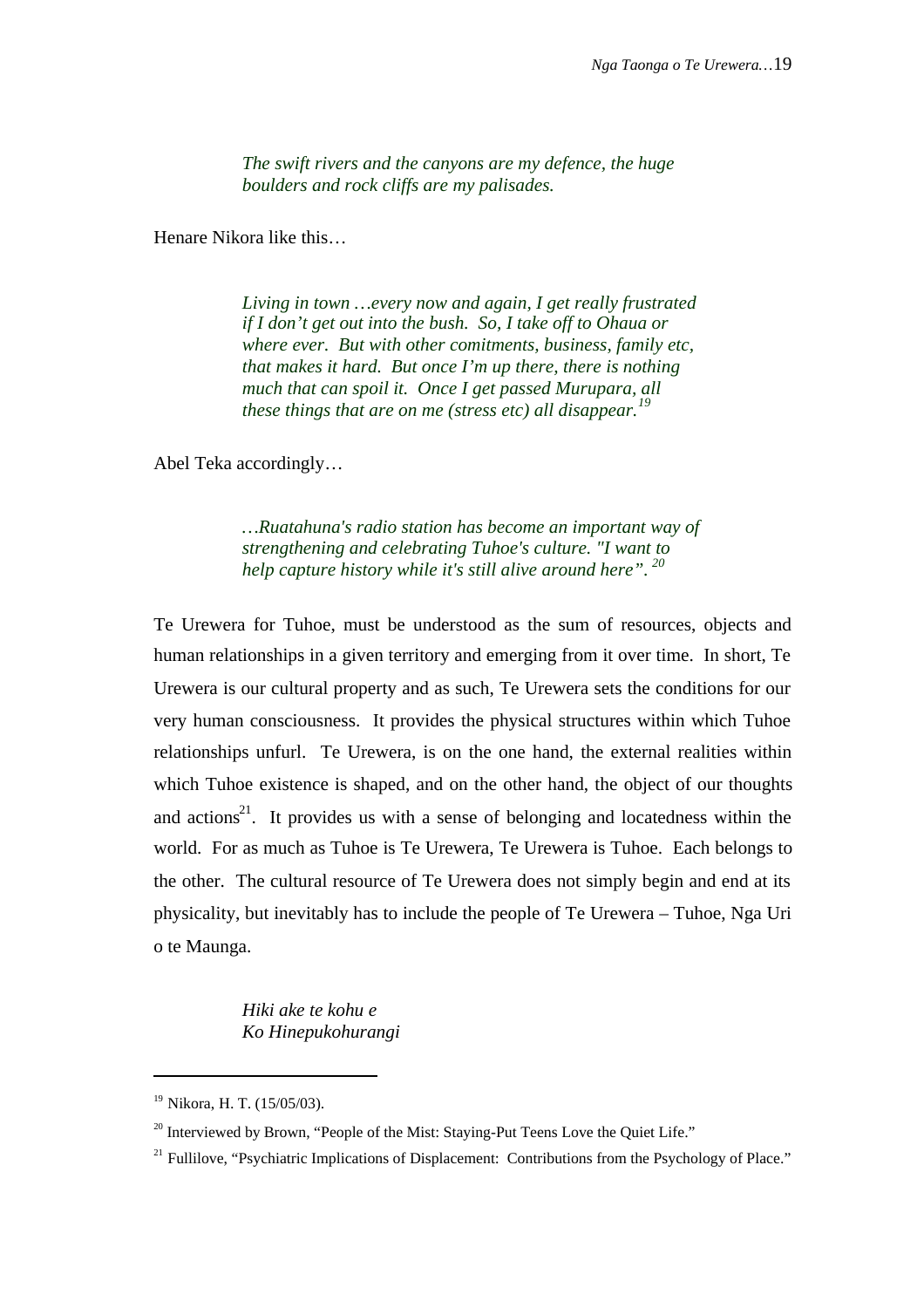*Tapapapa ana ki nga koawa Hei kakahu mo Papatuanuku Hei kakahu mo Papatuanuku*

*Ka hora nei te moenga Mo te tipua nei a te maunga Ki runga o Onini e Ka hono kia Hinepukohurangi Ka hono kia Hinepukohurangi*

*Huraina nga rarauwhe Kia puta ko nga Potiki Nga uri o te maunga Nga tamariki o te kohu Nga tamariki o te kohu*

*Na, Hirini Melbourne*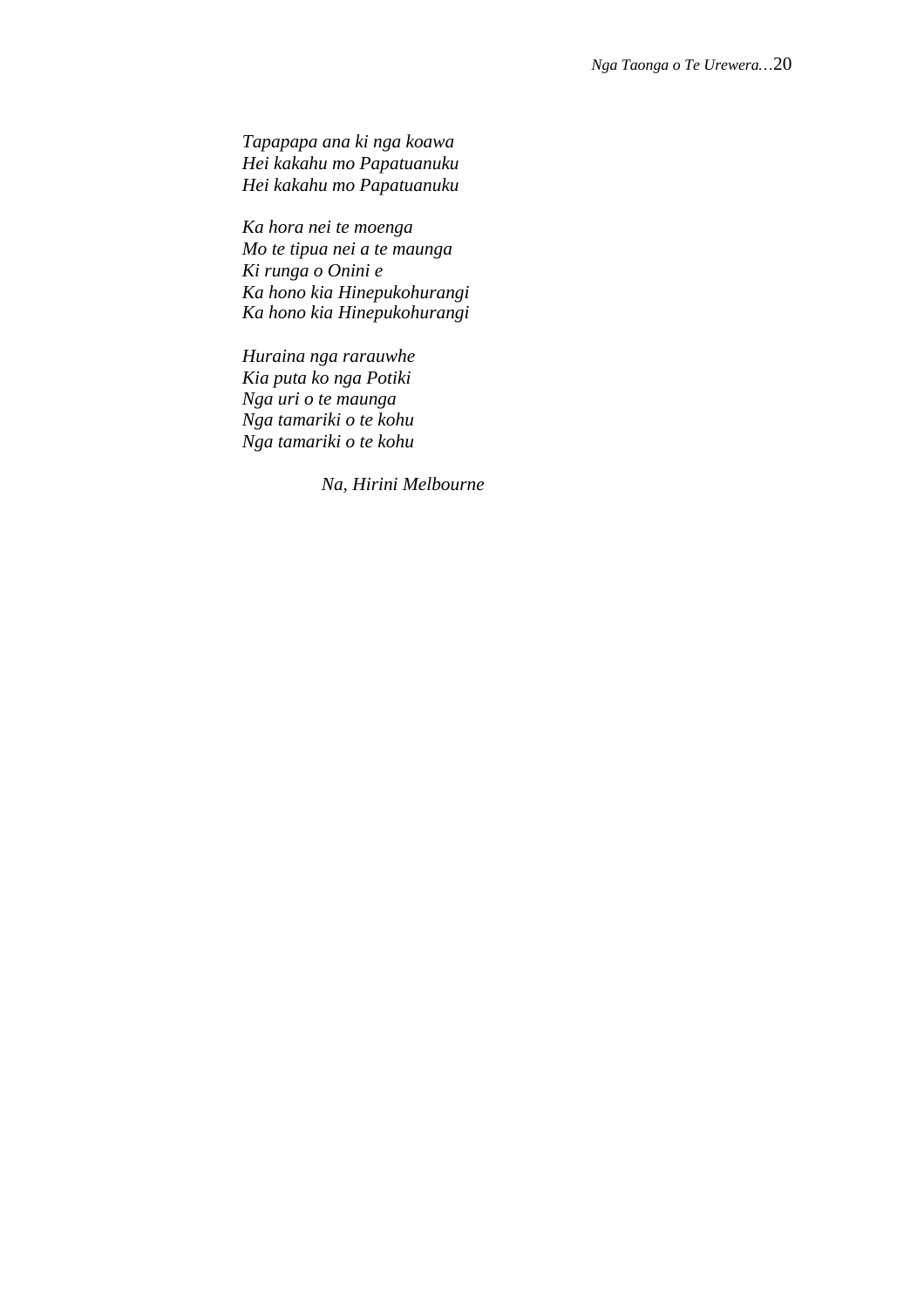# **TUHOE & CULTURAL PROPERTY: DIFFERENT MEANINGS & APPROACHES**

On commencing this project, we talked about it very briefly with the learned Hohepa Kereopa. We were at a house opening. "Cultural property?" one of us queried somewhat awkwardly. His instant reply, "He matemate a one."

Of all the different iwi of these islands, only Tuhoe has a unique conceptual term which describes its values and worldview. Matemateaone has many definitions, but each one has a persistent theme - nurturing relationships, between people, and with the environment which nurtures them. It must also be noted that it does not occur in the prolific writings of Elsdon Best; which may well indicate that it was simply taken for granted by the locals he interviewed and it was therefore not noticed by the ethnologist. Another possibility is that the right questions were simply never asked. One may also speculate that as a philosophical idea, it was concealed by its very vagueness, being obtuse and untranslatable to the western mind and subsequently not recorded.

#### **Matemateaone: A Uniquely Tuhoe Conceptual Framework**

The term 'matemateaone' has metaphysical beginnings, though the ways that it is lived and honoured are mundane indeed. Pou Temara recounts its origins to Rangianehu Mataamua.

> *Ka tono a Maui ki tana kuia, "E kui, te taonga i a koe na, homai ki a au kia ora ai te tangata." Ka whakahokia e te kuia ra, "Kao" "A tena e koe, me matemate-a-tau te tangata". "Kao". A e kui, me matemate-a-marama te tangata, kia pera i te marama"*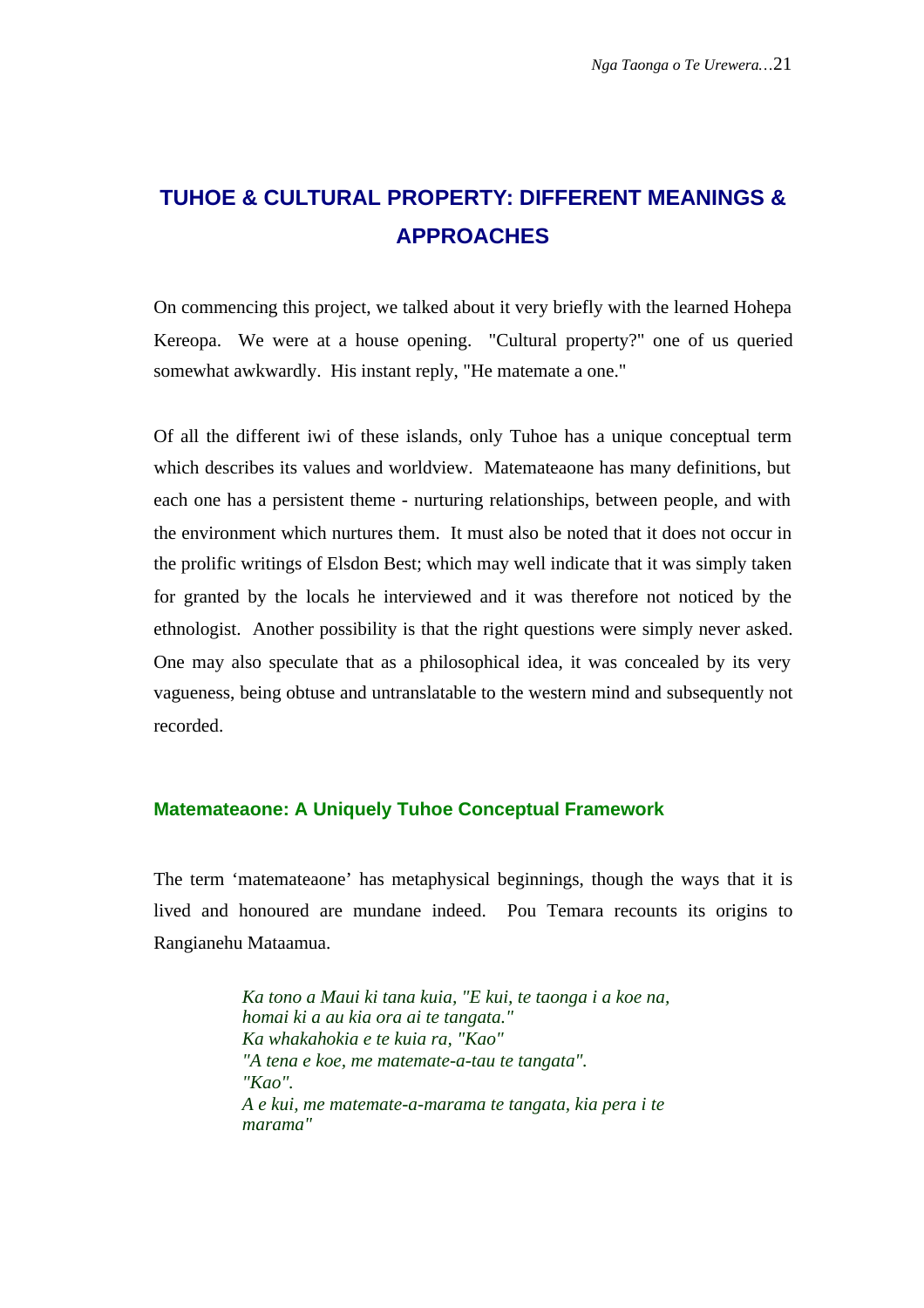*"Kao, Ka whakamatea e au te tangata i te ao, i te po, kia tangi ai koutou ki o koutou mate, kia matemate-a-one ai koutou ki a koutou." <sup>22</sup>*

Translated by this writer,

*Maui asked of his grandmother, "Grandmother, the taonga that you have, give it to me so that humankind will live forever." The old lady responded,"No." "Well then, let humankind die as the year turns.' "No". "Well then, let humankind die as the moon changes." "No. I will bring death to humankind in darkness and in light, so that you will lament for your dead, and thus relate through matemate-a-one, grieving, with each other."*

This narrative reflects the weakness of humankind; the craving for life, the inevitability of death, and the need people have for each other.

Matemateaone is also about context; it is a living philosophy practiced by a living, dynamic community, in which the values sustain the people who continue the values. One of its crucial elements is kinship, human relationships.

Tamaro Nikora elaborates on this element.

j

*Matemateaone has a number of facets but is essentially a feeling of genuine relationship and behaviour between people, place and property that engenders and demonstrates "whanaungatanga" - a sense of relatedness, commonality, and group belonging. Matemateaone is the product of group membership and participation, as evidenced in the number of people who claim membership in an iwi called Tuhoe. It is evident at the time of tangi and the rapid travel of such news and the speed at which tangi are organized. <sup>23</sup>*

 $^{22}$  R Mataamua, "Te Mata O Te Rakau a Tuhoe" (MA, Victoria University, 1998). p. 115

<sup>&</sup>lt;sup>23</sup> Tamaro Raymond Nikora, Personal communication 08/05/03 Rotorua.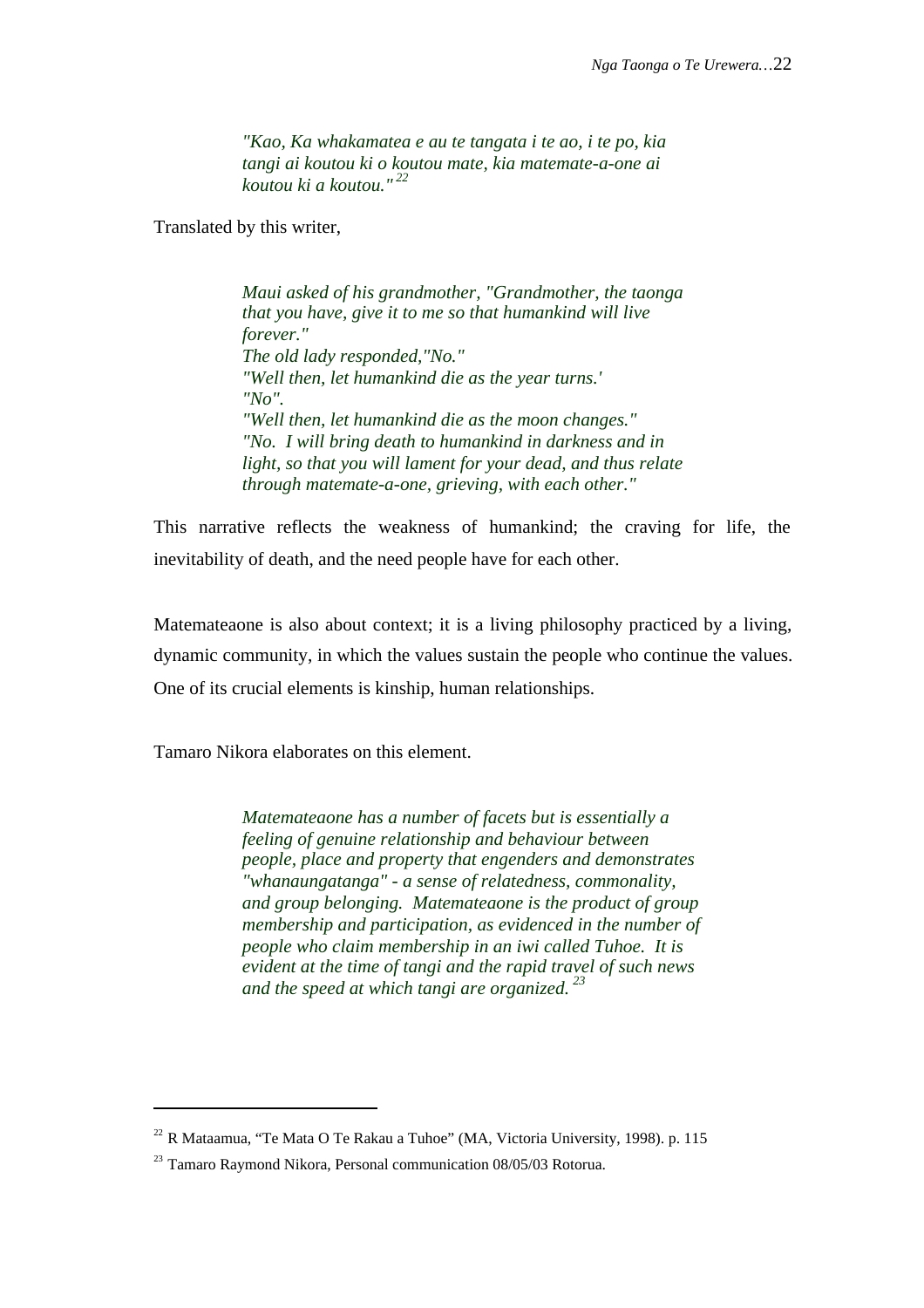#### A further definition is offered below by Wharehuia Milroy.

*As we understand it, it is a dynamic associated with the manner in which we Tuhoe organise ourselves socially, culturally, politically and spiritually. They are our ideals as an iwi, moral dictates that say how we are to behave. Matemateaone grows from within the group, knowing and getting to know each other. The physical cues such as trees, mountains, rivers and kainga etc. are all factors that activate matemateaone. Everyone of Tuhoe should share a subtle code of knowledge that goes to make up matemateaone.<sup>24</sup>*

The defining experience of kinship is reiterated by another kaumatua, Timi Rawiri, in his comments again to Rangianehu Mataamua.

> *To matou koroua me to matou kuia i noho tahi i roto i tenei mea ko te whanau, He nui nga whanau i reira he nui o matou koroua i reira. He nui matou i whangaihia e nga korua, e nga kuia. Kaore he rereke tetahi ki tetahi, He orite katoa. Koira te matemateaone. <sup>25</sup>*

Translated by these writers

*Our grandparents lived together as one family There were many families there and we had many grandfathers. Most of us were raised by our grandfathers and grandmothers. No one was different, we were all the same. That's matemateaone.*

This sense of place, and affinity with it, is most eloquently expressed by Hirini Melbourne in Terry O'Connor's book titled *Te Manawa o Tuhoe : the heart of Tuhoe - Photographs by Terry O'Connor*.

> *To Tuhoe people where ever they live, returning home to Te Urewera means a return to a place of refuge, healing and growth. They return to escape the assault of western values and systems and to re-tie the bonds of tribe and kin, and to*

<sup>&</sup>lt;sup>24</sup> J. W. Milroy, Personal communication 26/08/03 Hamilton.

<sup>25</sup> Mataamua, "Te Mata O Te Rakau a Tuhoe". p. 117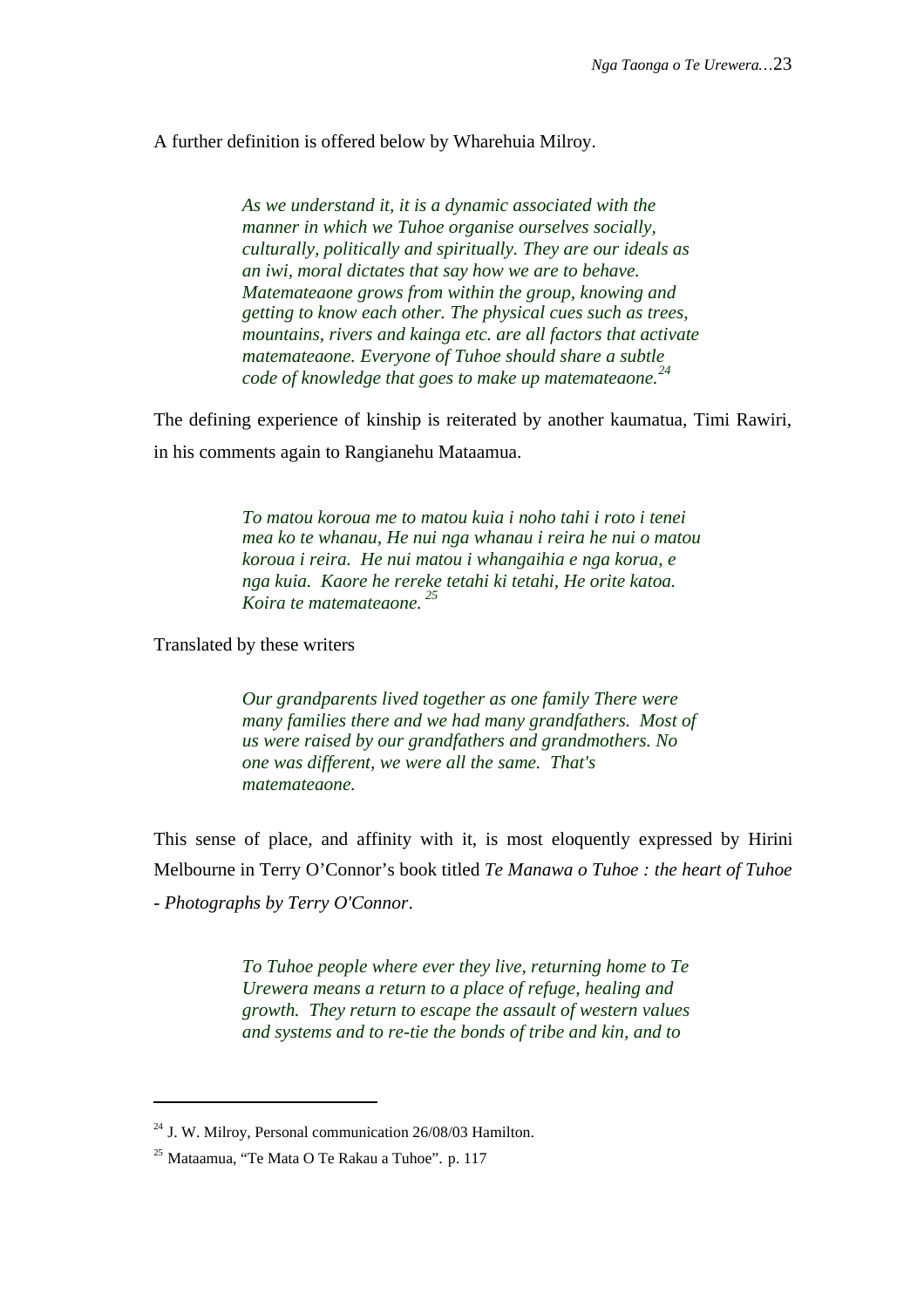*reinforce the enduring values of turangawaewae, whanaungatanga, and aroha. <sup>26</sup>*

As others reflected on human relationships, Hirini describes a place of healing, refuge, and growth, reiterated in the lyrical musings of Rangimarie Rose Pere.

> *A conservationist at heart, I am very grateful that the Urewera bush, the ancestral home of the Tuhoe people, is still intact. The bush clad ranges, the mist, the smell of the undergrowth, the company of birds and insects, Panekire the majestic bluff that stands sentinel over the tranquil or sometimes turbulent waters of Waikaremoana - all give me a strong sense of identity and purpose to life. <sup>27</sup>*

Rangimarie's gratitude for the enduring beauty of the Te Urewera environment is reinforced by her sense of identity and purpose; her relationship with place, as Hirini also observes. He further comments on the notion of returning home, and to reinforce enduring values, an experience which is probably best illustrated by Timoti Karetu.

> *He hiahia noku ki te pupuri i aua mea e kiia ai tatou he iwi, he tangata. Ahakoa kei tawahi nga mea e tino pai ana ki a au kei te kaha ke taku pirangi kia mau ano i a au enei taonga a tatou<sup>28</sup> .*

Translated by these writers

j

*My desire was to preserve those things that make us an iwi, that make us people. Despite all the enjoyable things for me overseas, I felt passionate about seizing these treasures of ours once more.*

It is the phrase. "…enei taonga a tatou - these treasures of ours…" which elaborates upon the notion of matemateaone. Treasures - "nga taonga tuku iho a nga tupuna"

<sup>26</sup> T O'Connor, *Te Manawa O Tuhoe : The Heart of Tuhoe - Photographs by Terry O'connor* (Nelson: Craig Potton Publishing, 1997). p. 10

<sup>&</sup>lt;sup>27</sup> Pere, "Taku Taha Maori: My Maoriness." p. 23-25

<sup>28</sup> T. S. Karetu, "Ka Tangi Hoki Ko Au," *Te Ao Hou*, no. 69 (1971). p. 10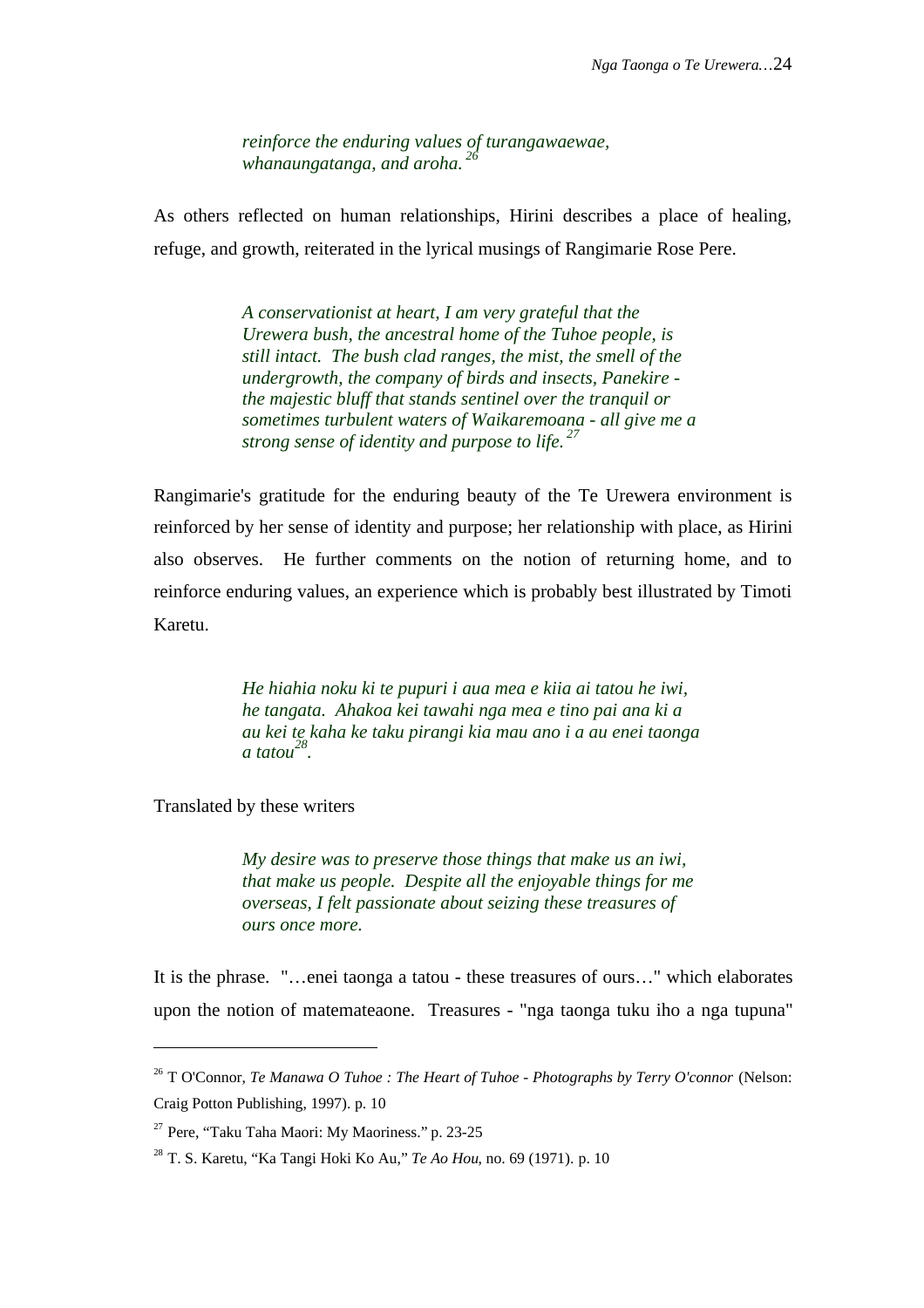recounted by Timoti - that in themselves are a manifestation of the concept, and that are cultural property, both tangible, like whakairo and whenua, and intangible, like kinship and language. What is important is the relationship factor - how they all combine, or connect, to make the Tuhoe people, and Te Urewera, as they themselves perceive them; and how matemateaone encapsulates Tuhoe, and the indigenous heritage of Te Urewera, as people, as place.

One notion of Tuhoe land and identity, and the responsibility the living generation has to those yet to come is described in detail by John Rangihau.

> *This concept of the land is a central aspect of our personal and cultural identity….We emphasise the question of land retention because we believe that the young of the future will need to have some base upon which they can stand - this sense of turangawaewae will be basic to their identity as Maori - as Tuhoe. If we, the people of this generation, allow our lands to pass to strangers then we are depriving our future young people of the chance to stand tall as Maori - on ground which they can regard as their Own<sup>29</sup> .*

Rangihau continues, by commenting on the sense of connection to the land, and what this means to him. Of particular interest is his insistence that for the relationship to remain real, then actual physical retention of the taonga itself must be maintained, because if it is not, then the very substance of ritual is valueless - a farce.

> *I believe that we have a spiritual tie to the land, that the spiritual and emotional qualities which our lands have for us are central to our being and that the only way by which we can retain these is to retain the land itself. It will not be good enough for us, or for those to come, to stand on the marae calling on our mountains, our lakes, our rivers acknowledging them as part of our life force, our ethos when in fact these treasures have passed into the hands of other than Maori people. Calling on their spiritual values*

<sup>&</sup>lt;sup>29</sup> John Rangihau, "The Maori," in *The New Zealanders*, ed. J Siers and J Henderson (Wellington: Millwood Press, 1975). p. 158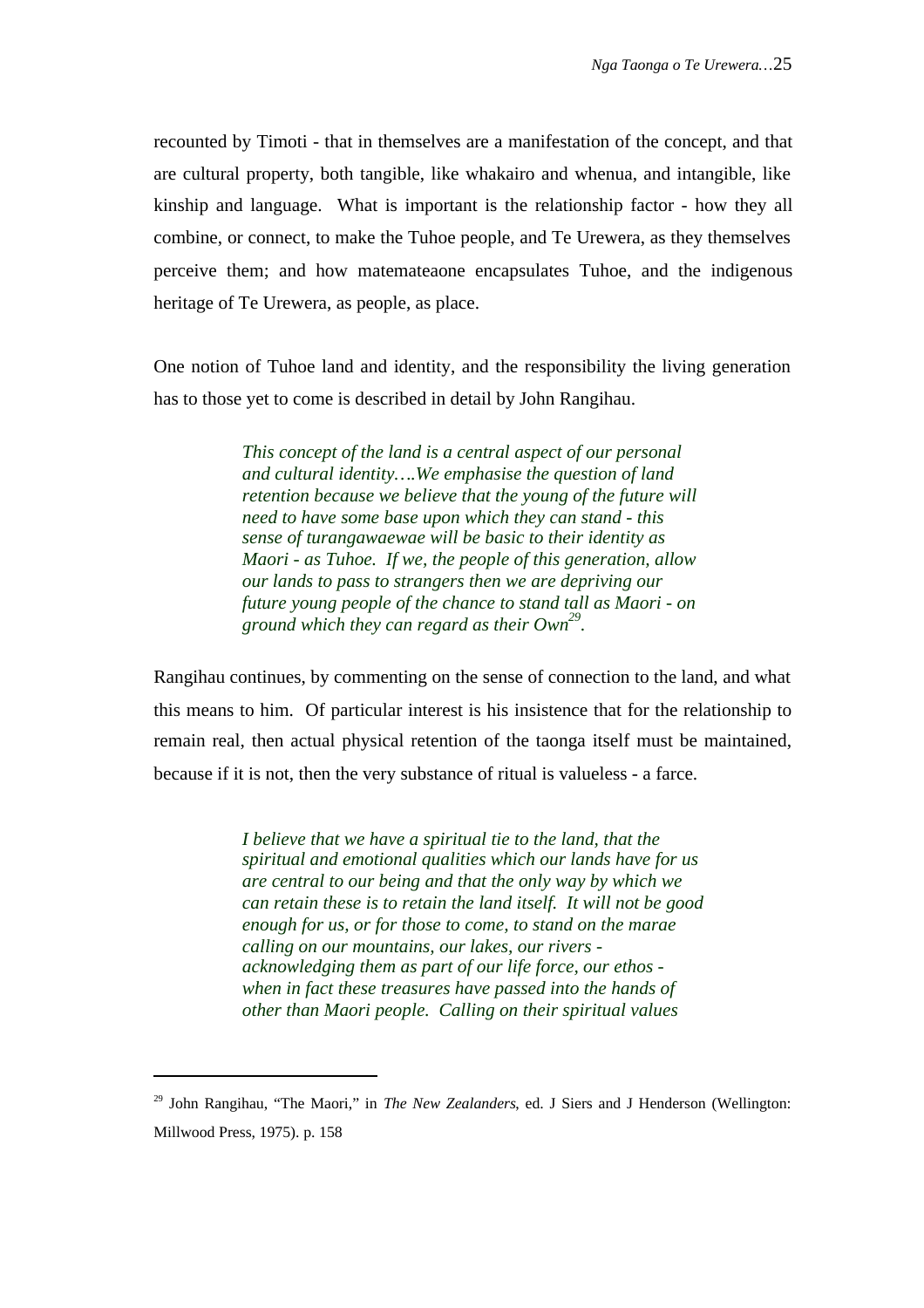*and associations becomes a farce if we do not in fact retain them physically<sup>30</sup> .*

The dis-ease of being displaced from Te Urewera, as either a fear or a reality, is magnified by the feelings of matemateaone. This uniquely Tuhoe worldview, so pervasive in Te Urewera, defines the relationship between people, determined by place.

<sup>30</sup> Ibid. p. 158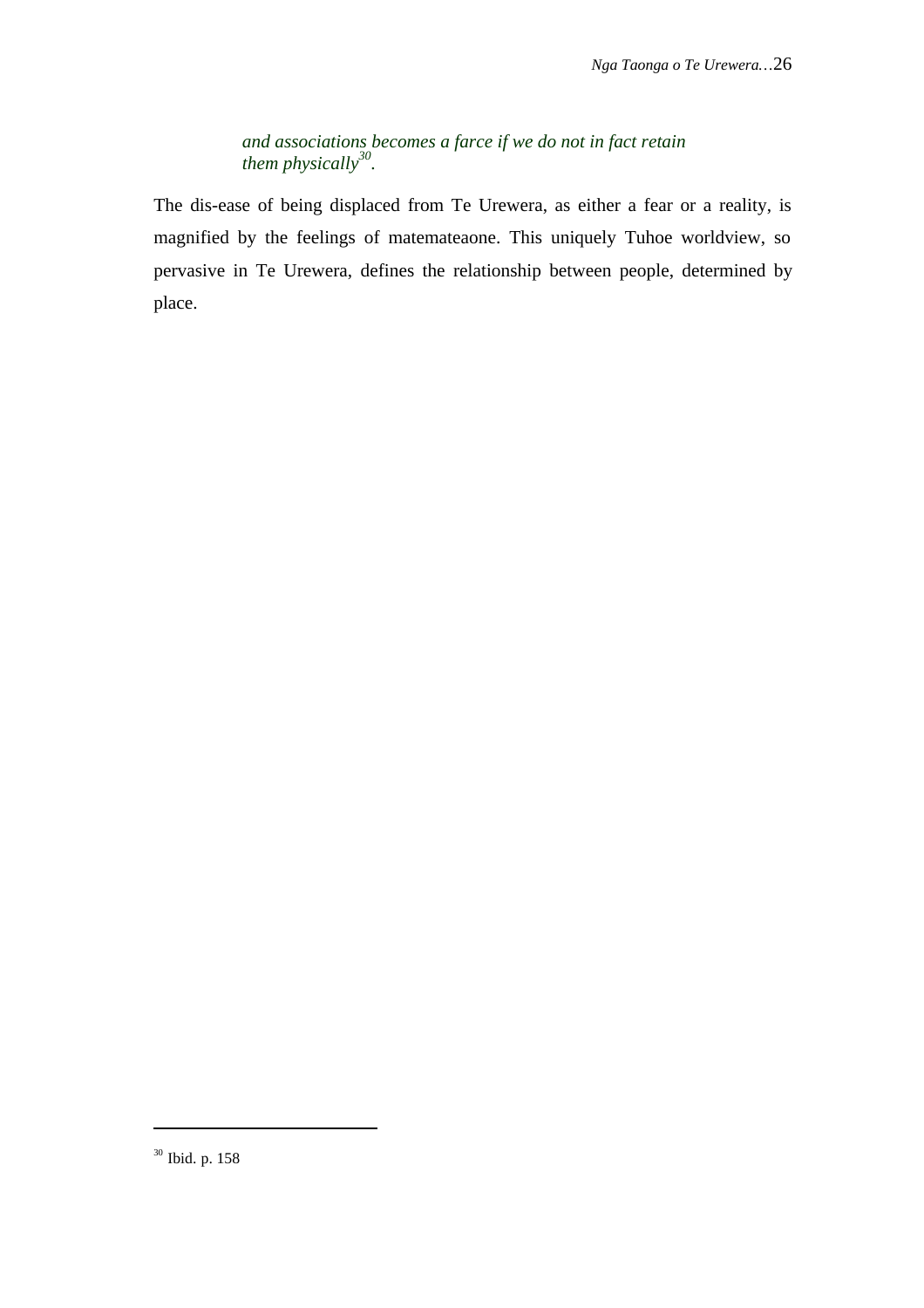## **PERCEPTION AND IMAGING**

Kainga rawahia hei kinaki i to kai tuturu Ko to kai tuturu ko te matauranga o o tupuna E hika, mahia nga mahi kia rite tona whanui Ki te whenua, kia tika ai hoki, ko to taumata Ko te rangi e E hara he koha kii na taku kuia Tenei te tangi ake ki a koutou e.....<sup>31</sup>

Knowledge nourishes human growth and prosperity; knowing who you are means you can claim the heavens; this is the sentiment of the lyrics cited above. And gaining such knowledge requires hard work before celebration; the challenge is gaining it, and questioning its sources. And Tuhoe, as a people, would seem to have many. Yet are these sources ours, actually?

Tuhoe was recorded for posterity in the works of one of the English-speaking world's most prolific gentlemen-scholars, Elsdon Best. His friendships with Tutakangahau, Paitini, Makurata, and other notables of that time ensured a recorded legacy that may be challenged, and yet revered as well. And for us all, it provides a starting point for discourse, further research, and earnest, necessary debate. It also provides us with a romantic, preraphaelite name – "Children of the Mist" $32$  – sometimes queried as his invention, yet as iconic and evocative as "Vikings of the Sunrise". $33$ .

<sup>31</sup> Hori Tait, Anituatua Black (composers), and Whirimako Black (performer), *Clouded in the Mist/Hinepukohurangi* (Mangonui: Muscle Music Productions, 1999).

<sup>&</sup>lt;sup>32</sup> Elsdon Best, *Tuhoe, the Children of the Mist; a Sketch of the Origin, History, Myths and Beliefs of the Tuhoe Tribe of the Maori of New Zealand, with Some Account of Other Early Tribes of the Bay of Plenty District*, vol. 1 & 2 (Wellington: A. H. & A. W. Reed, 1925).

<sup>33</sup> Peter Henry Buck, *Vikings of the Sunrise* (Philadelphia, Pennsylvania: Lippincott, 1938).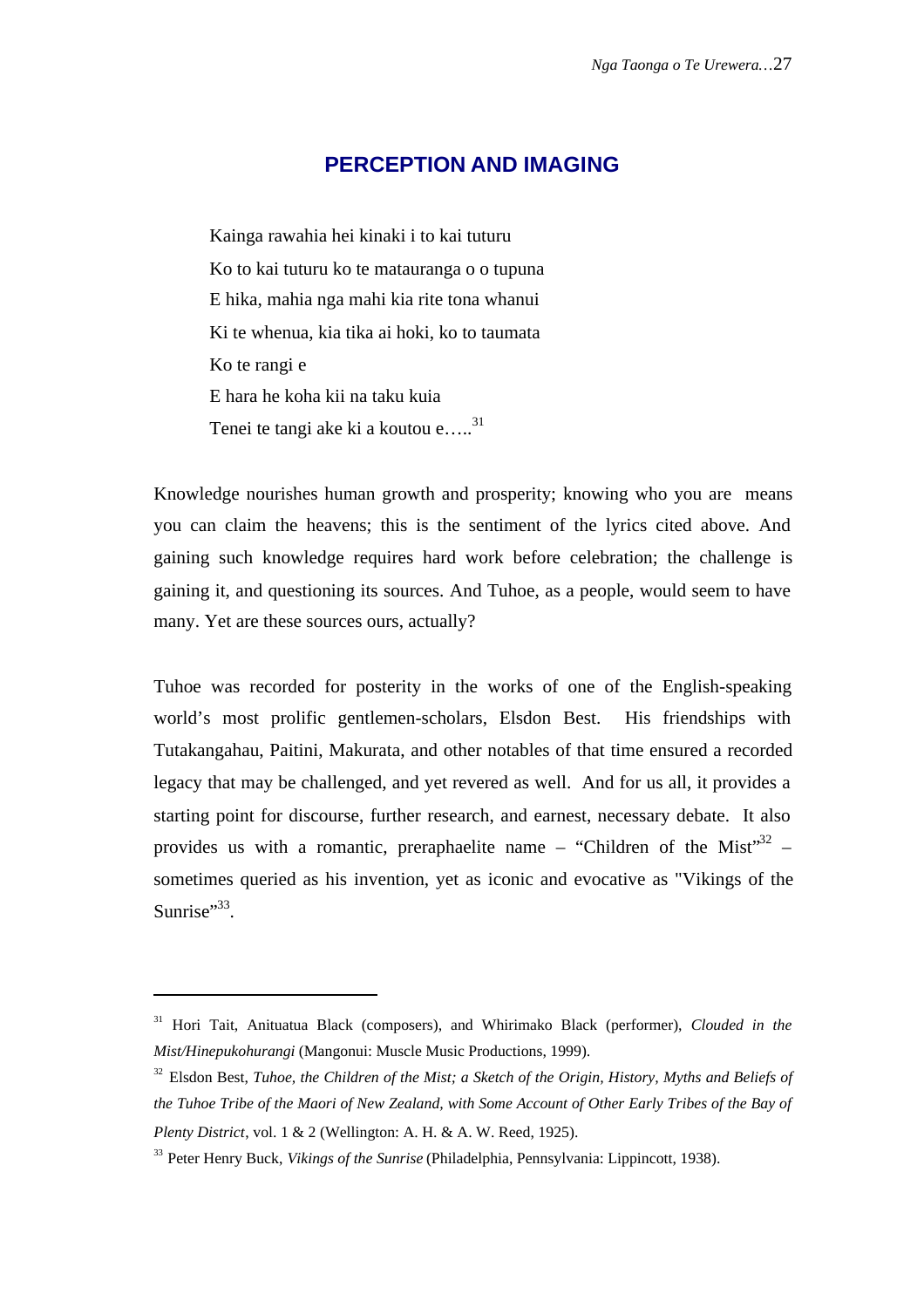Who owns the work of Best? His descendants and his estate? Or the uri of those from whom he acquired these materials?

And considering their value and rarity as collectable items, to whom does the information – accurate or not – in *Tuhoe, Volumes 1 & 2*<sup>34</sup> truly belong? Can we as an iwi claim them…can we, who track our ascending pathways of blood and memory back into the tables of volume 2 have any rights at all?

One is reminded here of an encounter in an inner city second hand bookshop, where the two volumes were visible, but behind the counter. The writers asked the shop manager the usual questions - how much etc – he responded that they were not for sale, they were on layby for "an old Maori lady who comes in every pension day and puts ten dollars on them, and she will have them soon. She was very happy to find them, and she's getting them for her family." We were chastened by this kuia's intiative, and patient acceptance of the fact she was paying for what was effectively already hers, a part of her family's heritage.

Or have we become the victims of our own generosity? Even with our blood….and I am not referring to the killing fields of Orakau, the fatal swamps of Tai Hauauru.

In 1958, with the assistance of Dr Golan Maaka, an eccentric and respected general medical practitioner based in Whakatane, and Jim Milroy (son-in-law of Tamarau Takurua), the medical Doctors John Staveley and Roy Douglas conducted a "bloodgrouping survey test among full-blooded Maori in the Tuhoe region". This is recorded in Bradford Haami's 1995 biography, *Dr Golan Maaka<sup>35</sup> .* After a meeting at Mataatua marae, they solicited the aid of Sister Annie Henry, a retired Presbyterian missionary who had lived at Maungapohatu for over thirty years. They also involved an unnamed Ringatu tohunga who "knew every single individual in the

<sup>&</sup>lt;sup>34</sup> Best, *Tuhoe, the Children of the Mist; a Sketch of the Origin, History, Myths and Beliefs of the Tuhoe Tribe of the Maori of New Zealand, with Some Account of Other Early Tribes of the Bay of Plenty District*.

<sup>35</sup>Bradford Haami, *Dr. Golan Maaka : Maori Doctor* (North Shore City, N.Z.: Tandem Press, 1995).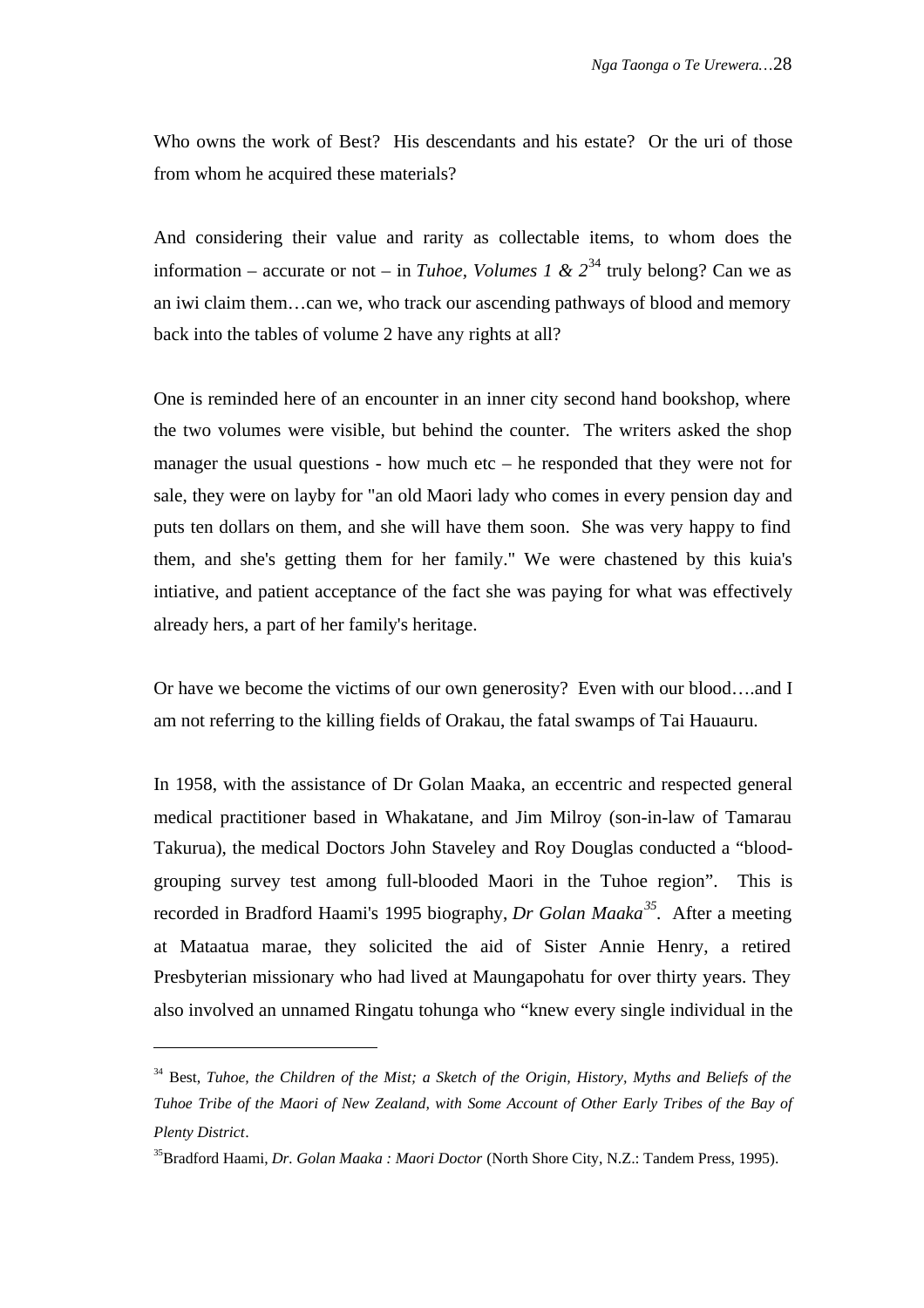Tuhoe region." Blood samples were taken from 253 people living in Ruatahuna and Te Whaiti, Taneatua and Ruatoki. The donors were all "full blooded", their singular Maori ancestry having been verified by the appropriate whakapapa experts. They offered unique information about the origins of the Maori, a "map of the Maori gene". Amazing stuff for nearly half a century ago!!! What are the implications for us now? And what became of this material? It is literally our ancestors' blood. Where is it? Who owns it? What will become of it?

Tuhoe have been the subject of ethnographic scrutiny since Elsdon Best, James Cowan and their contemporaries. Unlike other iwi who have endured the frivolous attentions of the more populist writers, travellers, and amateur historians, in recent years Tuhoe has occupied the attention of serious academics, including Judith Binney<sup>36</sup>, Steven Webster<sup>37</sup>, Michael King<sup>38</sup>, Evelyn Stokes<sup>39</sup> and Geoff Sissons<sup>40</sup>.

From the time of Goldie, and the early film maker Gerald McDonald, images of Tuhoe people have been taken by Marti Friedlander, Kristin Zambucka, Harry Sangl, David Cook, Gillian Chaplin, Terry O'Connor, Barry Barclay, James Siers, Hans Neleman and various others. In some ways, these images have defined who Tuhoe have become; and ironically, many have also defined the "Maori As He Was"<sup>41</sup>. The Treaty of Waitangi exhibit at the Museum of New Zealand/Te Papa is enhanced by

<sup>&</sup>lt;sup>36</sup> For example,Judith Binney, *Redemption Songs : A Life of Te Kooti Arikirangi Te Turuki* (Auckland, N.Z.: Auckland University Press, 1995)., andJudith Binney and Gillian Chaplin, *Nga Morehu: The Survivors* (Auckland; New York: Oxford University Press, 1990).

<sup>37</sup> For example, Peter Webster, *Rua and the Maori Millennium* (Wellington: Price Milburn for Victoria University Press, 1979).

<sup>38</sup> For example, Michael King and Marti Friedlander, *Moko: Maori Tattooing in the 20th Century* ([Wellington,: Alister Taylor, 1972).

<sup>&</sup>lt;sup>39</sup> For example, E. Stokes, J. W. Milroy, and H. Melbourne, *Te Urewera - Nga Iwi, Te Whenua, Te Ngahere. People, Land and Forests of Te Urewera* (Hamilton, NZ.: University of Waikato, 1986).

<sup>40</sup> For example, J. Sissons, *Te Waimana : The Spring of Mana : Tuhoe History and the Colonial Encounter.*, *Te Whenua Series No. 6* (Dunedin: University of Otago Press, 1991).

<sup>&</sup>lt;sup>41</sup> Elsdon Best, *The Maori as He Was: A Brief Account of Maori Life as It Was in Pre-European Days*, ed. Zealand New, Science Board of, and Art, *New Zealand. Board of Science and Art. Manual, No. 4.* (Wellington, N.Z.,: Dominion Museum, 1924).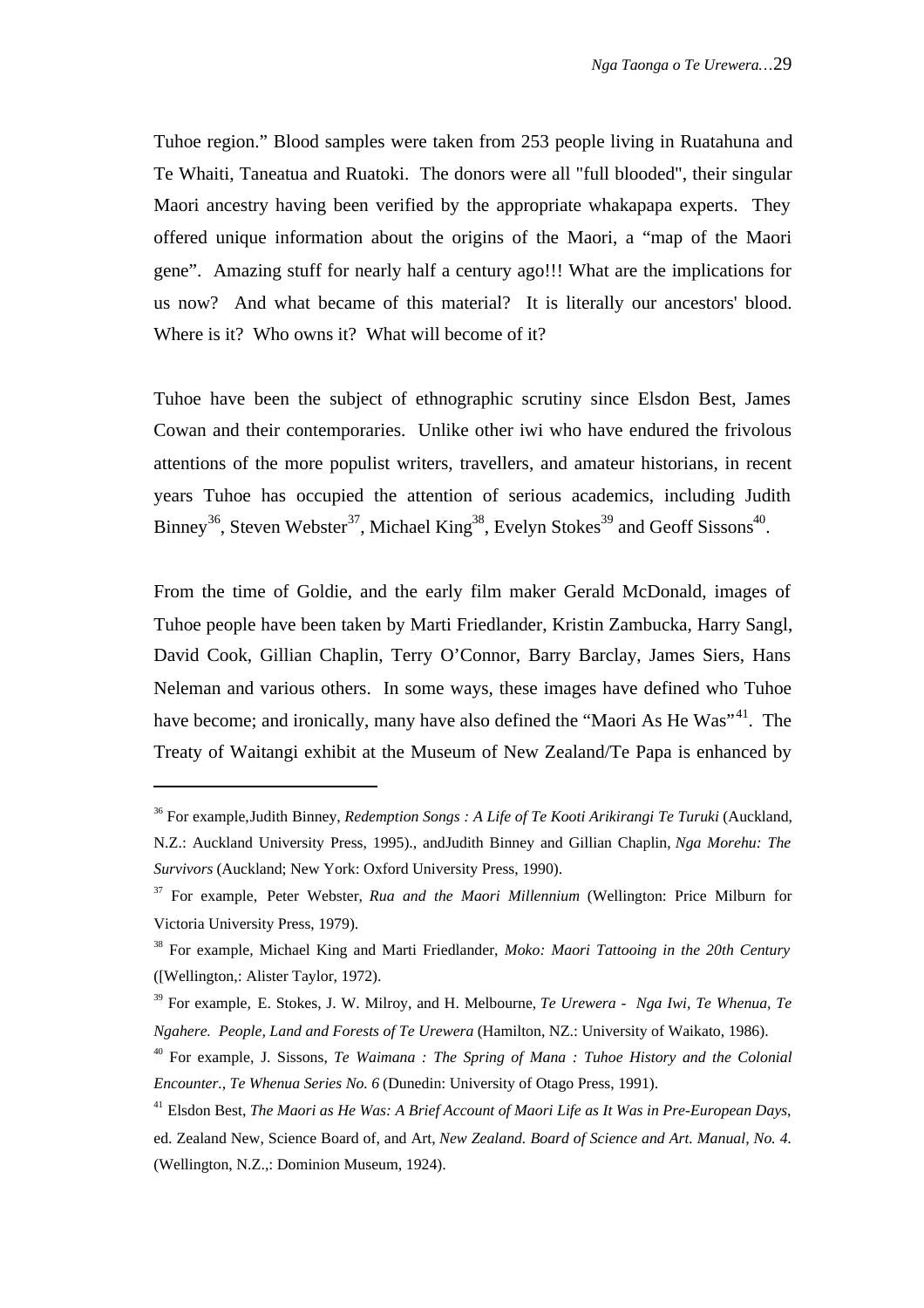huge iconic, illuminated images of Paitini, taken when Best and the Dominion Museum photographer were in Te Urewera. Also of interest is the inclusion of images of Ruatahuna people, as specific Maori "types" in ethnographic publications, the popular print media of the day and on souvenir postcards.

In other indigenous societies the issue of photography by outsiders is being constantly examined, and the work produced by non-indigenous scholars is being queried and challenged, as well as recognized, and valued. The prevalent and inevitable question is to whom do the images and the knowledge collected belong, and who has primary rights to them? Archival institutions such as the National Library are addressing some indigenous concerns positively, and creatively. They make copies of material, for example photographs and manuscripts, available to uri or hapu groups as part of their Treaty policy. Financial constraints are inevitable, and often the descendants must pay the costs of photographic and electronic processing.

Yet all this documentation is still cultural property, and part of the Tuhoe heritage; so what are the implications for us as uri? How far do we push, to claim back what we have always known, but naively chose to share, and then had stolen? What approaches, in the global context of indigenous cultural property issues, have other indigenous peoples taken? And what exactly is "cultural property", anyway? These issues are addressed in the next section.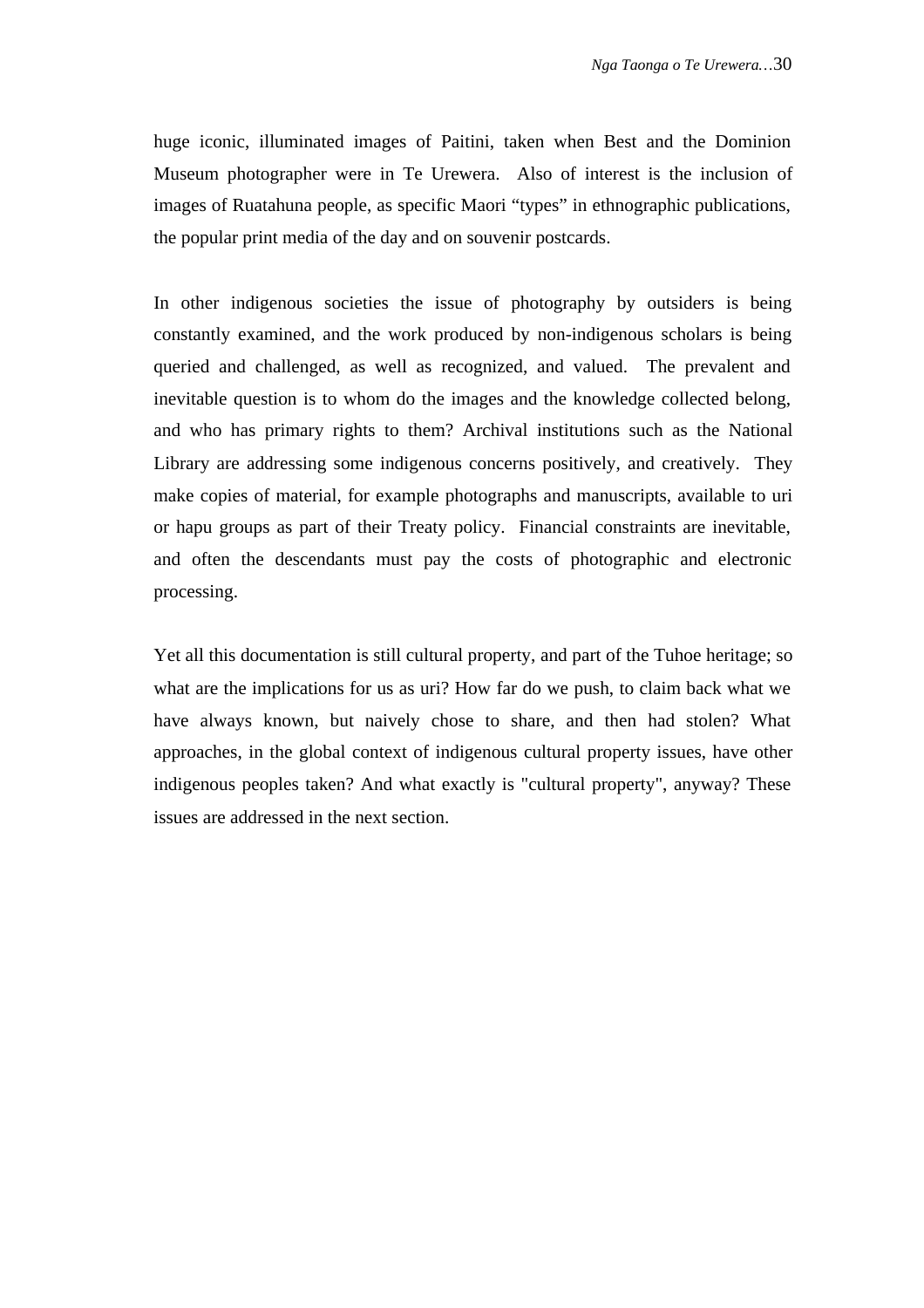# **TUHOE HERITAGE AND CULTURAL PROPERTY: HE TAONGA TUKU IHO**

The term 'cultural property' first appeared at the Hague Convention for the Protection of Cultural Property in 1954, with reference to those tangible objects that made up a nation's heritage; cultural property is an essential part of that. For our purposes, cultural property and heritage expert, Elazar Barkan provides some salient definitions

> *Heritage is appreciated and cherished because it enriches life in ways that market economy and monetary compensation cannot. Tangible cultural property manifests the cultural identity of a nation or a group disproportionate to other economic resources….Thus, the heritage of every nation is projected on its own priceless objects and sites. The identity of these objects, even when separated from ownership, manifests the group's history and tradition <sup>42</sup> .*

This notion of 'cultural property' as a manifestation of identity has engaged indigenous peoples all over the world. Although there are as many understandings of this issue as there are affected communities, the systematic or casual pillaging of significant heritage objects by the colonizers - traders, settlers, missionaries, government agents, and invading militia - is a familiar experience. Like their value, their loss is incalculable. Barkan also comments on this

> *The presence and the absence of these objects, which cannot be replicated or renewed, add a further layer to the complexity of the object as signifying the national identity. Often the longing itself for these unavailable objects or sites constitutes an essential component of the group's identity. The restitution of cultural property, therefore, plays a central role in attempts to redress historical injustices<sup>43</sup> .*

<sup>&</sup>lt;sup>42</sup> Elazar Barkan, "Amending Historical Injustices: The Restitution of Cultural Property - an Overview," in *Claiming the Stones/Naming the Bones: Cultural Property and the Negotiation of National and Ethnic Identity*, ed. E Barkan and R Bush (Los Angeles: Getty Press, 2002). p. 17 <sup>43</sup> Ibid. p. 17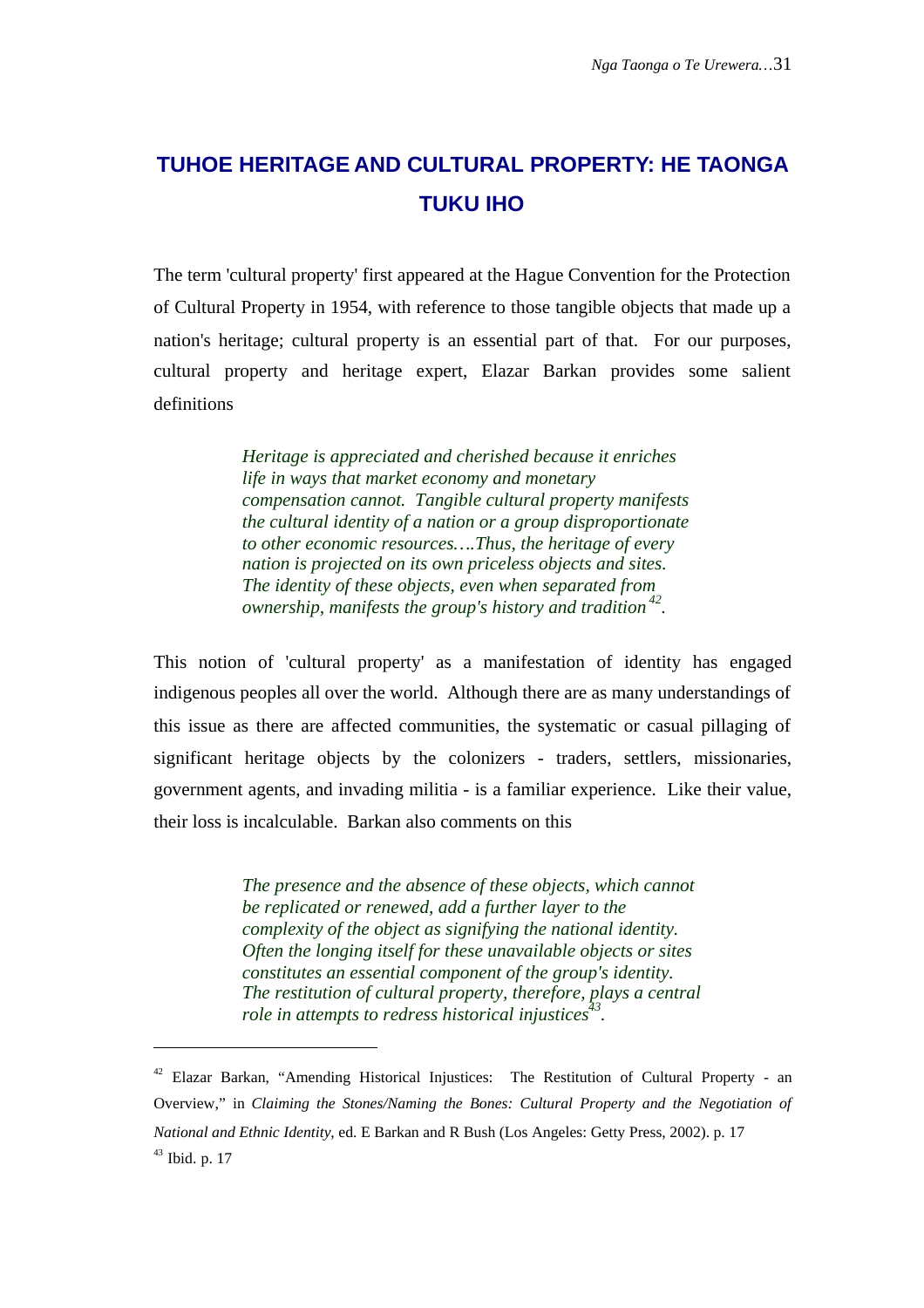This experience of historical injustice form a commonality of loss, and grief, outrage and invasion; recovery, courage, healing, and resistance, which all occurred in the narrative of Te Urewera, and the relationality of matemateaone. We emphasize that matemateaone is the longing itself, and the belonging, to the land, to the group, with the land, with the group. It is an experience shared, and articulated, with other indigenous societies and communities as a commonality. It is also an issue which may eventually be resolved.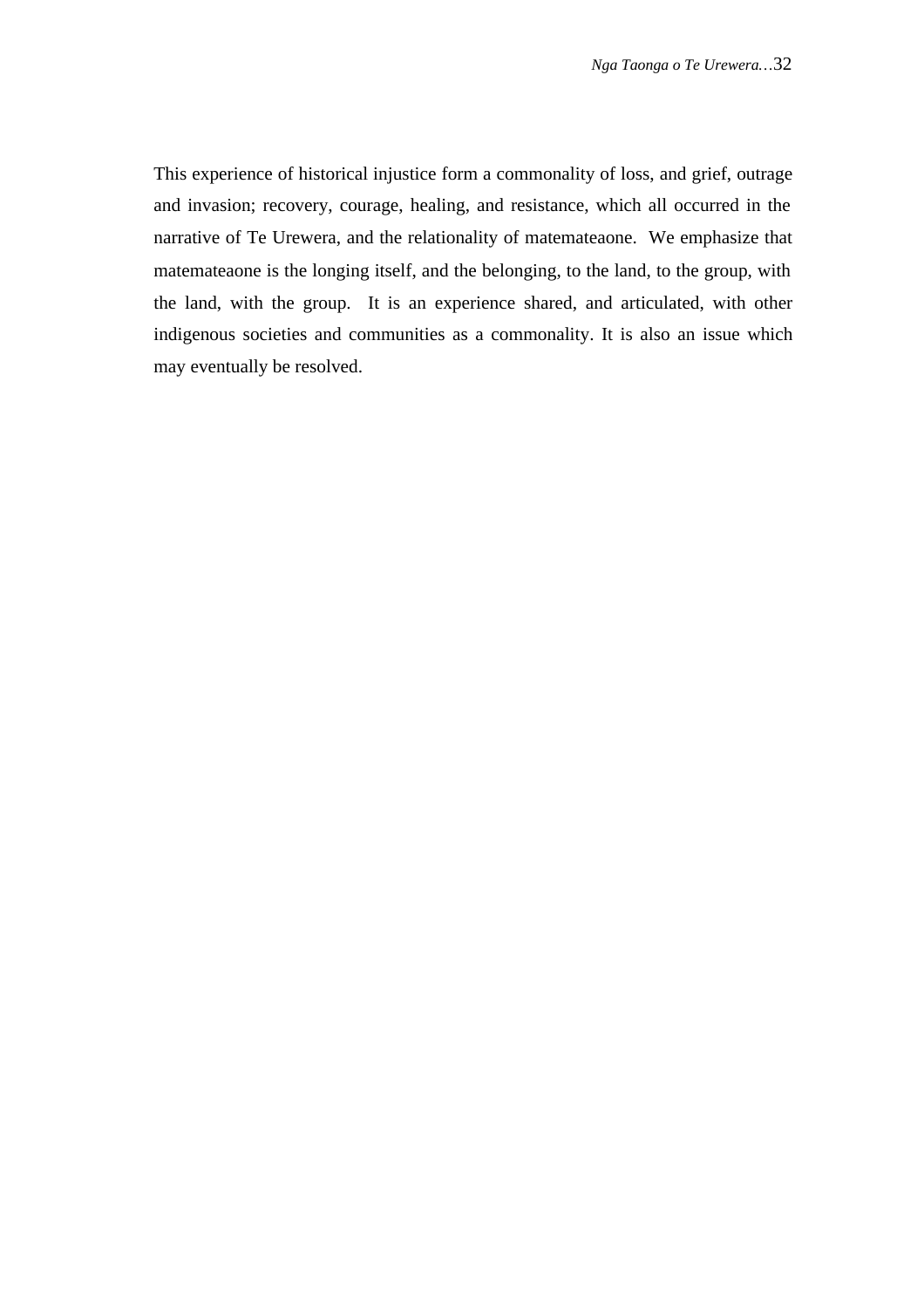#### **International Perspectives: "The Commonality of Experience"**

'The Commonality of Experience' is considered in a number of examples below. They include a local initiative, a North American native intervention, the acclaimed cultural property report produced by Aboriginal and Torres Strait Islanders Commission in Australia, and two projects undertaken by the United Nations. The second of the UN projects presents a framework for the Tuhoe/Te Urewera discussion.

#### **The Mataatua Declaration 1993**

l

In June 1993, 150 representatives from fourteen countries attended the First International Conference on the Cultural and Intellectual Property Rights of Indigenous Peoples, convened by The Nine Tribes of Mataatua in the Bay of Plenty Region of Aotearoa, including Tuhoe. The outcome of this meeting was the historic Mataatua Declaration<sup>44</sup>, which issued a series of salient and challenging recommendations to indigenous people, states, national and international agencies. The document opened with the statement proclaiming that the conference…

> *Declare that Indigenous Peoples of the world have the right to self determination: and in exercising that right must be recognised as the exclusive owners of their cultural and intellectual property.*

*Acknowledge that Indigenous Peoples have a commonality of experiences relating to the exploitation of their cultural and intellectual property;*

*Affirm that the knowledge of the Indigenous Peoples of the world is of benefit to all humanity;*

<sup>44</sup> *The Mataatua Declaration on Cultural and Intellectual Property Risghts of Indigenous Peoples*, (Wellington: Ministry of Maori Development, 1995).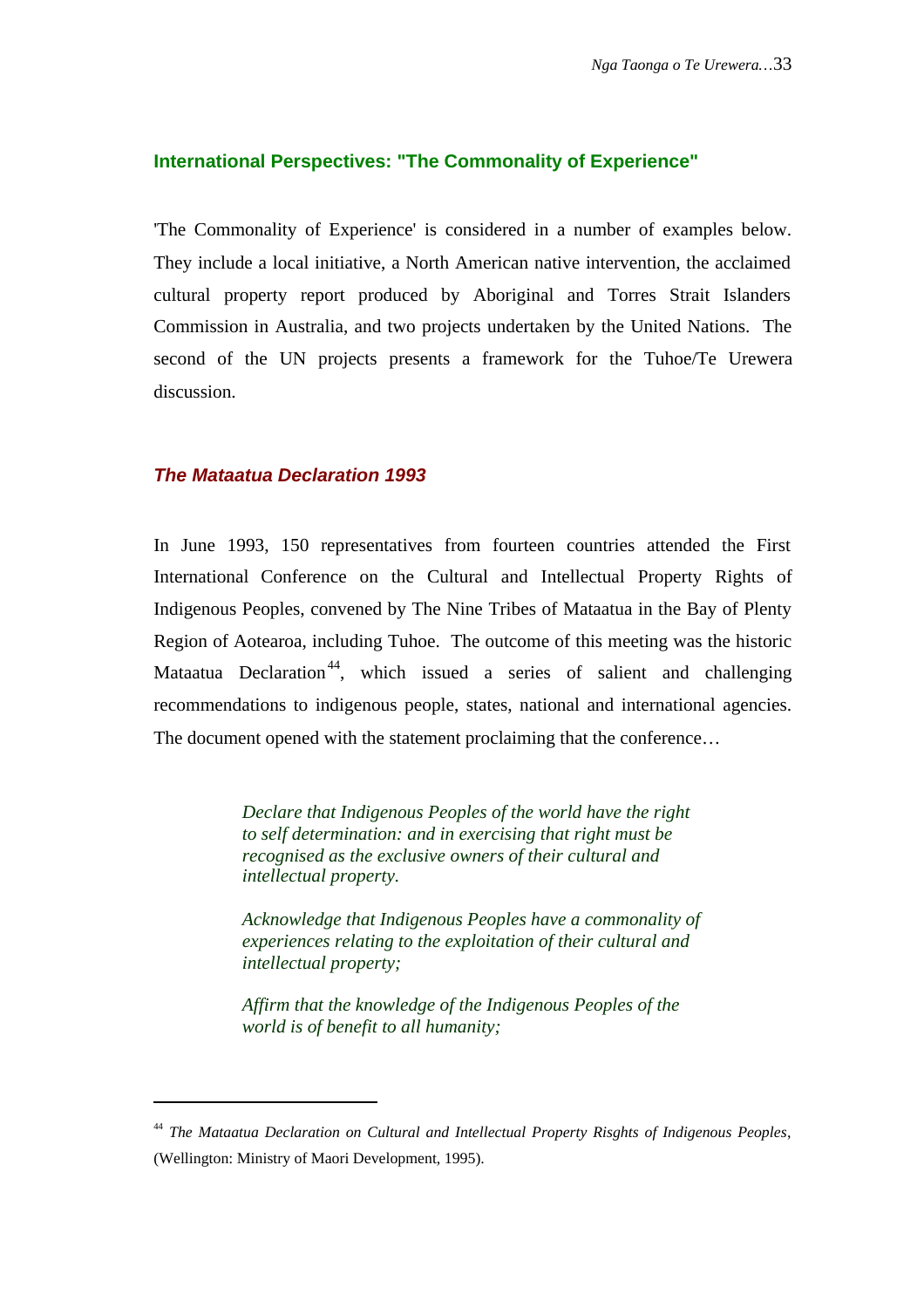*Recognise that Indigenous Peoples are capable of managing their traditional knowledge themselves, but are willing to offer it to all humanity provided their fundamental rights to define and control this knowledge are protected by the international community;*

*Insist that the first beneficiaries of indigenous knowledge (cultural and intellectual property rights) must be the direct indigenous descendants of such knowledge;*

*Declare that all forms of discrimination and exploitation of indigenous peoples, indigenous knowledge and indigenous cultural and intellectual property rights must cease.*

Several issues are raised here, and they are considered again in the recommendations to indigenous peoples. One views this Declaration with a sense of irony, considering current relationships between some of the original nine convening tribes, and their ongoing litigious perambulations. No provision is made for the heterogeneous realities of different indigenous populations that may concurrently inhabit a site, or claim stewardship of a particular cultural object. No mention is made of conflict historical, contemporary, or potential. Contestation between indigenous peoples is not addressed anywhere in the text at all. We consider this to be a revealing oversight, as it seems to assume a dangerous fiction - that indigenous peoples live in harmony with each other, and conflict occurs only with the non-indigenous intruder or thief. And yet, it is often that very contestation between each other which determines who one is, in relation to cultural object, or significant place - as someone different, more deserving, and distinct from one's neighbours, potential allies, or outright adversaries.

#### **National Oceanic and Atmospheric Administration: Consultations**

Cultural property, however it is defined, lives in the conscious actions of those for whom it is most significant at that particular moment, or for that specific purpose. One notable example of this in practice is the consultation document*, Cultural resources and Consultations with Native American Tribes* prepared for the National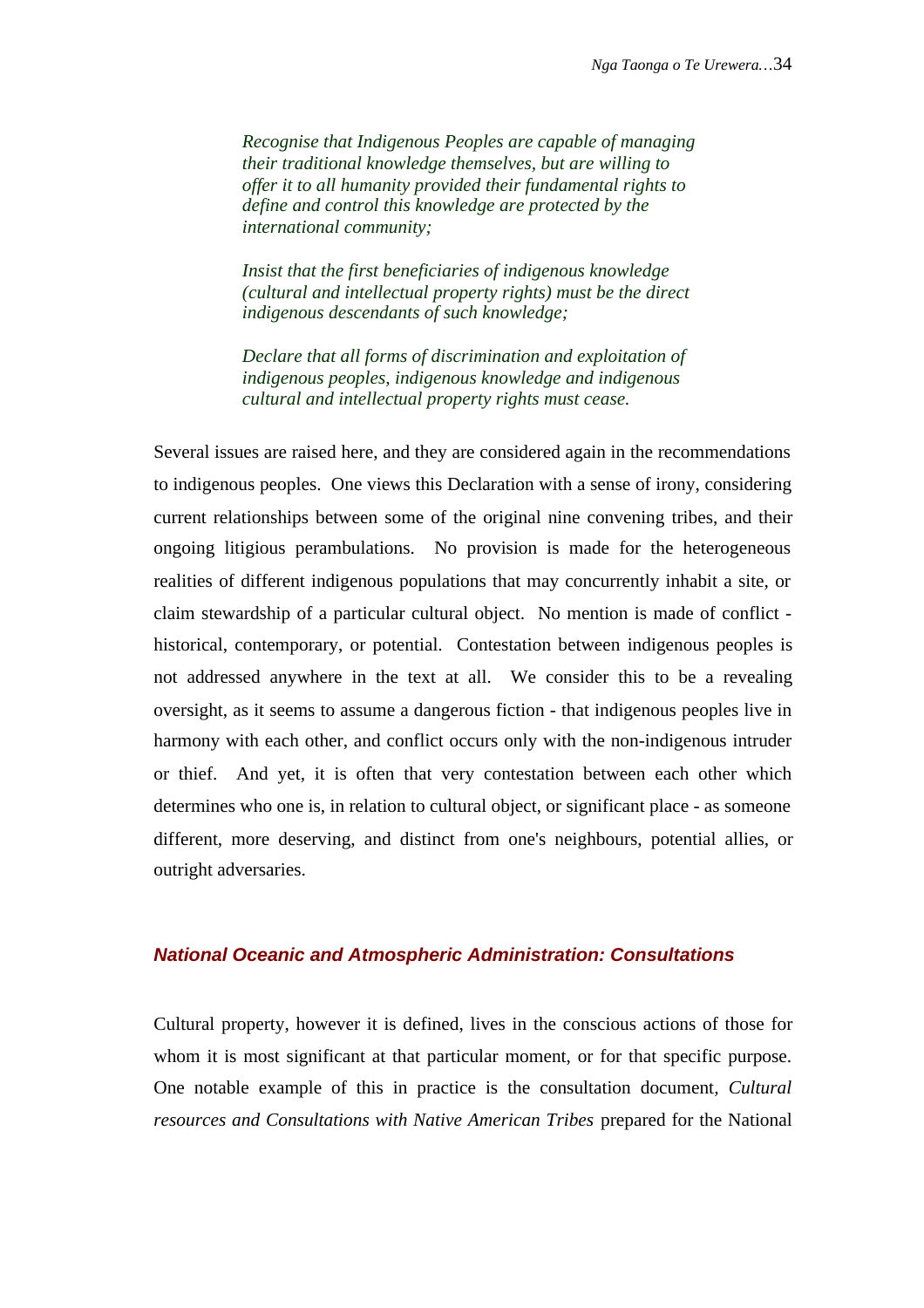Oceanic and Atmospheric Administration, a federal authority in the USA.<sup>45</sup> The NOAA planned a building in Boulder, Colorado; it incorporated a sacred site. They consulted closely with the local Native American communities, who emphasised that traditional cultural property can be defined by

> *…its association with cultural practices or beliefs of a living community that are important in maintaining the continuing cultural identity of the community. Traditional Cultural Properties -CPs - are essential to maintaining the cultural integrity of many Native American Indian nations and are critical to the cultural lives of many of their communities<sup>46</sup> .*

This definition clearly summarizes the Tuhoe position, and notes that which has been threatened by colonial incursion, and the events detailed so graphically by other writers for the claim project. It also affirms that cultural property maintains cultural integrity - which is critical in sustaining a living community.

# **United Nations Document 28 July 1993**

The issue of the appropriateness of the term, cultural property, in describing indigenous interests is further questioned by Erica Irene Daes in her paper titled 'Study on the Protection of the Cultural and Intellectual Property of Indigenous Peoples'. She claims in Paragraph 26 that indigenous peoples

> *…do not view their heritage in terms of property at all - that is, something which has an owner and is used for the purpose of extracting economic benefits - but in terms of community and responsibility'<sup>47</sup> .*

j

<sup>45</sup> General Services Administration and the Department of Commerce, *Cultural Resources and*

*Consultations with Native American Tribes - Report Prepared for the National Oceanic and Atmospheric Administration* ([cited 1 July 2003]); available from

[http://boulder.noaa.gov/updates/tribes.html.](http://boulder.noaa.gov/updates/tribes.html)

 $46$  Ibid.([cited).

<sup>&</sup>lt;sup>47</sup> Erica Daes, "Protection of the Cultural and Intellectual Property of Indigenous Peoples.," (Draft report table at the United Nations, July, 28 1993). para 26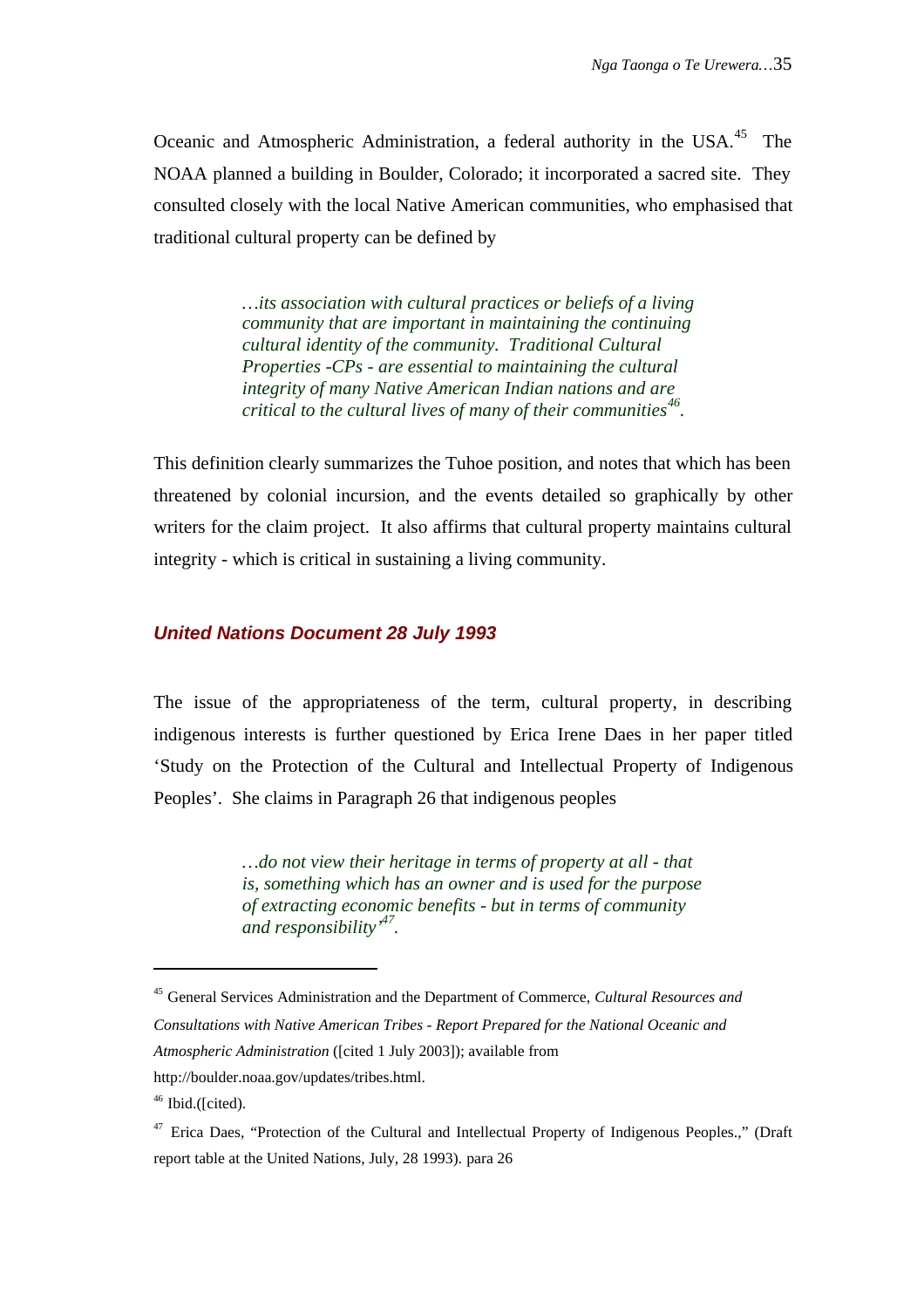Cultural practices, active responsibility as a people for the continuation of community identity, and the maintenance of cultural integrity are the critical factors, and the anomaly of cultural "property" is effectively redefined according to indigenous values. In the Tuhoe context, these values are encompassed by the concept of matemateaone, and exemplified by its active observation. This observation includes such events as the Hui Ahurei o Tuhoe, the regular periods of rest, pilgrimage and recreation by urban dwellers returning to Te Urewera, the ongoing cultural programmes and wananga in the rural and urban contexts, and the pride in simply "being Tuhoe". It is further reinforced by the actual, physical ownership of the taonga itself.

# **Aboriginal and Torres Strait Islanders Commission Report 1998**

Issues of indigenous cultural property are also addressed comprehensively in an impressive report prepared for the Aboriginal and Torres Strait Islanders Commission (ATSIC) by Terri Janke and others. In the Executive Summary of their report, the writers introduce the notion of *indigenous heritage rights.* They define indigenous Heritage thus

> *Heritage consists of the intangible and tangible aspects of the whole body of cultural practices, resources, and knowledge systems developed, nurtured and refined by indigenous people and passed on by them as part of expressing their cultural identity<sup>48</sup> .*

They include a range of human endeavours and other related phenomena within heritage. Obvious examples such as literary, performing and artistic works, music, dance, song, ceremonies, symbols and designs are mentioned first, followed by languages, scientific, agricultural, technical and ecological knowledge, which also

<sup>&</sup>lt;sup>48</sup> T Janke, "Our Culture, Our Future. Report on Australian Indigenous Cultural and Intellectual Property Rights," (Australian Institute of Aboriginal and Torres Strait Islander Studies and the Aboriginal and Torres Strait Islander Commission., 1998). p. xvii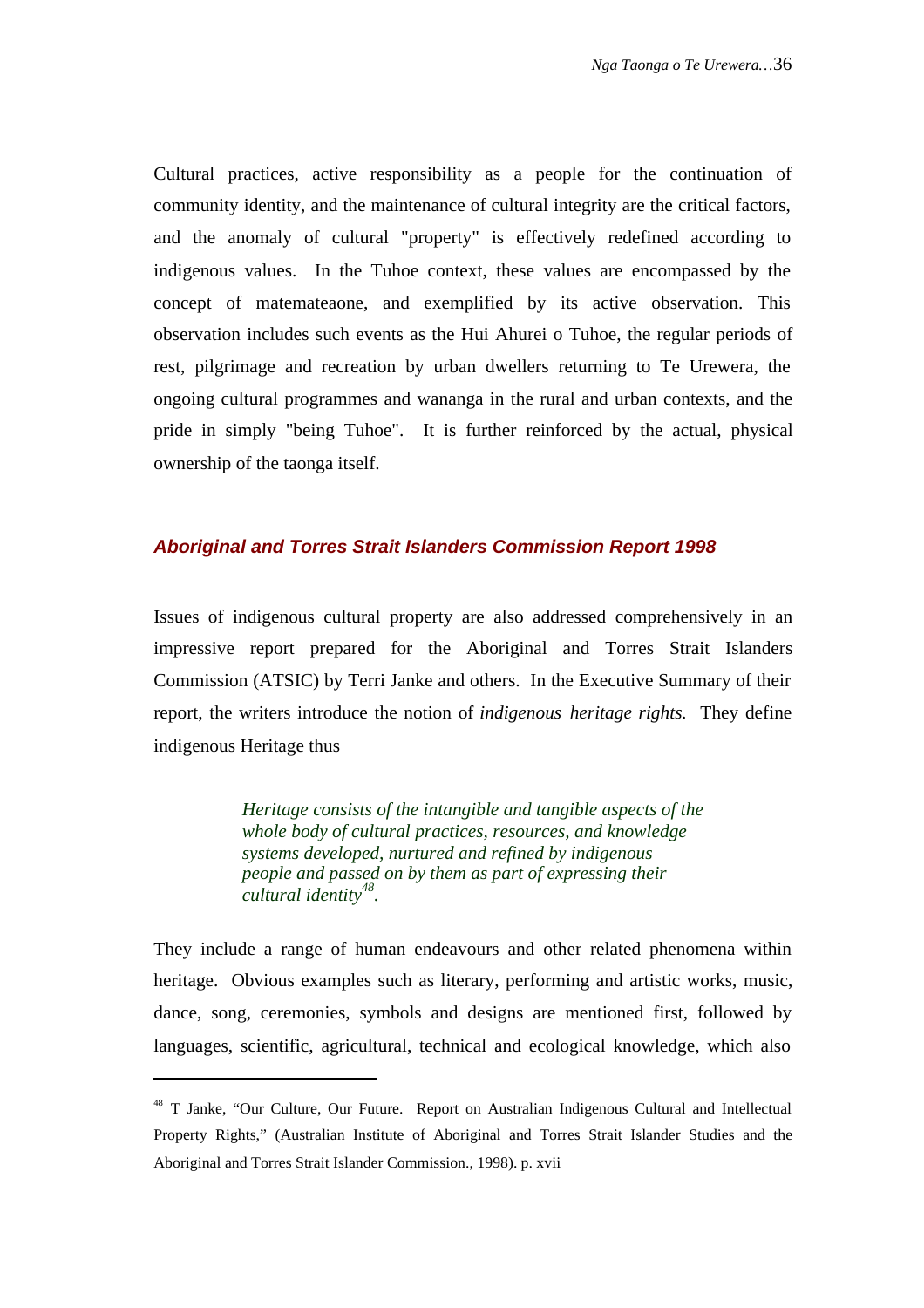covers cultigens, medicines, and the sustainable use of flora and fauna. Movable cultural property, ancestral remains, and human genetic material are recognized, as is immovable cultural property such as sacred places, burials, and sites of significance. Cultural environmental resources are also mentioned. Much of this section of the Janke report is based on another United Nations document, also the work of Erica Daes, the Special Rapporteur on the issue of Indigenous Peoples. This document will be examined below in considerable detail.

### **United Nations Document 21 June 1995**

l

Dr Daes' final report was tabled at the UN on 21 June 1995.<sup>49</sup> Because it emphasises those basic rights being addressed in this paper, the report is included below, and will be duly examined later. It also presents an effective framework for the Nga Taonga o Te Urewera discussion.

<sup>&</sup>lt;sup>49</sup> Erica Daes, "Discrimination against Indigenous Peoples: Protection of the Heritage of Indigenous Peoples," (Final report table at the United Nations, June, 21 1995).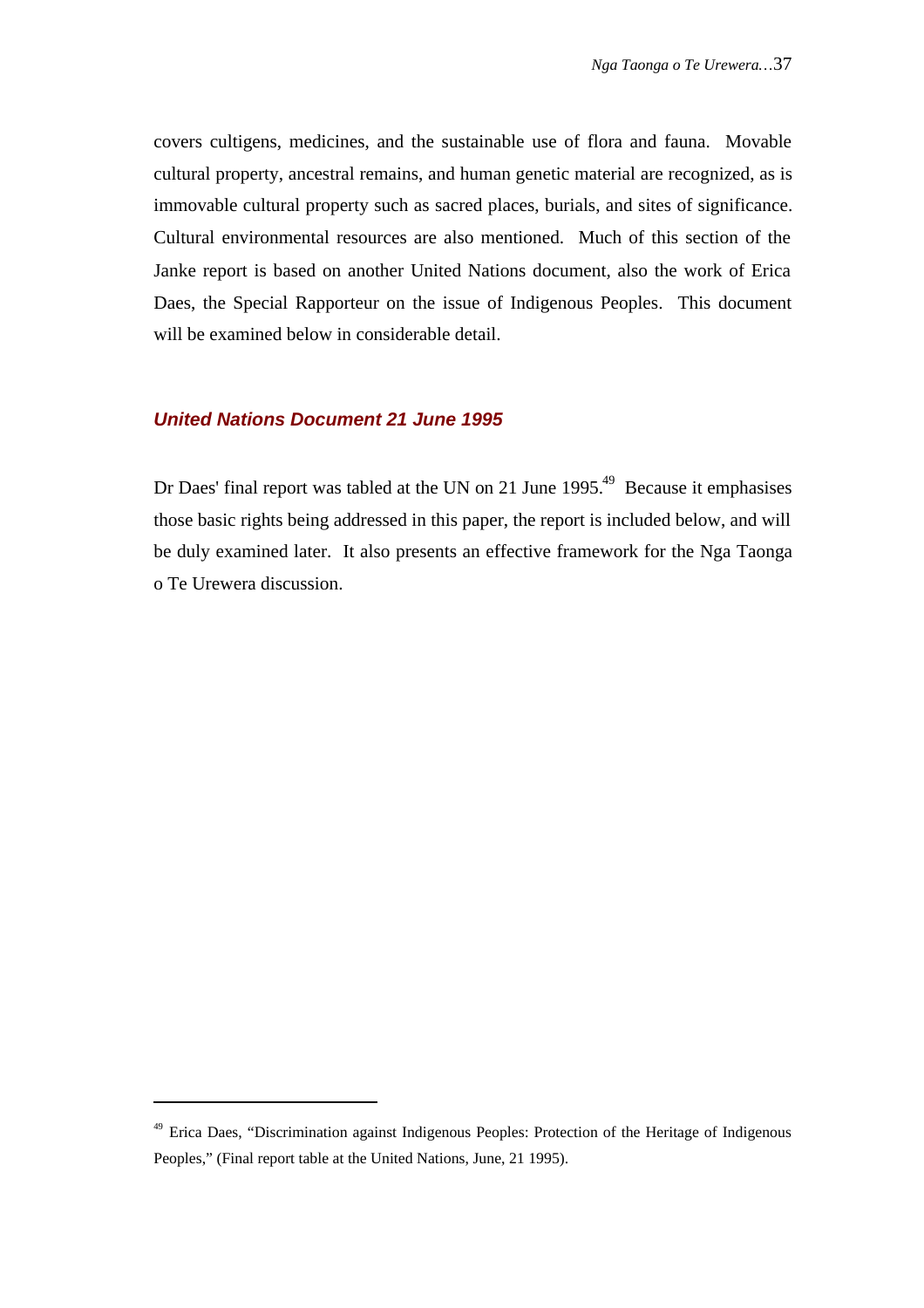## DISCRIMINATION AGAINST INDIGENOUS PEOPLES **Protection of the heritage of indigenous peoples** Final Report by Erica Irene Daes, Special Rapporteur Tabled at the United Nations 21 June 1995

Document E/CN.4/Sub.2/1995

- 1. The effective protection of the heritage of the indigenous peoples of the world benefit all humanity. Cultural diversity is essential to the adaptability and creativity of the human species as a whole.
- 2. To be effective, the protection of indigenous people's heritage should be based broadly on the principle of self determination, which includes the right and duty of indigenous peoples to develop their own cultures and knowledge systems, and forms of social organization.
- 3. Indigenous peoples should be recognized as the primary guardians and interpreters of their cultures, arts, and sciences, whether created in the past or developed by them in the future.
- 4. International recognition and respect for indigenous peoples' own customs, rules, and practices for the transmission of their heritage for future generations is essential to these peoples' enjoyment of human rights and human dignity.
- 5. Indigenous peoples' ownership and custody of their heritage must continue to be collective, permanent, and inalienable, as prescribed by the customs rules and practices of each people.
- 6. The discovery, use and teaching of indigenous peoples' knowledge, arts and cultures is inextricably connected with the traditional lands and territories of each people. Control over indigenous areas and resources is essential to the continued transmission of indigenous peoples' heritage to future generations, and its full protection.
- 7. To protect their heritage, indigenous peoples must control their own means of cultural transmission and education. This includes the right to the continued use, and wherever necessary, the restoration of their own languages.
- 8. To protect their heritage, indigenous peoples must also exercise control over all research conducted within their territories, or which uses their people as subjects of study.
- 9. The free and informed consent of the indigenous owners should be an essential prescription of any agreements which may be made for the recording, study, use or display of indigenous peoples' heritage.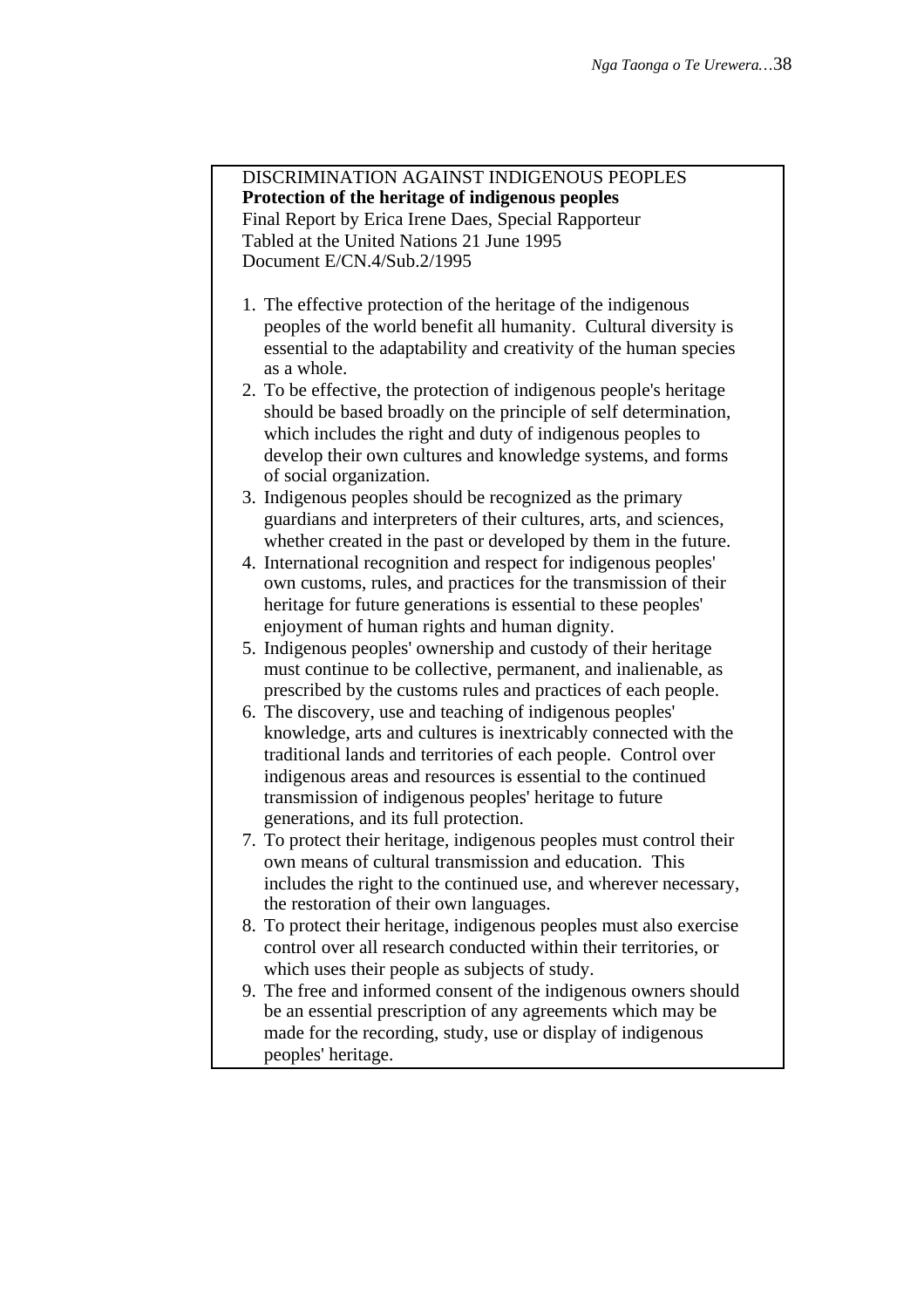# **PROTECTION OF THE HERITAGE OF INDIGENOUS PEOPLES: A TUHOE RESPONSE**

We intend to discuss the nine different articles within the Daes report $^{50}$  to the United Nations (21 June 1995), jointly or individually, below. They will be cited in relation to specific Tuhoe examples or case studies, which will illustrate specific breaches of the Daes report, and more importantly, the Treaty of Waitangi. It is worth pointing out that in our view, the articles detailed in the Daes report clearly incorporate and reflect the spirit and intent of the Treaty of Waitangi. The first and second articles of the Treaty of Waitangi are the most relevant. Those principles most violated are discussed below.

Active Protection: The gift of Kawanatanga in exchange for the active protection of Rangatiratanga

Rangatiratanga: Our right to be a self-determining collectivity – to retain, enjoy, nurture and manage our lands, customary resources, lifeways and other taonga including our intangible cultural assets.

Partnership: Known as the partnership principle, this requires that the Crown and Maori act towards each other reasonably and with the utmost good faith.

Article three is relevant to the case studies and examples that follow, but in a less immediate way. Failure to acknowledge and address breaches of article 1 and 2 not only results in a reduced capacity by Tuhoe to equally enjoy the fruits of citizenship and to actively participate in New Zealand society, but also in a continued process of unrelenting marginalization and loss.

50 Ibid.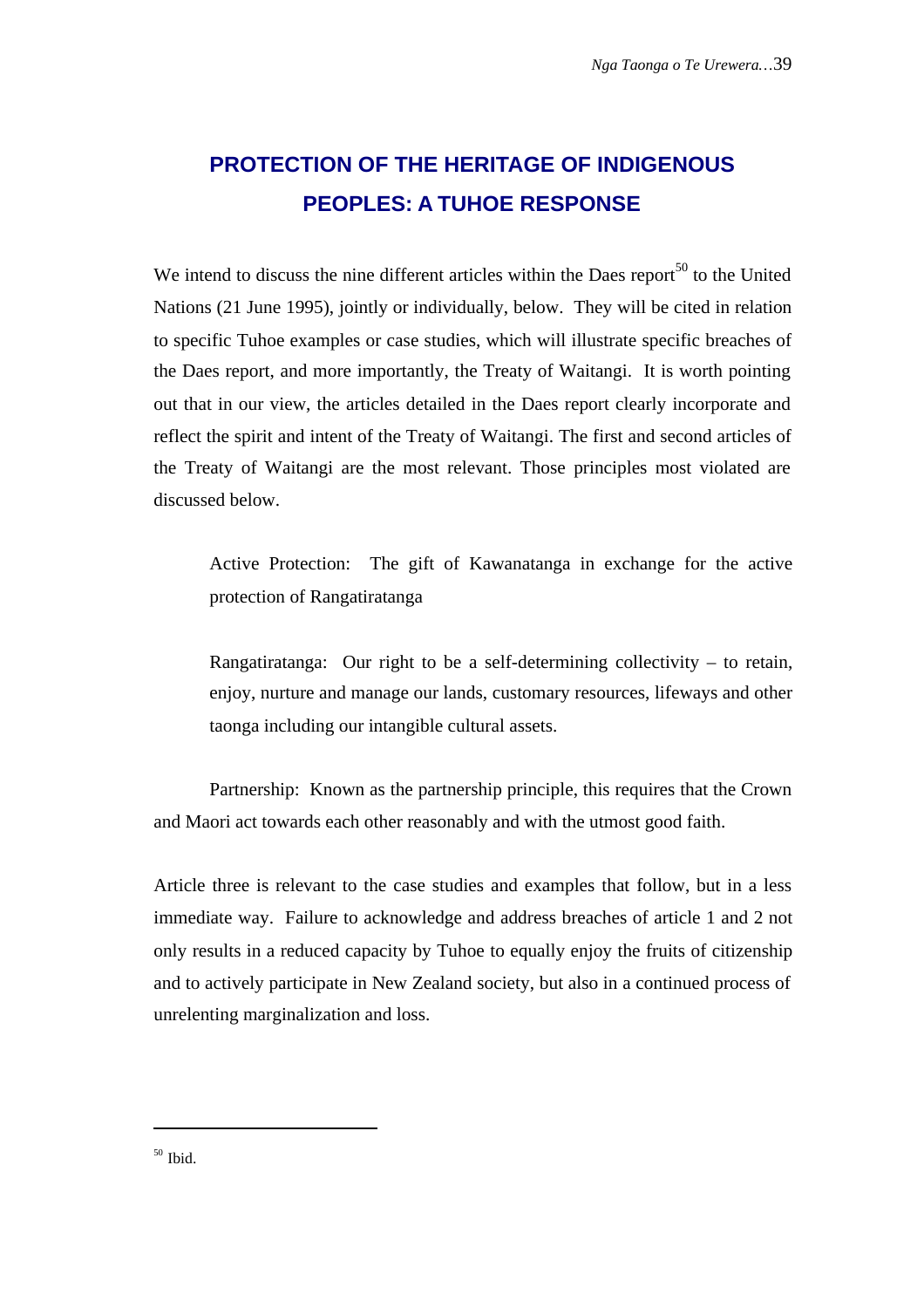#### **Paragraphs One & Two: Protection and Rangatiratanga**

*1. The effective protection of the heritage of the indigenous peoples of the world benefit all humanity. Cultural diversity is essential to the adaptability and creativity of the human species as a whole.*

*2. To be effective, the protection of indigenous people's heritage should be based broadly on the principle of self determination, which includes the right and duty of indigenous peoples to develop their own cultures and knowledge systems, and forms of social organization.*

These paragraphs address the significance of protecting indigenous heritage for the benefit of all humankind, based on the principles of indigenous self determination. They firmly state that it is the right and duty of indigenous peoples to develop their own cultural, social and creative environments. To realise this ideal, honest and respectful joint partnerships must occur, and be effectively sustained. Certainly, in both the nineteenth century and contemporary Tuhoe context, such partnerships have not been manifest, despite the well meaning and genuine exertions of fondly remembered missionaries, rural educators and gentleman scholars. Their intention was to develop and improve the native lot - their way, thus saving the natives from themselves or an imagined (and sometimes actually threatened) oblivion. For such earnest pioneers, the very notion of native self-determination contradicted their view of the Maori "as he was", and obstructed their course in shaping the Maori as he "could be". Any potential had to be tempered by a benevolent paternalism; selfdetermination was alien and therefore unmentioned. And yet, in Te Urewera, it happened anyway! Te kotahi na Tuhoe, e kata te po!

Self determination by consistently, fiercely Tuhoe means, was attempted in the robust and muscular initiatives of Rua Kenana and the community of Maungapohatu in the early 1900's. They were vigorously undermined, and the vision all but destroyed, in bloodshed, police invasion, and fatal gunfire merely two generations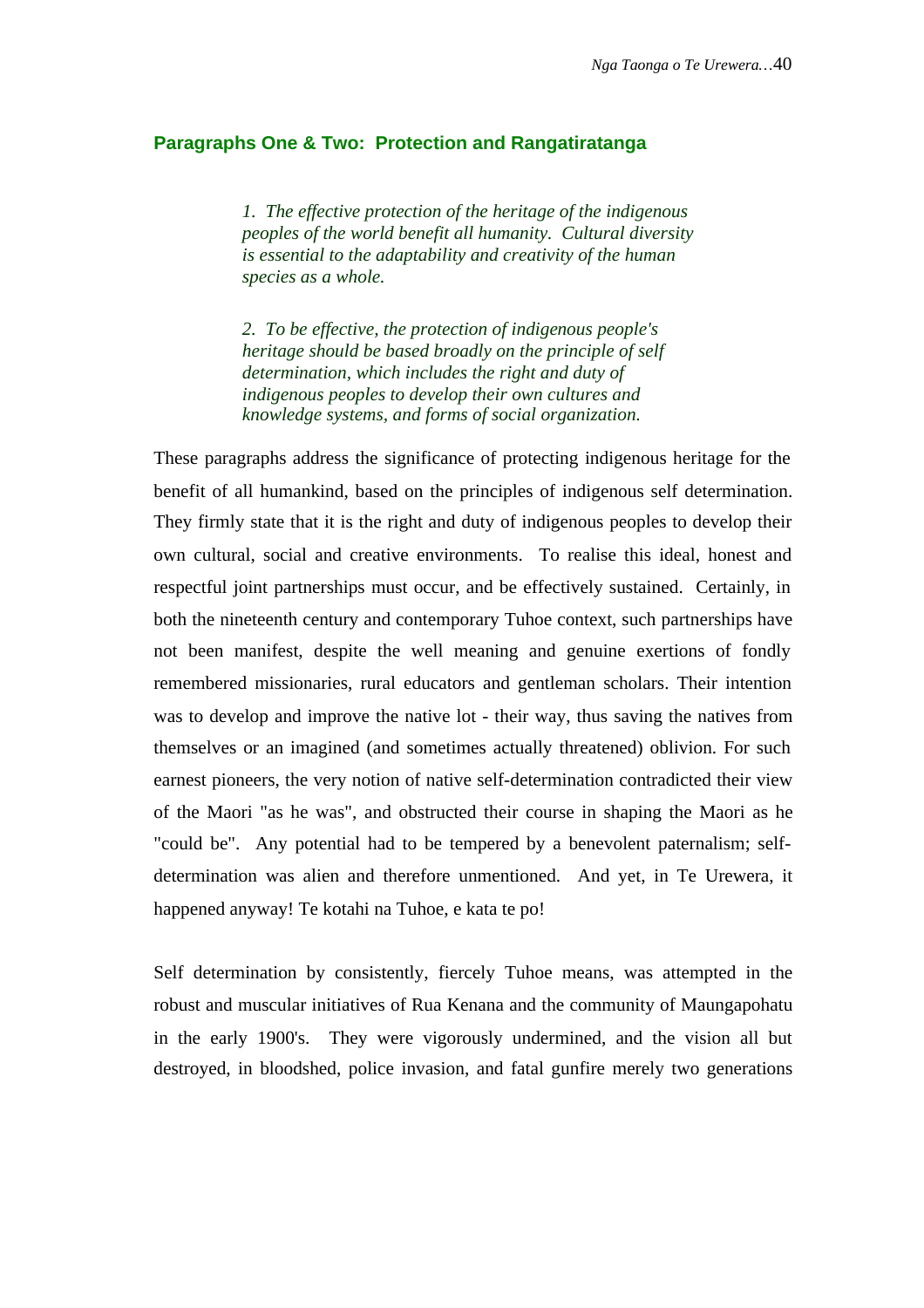ago. Rather than revisit this historical event which is detailed by other writers<sup>51</sup> in the overall project, we prefer to note the initiative here as a lucid and telling exemplar, crushed by the agents of the Crown.

In more recent decades, the Tuhoe environment has been invigorated by the endeavours of an inventive and engaging activist, Tame Wairere Iti. Surrounded by an enthusiastic crew of supporters, he has challenged the Crown, and the descendants, still resident on their well established farms, of the rewarded constabulary. In the latter case, he issued these people with Eviction Notices from the Tuhoe Nation.

Tame Iti also organized a camp at Home Bay, next to the Department of Conservation facility at Waikaremoana, in January 1998. The occupying group, Nga Tamariki o te Kohu, claimed that the Department had breached various clauses in the Deed of Lease signed in 1971, and this justified their re-entry. From this came a Joint Ministerial Inquiry<sup>52</sup>, and although the group's concerns were judged to be unfounded, the energy and resolve of Tuhoe youth to assert their own sense of dominion and self-determination was certainly noted by their elders yet overlooked and avoided by Government Officials.

#### **Paragraph Three: Guardians and Interpreters**

l

*3. Indigenous peoples should be recognized as the primary guardians and interpreters of their cultures, arts, and sciences, whether created in the past or developed by them in the future.*

<sup>&</sup>lt;sup>51</sup> See Judith Binney, "Encircled Lands - Vol 2: A History of the Urewera 1878-1912," (Wellington: Crown Forestry Rental Trust, 2002).

<sup>&</sup>lt;sup>52</sup> J K Guthrie and J E Paki, "Joint Ministerial Inquiry Lake Waikaremoana - Report to the Ministers of Maori Affairs, Hon Tau Henare, Minister of Conservation, Hon Dr Nick Smith," (Dunedin; Wellington: Solicitor Maori Trustee, 27/08/98).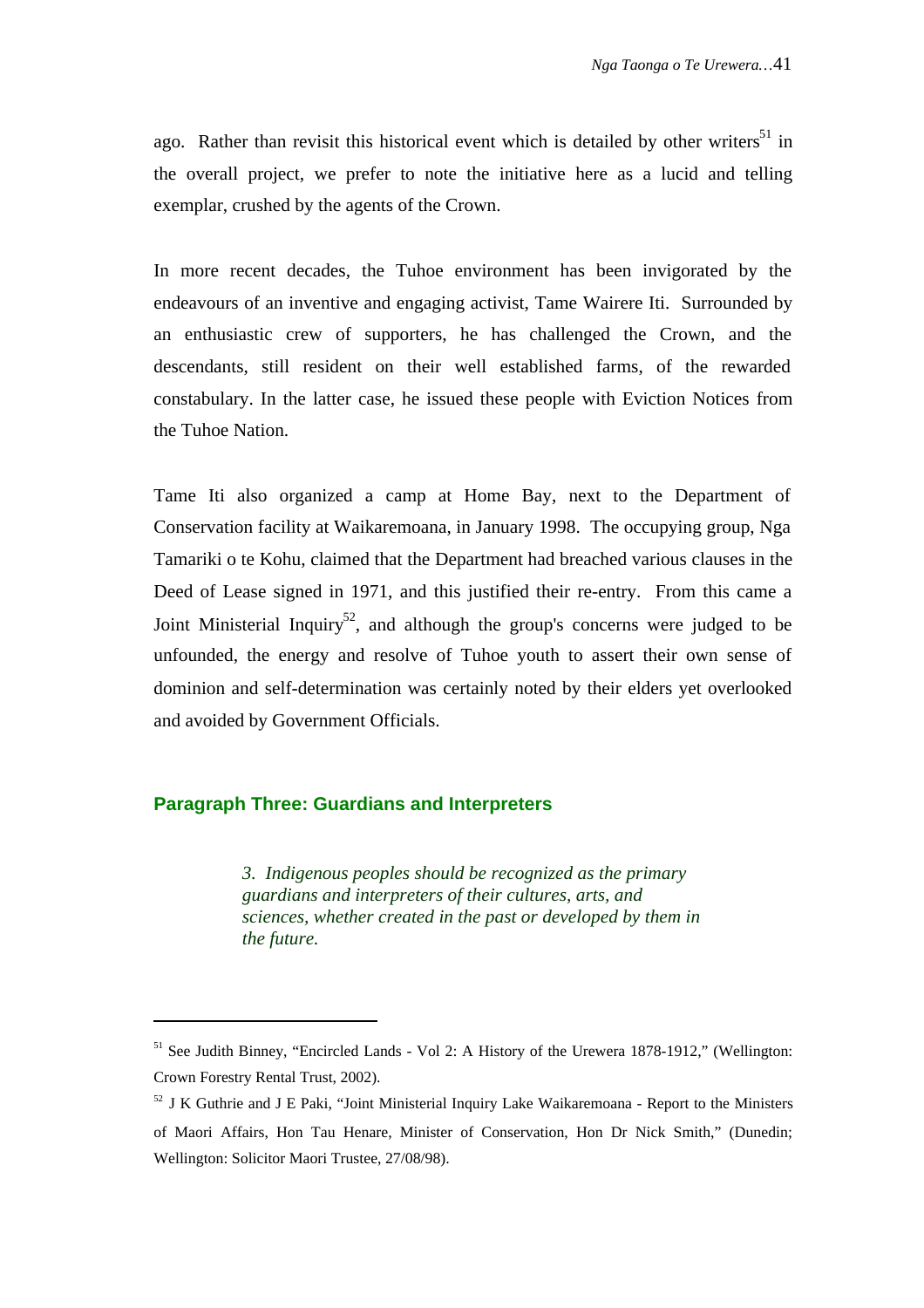Paragraph three refers to the recognition of indigenous people as the "primary guardians and interpreters of their cultures, arts, and sciences" suggesting that the methodologies and presentation of those aspects of Tuhoe life should be interpreted and presented primarily and exclusively by Tuhoe, not by educational interests, church instruction, or political agenda.

# **The Aniwaniwa Visitors Centre and Park Headquarters: A Study**

The establishment of the Aniwaniwa Visitor Centre and Te Urewera National Park Headquarters presents a salient case study, particularly in the development of its display facility to interpret Te Urewera to the park visitor, and the general public.

It began with the signing of the lease of Lake Waikaremoana by Tuhoe and Ngati Kahungunu to the Crown in August 1971. This has been since referred to as the "Treaty of Waikaremoana". Following this event, a new park headquarters was envisaged, close to the lake, and firmly within the newly extended Te Urewera National Park. The facility existed for a while in Stan Barret's garage and tearooms at Aniwaniwa. Once finance was available, a new building was designed by John Scott, and construction began in late 1974.

> *The visitor centre, carefully designed to blend with the bush, was officially opened on 22 February 1976 by the then Minister of Lands, Hon. Venn Young, and was dedicated by Canon Wi Huata of Wairoa.<sup>53</sup>*

Planning and design of this centre presents a vivid illustration of the cross cultural difficulties and ongoing challenges confronted by both sides of this unusual and newly formed Treaty partnership. According to the Te Urewera National Park Board's Chairman A.E. Turley in a memo to T.R Nikora (16/01/1970) on the Visitor Interpretative facility,

<sup>53</sup> Department of Lands & Survey Gisborne, *Land of the Mist : The Story of the Urewera National Park* (Wellington: Government Printer, 1983).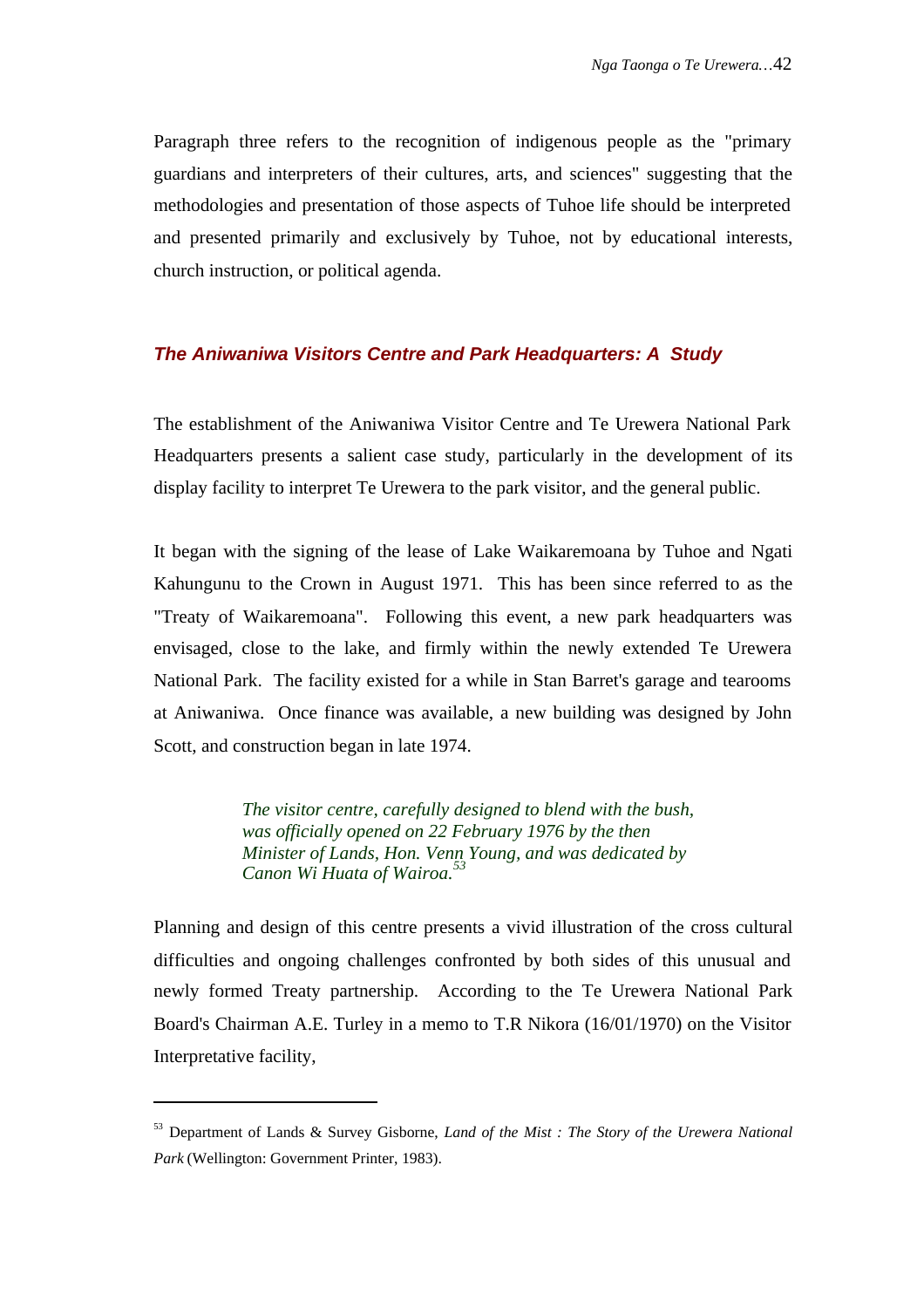*It is expected that, when completed, the building will serve as an important national repository for Maori artifacts and make a significant contribution towards a greater understanding of Maori history and culture.*

Over a year later, in a further Turley memo of 24 July 1972 an attempt to "brand" Te Urewera National Park was also considered. The other national parks each had a special and marketable feature, for example, volcanoes signified Tongariro, a mountain cone portrayed what was then Egmont, lakes symbolized the Nelson region, glaciers described Westland, and the sounds were Fiordland. In Te Urewera, what made it unique was its Maori history. Turley does acknowledge

> *Unfortunately the interpretation of intangibles such as historic and cultural values is far more difficult than is the case with physical features such as mountains, lakes, and volcanoes.<sup>54</sup>*

Nevertheless, he argues that the architect, John Scott of Haumoana, may have an "obvious ability to understand and respond to the Urewera's Maori influences", as he was of Maori (but not Tuhoe) descent. This optimism is echoed in the words of Mr R Nikora speaking at the sole combined meeting (telling in its being the only time during and after the planning period) of Te Urewera National Park Board and the Tuhoe Trust Board on 16 March 1973.

> *He expressed their (Tuhoe's) pleasure that the concept and design of the building embodied so much of the spirit of the Urewera and of the history of Maori occupation of the area. Tuhoe were keen to help with the Centre and they would welcome an indication of what areas of the building they could contribute to with murals, carvings, artefacts.*

There was no response recorded in the minutes to this generous offer, although it presented a rich opportunity to realise the vision of the 23 September 1971 memorandum.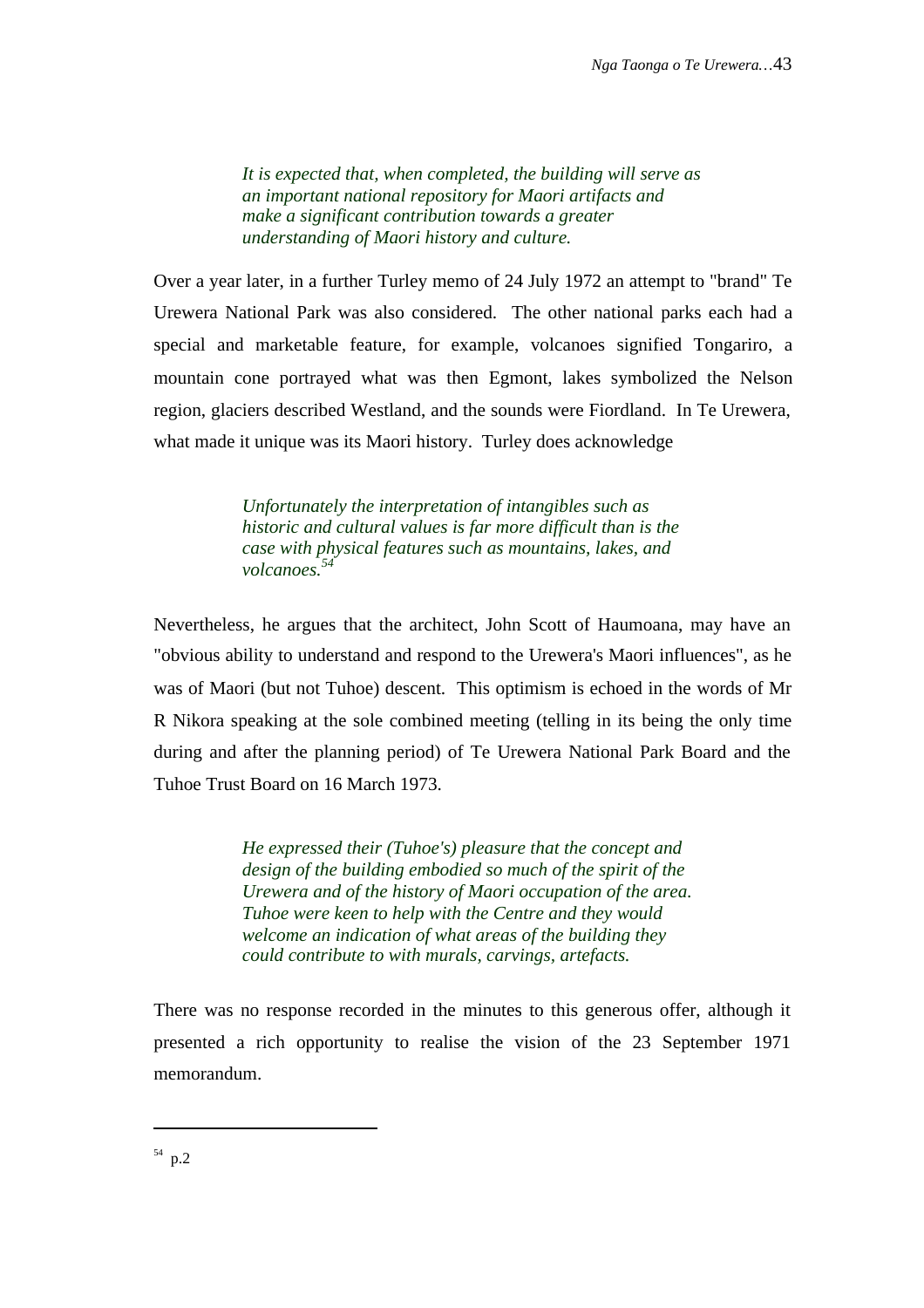In Te Urewera National Park Board's Annual Report to the National Parks Authority 1973, it is stated of the work in progress

> *Although the design is modern, in its basic elements of shape and form it reflects traditional Maori culture. The main aim of the building is to provide for visitors a facility which will interpret the Maori history and the unspoilt wilderness character of the Urewera, with its outstanding flora and fauna, rather than the conventional type of information and administration centre (pp 7-8).*

By 2 May 1974, an Interpretation Committee was established to consider the issues of the building's display and interpretation of the Urewera. Scott had a particular visual concept,

> *the mystery of the Maoris in the Urewera. A main focal point would be a carved pole at the entrance to the museum area…concerned with Maori culture and Maori interpretation as it related to the National Park.*

It was at this meeting that he first suggested commissioning a large mural by a well known artist, to be funded in part by the Queen Elizabeth Arts Council.

Despite efforts by the two Maori Board members, the concern of local elders, and the interest of a Tuhoe arts professional of considerable reputation, the carved pole, and other carved features never materialised.

With Arts Council assistance, the mural, rejected in its initial form, was commissioned from Colin McCahon. It was in place when the building was opened in February 1976. A massive triptych, it has its own story, forecast by the following comment in the Urewera National Park Board's Minutes of 10 June that same year

> *The staff felt it had such an overpowering effect that the Maori hall had lost its atmosphere.*

By this time, the minutes indicate that the Chief Ranger had taken the design control of the project. Despite this, the 1975-76 Urewera National Park Board's Annual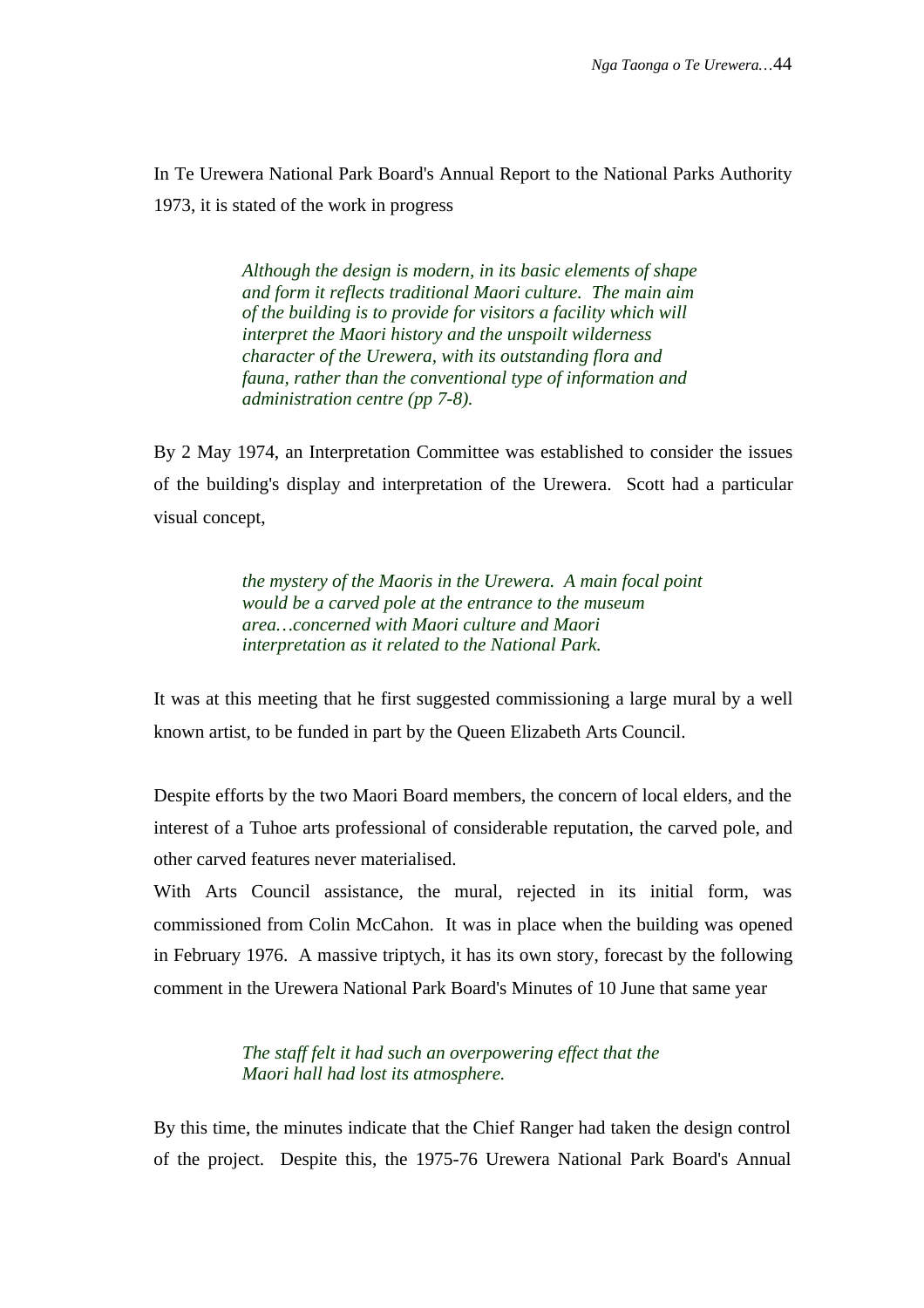Report repeats verbatim the paragraph cited above concerning the work in progress when it was tabled in 1973.

The wilderness feature becomes the primary emphasis of the display, and in the absence of Maori from the Interpretation Committee, Maori history as such is increasingly seen and interpreted by Pakeha. A singular example is the instance of the Auckland Museum offering a "model pa". At the Urewera National Park Board's 9 September meeting, Tamaro Nikora informs his colleagues that not all Maori are the same

> *…it would need to be related to a definite area and that such pas were not common in the Urewera, where the people relied mainly on natural fortifications for defence.*

Through a series of engagements with visiting experts and consultants, the Maori dimension of the Visitor Centre and Interpretive Facility became increasingly marginalised, or reduced to a manageable section told and presented by Pakeha experts. The cruelest irony of all is that at this time, the voices of a number of profoundly learned Tuhoe still resonated on the marae atea of Te Urewera. They were approached to check out and confirm place names in the field; but they were not involved in the centre, as the Interpretation Committee Working Party decided at its meeting of 14 November 1978

> *…local residents had donated artefacts for display. For security reasons these had not been used…and replicas (were) mooted…Maori history (should) be confined to one room with possibly a mural designed for the walls.*

Again, the European perspective, the notion of a dominant didactic mural, persisted. Maori concepts of display or presentation are not considered at all, nor are they requested.

The presentation of Maori history and culture continued to engage the working party members, who resolved in their minutes of 17 January 1979.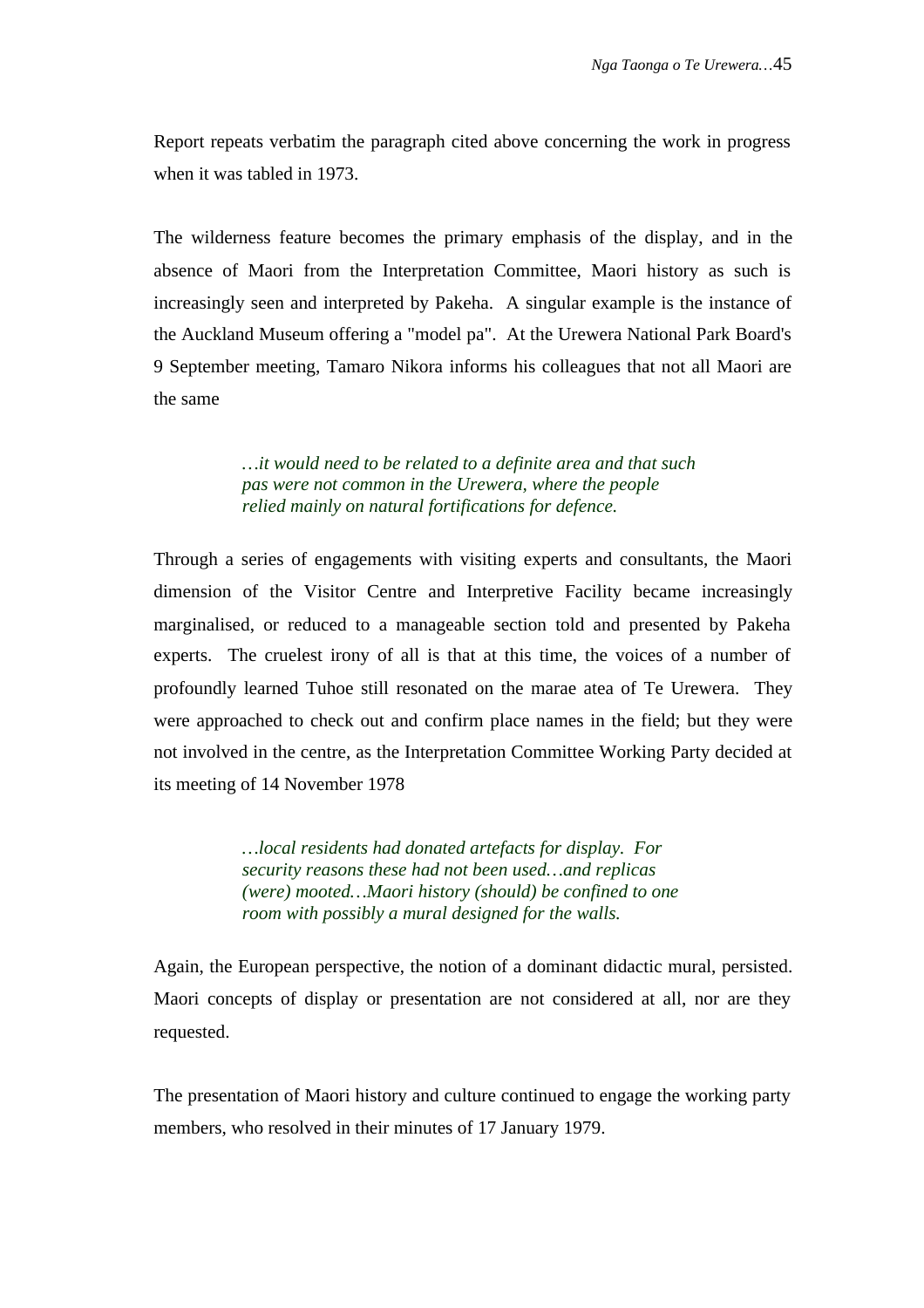*The first priority was to inform the public of a simple broad outline of Maori history with not too many Maori names.*

And a museum ethnologist would be brought in to "fill in the gaps". The next meeting, in March 1979, discussed possible themes, like Rangi and Papa. In timely attendance, Tamaro Nikora reminded them that

> *…any story illustrated must be peculiar to the Park itself and advised consultation with Mr Arnold Wilson of the Ed Dept who was an expert on carving and murals.*

He brought the issue back to the uniqueness of the area, and their role in ensuring its displays were appropriate, in Tuhoe terms. The response to this, recorded in the minutes of the same meeting, was predictable.

> *Not too much carving was required as it was a museum, and (the speaker) personally favoured a carved door lintel or a fibre glass model with coloured photographs.*

At this point, the Working Party resolved to commission a fibre glass model from the National Parks Authority visual production unit based at Nelson. It was to replicate a Tuhoe carving selected by the Dominion Museum ethnologist from the museum's collection. Again, it is ironic. As these matters were being discussed, one very talented young Tuhoe carver was producing carved work of outstanding quality in Paremoremo Prison. Before his recent and untimely death, Pahiri Tari Matekuare, completed several significant projects in Te Urewera. And it was telling that a fibre glass option, a model or replica, but not a genuine work though some had been offered, was preferred by the majority of the decision makers at that time.

Work continued on the display facilities, with the natural history sections almost completed. The McCahon mural drew more attention and funding, as the Interpretation Committee Working Party minutes of 7 August 1979 recognised the need for an expensive false wall to support the mural. On the same occasion, they dismissed bilingual labelling, in Maori and English, of the exhibits because it was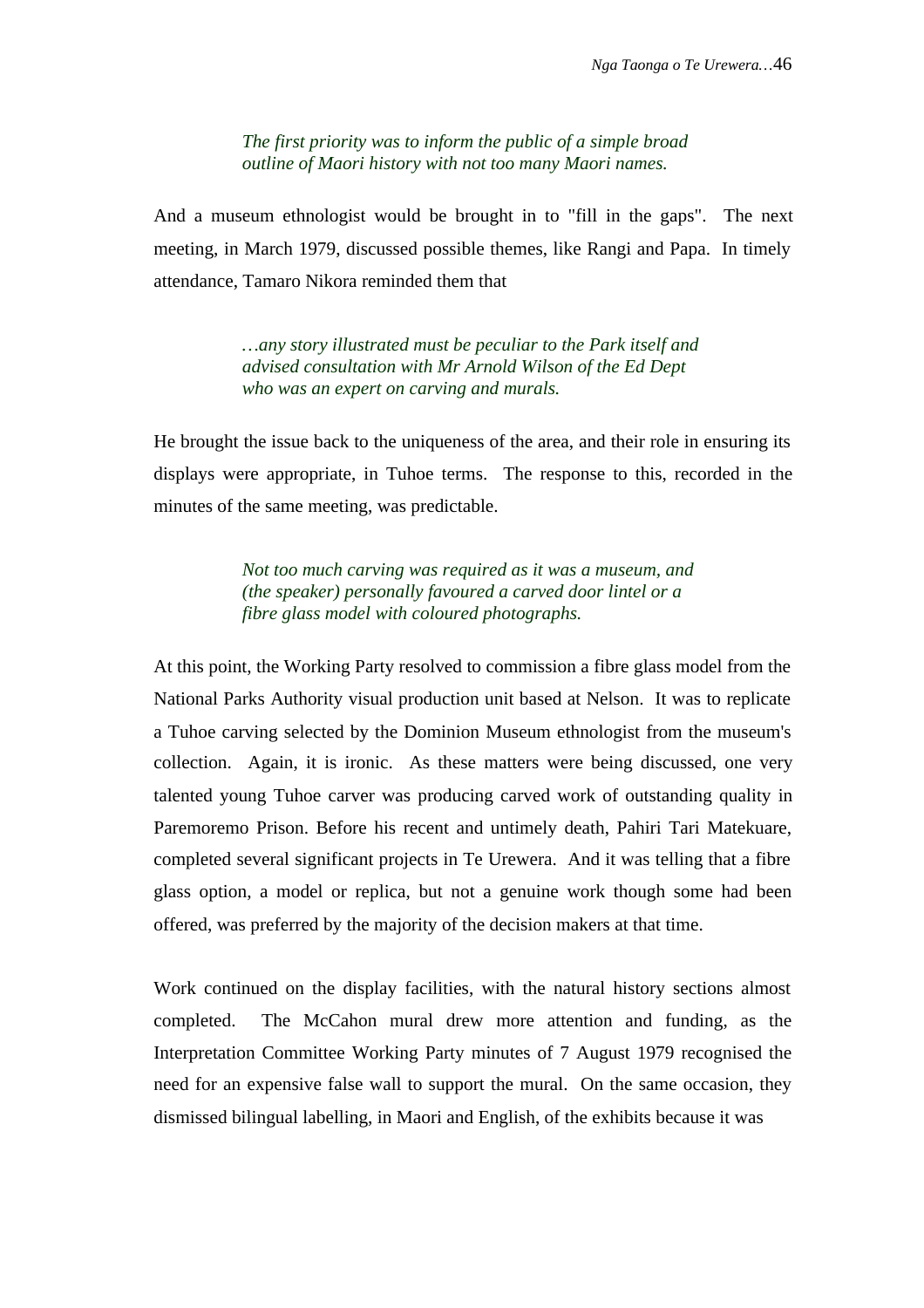*…generally felt that this would not benefit the display sufficiently to render the extra cost worthwhile.*

In 1980, the Board itself was about to be restructured, and the National Parks Authority to be reconfigured in a series of new entities. The March meeting recorded a return of interest in the original subject matter of the Maori display - not man in the forest, or man and nature, but more Tuhoe focussed material like Te Kooti, Rua Kenana, and Tuhoe specific history. In the final meeting of Te Urewera National Park Board, held 5-6 March 1981, it was resolved to refer all Interpretation business to the new administration. And this brings us to the current situation.

The change of administration introduced new vision, a new budget, and some intriguing new directions. One most admirable was the purchase at auction of a uniquely, incomparably Tuhoe icon, the RUA TUPUA flag, for \$2600, bid from a reserve of \$350. It was made in 1902 by the Rongowhakaata people of Pakowhai for Rua when he went "to meet the king". The flag was acquired by a Pakeha Public Works Department worker from an unidentified source and unknown location in the early 1960's. The quiet yet momentous repatriation of this flag was a beginning, a shift away from earlier practice and attitudes.

Te Urewera National Park Board had actively dismissed and diminished the Tuhoe voice, through their constant resistance to this perspective in the planning of the Visitor Centre, the thematic design and the material content of the displays; and through their reluctance to engage in any meaningful "interpretation of intangibles", even with Board members for whom these very intangibles were a rational and living reality. The Tuhoe role as primary guardians, as primary interpreters, was usurped and all notions of partnership or protection, of access and sharing, were erased. The colonial process endured, despite the valiant and often solitary efforts of Tuhoe members on the Board to challenge this denial of the one ultimate intangible - that Te Urewera and Tuhoe are the same. And will be so, "in the future".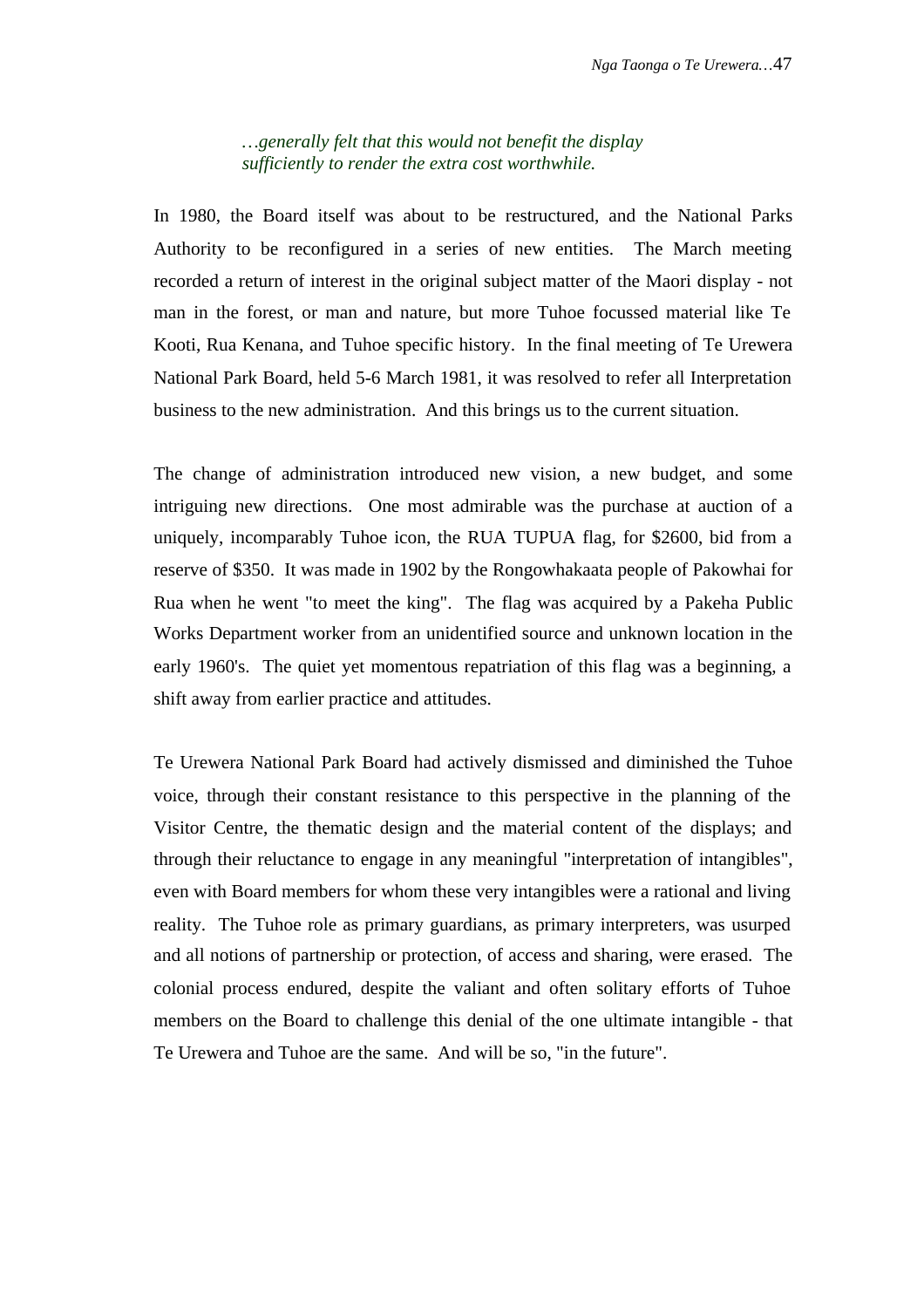# **The Uluru Exemplar**

j

The international literature is scattered with examples of how other governments have treated with indigenous peoples to resolve historic grievances, to reserve rights and to mutually benefit each other. An interesting exemplar, which offers a salient way forward, occurs in Australia.

The Australian Government, having purchased land in the Northern Territory returned that land to the traditional aboriginal owners. Similar to the Lake Waikaremoana Lease, for a fee, the traditional aboriginal owners now lease their land to the Australian Government for management as the Kakadu National Park. The same arrangement is true for Uluru-Kata Tjuta National Park also in the Northern Territory and Booderee National Park on the south coast of New South Wales. Unlike Waikaremoana, the lease agreements require the Australian Director of National Parks to take all practicable steps to promote Indigenous management and control of national parks. As such, traditional owners form the majority on boards of management for each park. The leases also allow for the continuing traditional hunting practices by traditional owners and oblige the Australian Government to provide employment and other economic opportunities within the parks.

Joint management of national parks has delivered social, cultural and economic benefits to the indigenous communities involved. Combining the skills of the joint management partners provides optimal environmental results in areas such as, weed management, feral animal eradication and fire regimes. In addition, the experience and understanding of the natural and cultural values of national parks and Indigenous Protected Areas are enhanced for visitors.<sup>55</sup>

<sup>&</sup>lt;sup>55</sup> Common Wealth of Australia, "Australia Now: Indigenous Australians: Management of National Parks and Protected Areas," (Online: [http://www.dfat.gov.au/facts/indg\\_parksmgmt.html,](http://www.dfat.gov.au/facts/indg_parksmgmt.html) 2000)., para 13.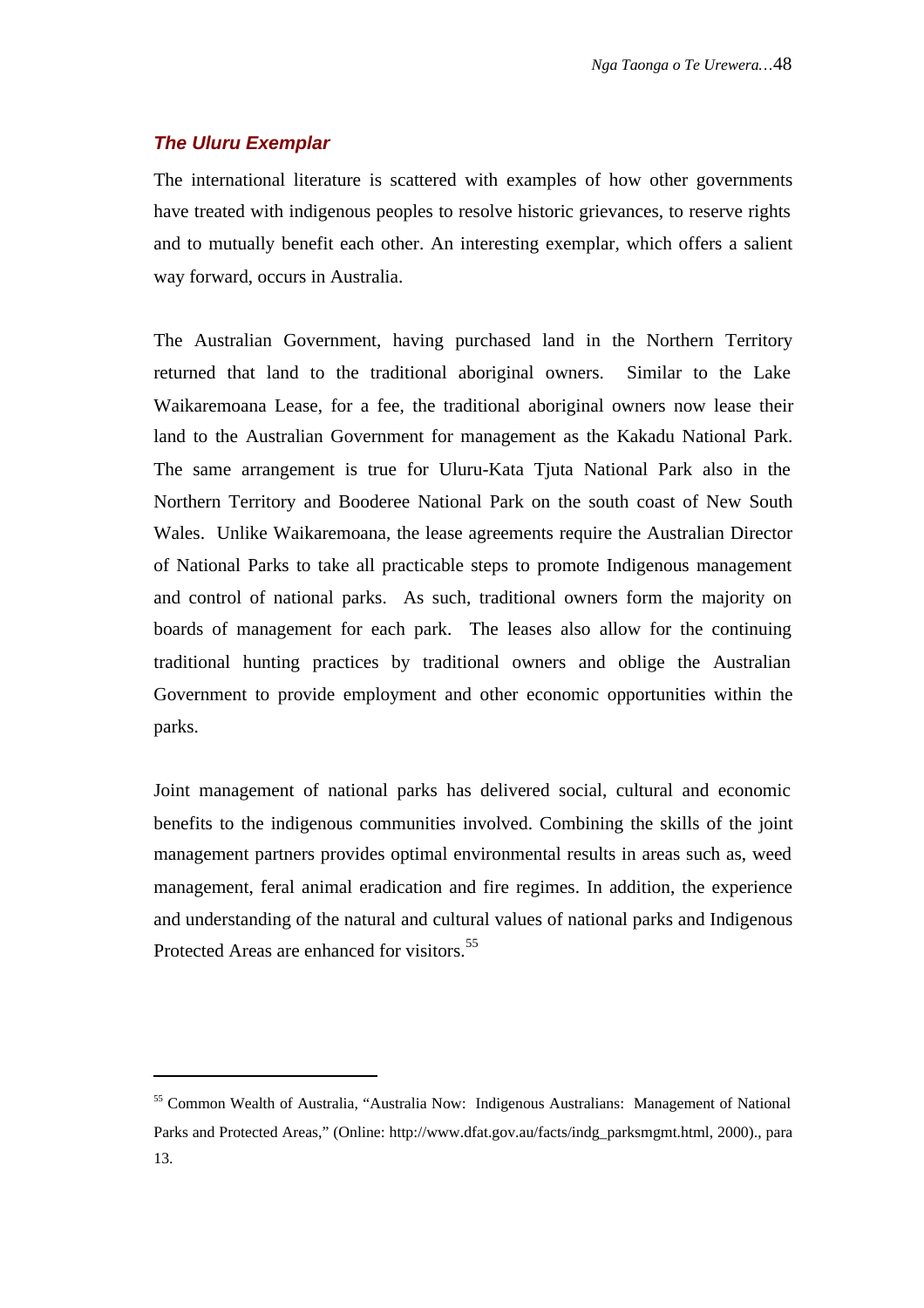# **Paragraph Four: Customary Practice and the Transmission of knowledge**

*4. International recognition and respect for indigenous peoples' own customs, rules, and practices for the transmission of their heritage for future generations is essential to these peoples' enjoyment of human rights and human dignity.*

This article requires that international recognition and respect be accorded the indigenous knowledge and learning systems of indigenous people, for the transmission of their heritage for future generations. It reinforces the sentiment of the preceding paragraph. Considering the incursions of the education ministry, the rigorous and relentless application of corporal punishment to ensure the speaking of English, and the active dismissal and diminishing of traditional belief and theology systems as irrelevant or regressive, this article has been breached repeatedly in the Te Urewera context. Our taonga have been gravely and consistently and methodically endangered and part of this jeopardy has been caused by the conscious publication of didactic material about the Tuhoe people, in relation specifically to Te Urewera.

The various administrations charged with managing Te Urewera National Park have over time issued or supported a number of publications since its establishment. Authored by a variety of people, they inevitable start out with some statement about Tuhoe. They include the following titles. The *Handbook to the Urewera National* Park was published in (1966) by the Urewera National Park Board<sup>56</sup>, and is an informative account, with a detailed section on Maori history, including colonial encounters. It was reprinted in 1968. This was followed by *Urewera National Park* by Johnson (1976)<sup>57</sup>. A year later, *A souvenir booklet of Waikaremoana, Wairaumoana, Waikare-iti: a concise history of the lakes, the people and the land* by Gallen

j

<sup>56</sup> Urewera National Park Board, *Handbook to the Urewera National Park* (Christchurch: Simpson & Williams Ltd, 1966).

<sup>57</sup> Gordon Wills Johnson, *Urewera National Park* (Christchurch, New Zealand: Bascands Limited, 1976).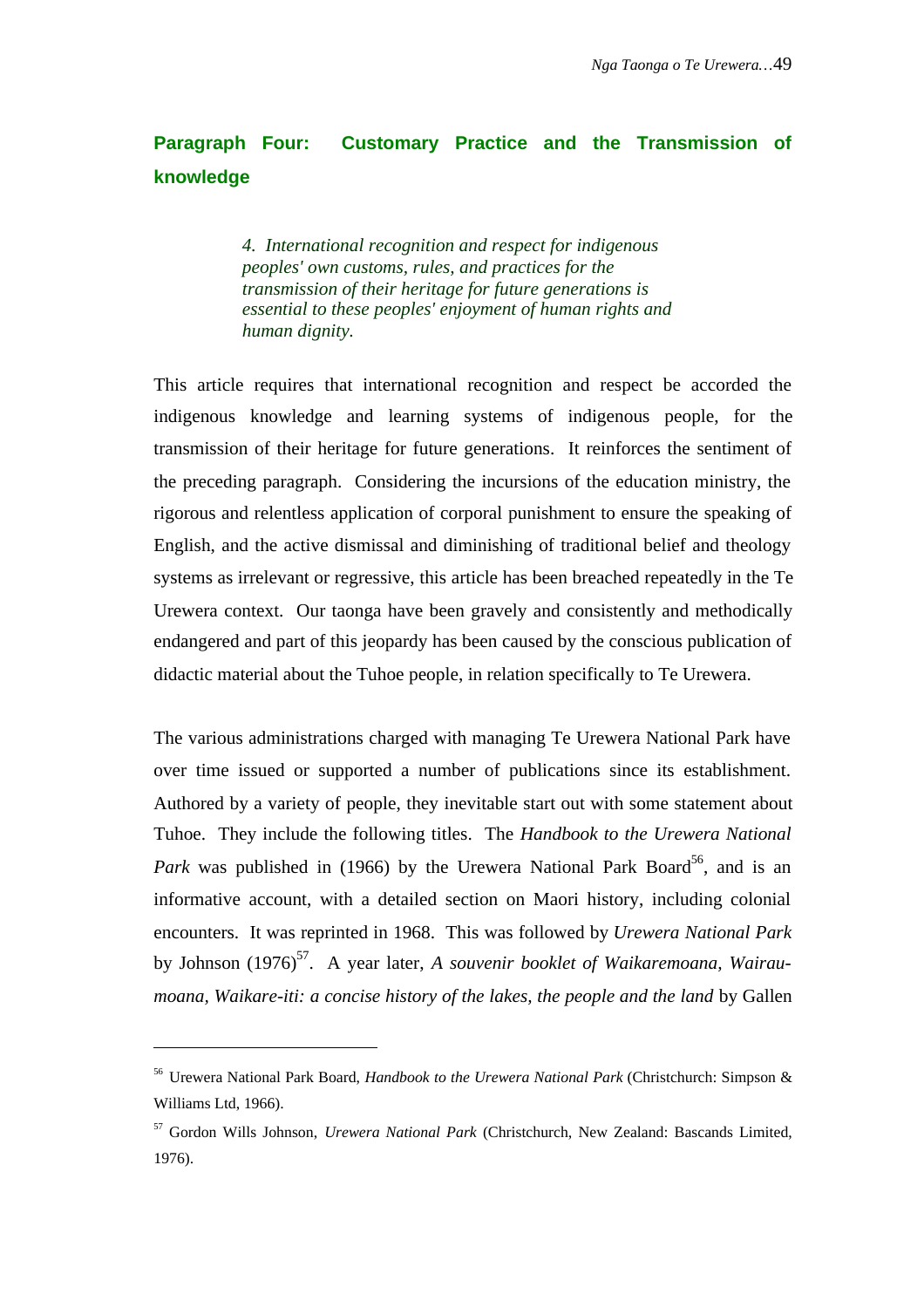and North  $(1977)^{58}$  was published, as will be noted later. The final offering in the Urewera National Park Board series was the booklet *Land of the mist: The Story of the Urewera National Park* published by the Department of Lands & Survey Gisborne  $(1983)$ <sup>59</sup>.

Apart from the on site commentary offered by generous elders and harvested on occasional field trips, it is highly unlikely that any Tuhoe input or learned contribution was actively solicited or engaged.

In 1975 John Rangihau clearly states the exclusion of specific important places to Tuhoe from Te Urewera National Park.

> *The environmentalists and ecologists don't want it milled or modified as they are anxious to preserve it in its present state. It is not really suitable for farming development for our young people but because it is our ancient heritage we are not interested in surrendering the title to anyone. Thus we are leasing it to the Crown almost in perpetuity at a token rental in return for the Crown leasing to us land suitable for development on the same basis. Prior to our discussons on the actual lease we negotiated the exclusion of our urupas or burial sites, pa sites, battle sites, sites of general historical interest and those of historical interest only to Tuhoe. We have kept these aside so that we can speak with authority on the marae, referring to the ancestors lying there, confident that we still retain the physical aspect of their being in those lands <sup>60</sup> .*

What is ironic is that two years later the Urewera National Park Board authorised and published the souvenir booklet written by Gallen and North (1977).<sup>61</sup> In that

<sup>58</sup> R. G. Gallen and A North, *A Souvenir Booklet of Waikaremoana, Wairau-Moana, Waikare-Iti : A Concise History of the Lakes, the People and the Land* (Wellington: Urewera National Park Board, 1977).

<sup>59</sup> Department of Lands & Survey Gisborne, *Land of the Mist : The Story of the Urewera National Park*.

 $60$  Rangihau, "The Maori." In Siers 1975 pp 158-159

<sup>61</sup> Gallen and North, *A Souvenir Booklet of Waikaremoana, Wairau-Moana, Waikare-Iti : A Concise History of the Lakes, the People and the Land*.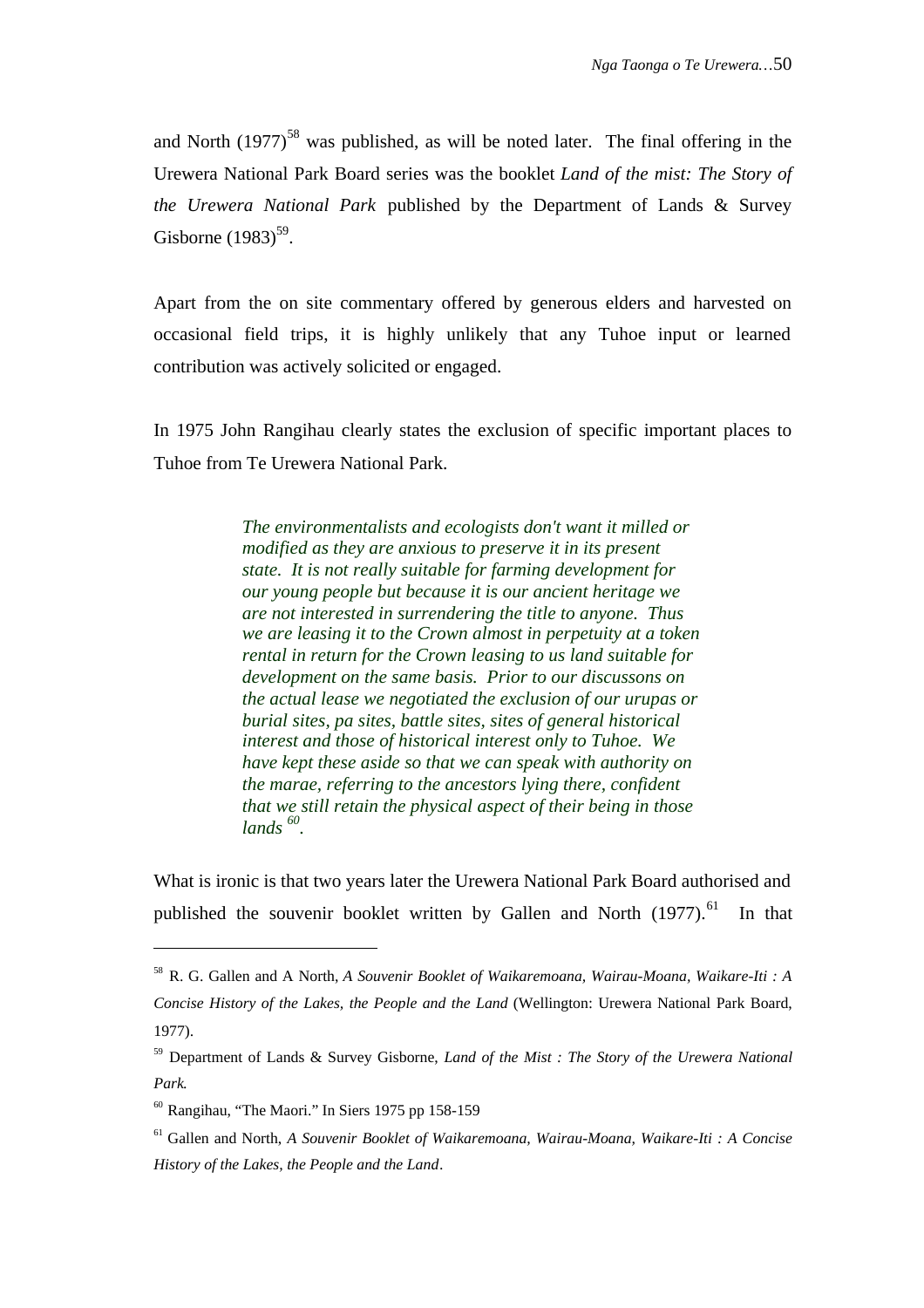booklet, Gallen and North in specific detail identify, name and locate (with map coordinates) the very sites, including those on privately own Tuhoe land, which Rangihau stressed to be an exclusively Tuhoe controlled heritage.

This was a dramatic breach - a failure to protect and preserve, it is an unwarranted and ill advised exposure, a violation of Tuhoe property rights and the sanctity of waahi tapu.

# **Tuhoe Wananga and Te Hui Ahurei a Tuhoe**

Tuhoe, as a people, have nevertheless ensured that traditional knowledge and values continue to be passed on to those whose economic circumstances cause them to live away from Te Urewera. Wananga for the youth (and those not so young) in contemporary times were occuring in Te Urewera from the 1960's. Some were for specific hapu or extended whanau, others for particular purposes. These may be the learning of waiata and haka, the gathering of plant resources for raranga and whatu kakahu, and the subsequent hui for weaving instruction, or in more recent years, the training in traditional martial arts at those very sites where past generations had learned the warrior's skills. Tuhoe have made an active commitment to the transmission of knowledge with each other, as an iwi.

In her journal of 10 April 1985, one of the writers recorded a trip to Ruatahuna with a large and memorable group from the city.

> *As the shadows deepened, we reached the marae of Mataatua, and the sumptuous embrace of Te Whai a te Motu. Magnificent. Settled in early, preparing for the next day's hike. With us in the house were three busloads of Auckland people - Te Tira Hou- on a what they called a "pilgrimage with and for their children, absorbing the myths and beauty of Hinepukohurangi, coming* home*." What a crowd! So much laughter and energy and innocent hope, everyone so excited! Morning dawned misty and pale. Off we all tramped - yes, all of us, the Aucklanders didn't want to miss out on* anything *to Ohaua. Six hard walking miles of ridges, forest and creeks - for us soft city people - from the nearest telephone, instant hot water, and electric light. The little wharenui welcomed us all, radiant with newly carved panels and bright kowhaiwhai*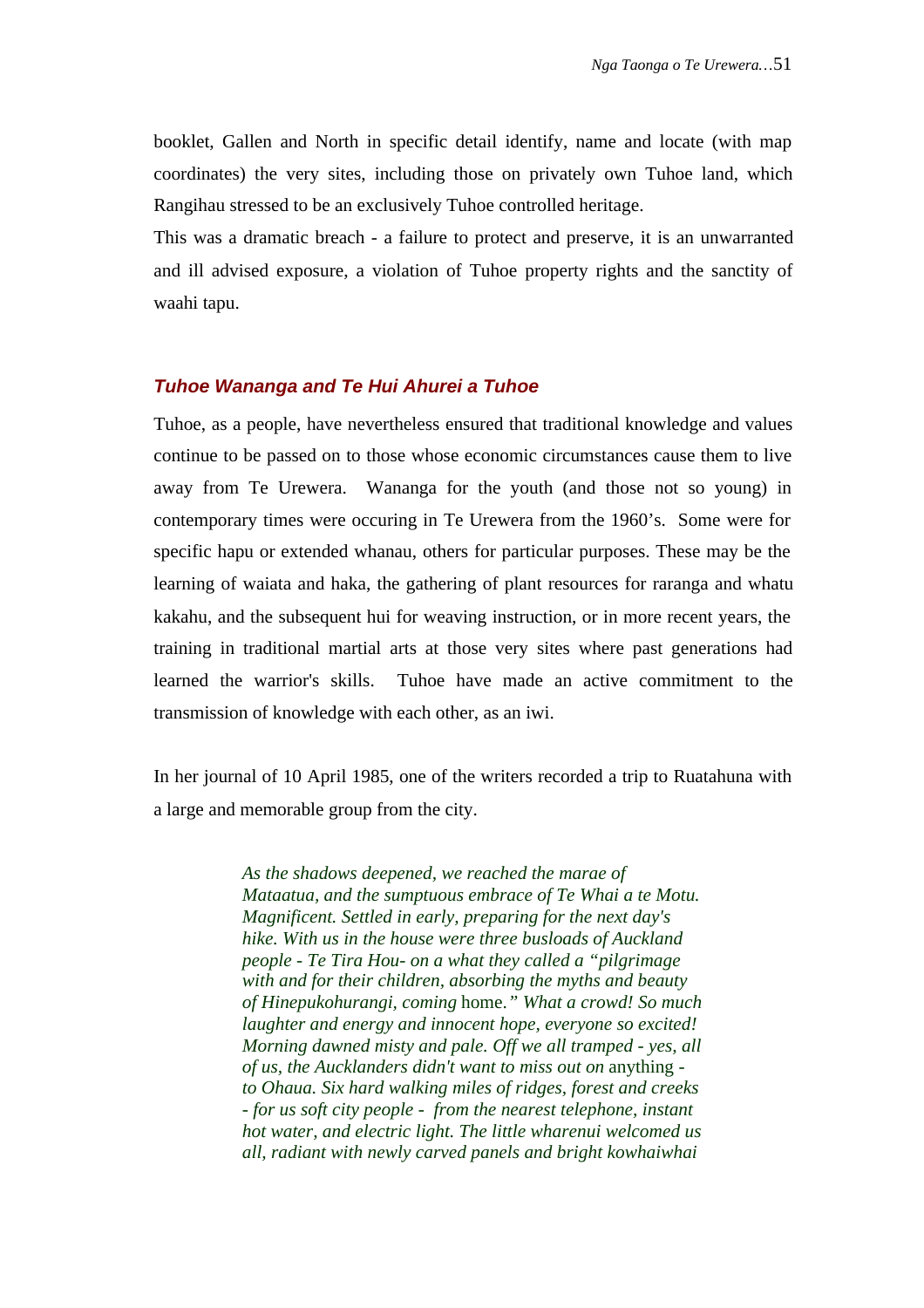*rafters, the poutokomanawa a challenging female figure. Just getting there, on foot, was a lesson for us all.*

Every Easter break, every summer holiday, Te Urewera is resonant with such laughter and excitement, people coming home; the call of matemateaone strong indeed. Such events are usually funded by whanau, and casually undertaken.

There is a much more broadly organized, and costly undertaking that engages all of Tuhoe, on a regular basis -usually biennial, and at Easter weekend. Te Hui Ahurei a Tuhoe is a splendid demonstration of the transmission of knowledge, the celebration of tradtional language, values and culture, the retention of heritage; and the dynamic reality of being Tuhoe in today's world. The first ever Tuhoe Festival took place at Mataatua Marae in Rotorua on Queen's Birthday weekend 1972; they hosted it again the following year, and then the event was held at Rewarewa marae in Ruatoki. Competitions in the traditional performing arts, and winter sports like rugby and netball drew teams from all over the country, and one of the most diverting activities was the debates, in te reo Tuhoe, about pithy issues of the day. Through every successive gathering, this whakatauki prevailed, with a sense of purpose.

# *Hokia ki nga maunga kia purea ai koe e nga hau o Tawhirimatea*

*Return to the mountains, that you may be revived by the winds of Tawhirimatea*

More recent years have seen thousands in attendance, with people travelling from Australia, Japan, and the United States. The intention of this festival, renamed the HuiAhurei a Tuhoe in 1993, is most lucidly expressed by the Chairman of the Tuhoe Trust Board, Aubrey Tokawhakaea Temara in the 1999 souvenir booklet for Waimana

> *Kua tae ano nei tatou ki te wa E whakawhanaunga ano ai a Ngai Tuhoe i ana hapu E whakamahanahana ano ai tatou i a tatou E whakahakoakoa ano ai tatou i a tatou E whakangahau ano ai tatou i a tatou*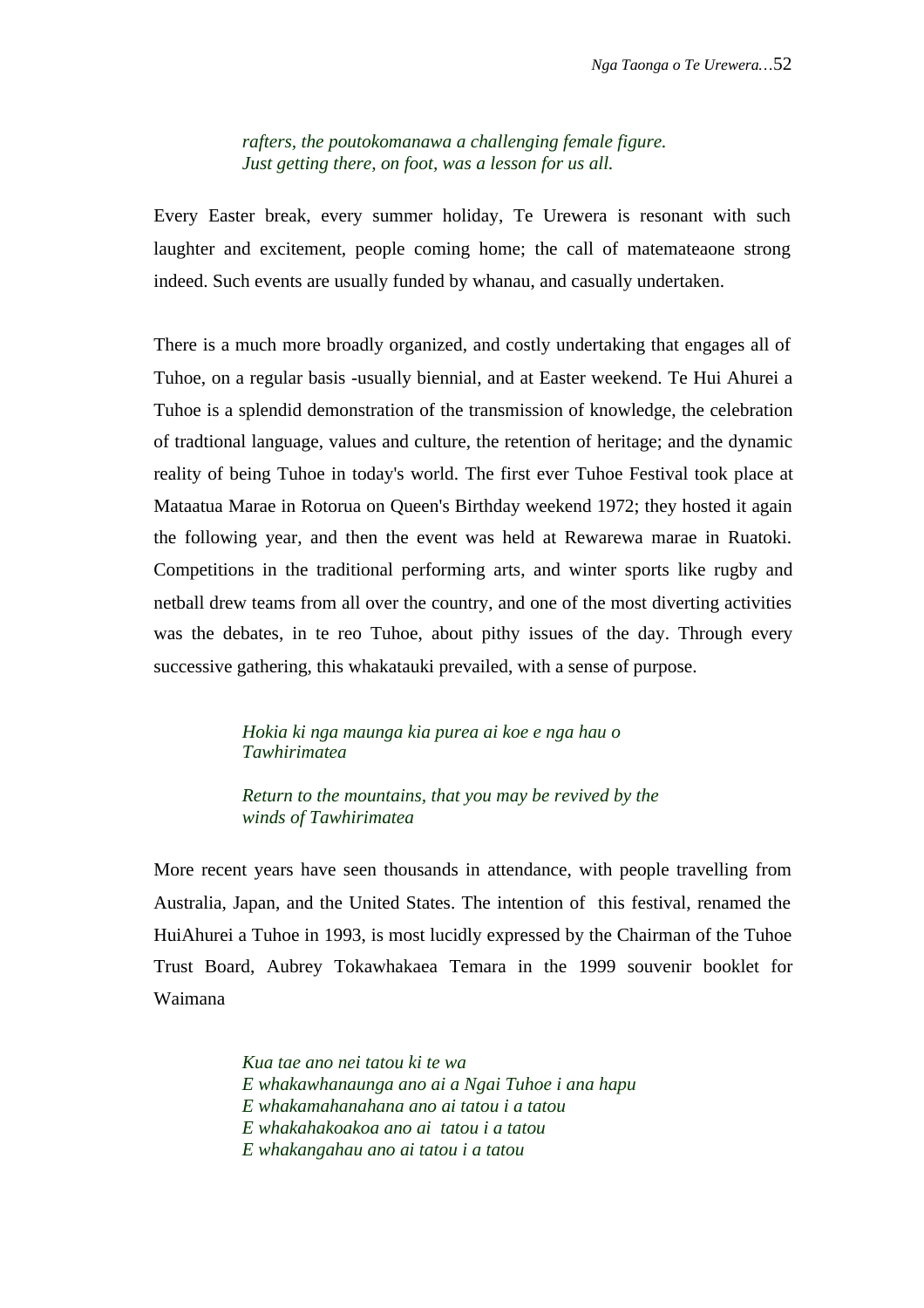*E matemateaone ano ai tatou tetahi ki tetahi I raro I nga manaakitanga a ratou ma….*

Translated by these writers

j

*Once again we have reached the time For Ngai Tuhoe to reconnect with their hapu To warm each other again To delight each other again To entertain each other again To experience matemateaone, one on one, With the blessing of those who have passed on…<sup>62</sup>*

These sentiments are reiterated by Wena Tait, a young mother whose views and wishes on the future of Ahurei are published in the most recent souvenir booklet. She reflects on matemateaone, and its meaning for the young.

> *Kia haere tonu nga Ahurei puta noa I te rohe potae. Kia pakari ko nga mahi ma nga tamariki. Kia mau te matemateaone I roto I te Ahurei. Kia kaha ake te whakato I te matemateaone ki roto I nga uri whakaeke, e taea ai e ratou te pupuri I a Tuhoe mo ake tonu atu….*

> *Ahurei should continue throughout te rohe potae. The young ones must be more involved. Retain the idea of matemateaone within Ahurei. Instil matemateaone more strongly in the younger generations, so that they are staunch, as Tuhoe, forever….<sup>63</sup>*

Tuhoe, as a people, have successfully and despite or perhaps because of socioeconomic, urban and cultural pressures, retained customary practice and ensured the transmission of heritage though under severe threat. This has been achieved by the visionary and energetic initiatives of an earlier leadership; but the community cultural activists of today's te Urewera continue to be productive, and compellingly positive.

<sup>62</sup> Aubrey Tokawhakaea Te Mara, in *Tuhoe Ahurei Te Waimana Ko Koeau, Ko Au, Ko Koe, Ko Taua 2-5 Poututerangi* (Waimana: Komiti Whakahaere, 1999). p. 2

<sup>63</sup> Wena Tait, in *Te Hui Ahurei a Tohue Toku Ora, Toku Tuhoetanga 2003 Souvenir Booklet* (Ruatoki: Te Komiti Matua o Te Ahurei, 2003).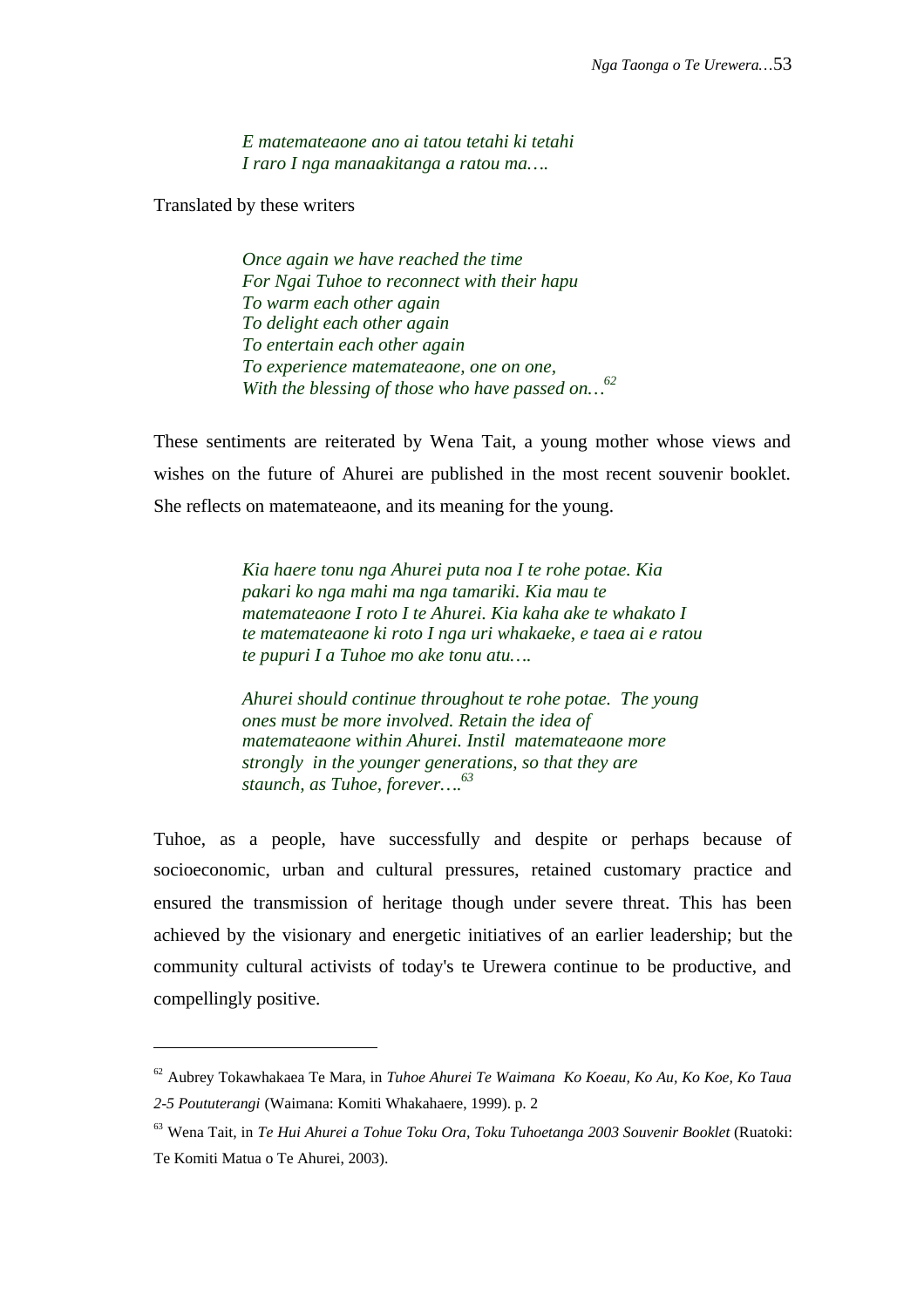The capacity, the vision, the management skills and the tenacity are clearly demonstrated; what the Crown has so often neglected to do is recognize and respect these attributes, choosing instead to treat Tuhoe as the other, as the managed subaltern.

#### **Paragraph Five: Nga Taonga Katoa**

*5. Indigenous peoples' ownership and custody of their heritage must continue to be collective, permanent, and inalienable, as prescribed by the customs rules and practices of each people.*

This article prescribes indigenous people's ownership and custody of heritage, insisting that it be collective, permanent, and inalienable, according to the customary practice of each people. Recalling how matemateaone defines the Tuhoe concept of cultural property and heritage, this area remains fraught with contention, as so much of our material cultural heritage is no longer in our actual possession. The theft and looting of cultural property for personal profit or morbid curiosity continues to this day, though in the earlier times of the land wars, and the ensuing decades, such behaviour went unnoticed and uncontrolled. Huge boundary markers, gateways, carvings, simply disappeared.

William Colenso remarks on the unique approach to Onepoto - as seen for possibly the very first time through pakeha eyes, and certainly recorded thus -

> *The gateway was, as is often the case, embellished with a pair of huge and boldly carved human figures, besmeared with shining red pigment, armed with spears, and grinning defiance to all comers. These were not only seen to advantage through being elevated above the horizon, but their eyes (or rather sockets), instead of being set with glittering Haliotis shell (according to the usual national custom), were left open, so that the light of the sky streamed through them, and this was yet more particularly manifested owing to the proper inclination given to the figures, looking*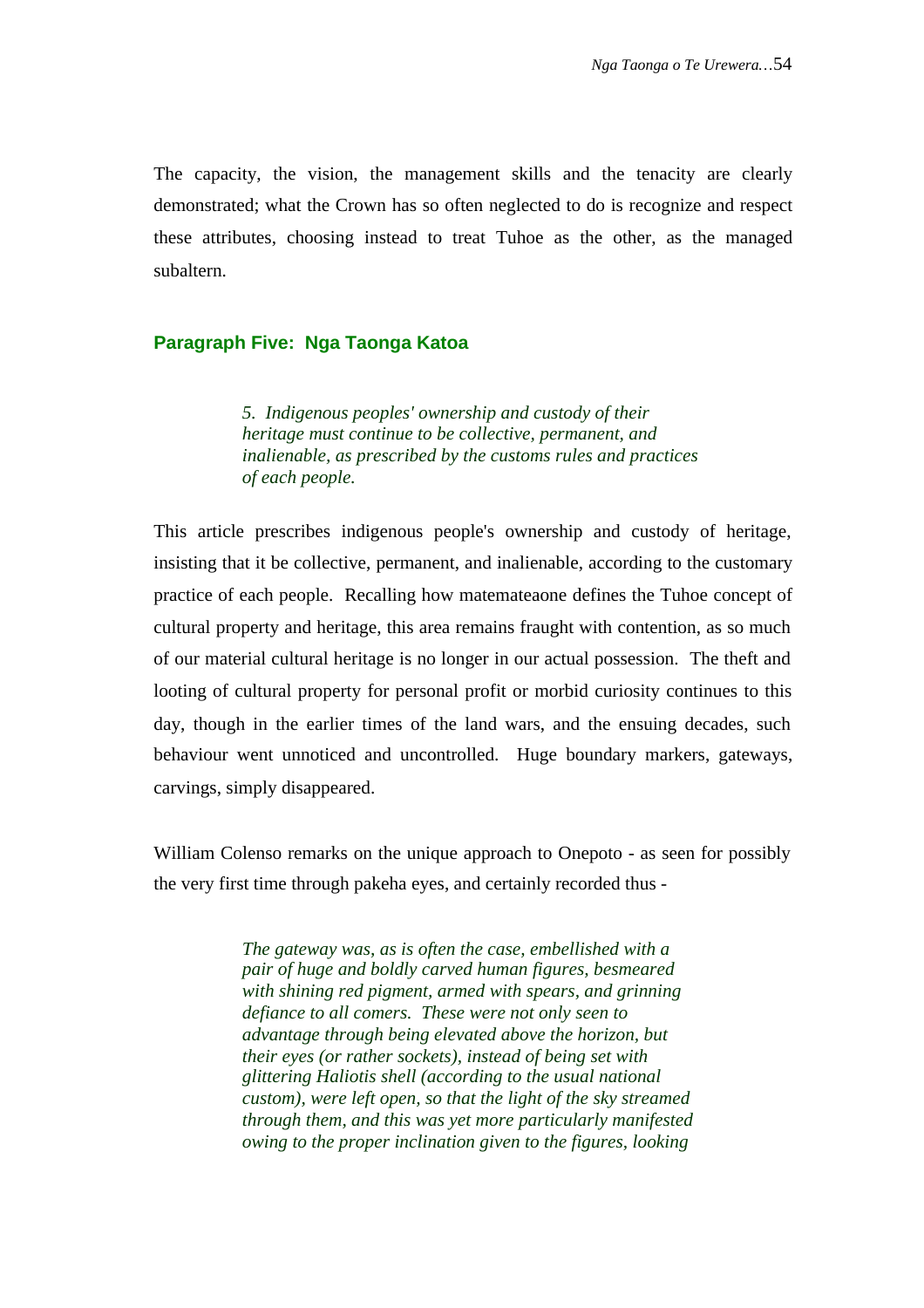*down, as it were, on all toiling up the steep ascent into the well fenced village<sup>64</sup> .*

What became of this gateway? In the Te Maori catalogue, Entry number 90, a mask from the gateway of the pa, is attributed to Ngati Manawa. Mead and Simmons assert that this is so, having been mentioned by Colenso in relation to a "Ngati Manawa pa on the Whirinaki River in 1842." I have found no such record, and suggest that this is speculation and error on the part of the Te Maori researchers. It is now in the collection of the Otago Museum, and it is just as likely that this mask was removed from Onepoto by colonial militia, and dropped near Whirinaki, to be discovered again, collected, and duly reprovenanced by the dealer or museum.

During the hunt for Te Kooti, and the rigours of the scorched earth policy detailed by other writers in this Inquiry, villages and hamlets were systematically sacked and destroyed. Of one, at Tauaki near Maungapohatu, only the tahuhu of the wharenui remains; of the great runanga house recorded as being at Matuahu, at Waikaremoana, there is nothing, though Gallen & North describe it in their souvenir booklet thus:

> *There were 15 or 20 wharepuni as well as Te Kooti's Runanga (council) House, a large and elaborately carved building within the palisades<sup>65</sup> .*

What became of this building, of its ornamentation? In May 1870, the colonial militia established their headquarters at Matuahu; which Te Kooti and his people had abandoned. Did they conceal the carvings? Were they submerged in the lake? Or hidden in caves? Or were they bundled up and quietly disposed of by the invaders? As one Pakeha participant in the early encounters near Waikaremoana records…

<sup>&</sup>lt;sup>64</sup> William Colenso, "Notes and Reminiscences of Early Crossings of the Romantically-Situated Lake Waikaremoana, County of Hawkes Bay, of Its Neighbouring Country, and of Its Peculiar Botany; Performed in the Years 1841 and 1843.," *Transactions and Proceedings of the New Zealand Institute* 27 (1894)., p. 366.

<sup>65</sup> Gallen and North, *A Souvenir Booklet of Waikaremoana, Wairau-Moana, Waikare-Iti : A Concise History of the Lakes, the People and the Land*., p. 30.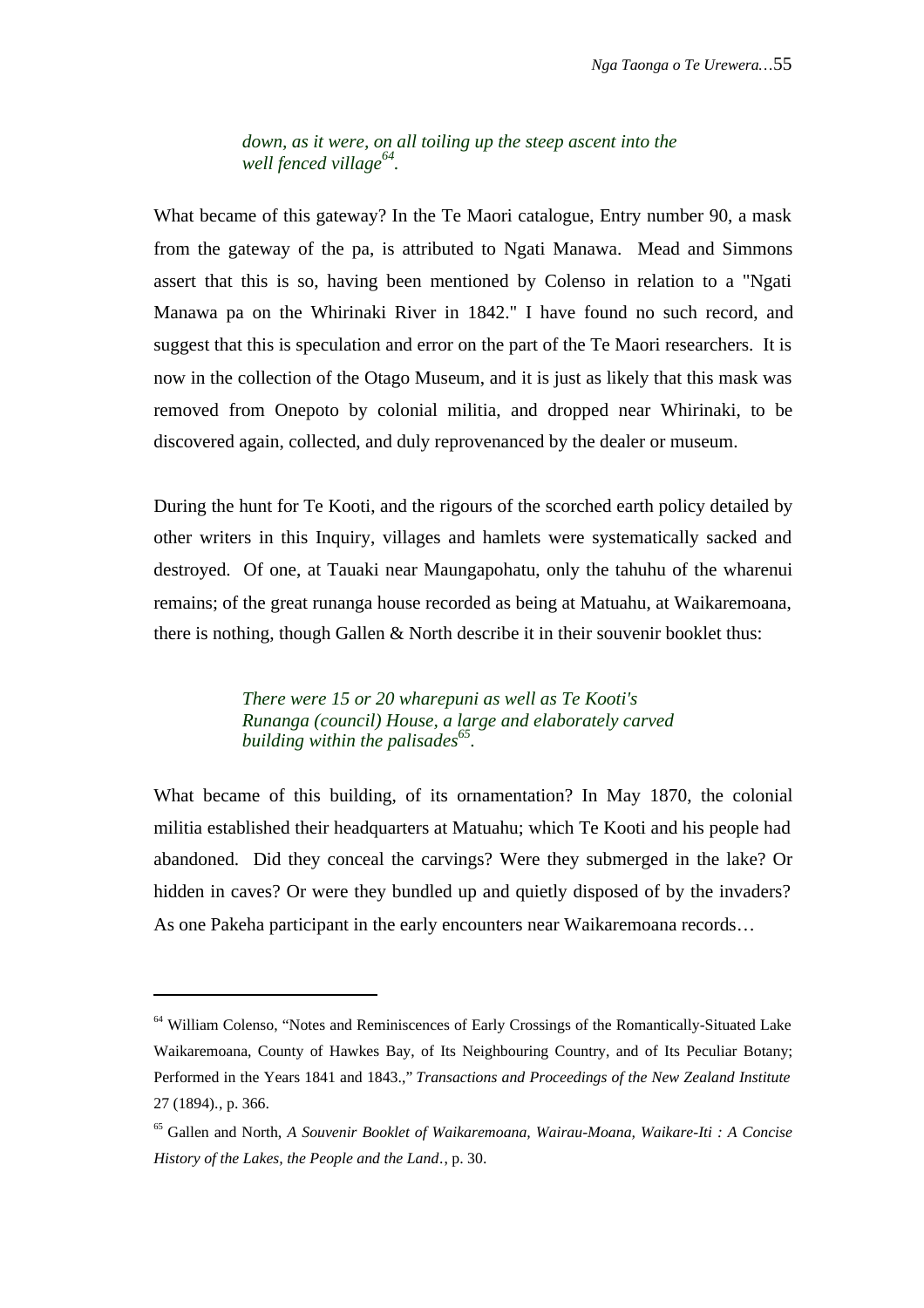*I got some very fine specimens of Maori trappings one figurehead to a Maori war canoe, tomahawk, spear, paddle and some greenstone.<sup>66</sup>*

Currently there are hundreds of artefacts with Tuhoe attribution or confirmed provenance in public collections. Carved panels, basketry, weapons, greenstone ornaments, and textiles from Te Urewera feature in the storage areas and display cases of Te Papa and Auckland Museum, as well as the more regional locations like the Whakatane District museum, and the Aniwaniwa Centre, Waikaremoana. They include materials in stone, bone and wood, acquired during the expeditions of Best and his contemporaries, as well as works commissioned by collectors. They are also state gifts, presented at those occasions mentioned in other reports, where "mats" and other items were presented to honour the visitor, and indicate the genuine goodwill of the Tuhoe people. One remarkable gift, which the writers have not yet located in any public or private collection, is that made to the Prime Minister Seddon on the occasion of his "Trip Through the Native Districts of the North Island" in 1894.<sup>67</sup>

After many hours of lively debate with the people of Ruatoki, Seddon persuaded a number of the assembled chiefs that he was a genuinely caring father figure, concerned only with fixing their problems, protecting them from the incoming tide of settlers, and looking after them. He makes the following dramatic offer

> *If you cannot telegraph, send someone down to me so I can dispel the trouble as the sun dispels the mist that sometimes comes on your mountain tops.*<sup>6</sup>

<sup>66</sup> G H Stoate, "From a Letter from Lieut. G H Stoate Rn Hms Brisk, Napier, Saturday 20 September 1865," *Historical Review - Whakatane District and Historical Society* 20, no. 2 (1972).

<sup>67</sup> R J Seddon, *Pakeha and Maori : A Narrative of the Premier's Trip through the Native Districts of the North Island of New Zealand, During the Month of March, 1894* (Wellington N.Z.: Govt. Printer, 1895). p. 61

<sup>68</sup> Ibid. p. 61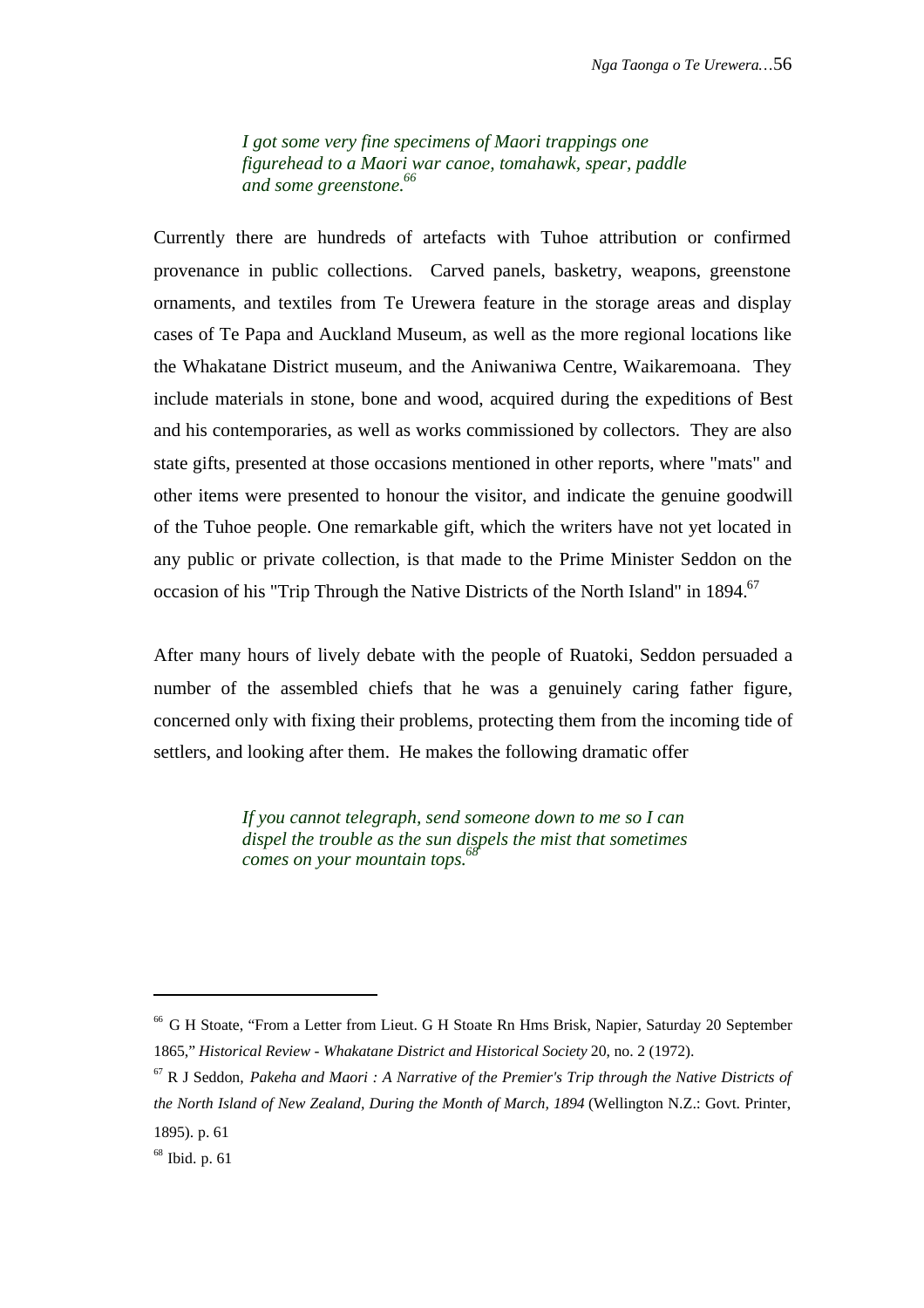This is a clever and manipulative use of Tuhoe's own imagery; we even suggest against Tuhoe themselves. The result was significant; the chief Kereru presented Seddon with his own taiaha, explaining that it

> *Belonged to the ancestor who formerly owned the Ruatoki block, and it is called Rongokaeke (sic) after him….the flagstaff will bear the same name as this taiaha, as also the large house in the course of erection. The fact of the old chief, the head of his tribe, handing over to the Premier the sceptre of that tribe is in itself very significant….From a Maori point of view such a gift means perfect submission, and is symbolical of an intention to abandon all unfriendliness and to live in peace in the future.<sup>69</sup>*

We also argue that the presentation of the taiaha Rongokarae was actually a reminder to Seddon of his responsibility to the Tuhoe people; that his promises must be kept, for the "sceptre" was a symbol of trust, not submission at all. This is a superb example of the utter misreading of the giver's intention, by the recipient. Sir James Carroll, as the Prime Minsiter's interpreter and cultural expert, chose to ignore the subtlety of Kereru's gesture. The current demise of this important taonga also raises questions. What did this gesture mean, for the people of Tuhoe who witnessed this giving away of such a loaded and iconic taonga? Where is it? What became of Rongokarae, if it meant so much to the Crown?

A contrasting example to that of the taiaha Rongokarae, is the journey of the personal walking stick of the Hon Minister, Duncan McIntrye. This story has its roots in a peace-making hui between Tuhoe and the Crown at Ruatoki on September 25, 1870. Best records the event.

> *Major Mair met Te Whenua-nui and others of Tuhoe at Te Unu-o-Kaiawa, Rua-toki, … where the natives submitted and cried enough. As a token of their being in earnest, and to bind the peace, two greenstone weapons (one of which was named Tuhua) and three native cloaks were handed over to the Government representative. In return, Mair gave the*

<sup>69</sup> Kereru in Ibid. p. 61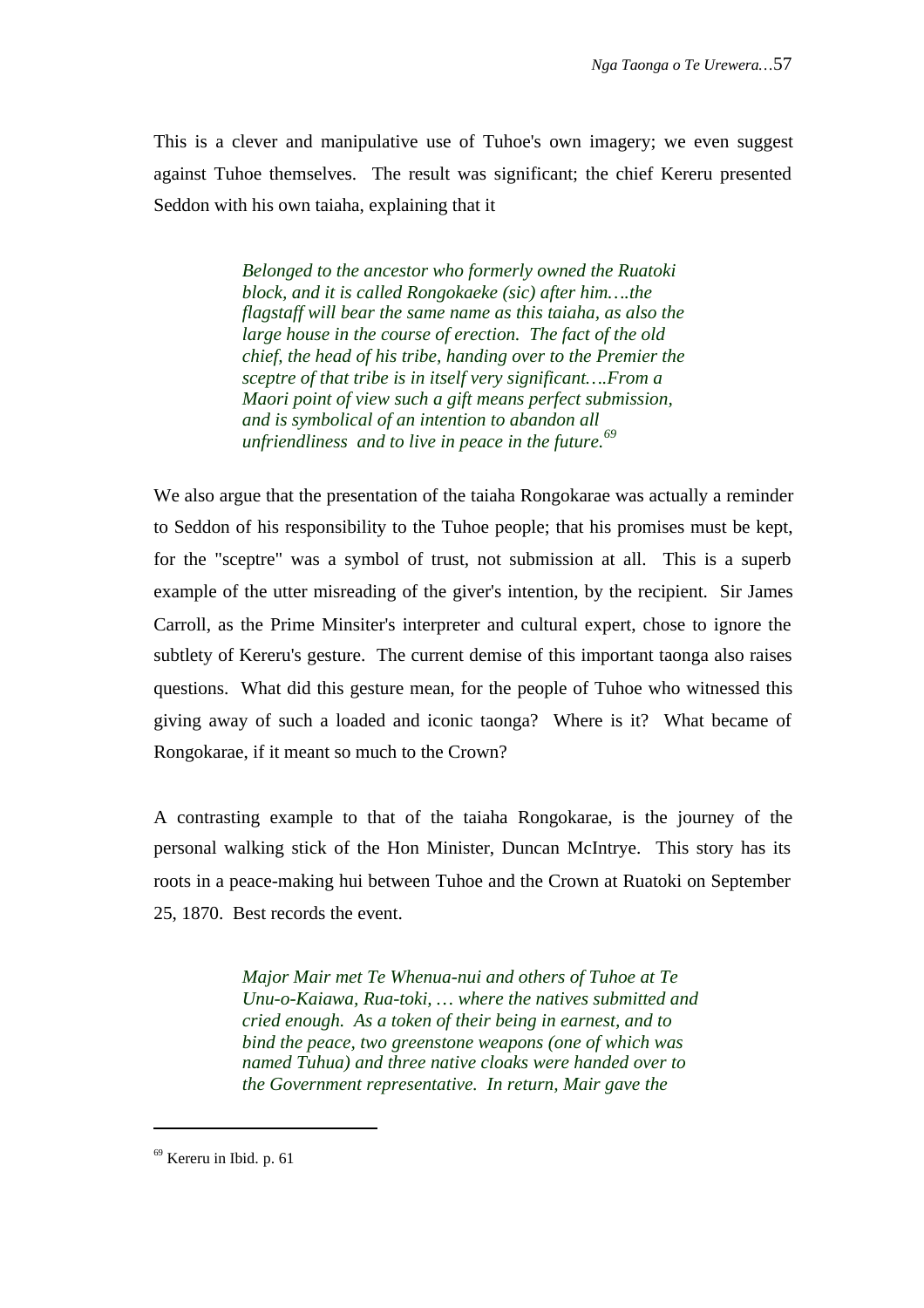*natives a watch, a gold pin, a gold ring, and a shawl. The watch was named Maunga-rongo (peace-making).<sup>70</sup>*

T R Nikora told these writers about the Tuhoe preparations for the visit of the Hon Minister Duncan McIntyre to Ruatahuna to hear and discuss with Tuhoe those concerns of the iwi. Prior to the actual hui on May 24, 1971, T R Nikora told us that a message was sent to McIntyre's office to alert him of Tuhoe's desire to have the gifts of 1870 returned to Tuhoe and that the May hui would be an appropriate time. At the May hui, Tuhoe presented to McIntyre a watch, a gold pin, a gold ring, and a shawl. McIntyre had been unsuccessful in finding the greenstone weapons and kakahu received by the Crown in 1870 and therefore was in a rather awkward position. Instead, he apologised to Tuhoe and presented his own personal walking stick. The Tuhoe recipients recognised that McIntyre's walking stick was in fact a valuable Scottish heritage piece that was immediately deposited for safe keeping in the Tuhoe Trust Board Office in Rotorua. A year or so later, McIntyre had the opportunity to return to Ruatoki for the occasion of the kuia Ngapera Black's investiture. At that time, Tuhoe felt that it was timely and appropriate for McIntyre's stick to be returned, which it duly was.<sup>71</sup>

This magnanimous gesture was in stark contrast to Pakeha practice, and recognizes the significance of material objects in a ceremonial or negotiating context. Physical possession, and ascribed value, and caring for the object then become the issue. Again, the words of Elazar Barkan are salient here

> *There are those who, in hindsight, justify the removal of cultural artifacts from their place of origin as contributing to their preservation, and hence, to contemporary indigenous culture, although they saw it as preserving a dying and disappearing stage of human evolution…. The imperial agents were, however, mostly interested in the kind of*

j

<sup>70</sup> Best, *Tuhoe, the Children of the Mist; a Sketch of the Origin, History, Myths and Beliefs of the Tuhoe Tribe of the Maori of New Zealand, with Some Account of Other Early Tribes of the Bay of Plenty District*. p. 665

<sup>71</sup> Nikora,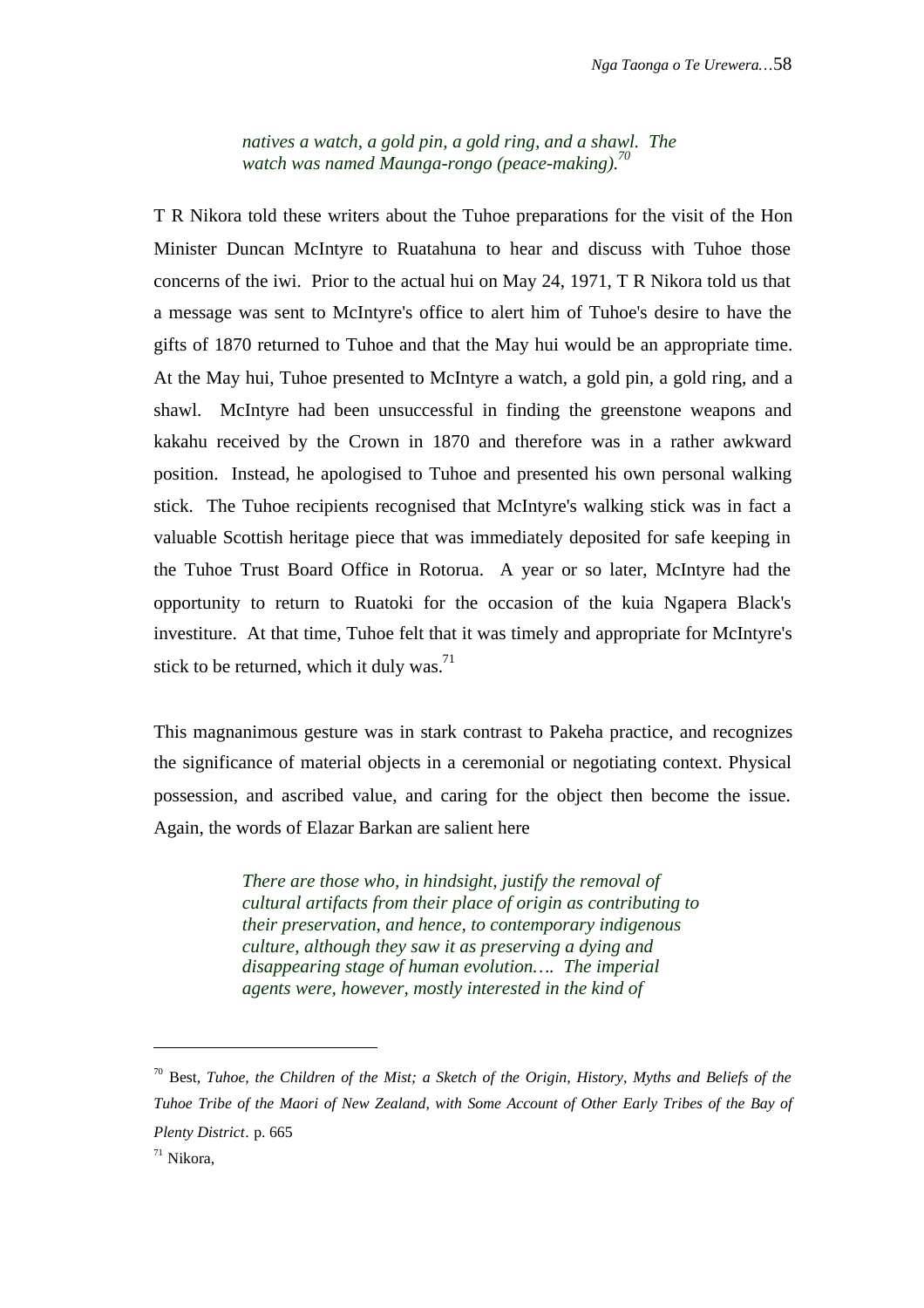*personal enrichment and institutional glory that pervaded other facets of imperialism and voyages of discovery<sup>72</sup> .*

By whatever route or human agency these taonga ended up in museum collections, the reality is that they are there, out of Tuhoe reach, and Tuhoe ownership, even if, as in one instant, they may be only a few miles away, in a local museum. The Whakatane District Museum & Gallery - Te Whare Taonga o te Rohe o Whakatane is the repository for a significant number of well provenanced and unique examples of traditional Tuhoe cultural property.

#### **The Sister Annie Collection**

Sister Annie Henry, MBE, and Deaconness of the Presbyterian church, opened the first school at Maungapohatu in 1917, with Miss A. Monfries. Within a year, the school was taken over by the Education Department, but Sister Annie chose to stay and continue her missionary work. She was appreciated as a teacher, confidante, nurse and special friend, by the Maungapohatu people, with whom she remained until retiring to Ohope in 1948. She received many beautiful tokens of their affection over the years. These include two splendid feather cloaks, one a complex ornamental kahukura with kereru and pigeon, the other a lush kahukiwi fringed in kereru. The taha huahua is also one of the finest in a public collection, and there are three tokotoko, all carved, and one of finely detailed design. Many pieces from this collection are on display at the museum; Sister Annie was a member of the Whakatane and District Historical Society, who gratefully accepted this bequest as a basis for their museum project. She died in 1971, a year before the museum opened its doors; she would be pleased to know that many descendants of her cherished friends and the Maungapohatu community look at the taonga, with wonder, and with sadness, too. For where else can they, the taonga, be contained and cared for?

 $^{72}$  Barkan, "Amending Historical Injustices: The Restitution of Cultural Property - an Overview.", p.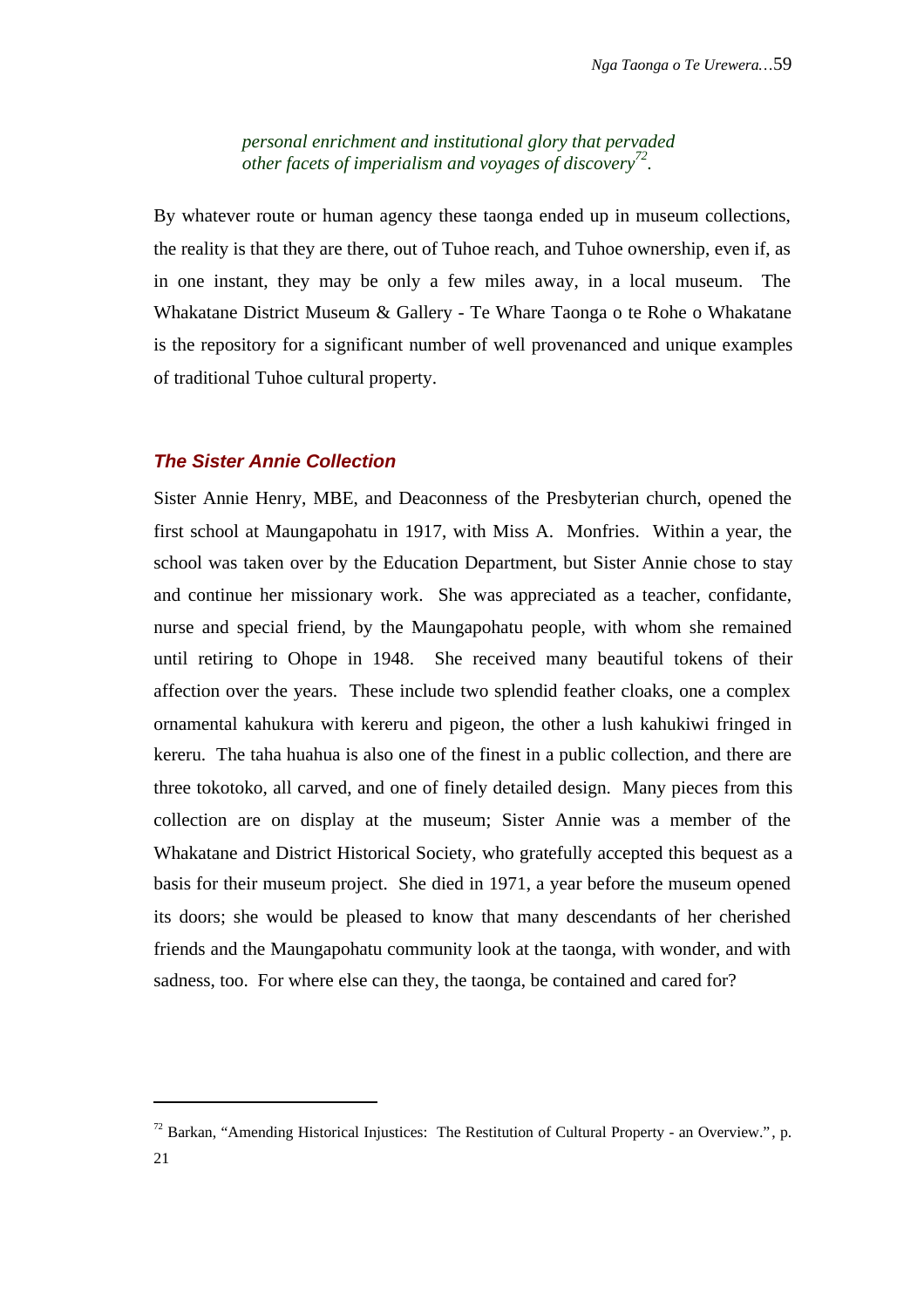#### **The Grant Collection, Museum of New Zealand**

Although not as commercially active as their Te Arawa neighbours, a few Tuhoe were approached by dealers and collectors, and pieces sold and uplifted. Roger Neich notes that District Constable Grant based at Te Whaiti offered to sell various pieces to the Dominion Museum, and received £29.10 for two carved pou, various door posts and a tekoteko. He also mentioned a very old pare done with stone chisels, "but the natives want £12 for it." Neich also records that the practice of removing carvings from the Urewera at this time occurred:

> *…since Rua was taking the tapu off old carvings they had become easier to obtain. In his diary for Wednesday 3rd August, 1910, A. Hamilton wrote, "Grant of Te Whaiti…has secured more carvings. It has appeared that Maoris have destroyed all tapu in the Urewera country and are quite anxious to sell anything and Rua has sent out the things he can get hold off for sale<sup>73</sup> .*

These practices clearly indicate acute social and cultural crisis or change; the very idea of destroying all tapu is both radical and dramatic. Is this what actually happened? Or are these the words and perceptions of outsiders - pakeha concerned with their own issues of access and acquisition? Was the practice confined to particular areas? Who did the selling? And to what extent was it prompted by poverty and despair, and the glittering leadership of Rua Kenana, a charismatic figure who offered the people a new and prosperous, trouble free future?

Certainly, some of the finest works were acquired by the Dominion Museum at this time, amongst them five poupou treasured primarily for their presentation of Tuhoe carving style, in an actual temporal sequence, beginning with ME 1983, a finely executed panel in low relief on a thin flat slab. This is a female figure whose complex patterning was worked only with stone chisels; the other four, ME 1982, 1984 and 986 indicate both stone metal tool work, and ME 1985, while being of comparable aesthetic quality to ME 1983, is probably the most recent. These poupou

j

 $73$  R. Neich, "Some Early Maori Wood Carvings from Ruatahuna, Urewera District, New Zealand," *National Museum of New Zealand Records* 1, no. 8 (1976). p.129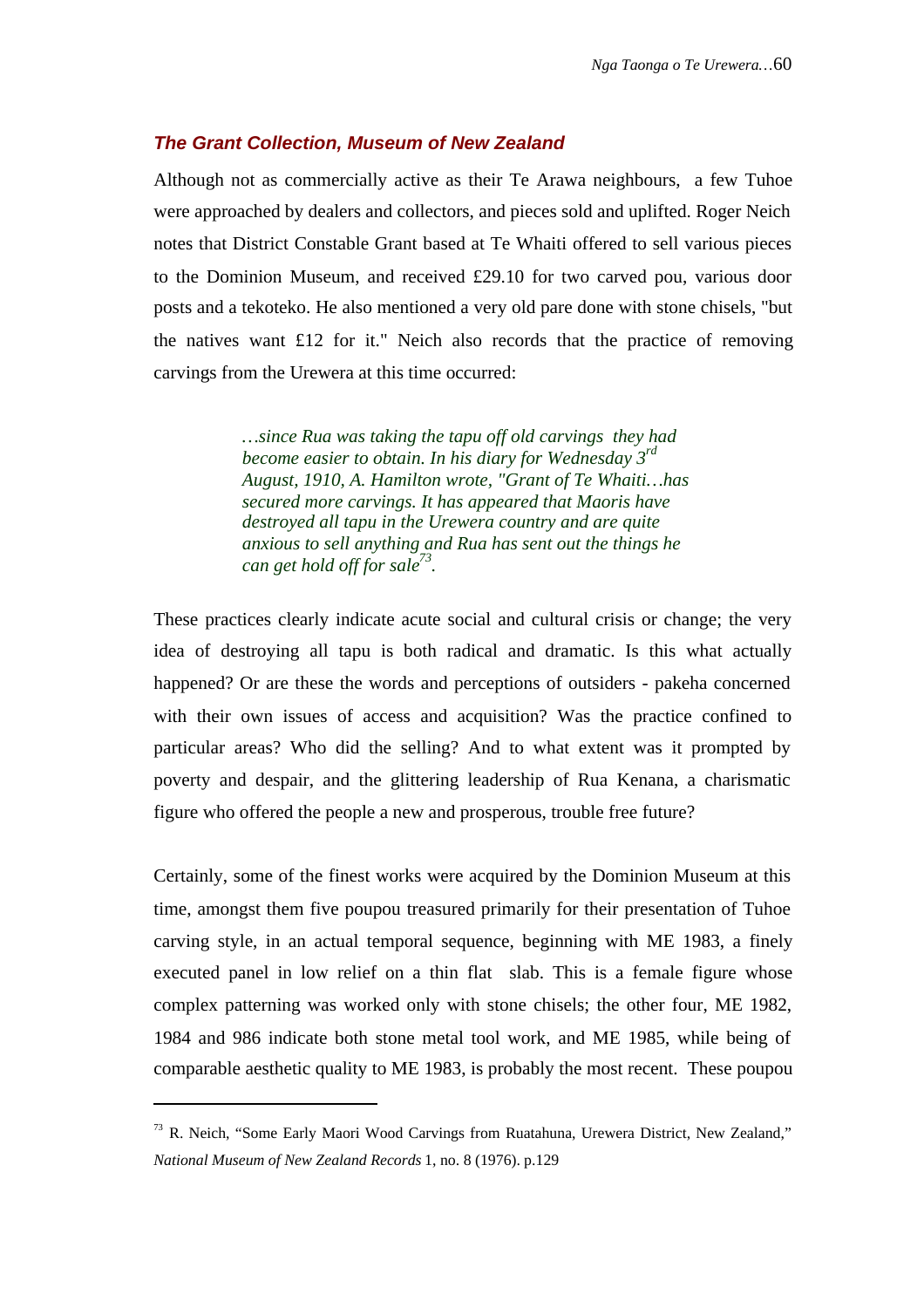originate from the Ruatahuna area; Neich suggests that ME 1982, 1984 and 1986 may have come from the house Te Puhi o Mataatua, which once stood near the great house, Te Whai a te Motu at Mataatua Marae. The Dominion Museum also acquired further carvings, purportedly discarded, from this latter whare runanga during its restoration process in 1932.

# **Sir Clutha Mackenzie and the "Fighting Pa"**

Sir Clutha Mackenzie was among the many hundreds who attended the opening celebrations of the restored house, Te Whai a te Motu in 1933. He attended on the invitation of Sister Annie, as part of his campaign to raise funds for an Institute for the Blind. He befriended Rehua Te Wha, a blind elder from Ruatahuna, and took advantage of the opportunity to acquire some Maori artefacts. His travelling companion Martyn Spencer records in his unpublished journal:

> *Sunday 2 July. …picked up Rehua and went to look at the old fort site and the carvings all lying on the ground rotting….We see the old chief regarding buying the old carvings. After some talking, a deal was made<sup>74</sup> .*

These carvings became part of the garden décor of Sir Clutha's family home. His summer house,"Wharematoro", carved mainly by Tene Waitere, of Ngati Tarawhai, stood amidst the hydrangeas of his Manurewa estate. Over the years, it was dismantled; and some of the carvings are now in the Auckland Museum.

They include the few surviving pieces from the "Model Pa" at Ruatahuna, alluded to in Best's The Pa Maori<sup>75</sup>, and undertaken as a unique exhibition project in the 1890's. This is probably "the old fort site" Spencer mentions above. It has been speculated that this was constructed for the tourist traffic anticipated by the opening of a

<sup>&</sup>lt;sup>74</sup> Typescript held in the Auckland Museum, p.1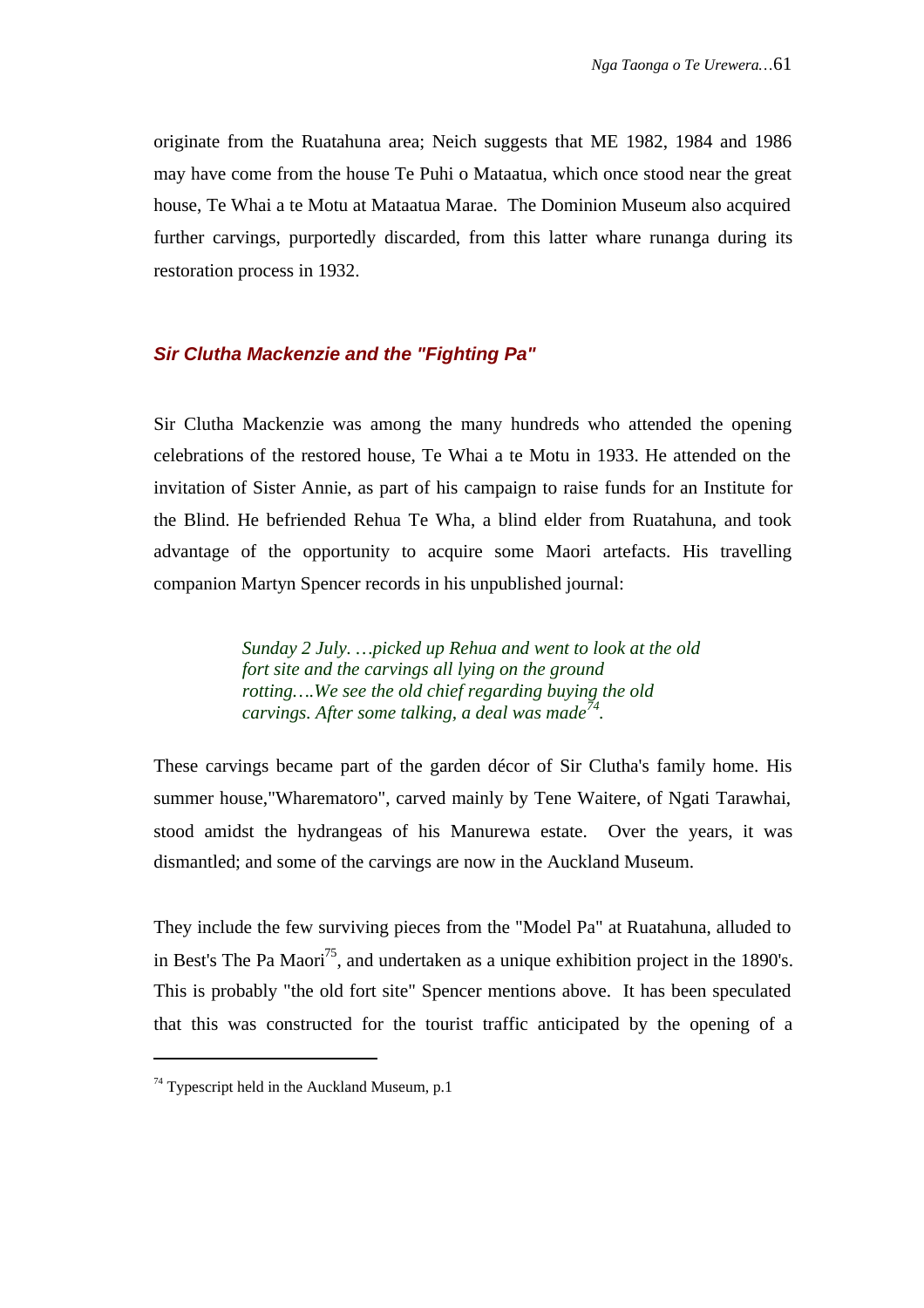proposed road between Rotorua and Waikaremoana, two celebrated scenic wonders of the burgeoning colony. The newspaper, The Otago Witness reported that the idea was raised on a visit to Te Houhi with Sir James Carroll<sup>76</sup>. This same Minister of Native Affairs later reminds Tuhoe that they had not finished it by Lord Ranfurly's visit in 1904 to Te Whai a te Motu

> *…regarding this pah. It is true that I made the suggestion that you should build it, but you have abandoned the work half finished. What justification have you for your ancient boast - "Tuhoe, the people - Ruatahuna, the land'? Look at your handiwork, it is not finished<sup>77</sup> .*

All that remains of this potent curiosity is a series of photographs in the popular press, of a long raised mound surrounded by a single pallisade with an elaborate gateway, and carved sentinel figures. The memorable upper section of the gateway, with its remarkable eyes but minus the horizontal name plank, was acquired by Clutha Mackenzie and is now in the Auckland Museum. Like the "fighting pa", the name plank, Te Tahi o te Rangi is no longer around.

Crucial to this whole episode is the fact that the road was never feasible; that the tourists never came; that Tuhoe themselves actively challenged the development of Te Urewera on any conditions but their own, and although they demonstrated the initiative and ambition to undertake the project, the business failed to appear. And was unlikely to; but predictably, again, the Crown turned their initiative around, and judged their considerable achievement as inadequate and unfinished. And so it fell back into the earth, to be collected years later by Sir Clutha Mackenzie, campaigner for the blind, and avid collector of Maori antiquities.

<sup>75</sup> Elsdon Best, *The Pa Maori : An Account of the Fortified Villages of the Maori in Pre-European and Modern Times, Illustrating Methods of Defence by Means of Ramparts, Fosses, Scarps and Stockades* (Wellington: A. R. Shearer Govt. Printer, 1975).

<sup>76</sup> *The Otago Witness*, 19 March 1986. p. 17

<sup>77</sup> Malcolm Ross, *Through Tuhoe Land - Lord Ranfurly's Fairwell to the Maori People*, *Christchurch Press* (Christchurch: 1904). pp. 45-46.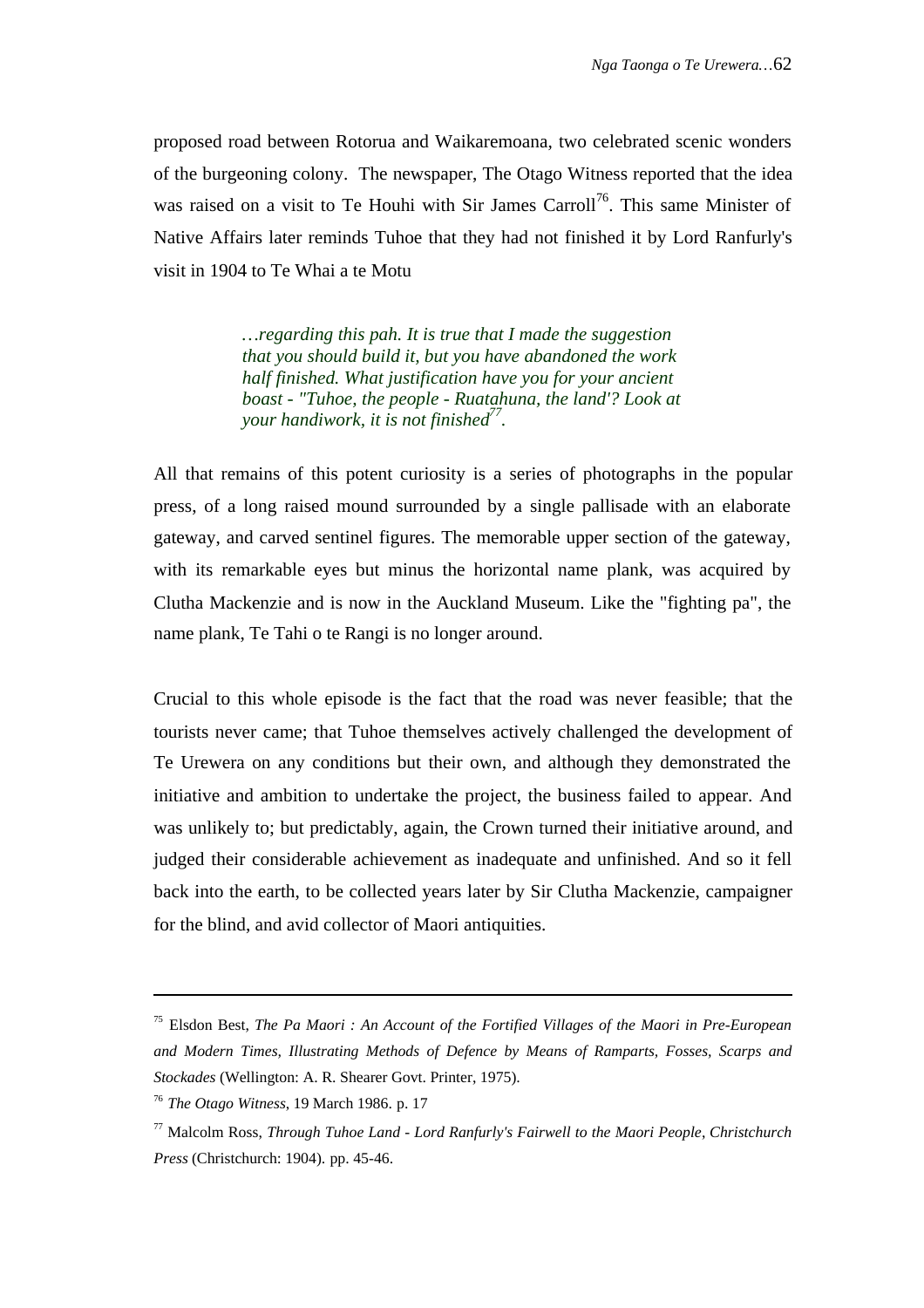# **Tuhoe: Children of the Mist - the Exhibition**

There has been a recent initiative to modify any sense of loss, by sharing in the museum experience on Tuhoe terms. In June 1987, a catalogue of *Artefacts from Te* Urewera was compiled by Leith Watt<sup>78</sup> when he was working as a volunteer researcher at the Auckland Institute and Museum. It included over 200 pieces, with summarised notes from the original museum catalogue entries. This catalogue became the foundation of an exhibition currently mounted at Te Papa Tongarewa/The Museum of New Zealand. It is part of the institution's ongoing iwi exhibition programme, and is entitled "Tuhoe Children of the Mist", taking the rather curious sub-text from the whakatauki

> *Tuhoe moumou kai we give you our stories Tuhoe moumou taonga we give you our treasures Tuhoe moumou tangata ki te po we give you our lives.*

An elder whom we accompanied to the show the day after it opened snorted at this, but his innate courtesy restrained him from any further comment.

Some outstanding examples are on view - their stories deserve our attention. One is the Kahukura catalogue no. 5975 from the Auckland Museum Collection. Measuring in length 105 cm, and width 136 cm, this kahukura -red feather cloak - is a peerless and extraordinary example of textile manufacture in the Urewera. It is the work of Makurata Paitini of Ruatahuna, wife of Paitini and informant of Elsdon Best. A noted weaver, she was commissioned by Charles Nelson, the Rotorua hotel owner, in about 1900 to make a feather cloak. His family sold the garment for seventy pounds to a Mrs Brett who presented it to the museum in about 1914. This garment is a classic exemplar of the pinnacle of Tuhoe fibre art, comprising kaka and rarer kakakura feathers plaited into a fabric of finely processed flax. It confirms that whatu kakahu, and the creation of fibre works of excellence, were part of the Ruatahuna tradition. Makurata herself signed this work in the taniko border, with the

<sup>&</sup>lt;sup>78</sup> Leith Watt, "Artefacts from Te Urewera," (Auckland Museum, June 1987).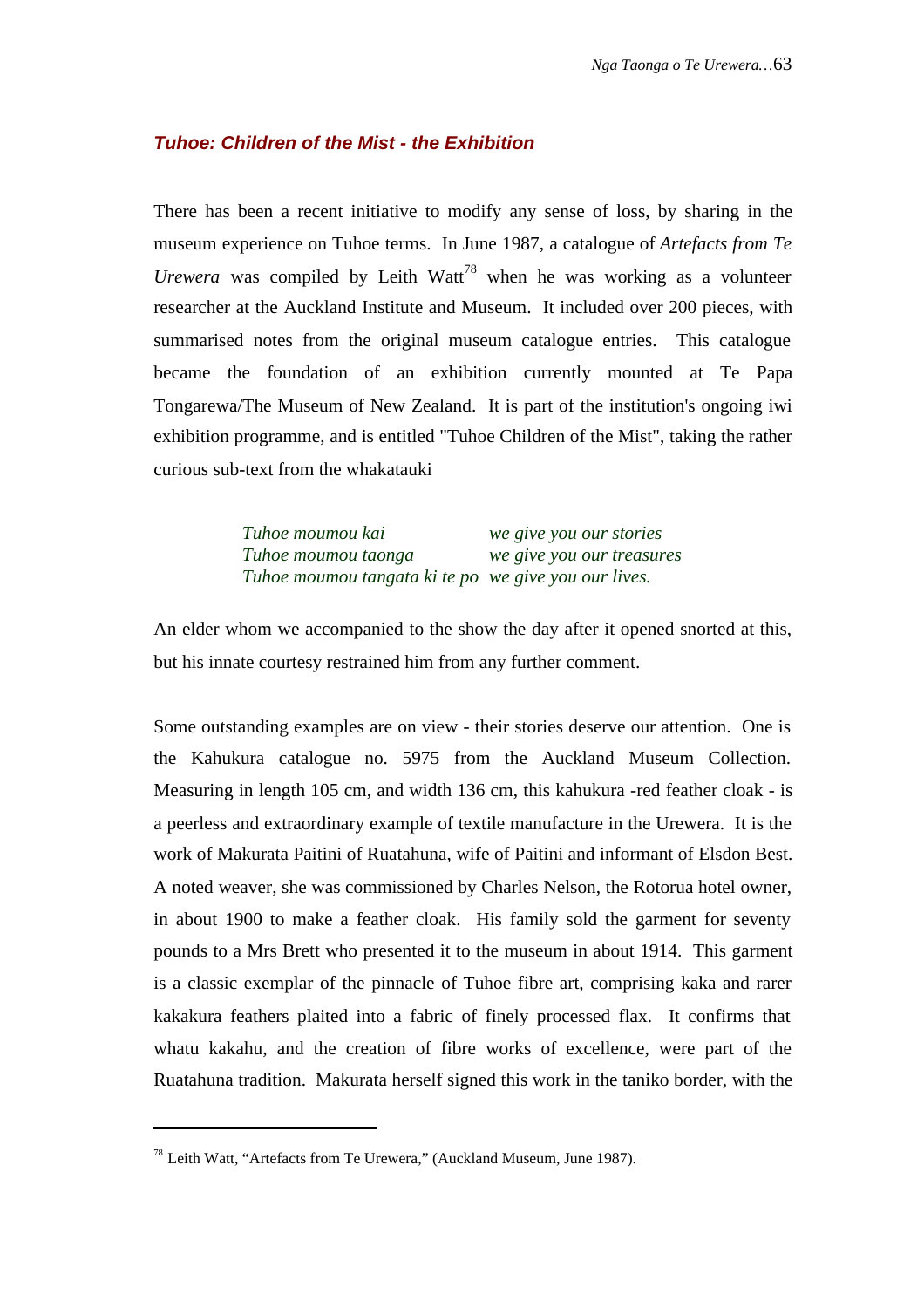letters MA at one side, and KU at the other; a visionary and unusual gesture. Yet how many Tuhoe people – and particularly weavers – know that this taonga is there? And how many realize that there was an active weaving tradition, not just of functional textiles, but also garments of style and colour, as recorded by Robert Price, a journalist who accompanied Samuel Locke, Native Land Purchase Commissioner on his 1874 visit to the Urewera. Price noted that

> *Very few of them had any European clothing; native manufactured mats being as common as the blanket, and they were handsomely designed and beautifully made…<sup>79</sup>*

Another fine piece was the rakau Whakapapa, catalogue no. 5480, not measured, in totara, from the Auckland Museum Collection. Described as a "genealogical tree", this was formerly the property of Hapurona Kohi, "an Urewera chief who led his tribe into the battle of Orakau". His valour is noted in Paitini's vivid account of this battle. The taonga came into the possession of Reverend Preece, whose daughter sold it to the museum. This is a rare mnemonic device; there is one other which belonged to Te Hapuku of Heretaunga, and is in the Hawkes Bay Museum. Like the kahukura, this raises questions about knowledge, traditions, and lost or dormant practices.

Another artefact related to Orakau in an especially poignant way is the Teki, Auckland Museum catalogue no. 741. This is a carved cartridge maker, "used by Paratene of Tuhoe at the Orakau and Te Tapiri fights." Its actual ownership is accorded to Paora Wi Tapeka.; it is significant as a survivor of those historic and transforming events.

One further item of immense significance is the putatara, Te Umu kohukohu. This is a univalve volute shell (Charonia capax euclioodes) with a wooden mouthpiece, whose carved manaia face shines with a deep brown patina, indicating generations of

<sup>79</sup> Robert Price, *Through the Urewera Country* (Napier: Daily Telegraph, 1891)., p. 37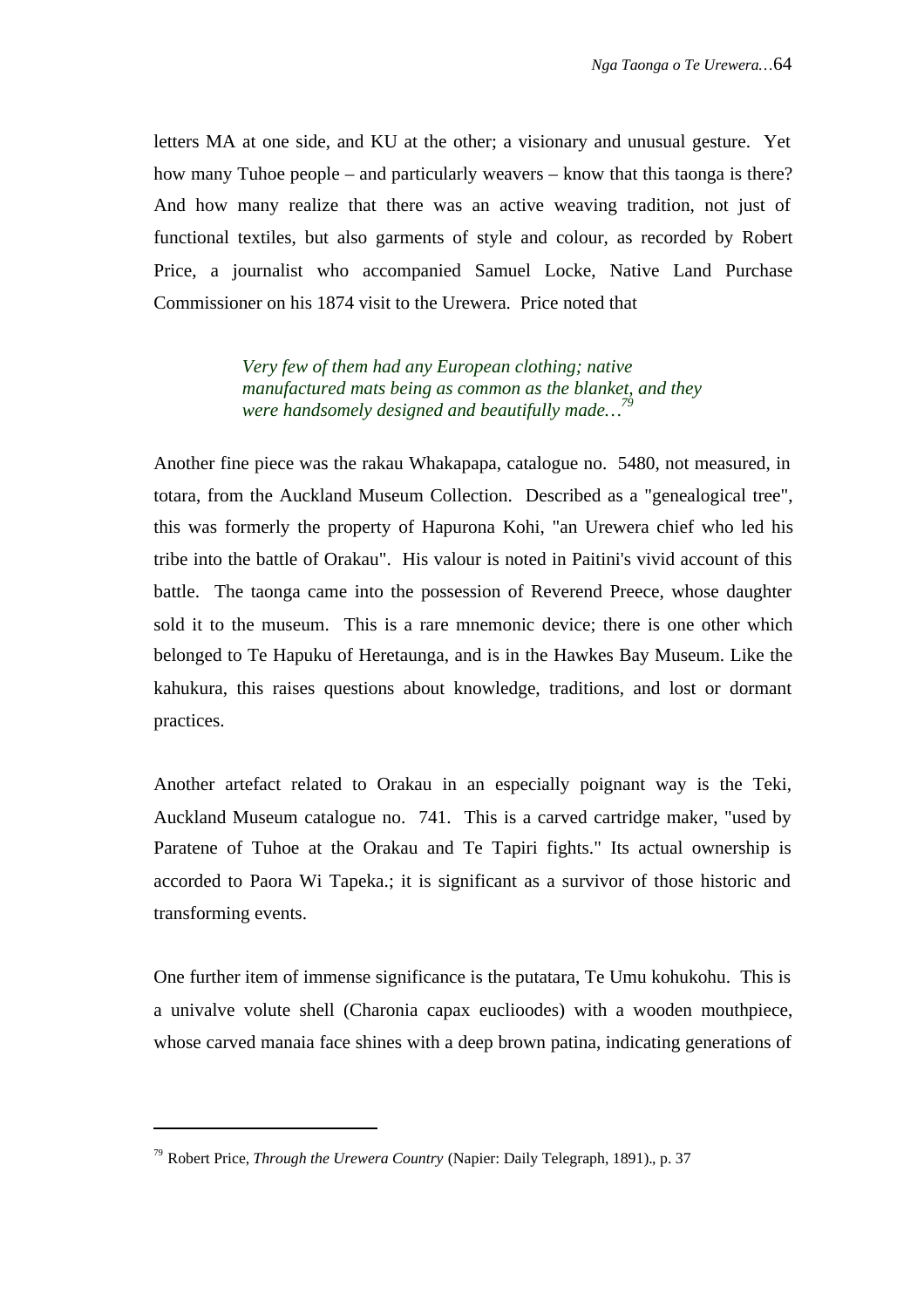handling. Te Whenuanui II presented this taonga to the Major Alexander in 1904, when Lord Ranfurly visited Ruatahuna. What did this act of generosity mean?

Te Umu kohukohu was sounded by Te Hira Waikite to rally Tuhoe resistance at Te Pua-rakau pa, as the colonial forces moved up the Whakatane river in the incursion of May 1868 to Ruatahuna. This is therefore one of the most singularly meaningful taonga extant for Tuhoe, and the issue of access and ownership is raised once more. In the case of such significant gift giving, there was an implied expectation that it would eventually, at the appropriate time, be returned, as objects like this circulate, and in their circulating, their mana, and their history, is shared and celebrated.

A further significant piece is the Koruru catalogue no. OLD 143 Height 55 cm totara, acquired in 1948, from the Oldman Collection. It was provenanced to the "Tuhoe tribe of Mataatua". This gable figure dates from the early 1800's, and indicates the lofty artistic achievement occurring in Te Urewera at that time; again the question is raised. Which house did this come from? Does the provenance infer Mataatua the marae, or Mataatua, the tribal region?

There is an important tewhatewha also on display. Numbered ME 383 and measuring 128.9 cm long, it is made of maire, ornamented with hawk feathers. The museum catalogue states this is named Te Mautaranui after a "famous chief of Ngati Awa", but in the exhibit the label reads Te Maitaranui of Tuhoe. It is believed to be the one with which Tuakiaki dispatched Te Maitaranui in 1832. It was given to Gilbert Mair in 1866 by Wepiha Apanui, a well known Ngati Awa carver and a descendant of Te Maitaranui. What is intriguing in this case is the claiming of this taonga by two different parties which raises once again the questions of heritage, whakapapa, and rightful claim.

On a much smaller level, again in the Auckland Collection, is a tiny kaka poria of tangiwai. This delicate transparent ring was allegedly collected in Te Urewera; it was used to keep a pet bird captive by inserting one of the bird's legs through the ring which was attached to a muka cord. This reveals not only the domestication of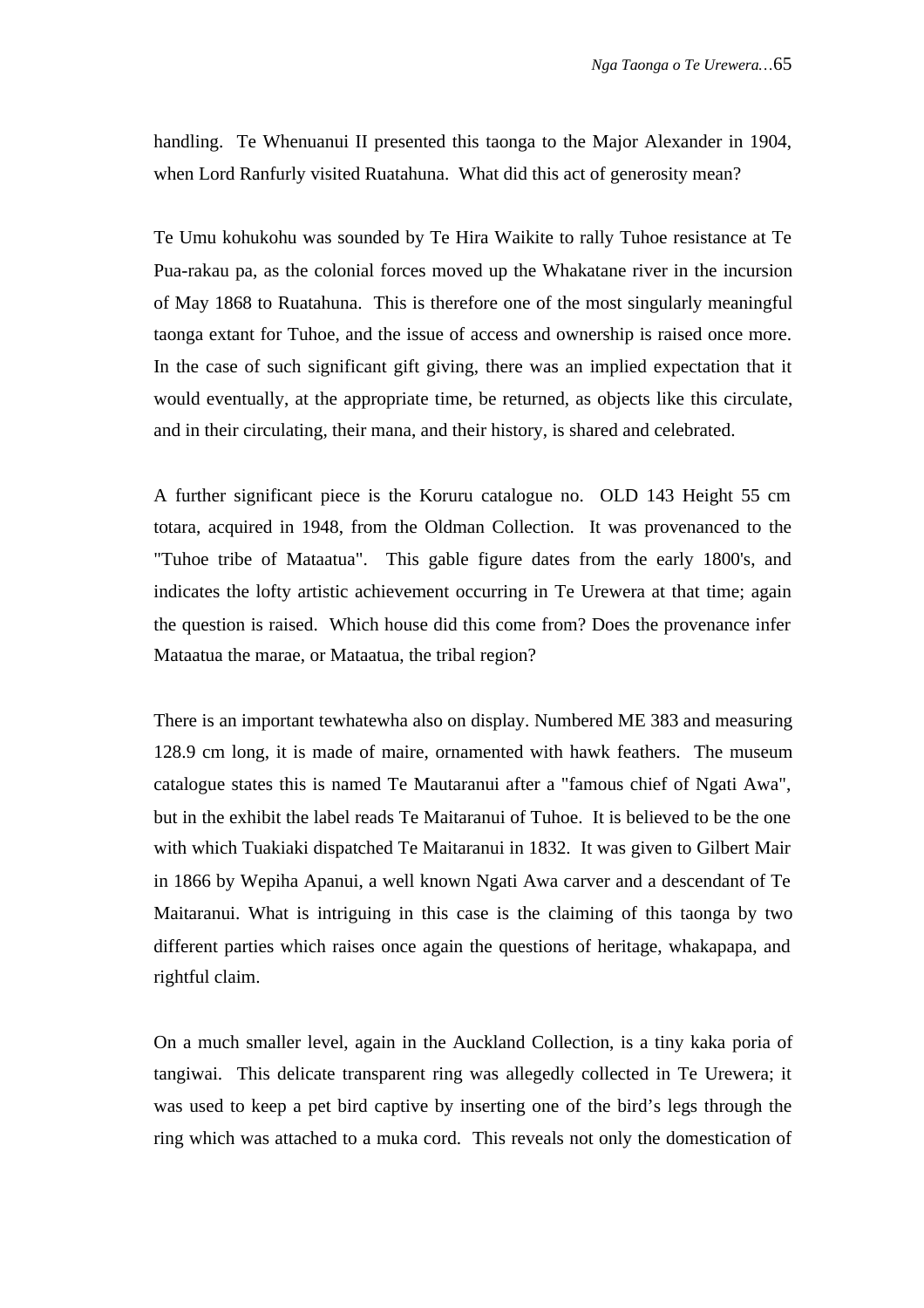birds as companion pets, but suggests relationships that we know nothing about today. Was the creature used as a lure? How can we find out? How did it come into the museum collection? Who collected it? And when? Such birds were kept for pets, and for lures. When in Ruatahuna, New Year's day 1841/42 William Colenso recounts…

> *Several of the natives of this village were engaged in making and carving poukakas, i.e., parrot-stands; which they use in catching the large brown New Zealand parrot…decoyed, by means of a tame one fastened to a perch…They are fond of taming these birds, which if taken young will soon talk, but they are mischievous, and their bite is hard…(Their) red feathers are in great request for ornamenting their hanis, i.e. carve-headed staffs, which they use as weapons of defence<sup>80</sup> .*

Poukaka, originating in the Tuhoe region, are found in the collections of this country's major museums; they are light, portable, and were easily given, and easily replaced, unlike other taonga, for example, taha huahua.

Robert Price recalls his party's congenial encounter with a group of leading chiefs,

*Pukenui, Whenuanui and Pairau, the two former had been to Napier. On going with them into the whare, we were shown ten large and very handsomely carved calabashes containing preserved pigeon and tui. Pukenui, addressing Mr Locke, said, "We have more than once been down to Napier, and there received every hospitality both from the Government and the Europeans, as well as from Tareha and other Heretaunga chiefs. We are now sending this present down to Napier as a token of our appreciation of the kindness we have received …<sup>81</sup>*

Reciprocity was a cardinal principle in the Tuhoe world; one was always aware of obligations, and the meaning of kindness. Tuhoe, in meeting and making new friends, were noted for their generosity, even beyond the scorched earth times, and

j

<sup>80</sup> William Colenso, "Excursion in the Northern Island of New Zealand in the Summer of 1841-42," (Launceston: Office of the Lauceston Examiner, 1841). p. 47-48

<sup>81</sup> Price, *Through the Urewera Country*., p. 37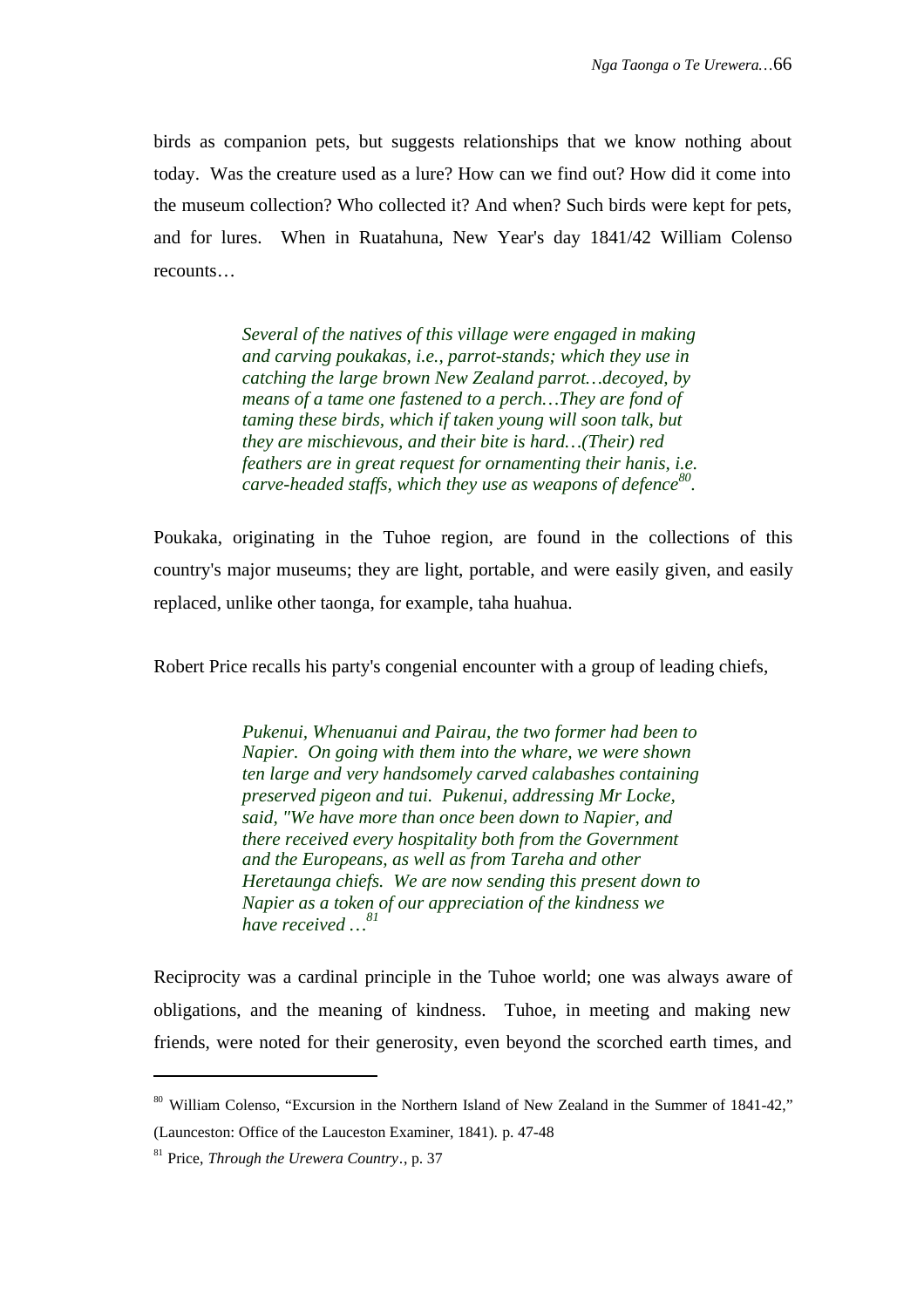into the last century. Strangers were welcomed, fed, taken care of, and one of the most poignant and colourful accounts is of Ohaua, in 1924. Edgar Burton, a keen hiker, recalls:

> *About 30 people were living at Ohaua….The grassy marae was ringed with the village buildings. There was the meeting house, several living whares, two or three pataka, and also some whare punis or warm houses, built into a bank to give some additional warmth in the severe winters. Against one pataka stood an arawhata. Someone climbed up and brought out the treasures of Ohaua for display. There were feather cloaks, gourds, patus, meres, feather kits, flax-plaited bags, and magnficently carved waka huias (feather boxes) shaped like canoes…the head man was Waewae Te Kotahitanga<sup>82</sup> .*

What became of "the treasures of Ohaua"? Let us hope that they are with their rightful families, still loved, still enjoyed…but not as frequently and generously brought out for the admiring or covetous gaze of passers by.

In more recent years there has been great concern expressed by other sectors of the community, notably the members of the Whakatane & District Historical Society who organized regular "field trips' into Te Urewera, escorted by Tuhoe members. They commented in their journal:

> *At a recent meeting of the Urewera National Park Board Mr Bernard Teague, Wairoa, voiced concern at the unauthorised removal of Maori artefacts and botanical specimens from the park area, and as a result the Board decided to print warnings in its booklets telling people that they cannot take such objects from the park<sup>83</sup> .*

On a field trip to Maungapohatu, they were privileged to be shown into a dwelling by a local, who was also a Society member.

j

<sup>82</sup> Edgar Burton, "Tramping through Tuhoeland: Reminiscences of a Journey in 1924," *Historical Review - Whakatane District and Historical Society* 13, no. Sept/Dec (1965). p167-168

<sup>83</sup> *Historical Review - Whakatane District and Historical Society* 11, no. 3 (1963).p. 162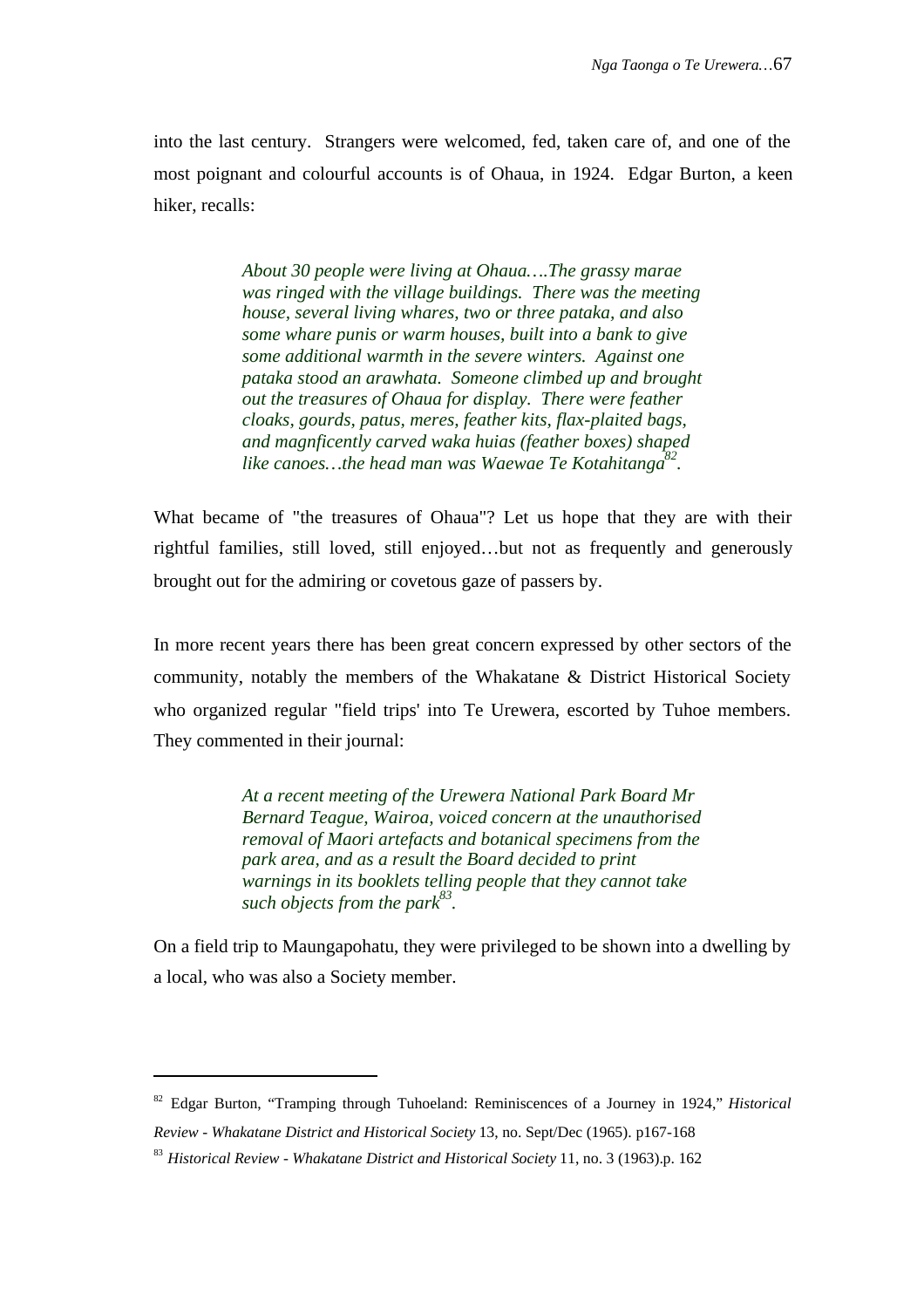*The building was roofed in traditional manner by totara and framed with adzed timber; raupo facings completed the porch. Hanging from the eaves was a pigeon trough employed by hunters in luring birds. A pataka (food store) on traditional stilts stood near by. It is objects like these that make the Urewera so interesting…and it is pleasing to learn that the Urewera National Park Board will take active steps to protect them for future generations<sup>84</sup> .*

*…a single furrow plough, cast-iron cooking pots and pit saws… were collected and stored in one of the buildings, but various other items showed evidence of vandalism<sup>85</sup> .*

It is significant that the journal comments on the role of Te Urewera National Park Board, an agency which will later be discussed in more detail. Because the village of Maungapohatu, and its dwellings and treasures and memories, stand on privately owned land, the Board took no active responsibility, apart from publishing warnings, and pleading to the trampers', hunters' and Park visitors sense of respect and morality. Which seemed sadly lacking, as recorded by an unnamed writer who visited the maunga in the 1970's, about ten years after the Historical Society's field trip. She recalls

> *(They seemed) to have left for good….The iron bedsteads they had to leave, the furniture, the kohua (cooking pots), and tin trunks containing their personal possessions. Because the house was tapu they knew nothing would be touched by Maoris. In the early 1960s there were still Bibles in every room and documents and photographs in the trunks. <sup>86</sup>*

*By now they had all vanished, purloined by casual visitors and deer hunters as souvenirs. Only the beds remain, and the tin trunks, mute witnesses to the looting. <sup>87</sup>*

<sup>84</sup> Ibid.p. 162

<sup>85</sup> Ibid.p. 162

<sup>86</sup> Judith Binney, Gillian Chaplin, and C. J. Wallace, *Mihaia the Prophet Rua Kenana and His Community at Maungapohatu* (wellington: Oxford University Press, 1979). p. 170

<sup>87</sup> Ibid. p. 170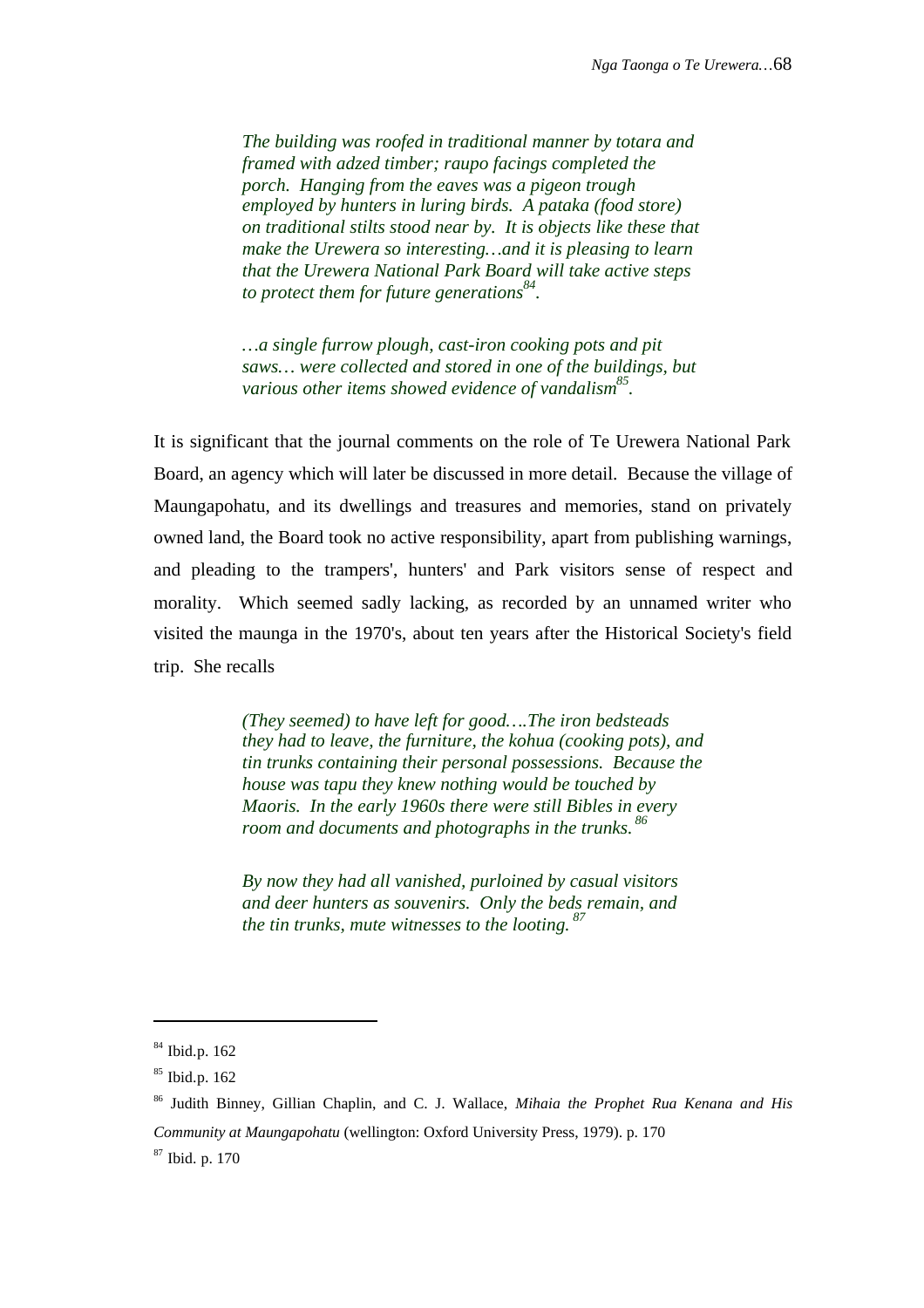Few Tuhoe will comment publicly on this loss. In an interview with Tu Tangata Maori News Magazine, John Rangihau had this to say.

> *Locals had been so fed up with theft and vandalizing they'd burnt the meeting house, with the remaining artefacts inside, to the ground about four years ago. Tuhoe people had also had trouble keeping vandals and souvenir hunters away from a burial cave high on a hill. "New Zealanders have not inherited a feeling for the qualities of history," Mr Rangihau said. <sup>88</sup>*

That a community would consciously choose to destroy a meeting house rather than risk its desecration is a damning indication of the severity of the trespass, and the depth of their feeling. It is such a final, absolute comment on their experience.

Much of the pillaging would have occurred after the opening of the Bayten timber milling road which linked Maungapohatu almost to State Highway 38. This auspicious event, presided over by Sir Eruera Tirikatene former Minister of Forests, occurred on 29 February 1963; over a thousand people attended. Locals were still living in the village, and the milling operation afforded some prosperity for a few years, and vehicle access for as long as the road was useable. Farming of the Maungapohatu Block continues and the village itself still draws its many families home, for healing, recovery from the city, birthing children, and just time out. Thus the circle of matemateaone completes itself, for wherever we may be, the maunga always calls us home.

In and of itself, Maungapohatu, and the various sacred sites that it shelters, is a taonga indeed, and illustrates the intention of the next paragraph.

## **Paragraph Six: Te Whenua, Te Urewera**

*6. The discovery, use and teaching of indigenous peoples' knowledge, arts and cultures is inextricably connected with the traditional lands and territories of each people. Control*

l

<sup>88</sup> *Tu Tangata Maori News Magazine*, no. 4 (1982). p. 26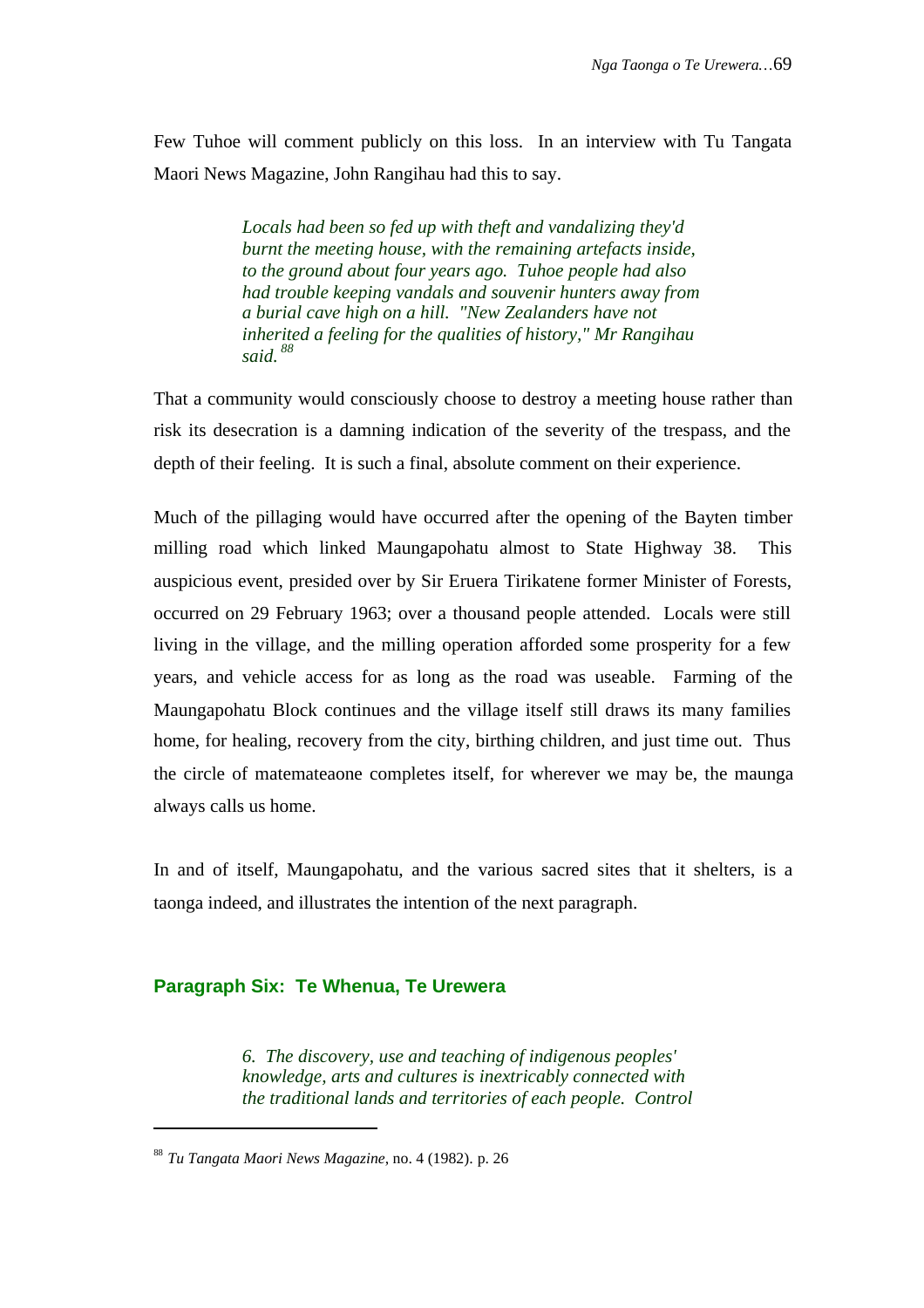*over indigenous areas and resources is essential to the continued transmission of indigenous peoples' heritage to future generations, and its full protection.*

Examining Te Urewera in the present day, it is clear that the acts of colonial invasion, land acquisition, and economic subjugation have displaced Tuhoe. We now reside in small pockets within Te Urewera, or in the small towns and cities of New Zealand. An increasing number are migrating overseas. The Crown, its agents, and the public interest have severely threatened the Tuhoe/Te Urewera relationship.

Within Te Urewera, even the trees declared the relationship of people and place. Two specific examples may be considered here; one is still a strong feature of Tuhoe narrative and imagination. The others had voices, silenced forever.

Te Iho o Kataka is a hinau tree on the hill, Te Kohuru, near Ohaua. An ancestor of a millenium past placed the umbilicus - iho - of the newborn Kataka into the body of the tree, thus naming it. Some time later, Tane-atua repeated this gesture, placing another iho into its crevice, remarking, "Ka whakairihia ahau, ka whakato tamariki ahau - let me be suspended, so that I may ensure that children arrive…" Even in recent times, this tree has been revered for ensuring conception in previously infertile women.

The second example are two totara whose hollow, aged trunks had a singular function.

Totara-pakopako stood near Te Kakau, and visitors would strike it, announcing their arrival. Another, unnamed, was mentioned by Gilbert Mair in conversation with Elsdon Best. This tree stood at Te Apu, near Harema pa, one of the most significant locations in the scorched earth saga. Mair's invading militia rendered it mute and voiceless. Had they not, the Harema story may have been different indeed. Best describes it

> *This tree gong was a hollow totara tree, one side of which was open, but down the middle of the open space was a long*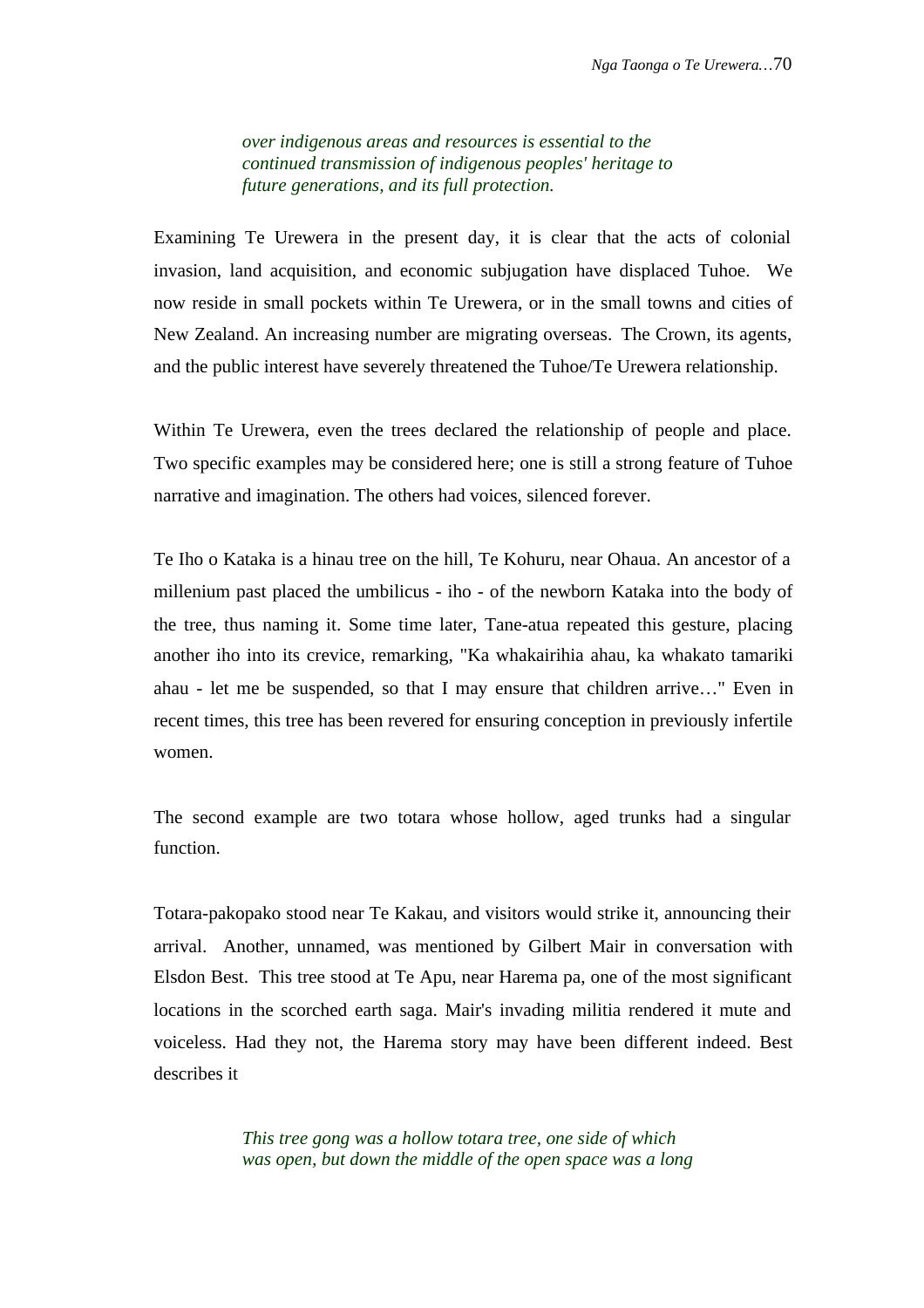*tongue of wood….this was struck with a wooden mallet..the sound could be heard for a long distance. The tongue was adorned with carved designs. <sup>89</sup>*

Such a taonga was inspiring, protective, rallying, magical, resonant in its significance and function. This pahu filled the valleys with its voice of warning, of vigilance. Compared with other iwi of these islands, this practice, this use of a tree was utterly singular and unique to Tuhoe. And on that raid in May, 1869, it was destroyed. This act of callow destruction is a vivid metaphor for the patterns of displacement and silencing that followed. The voice of that place was no more.

People strive for a sense of belonging to a place. This sense of belonging arises from the operation of three psychological processes: familiarity, attachment, and identity. Displacement, however, ruptures the emotional connections formed. The ensuing disorientation, nostalgia, and alienation serve to undermine a sense of belonging in particular, and mental health, in general<sup>90</sup>.

After studying a variety of instances where people had been relocated from their lands, Micheal Cernea (2000)<sup>91</sup> in a paper titled: *Risks, safeguards, and reconstruction: A model for population displacement and resettlement* identified seven major characteristics of a displaced people. They are:

- o Landlessness,
- o Joblessness

l

- o Homelessness
- o Marginalisation
- o Food insecurity, morbidity and mortality
- o Loss of access to common property resources, and community disarticulation.

<sup>89</sup> Elsdon Best, *The Maori* (Wellington: Harry H Tombs, 1924). pp 168-169

<sup>&</sup>lt;sup>90</sup> Fullilove, "Psychiatric Implications of Displacement: Contributions from the Psychology of Place." p. 1518.

 $91$  Michael Cernea, "Risks, Safeguards, and Reconstruction: A Model for Population Displacement and Resettlement," in *Risks and Reconstruction: Experiences of Resettlers and Refugees*, ed. M M Cernea and C McDowell (Washington DC: The World Bank, 2000).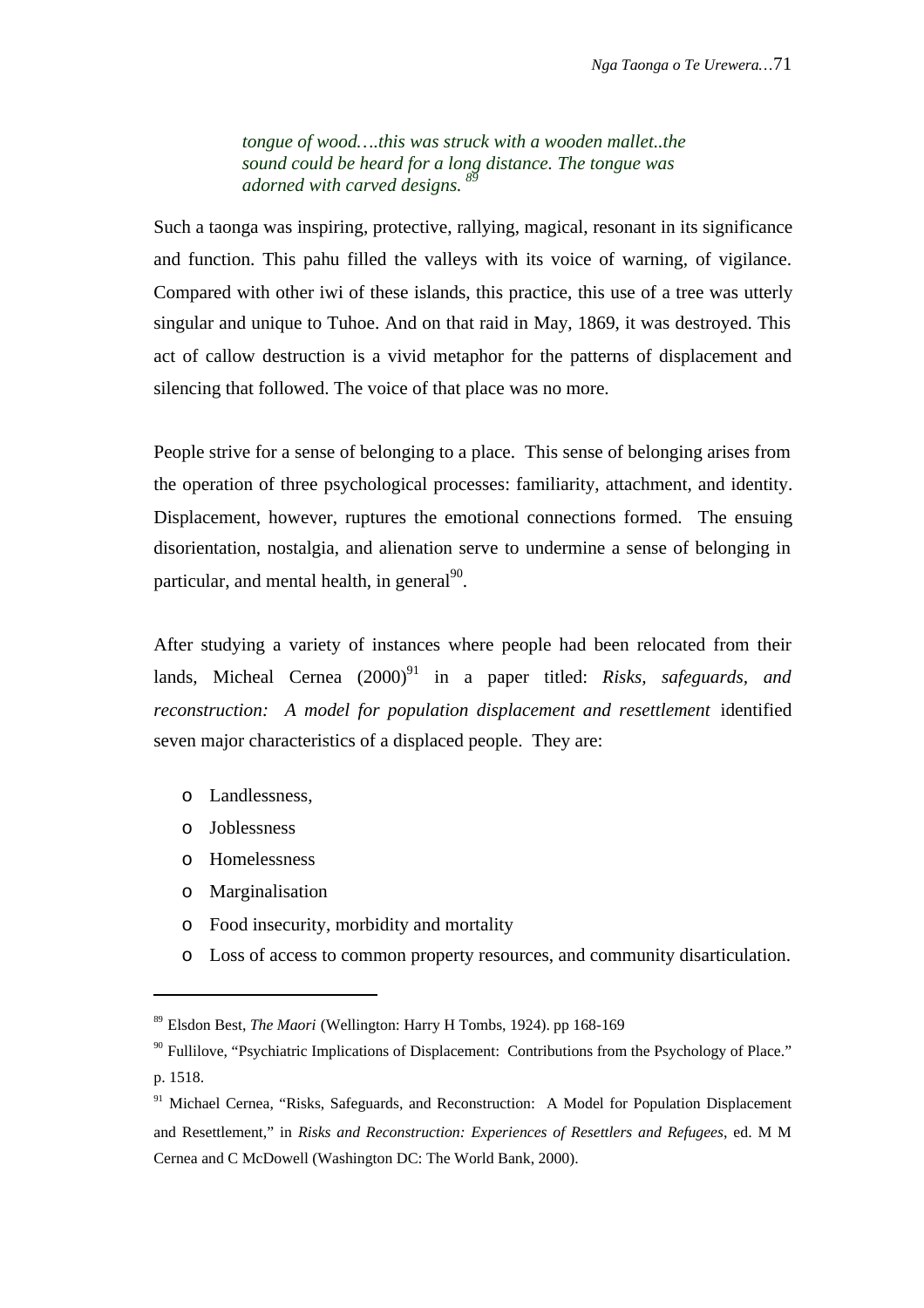Land confiscation, relocating from adverse conditions, unlawful land sales, and the like, are all processes that result in displacement, that is, where people have had little or no choice but to relocate to some other place. In the case of Tuhoe, we have, and continue to manifest and suffer those symptoms of a displaced people. Because the consequences of displacement can be substantial not to mentioned devastating, it is worthwhile describing those things here. To do this, we have borrowed substantially from the work of Michael Cernea (2000), in particular those descriptions that he provides of displacement and its consequences. $92$  Whilst this framework has been derived from refugee experience, the parallels are remarkably similar and familiar. A colleague and researcher in the field of immigrants and refugees, Dr Bernard Guerin remarked to us:

> *refugees get forced away from their culture and way of life—colonized and oppressed people have their culture and way of life forced out of them while remaining in the same*  $place^3$

### **Landlessness**

Expropriation of land removes the main foundation upon which people's productive systems, commercial activities, livelihoods and community fibres are constructed. This is the principal form of decapitalization and pauperization of displaced people, as they lose both natural and man-made capital. Landlessness is the starting point from which other characteristics of displacement arise.

Although Tuhoe has been displaced from our lands, we are not totally landless, but that land we do possess is still compromised by access difficulties<sup>94</sup>, landuse

j

 $92$  Ibid.

 $93$  B Guerin, Personal communication 03/07/03 Hamilton.

<sup>&</sup>lt;sup>94</sup> P Cleaver, "Urewera Roading," (Wellington: A report for the Crown Forestry Rental Trust, 2002).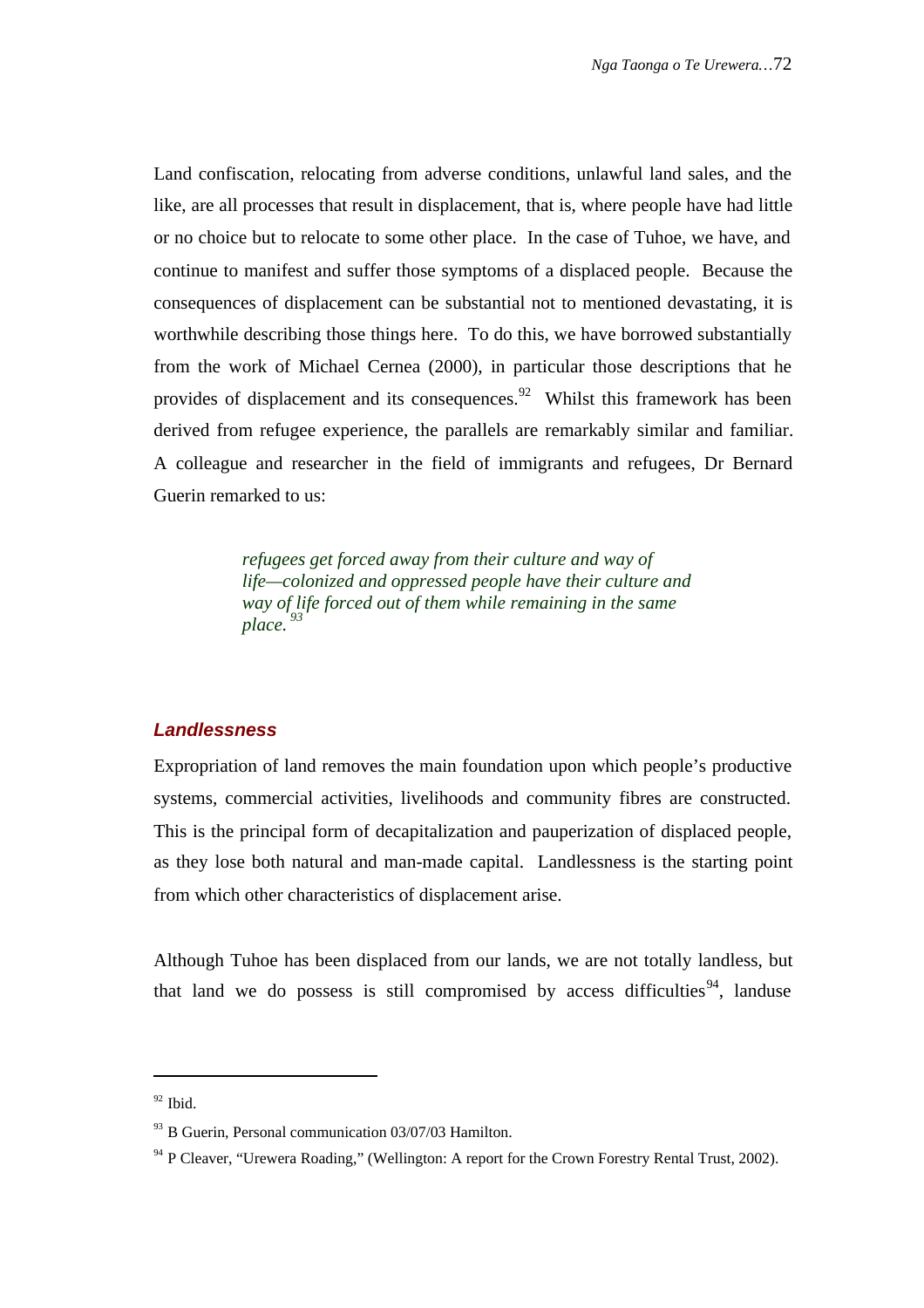prohibitions<sup>95</sup>, isolation from services, and the like. Indeed, if the Crown had been true to its word and provided, for example, adequate and sensible roading<sup>96</sup>, then Tuhoe may have been in a far better position to productively exploit our landbased resources. As it is, we are hard pressed to protect those resources that we currently have –the consumption and destruction of trees by Crown approved pests is one example $^{97}$ . The infestation of our lands by Crown introduced noxious plants is yet another<sup>98</sup>. The poaching of deer stock by outsiders is one such attack (see insert). The person charged, Doug Tamihana, was subsequently found not guilty by a jury in Rotorua on 23 May 2003. This may be seen as a victory not just for him, but for the Tuhoe people, as it suggests that the jury understood the concerns and aspirations of Tuhoe in protecting their land, and responded accordingly.

l

<sup>&</sup>lt;sup>95</sup> R. P Boast, "The Crown and Te Urewera in the 20th Century - a Study of Government Policy." (2002).

<sup>&</sup>lt;sup>96</sup> Cleaver, "Urewera Roading."

 $97$  B Coombes, "Scoping Report: Land-Based Environmental Impacts in the Urewera Inquiry District," (Auckland: University of Auckland, 2001). <sup>98</sup> Ibid.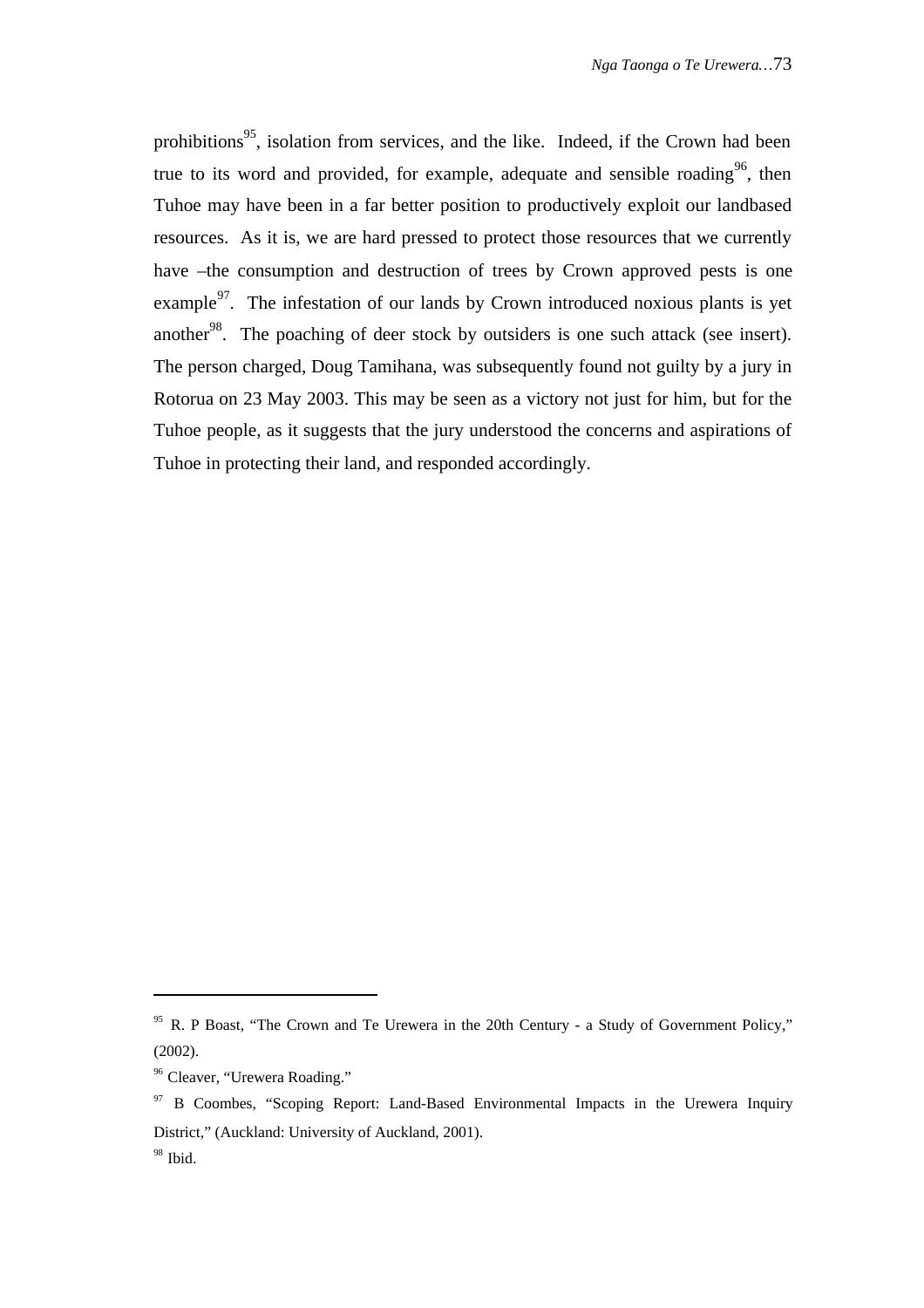## **Residents determined to take on deer poachers**

By Jo-Marie Brown, New Zealand Herald, Thursday May 15, 2003

Central North Island landowners are making no apology for threatening suspected deer poachers with guns, and say they will continue doing so to protect their property.

A 46-year-old Ruatahuna man faces seven charges, including recklessly discharging a firearm and threatening to kill, after he allegedly fired shots at a helicopter on Sunday and seized firearms from its four passengers at gunpoint.

But Ruatahuna resident Ivan White, whose father used to farm the area known as Whites Clearing where the incident occurred, said locals were frustrated that poachers continued to shoot deer on their land.

At least two helicopters have been shot at in the area this year and numerous hunters confronted.

Ruatahuna residents, who jointly own farmland south of the Urewera National Park, say poaching has increased since export prices for venison rose in September.

In March, locals strung wire across one end of Whites Clearing to deter poachers from landing in helicopters. The wire has since been removed after police raised concerns it could cause a serious accident.

Detective Sergeant John Wilson said tension over deer poaching had been building for months.

"They're justified in taking action but not to the point where they're stringing up wires or shooting people."

The four Auckland men confronted on Sunday were also likely to face charges of unlawful hunting, he said. They had intended to shoot meat for themselves but landowners did not distinguish between commercial and private poachers.

Another Ruatahuna landowner, who did not wish to be named, said poachers were taking a valuable food resource from residents.

"The nearest supermarket is two hours away. People here still live off the land so it's not about lost income because no one here sells deer, they eat it."

Poachers in helicopters also posed a danger to locals hunting on foot because people could be shot accidentally, she said.

Aubrey Temara, chairman of the Tuhoe Trust Board, which administered land including Whites Clearing, said there was no justification for shooting at helicopters, but people were doing so out of frustration.

He plans to seek a meeting with Ruatahuna residents, police, Department of Conservation staff and other parties over the issue.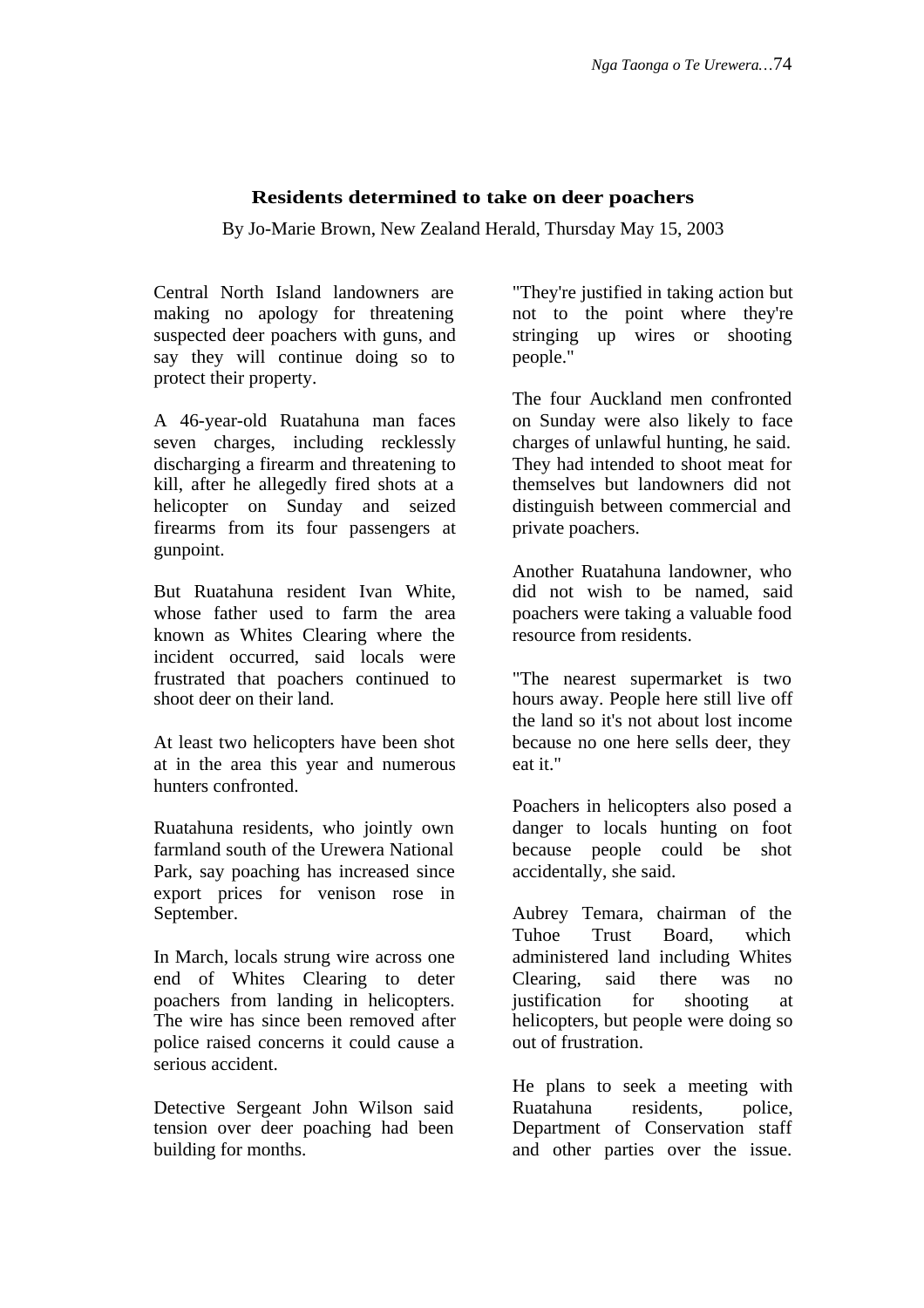Having land, does not necessarily equate to being able to use that land for productive outcome. A quick scan of the *Atlas of Socioeconomic Difference<sup>99</sup>* published in 2000 by Peter Crampton and his colleagues is revealing. In using the term social deprivation, Crampton et al note a distinction between material and social deprivation. Material deprivation involves the material apparatus, goods, services, resources, amenities and physical environment and location of life. Social deprivation is more about the roles, relationships, functions, customs, rights and responsibilities of membership of society and its subgroups. While a primary distinction is made between material and social deprivation, sub-categories of both concepts contribute to the overall social deprivation measure employed  $100$ . In areas Ruatahuna, Ruatoki, Waimana, Taneatua, Maungapohatu, Waiohau – wherever there are major Tuhoe settlements and land enclaves the 'red' (in contrast to green) colour coding, being the highest level of social deprivation, is blindingly apparent – and with critical implications that simply reflect displacement outcomes.

We will return to these matters of social deprivation later. For the moment, it is sufficient to say that the Crown has decapitalised and pauperised Tuhoe, a situation which has been eloquently and effectively described and documented in other reports for the Wai 36 Claim $^{101}$ .

#### **Joblessness**

When one's means of survival is alienated, and one's economy overtaken and dictated to by another then the only options for survival are to travel to find work, to relocate to find work, or be resigned to a government benefit  $102$ . Of Ruatahuna,

l

<sup>&</sup>lt;sup>99</sup> P Crampton et al., *Degrees of Deprivation in New Zealand - an Atlas of Socioeconomic Difference* (Auckland: David Bateman, 2000).

 $100$  Ibid. p. 13

<sup>&</sup>lt;sup>101</sup> For example, see Boast, "The Crown and Te Urewera in the 20th Century - a Study of Government Policy.", and Binney, "Encircled Lands - Vol 2: A History of the Urewera 1878-1912.".

<sup>102</sup> Joan Metge, *A New Maori Migration : Rural and Urban Relations in Northern New Zealand* (London : Parkville, Vic.: University of London Athlone Press ; Melbourne University Press, 1964).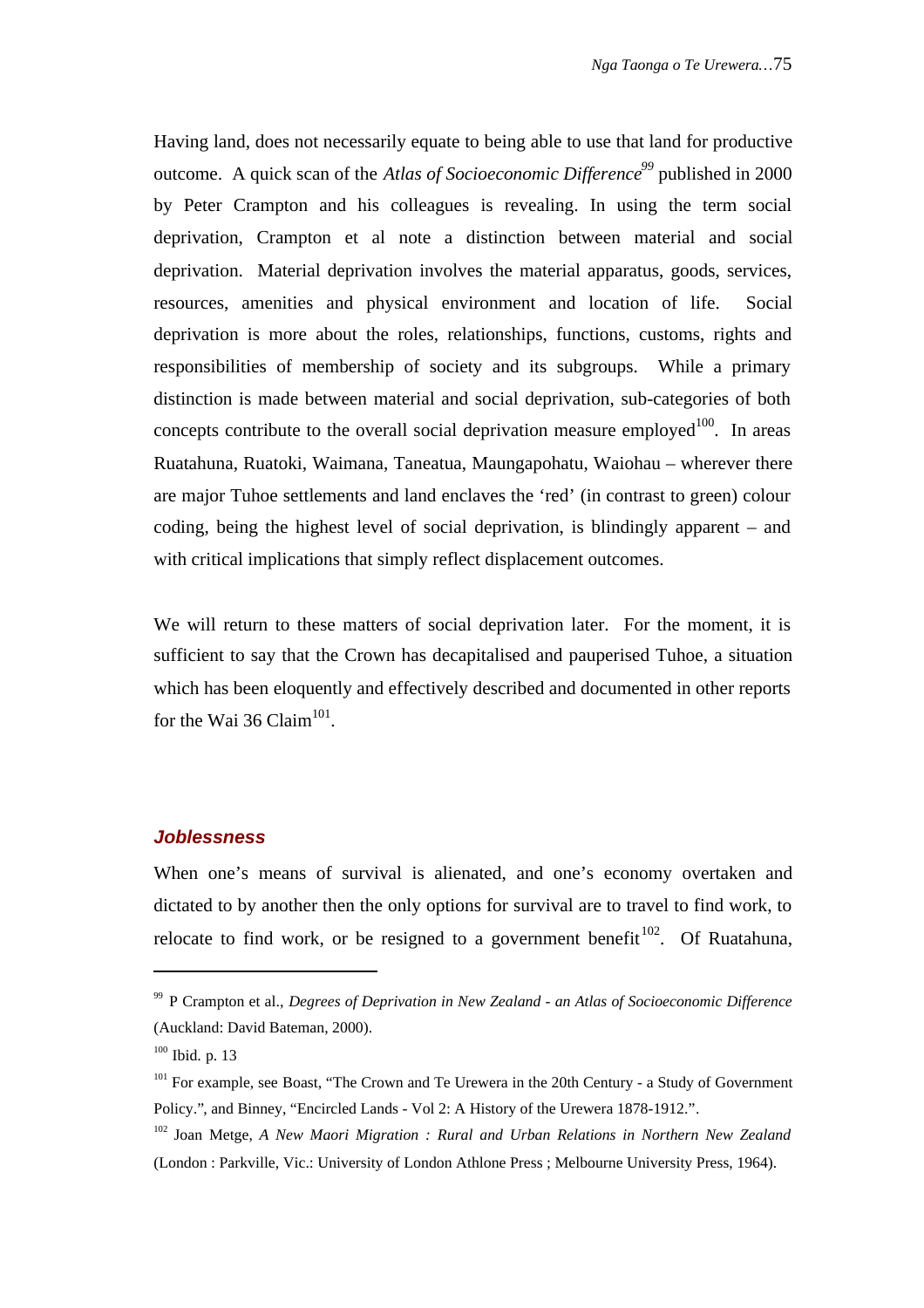McCreary and Rangihau<sup>103</sup>, in their field study of the area in 1958, identified that over the following 15 year period, few school leavers from Ruatahuna would find work in the district due to a lack of jobs. Work opportunities in the area were simply inadequate to sustain the resident population over that period, and the same has continued through to  $1990 \degree s^{104}$ .

In the present day, remaining in our tribal homelands and finding work to support oneself and family is a difficult challenge. As our tribal homelands are ranked as areas of high social deprivation, this means that there is a high probability that people in these areas are:

- unlikely to have easy access to a telephone
- highly likely to be receiving a means tested benefit or be unemployed
- living in a household below an income threshold
- no or limited access to a car.

With these factors operating against Tuhoe job-seekers the likelihood of continued unemployment is inevitable. As Micheal Cernea (2000) notes, unemployment or underemployment often endures long after land and job loss have occurred $^{105}$ . The outcome is invariably cyclical and intergenerational, with one symptom being compounded by others.

### **Homelessness**

l

Being displaced will often result in a lack of shelter, although Micheal Cernea notes that this tends to be only temporary. However, for some, homelessness or a

<sup>103</sup> J. R. McCreary and J. I. Rangihau, *Parents and Children of Ruatahuna* (Wellington, NZ.: University of Victoria, School of Social Science, 1958).

<sup>104</sup> Bryan Poulin and Brenda Tahi, "A Study on Community Services and Development for Ruatahuna," (Hamilton: Management Development Centre, University of Waikato, 1991).

<sup>&</sup>lt;sup>105</sup> Cernea, "Risks, Safeguards, and Reconstruction: A Model for Population Displacement and Resettlement."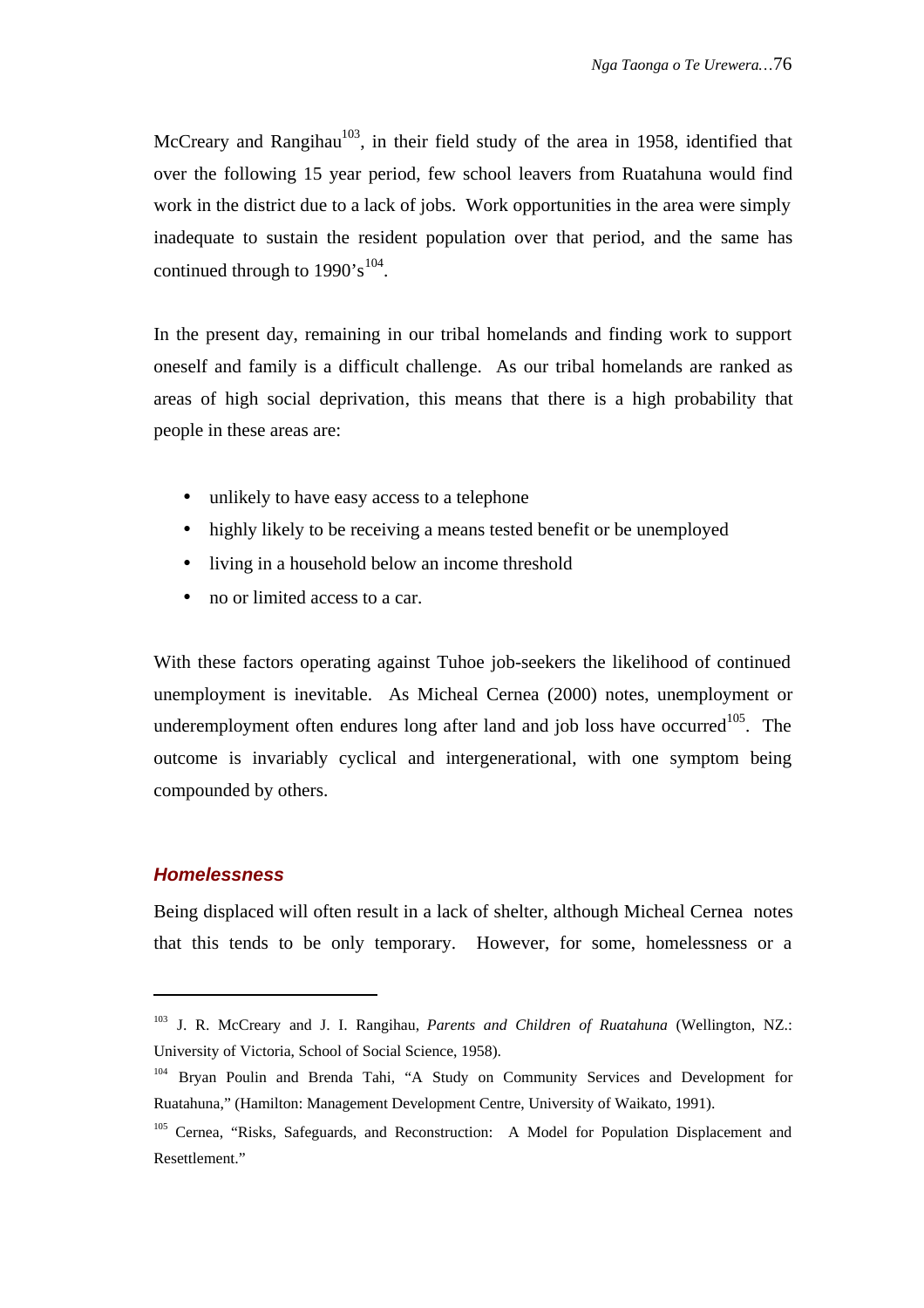worsening in housing standards remains a lingering condition. Cernea (2000) also notes that in a broader cultural sense, loss of a family's individual home and the loss of a group's culture space tend to result in alienation and status deprivation. Homelessness and placelessness are intrinsic by definition  $106$ . Earlier we noted the concept of a 'rooted sense of place'<sup>107</sup> and its application to Tuhoe, our connectedness, sense of identity and relationality with Te Urewera. For Tuhoe, being without shelter is not so much the issue in the present day, even though some of us as desparately engaged in this struggle. Rather, the major challenge is dealing with the continuing threat of placelessness – that is, feeling as if we belong no where. For those living outside of our Tuhoe homelands, there is the constant trial of responding to being an oppressed group in the broader dominant Pakeha New Zealand society, and even more difficult, in someone else's iwi territory. The consequences of being positioned in this way are elaborated by Cernea (2000) under what he calls 'marginalization'.

### **Marginalization**

Economic marginalisation is often accompanied by social and psychological marginalisation expressed in a drop in social status, in loss of confidence in society and themselves, a feeling of injustice, and deepened vulnerability. The marginalized person and peoples develop what psychologist Glenis Breakwell<sup>108</sup> terms a 'threatened identity'. Breakwell is referring to the human want for a positive sense of self based not only on achievements, but on social group membership – in this instance being Tuhoe. How a person acts and reacts is maintained by making comparisons and contrasts with other people and groups. When these comparisons are favourable, our social identity is said to be positive. When they are unfavourable, both our social and personal identities are threatened.

j

<sup>106</sup> Ibid.

 $107$  Hay, "A Rooted Sense of Place in Cross-Cultural Perspective."

<sup>108</sup> G. Breakwell, *Coping with Threatened Identities* (London: Methven & Co. Ltd, 1986).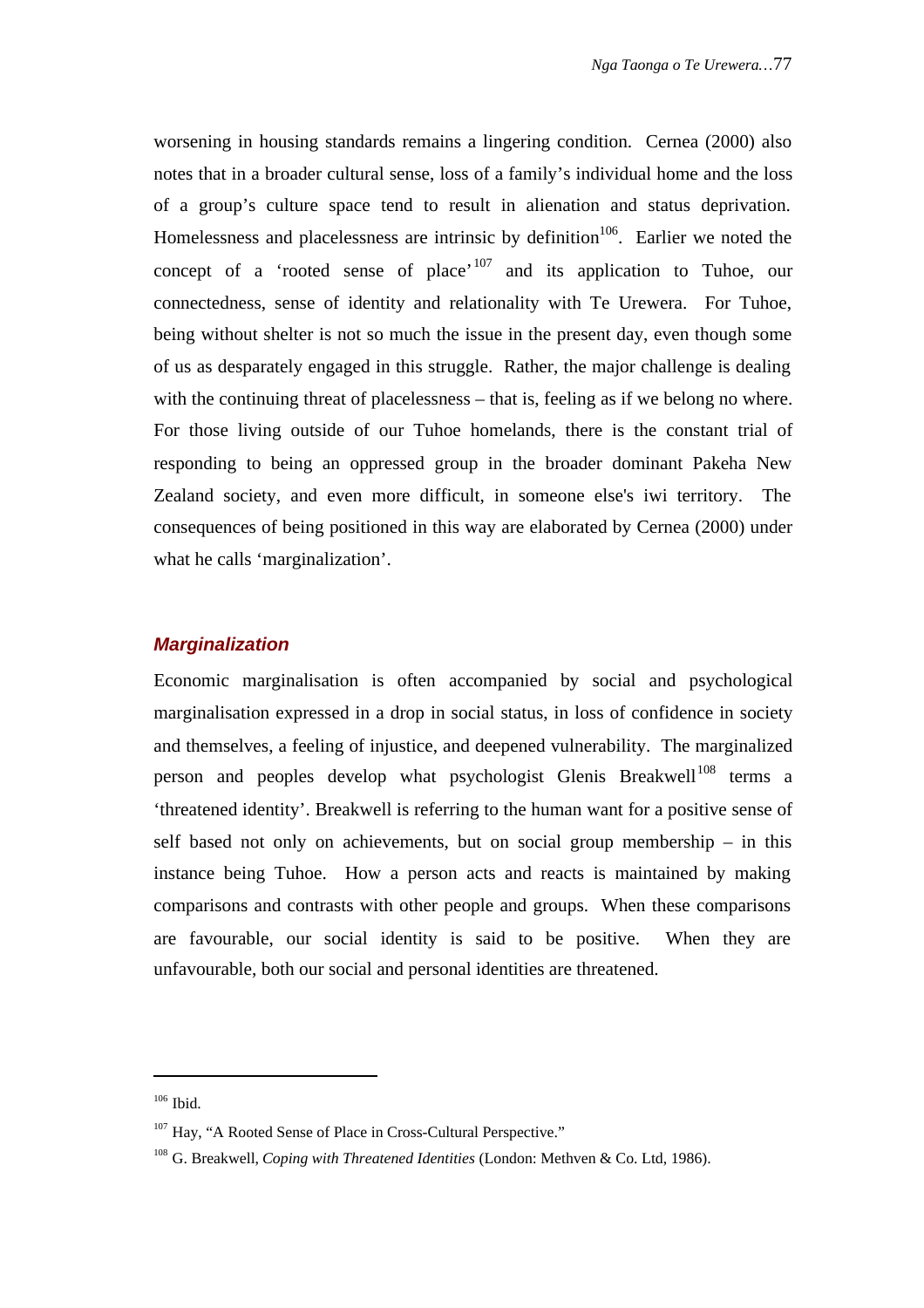No more is this true that when one traverses the main road from Taneatua to Ruatoki across the confiscation line. Throughout our lives, we have crossed this line many times. The comparisons from one side of the line to the other have been astounding. One could not help but notice the marked transition; from colonial and architectually designed homes to low cost housing and one room dwellings; from well fenced and lush farmland to ragwort and gorse; the more technically advanced cowshed to more primitive arrangements; and from the Taneatua Squash Club to the marae of Ruatoki. The neighbours across the line are the beneficiaries of raupatu, not us. The legacy that remains unravels below.

#### **Food insecurity, morbidity and mortality**

Being landless, homeless or placeless, jobless and marginalised unsurprisingly impacts physical and mental health, and wellbeing. In 1999, David Russell and his colleagues reported on the New Zealand National Nutrition Survey, 1997. Survey results indicate that those at greatest risk of inadequate intakes of vitamin A, riboflavin and folate are among those living in the highest areas of deprivation. People living in those areas were also the most likely to express concern about 'household food security' – the ready availability of nutritionally adequate and safe foods, and the assured ability to acquire personally acceptable foods in a socially acceptable way. What follows from this is increased illness and reduced life expectancy.

# **Loss of access to common property and service, and community disarticulation**

Marae, whare tipuna, urupa, mara, awa, ngahere – all those natural and man made resources and services that people afforded to each other are alienated under processes of displacement. This affects livelihood levels and they cannot be made up for, in the same way, in new locations. Hence the need for Tuhoe to return regularly to Te Urewera.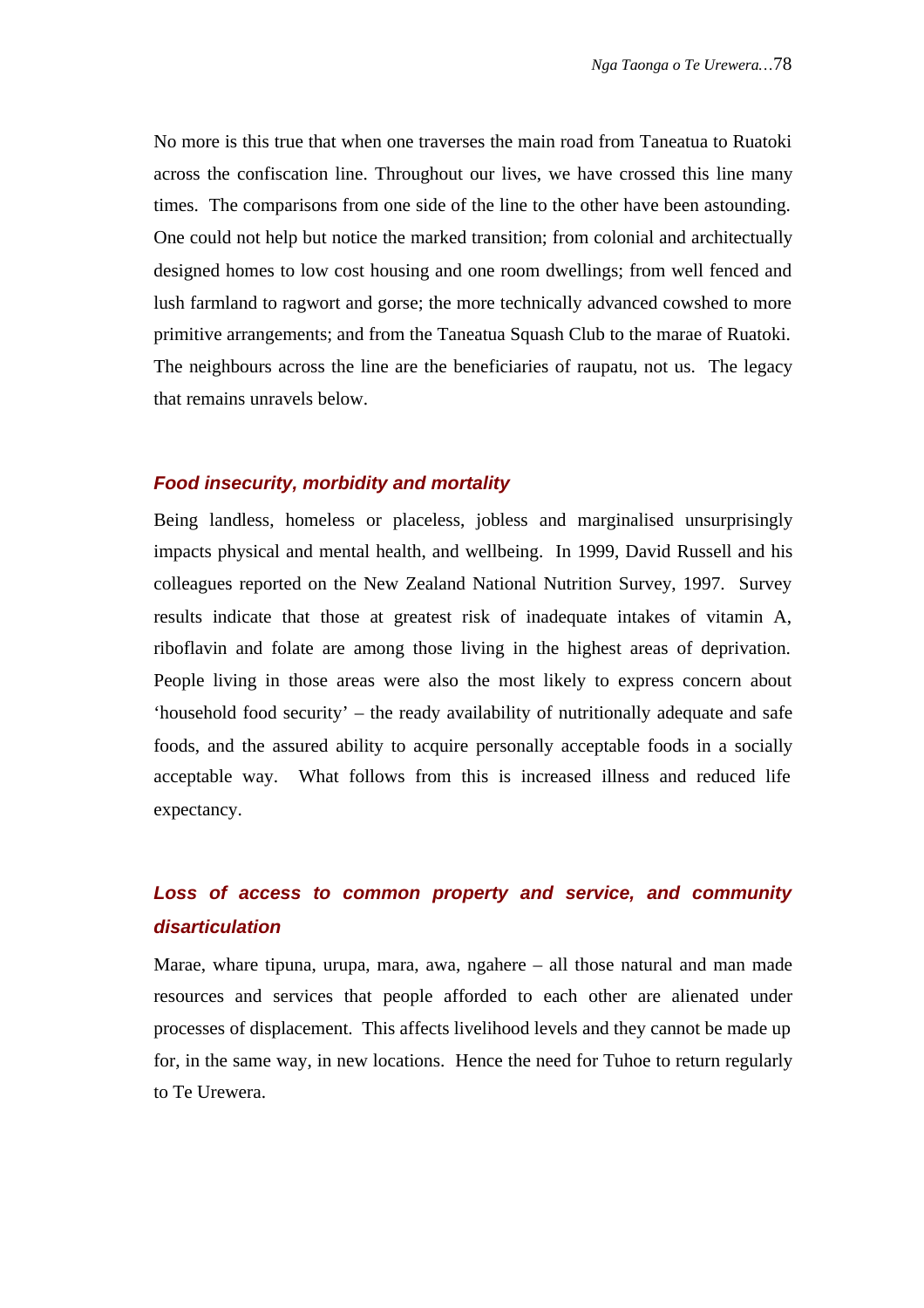As Michael Cernea<sup>109</sup> asserts: displacement tears apart the existing social fabric. It disperses and fragments communities, dismantles patterns of social organisation and interpersonal ties; kinship groups become scattered as well. Life-sustaining informal networks of reciprocal help, local voluntary associations, and self-organised mutual service are disrupted. This is a net loss of valuable "social capital" that compounds the loss of natural, physical and human capital. The social capital lost through social disarticulation is typically unperceived and has long-term consequences.

### **Summary**

l

Te Urewera for Tuhoe brings a sense of comfort, security, belonging, community, livelihood, health and wellbeing. It allows a context and place for our Tuhoe selves and heritage to be discovered, nourished, protected and inspired. Without Te Urewera, our tribal homelands and resources, the consequences of displacement will continue to shackle future generations.

### **Paragraph Seven: Te Reo Tuhoe**

*7. To protect their heritage, indigenous peoples must control their own means of cultural transmission and education. This includes the right to the continued use, and wherever necessary, the restoration of their own languages.*

Language and education form the basis of this paragraph. Te Urewera was one of the last regions to have schools established throughout its scattered communities; some of which were extremely isolated. Despite the sturdy efforts of pioneering educators in the twentieth century, Maori remained the household language, and despite peculiar penalties, it was the language of the playground, though school instruction was strictly in English. Only one communtiy, Ruatoki, supported a high

<sup>&</sup>lt;sup>109</sup> Cernea, "Risks, Safeguards, and Reconstruction: A Model for Population Displacement and Resettlement."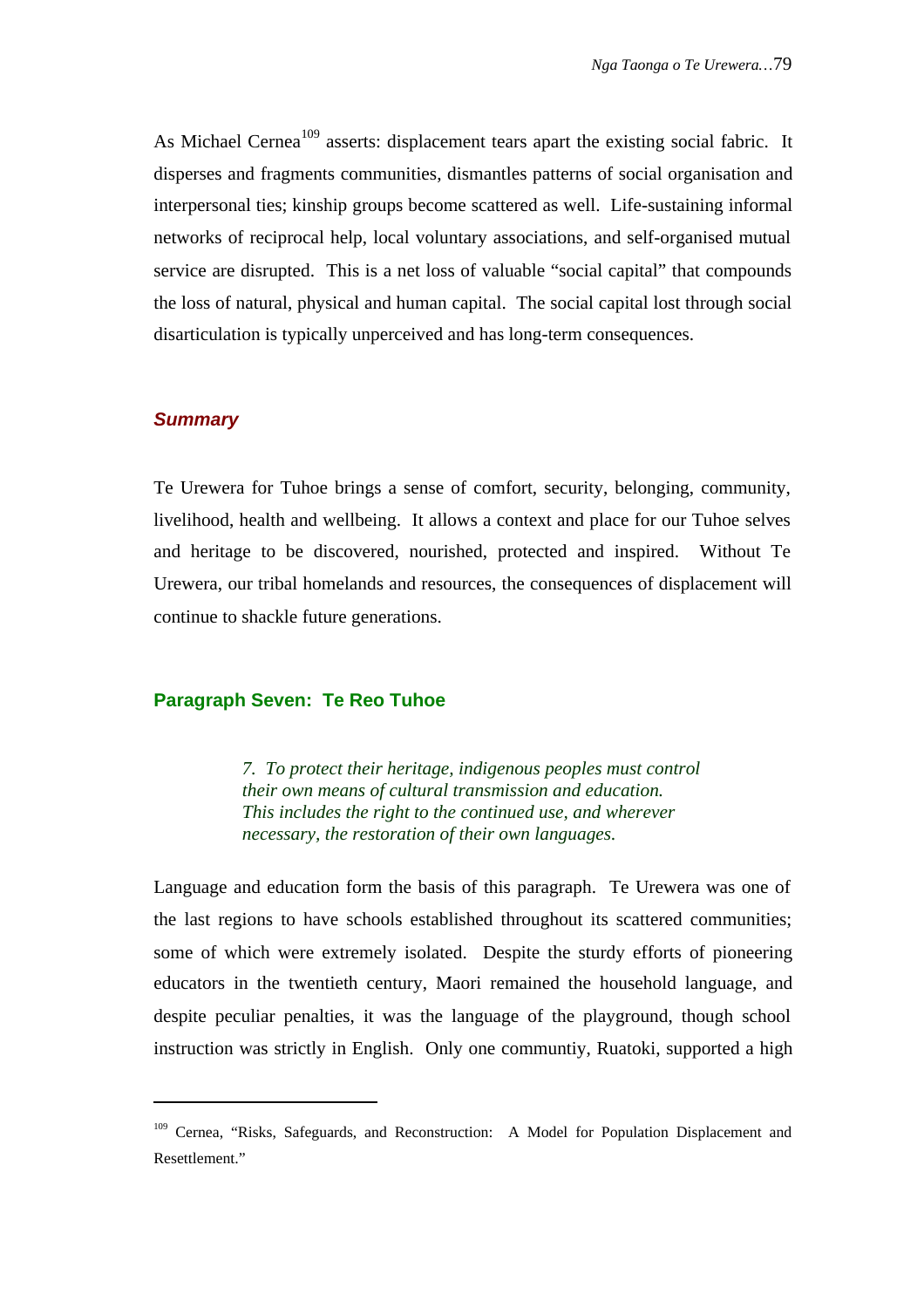school, which was closed for a number of years. Secondary students attended boarding schools, or travelled to nearby towns like Rotorua and Whakatane. In the early 1970's, in response to popular and activist pressure, a shift in government policy occurred in two key sectors, broadcasting and education. To promote and preserve the Maori language, and accommodate the needs of Maori school children, a concerted effort was made to recruit first language speakers of Maori into the teaching profession. Scores of Tuhoe became qualified, and moved into the preschool (Te Kohanga Reo), and high school sectors. Many are active in the development of kura kaupapa and bilingual schools, and some outstanding achievers were employed at the tertiary level, as senior academic staff specialising primarily in language and customary practice. In this instance, the proverb's second phrase, "Tuhoe moumou taonga" comes to mind in the unflagging generosity and enthusiasm Tuhoe have given to the Maori language movement over the last thirty years. As an iwi of modest material and financial means, as survivors of poverty, famine, and severe physical hardship, Tuhoe has nevertheless shared what they have been left with, he taonga te reo.

Training and recruitment of Maori journalists, particularly in television, was occurring at the same time, and over the last twenty years, the Tuhoe face and voice has featured strongly; that which was once devalued and vilified is now a desirable asset. Observing the current crisis in Maori television, it seems salient to ask, desirable on whose terms; and who decides what gets funded and broadcast? Another issue is the dynamic Tuhoe contribution to Maori language and iwi-based radio stations in Auckland, Waikato, Rotorua, Wellington, to name a few, are staffed by Tuhoe presenters. All over the country, on any day, at any hour, the distinctive sound of the Tuhoe dialect will be heard on air. Yet there is no active ongoing Tuhoe radio service currently broadcasting throughout Te Urewera.

One may also reflect upon a more immediate irony raised by Hakopa McGarvey at a hui with Tuhoe ki Waikato and Te Hono a Te Kiore on 5 April 2003, concerning this Wai 36 claim process. He suggested that the language of presentation or negotiating should be te reo o Tuhoe, and only that; this stimulated considerable discussion.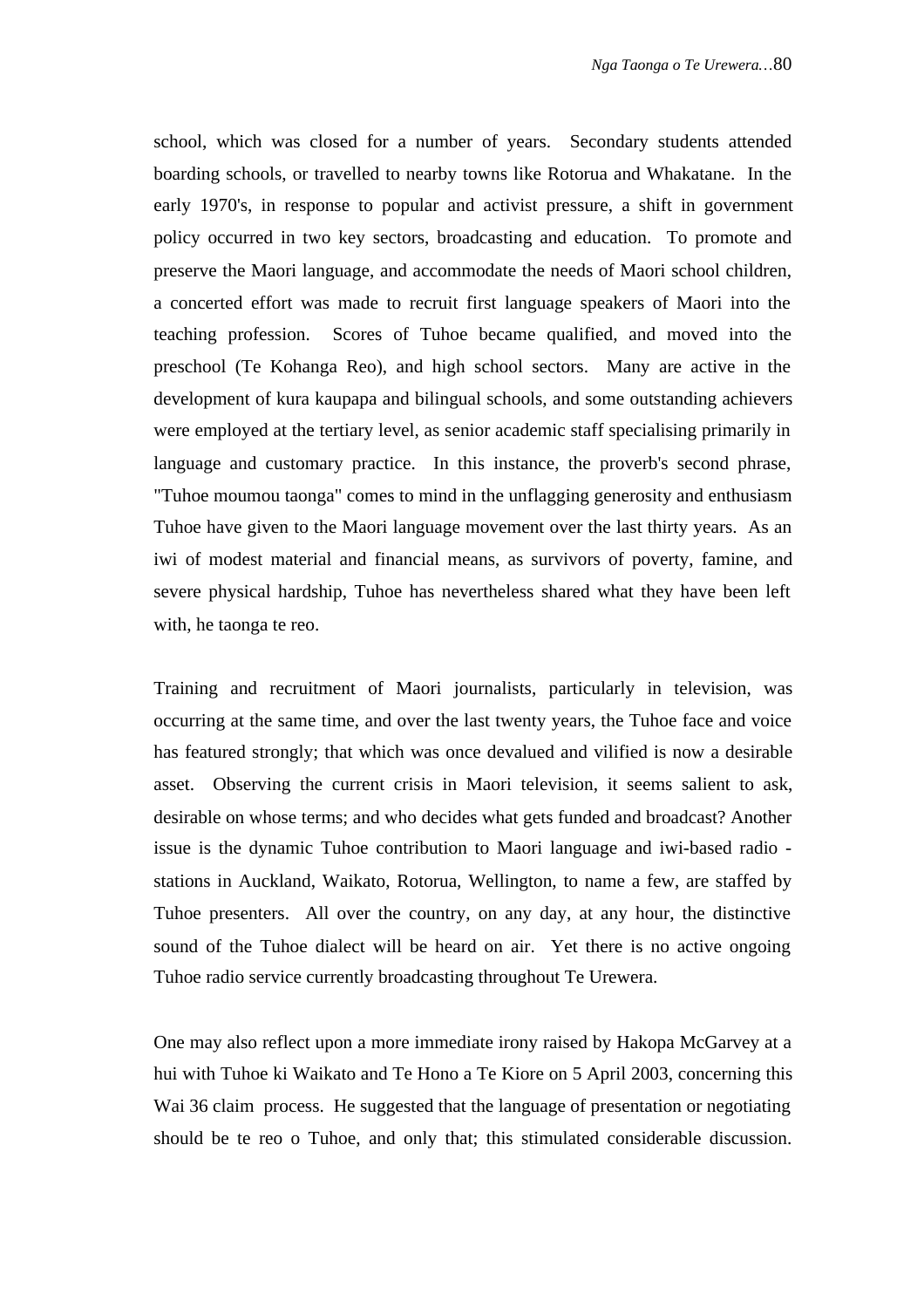Nevertheless, the vernacular remains English, and in some contexts, a standardized contemporary Maori, which raises the question, who is privileged by this? Despite the finest efforts of appropriately qualified interpreters, those for whom te reo Tuhoe remains a first, and ongoing household language, are still disadvantaged in the privileging of English. They are compelled to engage in what for them is a foreign or second language; yet the issues on which they are engaged touch their hearts, and their lives.

### **Paragraph Eight: Kimihia, rangahaua…**

*8. To protect their heritage, indigenous peoples must also exercise control over all research conducted within their territories, or which uses their people as subjects of study.*

This paragraph offers a particular irony. In recording and publishing authoritative Tuhoe history, where are the Tuhoe voices? Is it more appropriate and challenging that the message is transmitted via traditional media - waiata, haka, performance, whaikorero, for ourselves, for each other? Do we say, the voices are there, and who determines what is authoritative, and what is not? There are two recent doctoral dissertations concluded by Tuhoe men; other dissertations and theses are currently in progress. Yet even for an exercise such as the claims process, who is doing most of the research and commentary, and who is authorizing it and which media are the most valued and validated by the process itself, and its particular requirements? What eventual publications will emerge, and to whom will the copyright belong? And where will the royalties income go?

In February 1931, Te Rangi Hiroa to his friend Sir Apirana Ngata,

l

*Kua mutu te wa kia Te Peehi ma, kua riro ma taua, ma te Maori, taua korero. <sup>110</sup>*

<sup>110</sup> Apirana Ngata and Peter Henry Buck, in *Na to Hoa Aroha = from Your Dear Friend : The Correspondence between Sir Apirana Ngata and Sir Peter Buck, 1925-50*, ed. M. P. K. Sorrenson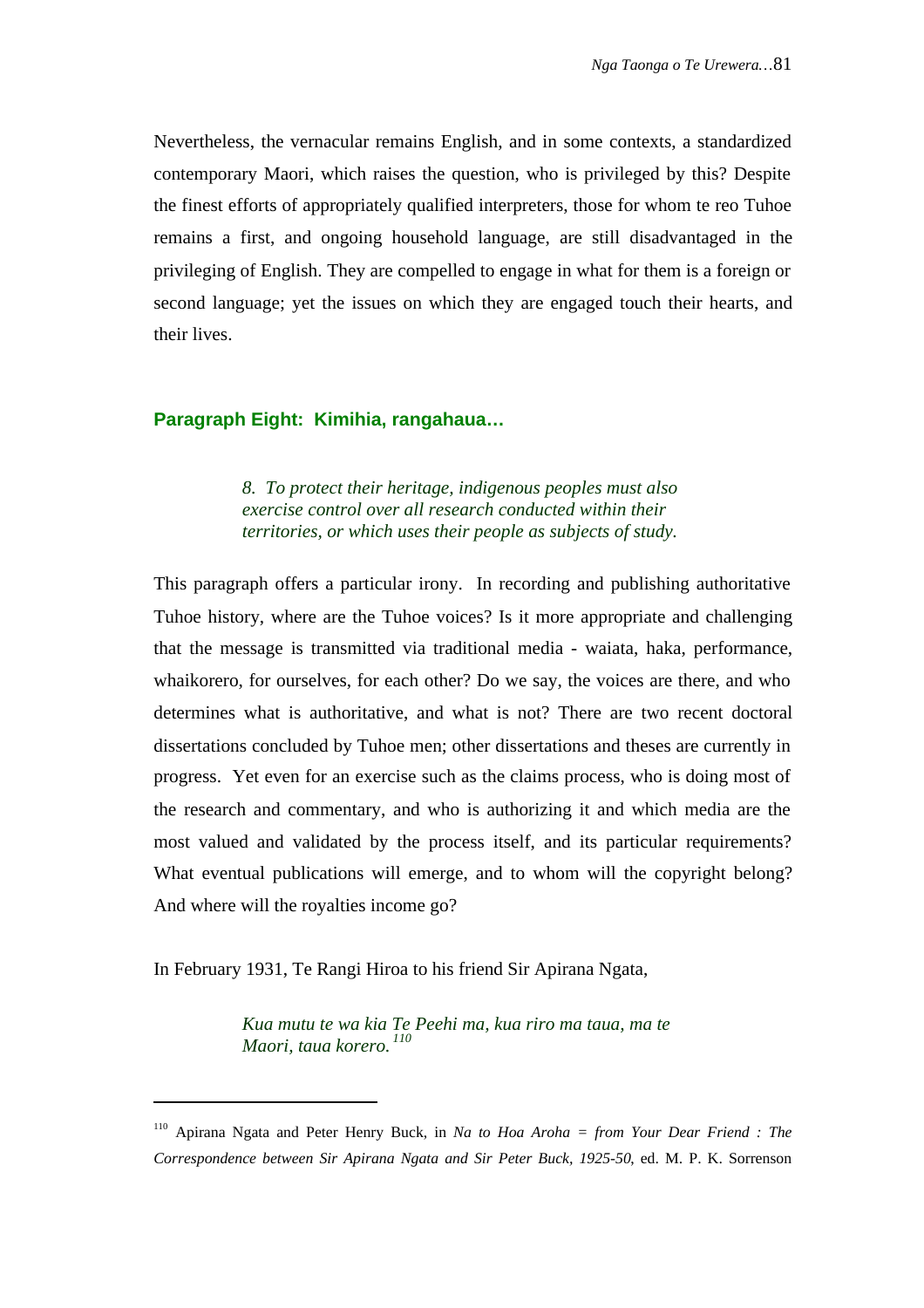Translated by these writers

l

*The time for Best is over, we as Maori should take responsibility for researching our world for ourselves. It is left to us to straighten up what has been written by our Pakeha pioneers.*

These two scholars and thinkers, esteemed in both the Maori and Pakeha worlds for their visionary achievement and academic calibre, raised the issue of Maori research by Maori, for Maori, three generations ago.

That we have yet to realise their hopes for us, and to continue in the tradition of their own impeccable and productive example, is a sorry reflection of a range of issues, in education, in opportunity, in privilege, in poverty, and in isolation. What has happened, within Tuhoe, that the knowledge, the resources, the material and immaterial wealth of experience, of narrative, of memory, have been harvested so successfully by those outside? How is it that an Auckland academic held hundreds of Tuhoe songs for many years, and on choosing to publish them recently, overlooked the offer of scholarly contribution from the descendants of their composers? These descendants were deeply concerned by the book's errors and omissions; they were effectively sidelined from the process, and their perspective was simply ignored. Many Tuhoe people, unaware of this background, were alarmed that such misinformation was let through. They have wondered what their elders have been doing. Sadly, the elders have done their best.

Perhaps one answer may be found in the case history, detailed above, of planning the displays at Aniwaniwa Visitors Centre, and the systematic and institutional diminishing of a Tuhoe perspective of knowledge and its appropriate presentation.

<sup>(</sup>Auckland, N.Z.: Auckland University Press in association with the Alexander Turnbull Library Endowment Trust and the Maori Purposes Fund Board, 1986).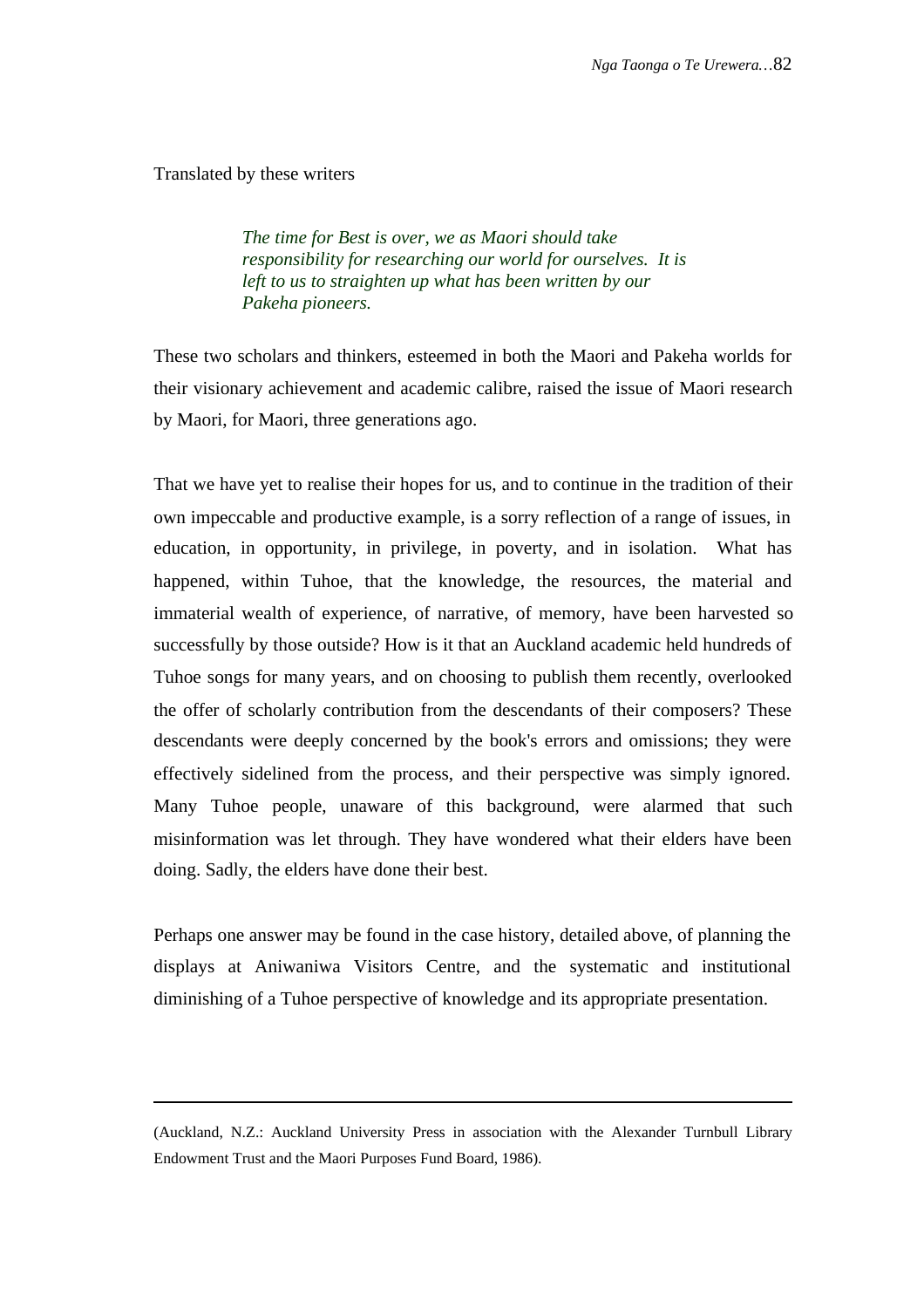#### **Paragraph Nine: Te Pae Tawhiti**

*9. The free and informed consent of the indigenous owners should be an essential prescription of any agreements which may be made for the recording, study, use or display of indigenous peoples' heritage.*

This article considers te ara ki te pae tawhiti - the way forward, based upon the free and informed consent of indigenous owners, with regard to the recording, study, use, or display of their heritage. A major element of this consent lies within the acknowledged ownership of the material - the taonga - the intangibles involved, or at issue. Repatriation, particularly of tangible objects, but also in the reclaiming and reassumption of the stewardship of land resources, must be considered. Two significant repatriation initiatives which involved Tuhoe people and Tuhoe provenanced material are discussed below.

## **The Joan McKenzie Collection 1983**

Aniwaniwa Cat. Numbers 983-1-1 to 983-1-44.

The first repatriation in which Tuhoe were not initially involved occurred in 1983. It was an arrangement that emerged from the generous concern of the collection's owner, Joan McKenzie of Ashburton. Her father was W.H. Gregory, who worked on the construction of the Tuai Power Station, and she inherited a considerable number of Maori artefacts from him. She deposited these in the Canterbury Museum, but was aware that many had been collected in the Northern Hawkes Bay area. She approached Beverley McCulloch, an official at the Canterbury Museum, and suggested that the objects be returned to the Aniwaniwa Visitor Centre,.

The official replied on 27 July 1983

*I see no reason why a selection of pieces should not be loaned to the Urewera National Park headquarters for display purposes.*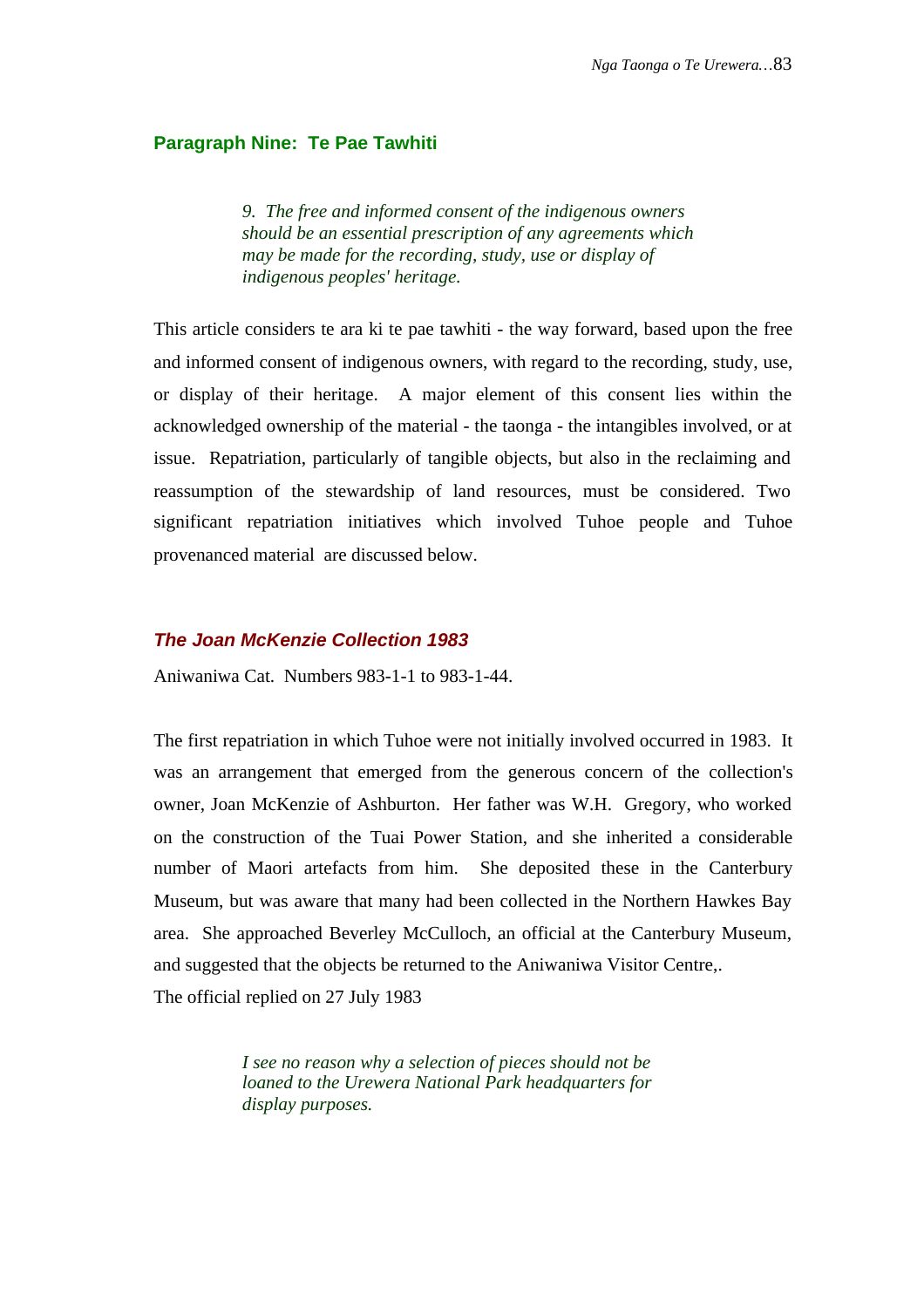They arrived in August, with no ritual observation, karakia, or appropriate ceremony. When we visited Aniwaniwa in May 2003, staff told us that the atmosphere in the storage area and whole building was very heavy, "freaky" and caused "strong feelings" during this time. The Aniwaniwa Visitor Centre and Park headquarters had yet to formally accept them. Conscious of the importance of community liaison, and Maori sensibility, the Chief Ranger told us that he discussed the matter with the local elders. The taonga were duly taken and laid out on the marae at Tuai. After this was done, the elders were supportive of the taonga being held at the Centre. They were thus taken back to a building that immediately felt much lighter and easier to work in.

There are some intriguing and beautiful pieces in this collection, as well as some with very dubious attributions indeed. The latter include two poorly balanced whalebone hand weapons, one with an unlikely local urupa provenance. There are also a number of very eccentric whalebone fish hooks and needles that are oddly shaped, with no obvious function. Two superb hei tiki also enhance this collection. They are 983 -1-30 a small tangiwai example, very rare, "collected in the area", and 983-1-31, a kawakawa piece crafted from a toki pounamu, or recycled adze. Also "collected in the area", this has a lovely sideways face, and two perforations, one worn through indicating considerable age.

Though the legal "ownership" may still remain with Joan McKenzie, or her heirs, or the Canterbury Museum Trustees, for Tuhoe the taonga are there, they are home, and they are there to stay, embellishing the sense of belonging, of continuity with the tupuna, with Te Urewera.

The other example of repatriation is very recent, having occurred in 2000.

## **The Irene Paulger Collection**

This collection consists of five boxes which have yet to be catalogued. It includes textiles and fibre (korowai, kete), and whakairo - koruru, unusual karetao, tokotoko, small waka. They belonged to Miss Irene Paulger who taught at Maungapohatu for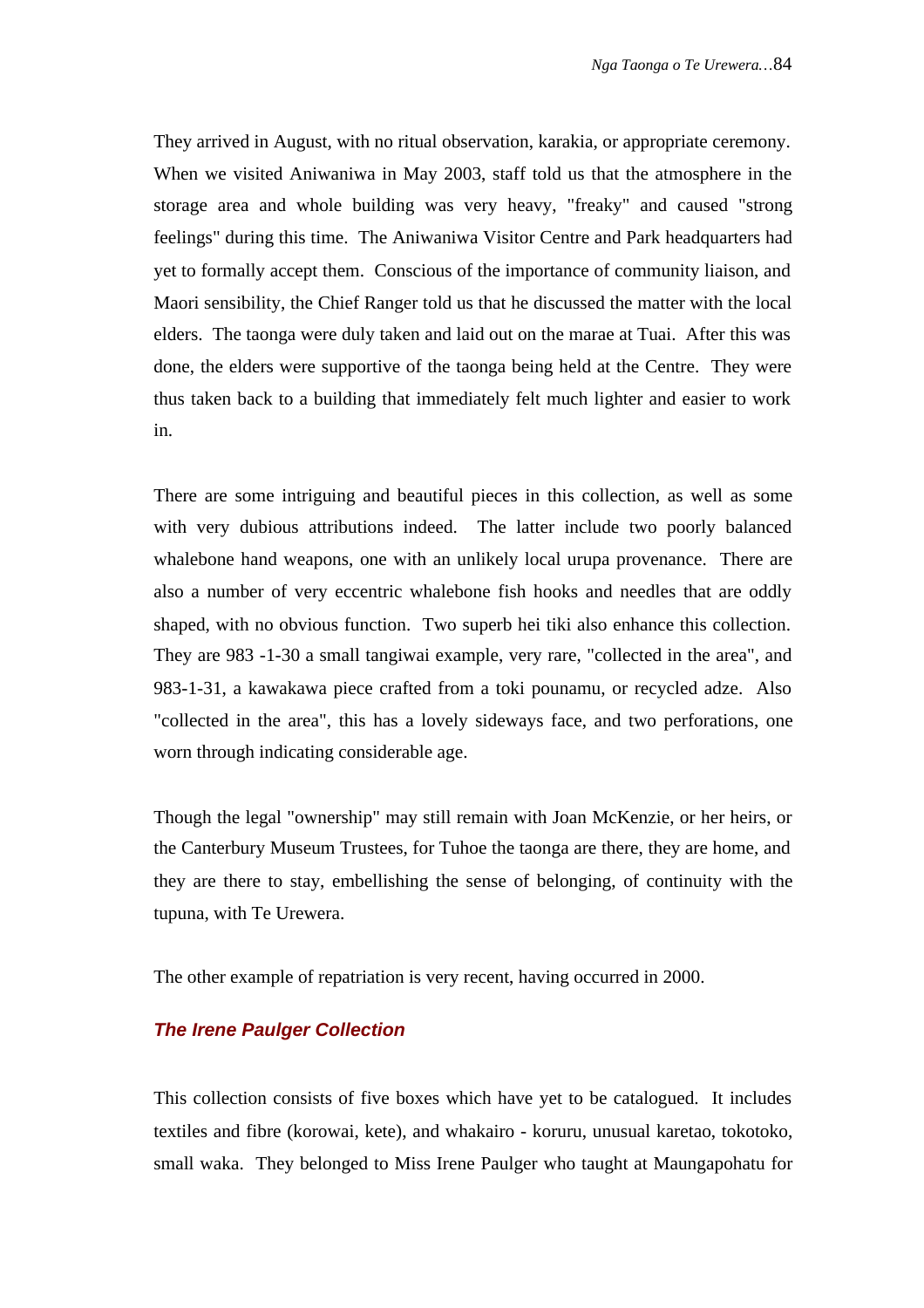over twenty years and received many gifts from locals. She retired due to illness in late 1940s, but remained deeply enamoured of her Te Urewera years, and many friends. On Miss Paulger's death in June 1966, her sister Charlotte (of New Plymouth) deposited the collection in the Taranaki Museum. Many years later, as the Taranaki Museum underwent structural changes, and a new regionally and Te Ati Awa specific facility was planned in New Plymouth, it was arranged for the taonga to be returned to Te Urewera. The requirement was "providing museum protocols were met."

In 2000, a significant group of Tuhoe people including specialists in karakia and ritual travelled to New Plymouth and brought the taonga home. The records in the Aniwaniwa archives emphasise that the collection belongs to the Tamakaimoana people of Ruatahuna and that it is "kept at the Aniwaniwa Museum for safekeeping only." Arrangements are to be reviewed every twelve months, and thus they have been neither accessioned nor catalogued.

This repatriation is very much in the spirit of traditional Maori gift giving and returning - the cyclical nature of reciprocity, and sharing the mana of a special and significant object by having it move in the community. It is about the protection of heritage. It also recognizes the importance of Tuhoe values, and the relationship, the sense of matemateaone experienced by those Tamakaimoana who travelled with these taonga, and conveyed them back to Te Urewera. Such treasures, like the land, and from the land, are a tangible link to the intangible, a manifestation of the past, here for the people now, but also likely to be positioned in the future, for those yet to come.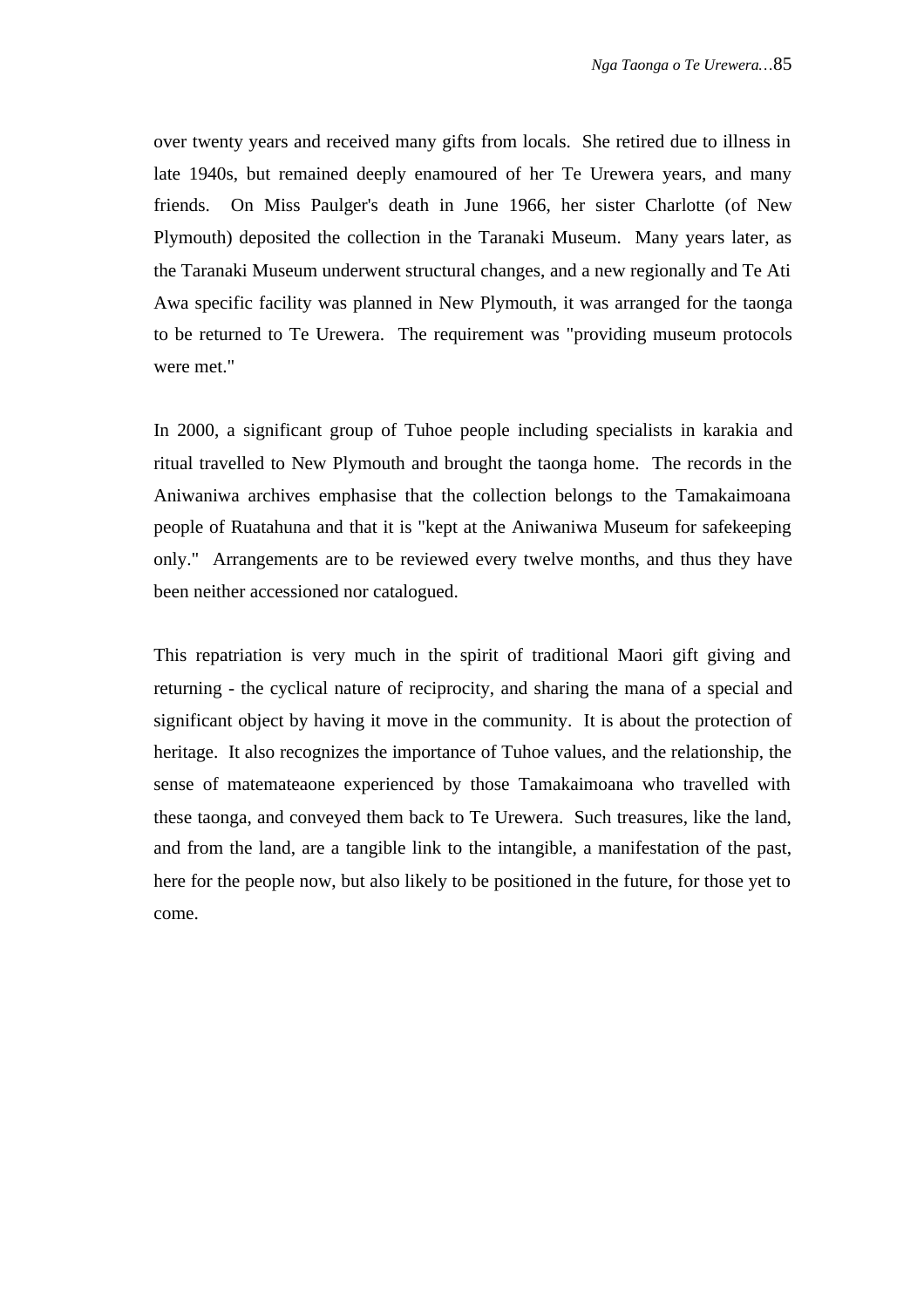## **Summary**

The Daes Report and its relevance to Tuhoe within the context of the Treaty of Waitangi, are summarized in the following table.

## **Table 1 Relevance of the Daes Report to Tuhoe**

*Daes Report to the United Nations Relevance to Tuhoe*

|                | The effective protection of the heritage of  | This is an argument for the valuing    |
|----------------|----------------------------------------------|----------------------------------------|
|                | the indigenous peoples of the world          | of Nga Taonga o Te Urewera and         |
|                | benefit all humanity. Cultural diversity is  | protecting them against harm and       |
|                | essential to the adaptability and creativity | destruction.                           |
|                | of the human species as a whole.             |                                        |
| 2              | To be effective, the protection of           | Denial of Tuhoe self-determination     |
|                | indigenous people's heritage should be       | leads to ineffectual recognition and   |
|                | based broadly on the principle of self       | protection of Nga Taonga o Te          |
|                | determination, which includes the right      | Urewera, it inhibits and threatens the |
|                | and duty of indigenous peoples to            | capacity of Tuhoe to develop and       |
|                | develop their own cultures and               | move forward.                          |
|                | knowledge systems, and forms of social       |                                        |
|                | organization.                                |                                        |
| 3              | Indigenous peoples should be recognized      | Tuhoe are the living faces,            |
|                | as the primary guardians and interpreters    | transmitters and voices of Nga         |
|                | of their cultures, arts, and sciences,       | Taonga o Te Urewera. One cannot        |
|                | whether created in the past or developed     | exist without the other.               |
|                | by them in the future.                       |                                        |
| $\overline{4}$ | International recognition and respect for    | Nga Taonga o Te Urewera are            |
|                | indigenous peoples' own customs, rules,      | essential to the existence, values,    |
|                | and practices for the transmission of their  | wellbeing, customary ways and          |
|                | heritage for future generations is essential | future of Tuhoe.                       |
|                | to these peoples' enjoyment of human         |                                        |
|                | rights and human dignity.                    |                                        |
| $5^{\circ}$    | Indigenous peoples' ownership and            | Tuhoe are the rightful owners and      |
|                | custody of their heritage must continue to   | custodians of Nga Taonga o Te          |
|                | be collective, permanent, and inalienable,   | Urewera. Interference with this right  |
|                | as prescribed by the customs rules and       | has significant negative               |
|                | practices of each people.                    | consequences.                          |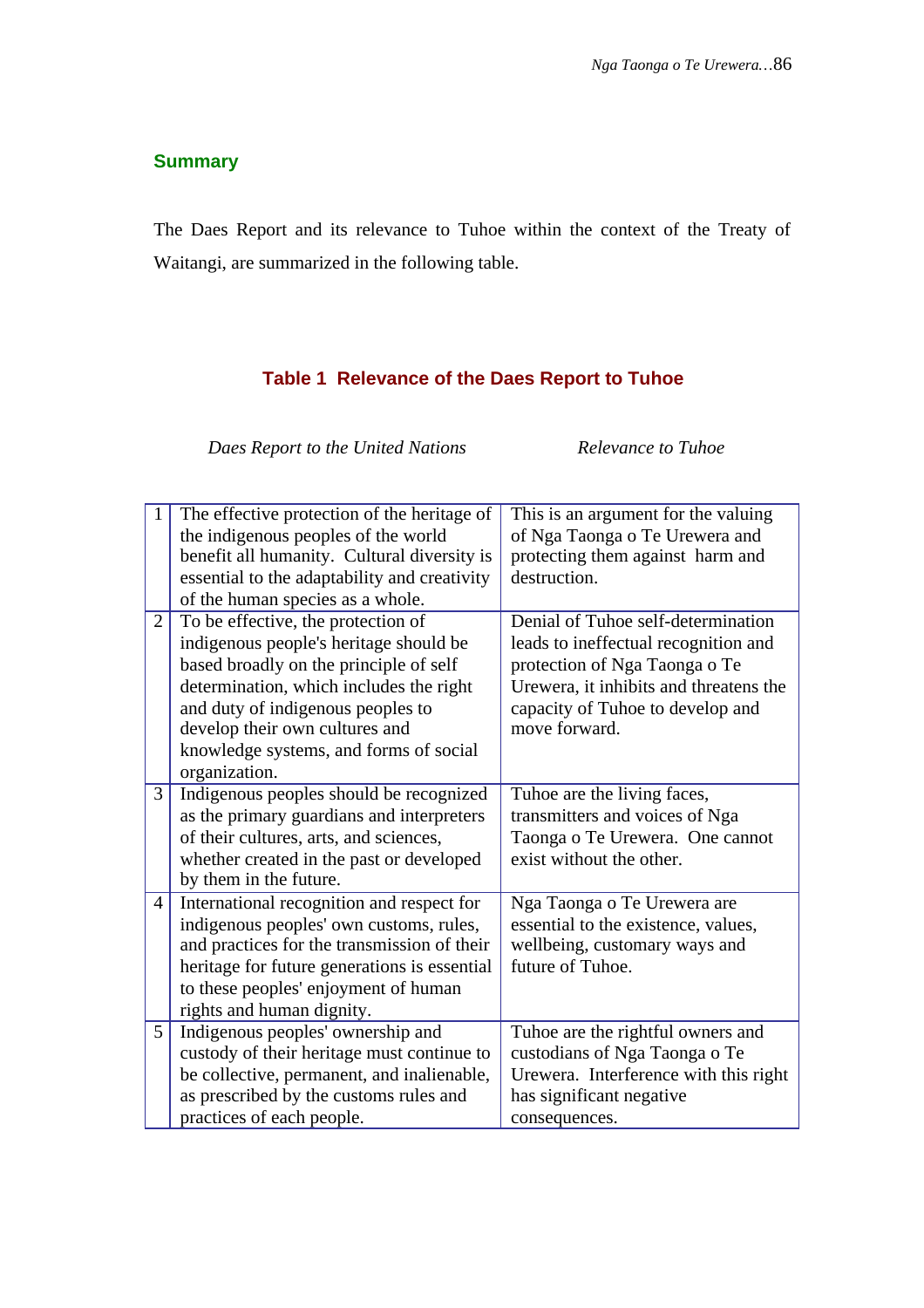## Table 1 Relevance of the Daes Report to Tuhoe (continued)

## *Daes Report to the United Nations Relevance to Tuhoe*

| 6 | The discovery, use and teaching of         | Nga Taonga o Te Urewera and          |
|---|--------------------------------------------|--------------------------------------|
|   | indigenous peoples' knowledge, arts and    | Tuhoe are synonymous. Interference   |
|   | cultures is inextricably connected with    | with this synonymity has significant |
|   | the traditional lands and territories of   | negative consequences.               |
|   | each people. Control over indigenous       |                                      |
|   | areas and resources is essential to the    |                                      |
|   | continued transmission of indigenous       |                                      |
|   | peoples' heritage to future generations,   |                                      |
|   | and its full protection.                   |                                      |
| 7 | To protect their heritage, indigenous      | Denial of Tuhoe self-determination   |
|   | peoples must control their own means of    | leads to ineffectual recognition and |
|   | cultural transmission and education. This  | protection of Nga Taonga o Te        |
|   | includes the right to the continued use,   | Urewera both inhibits and threatens  |
|   | and wherever necessary, the restoration    | the capacity of Tuhoe to develop and |
|   | of their own languages.                    | move forward.                        |
| 8 | To protect their heritage, indigenous      | Tuhoe are the living faces,          |
|   | peoples must also exercise control over    | transmitters and voices of Nga       |
|   | all research conducted within their        | Taonga o Te Urewera. One cannot      |
|   | territories, or which uses their people as | exist without the other.             |
|   | subjects of study.                         |                                      |
| 9 | The free and informed consent of the       | Tuhoe are the living faces,          |
|   | indigenous owners should be an essential   | transmitters and voices of Nga       |
|   | prescription of any agreements which       | Taonga o Te Urewera. One cannot      |
|   | may be made for the recording, study, use  | exist without the other.             |
|   | or display of indigenous peoples'          |                                      |
|   | heritage.                                  |                                      |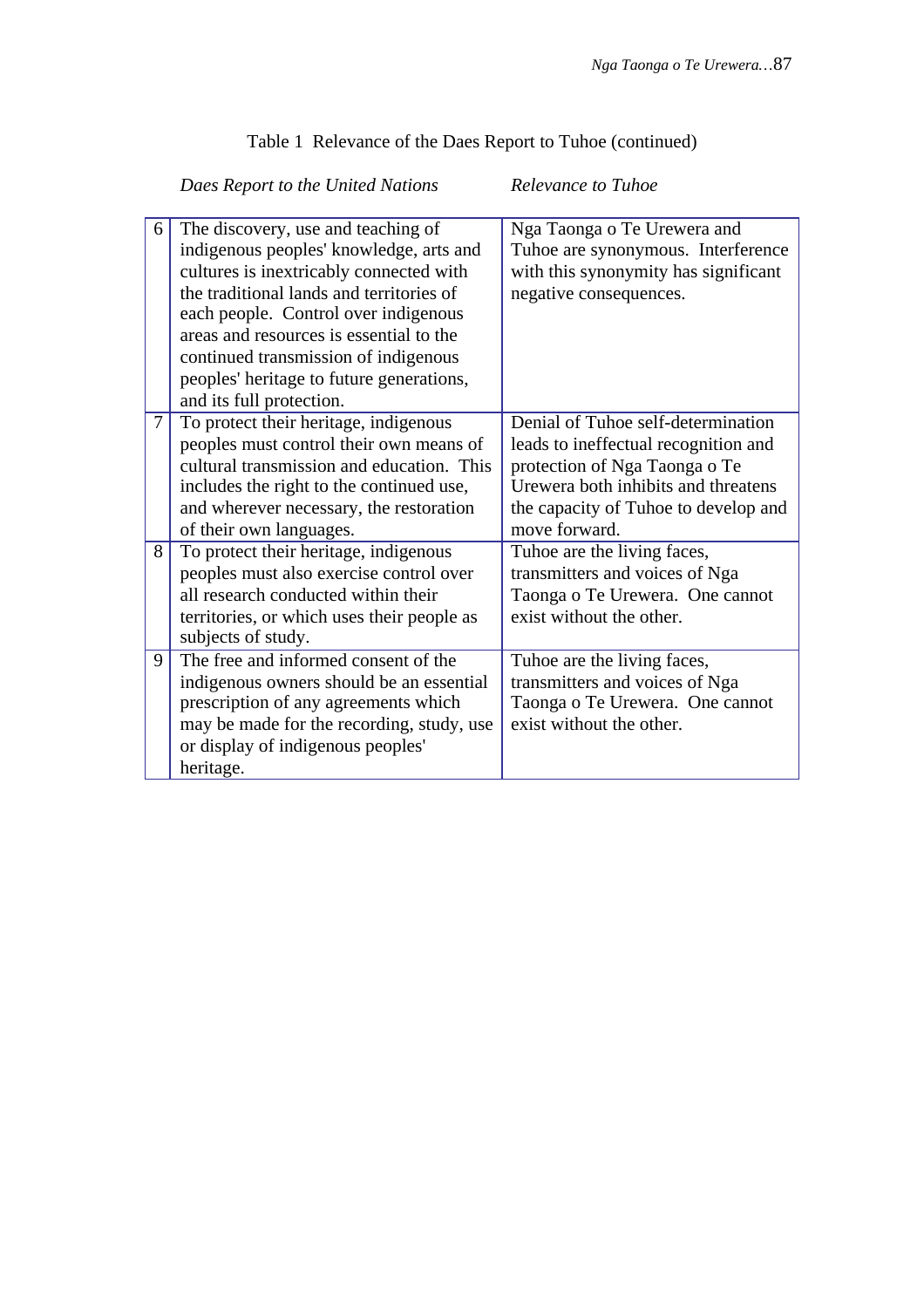## **CONCLUSIONS**

In this report we have furnished evidence and argument to demonstrate the Tuhoe-Te Urewera synonimity as reflected in the uniquely Tuhoe concept of matemateaone. Because the concept is intimately tied to Te Urewera, only Tuhoe name and manifest matemateaone; it is an exclusively Tuhoe tikanga. Without Te Urewera, without Tuhoe, the concept ceases to exist, and to some extent, so will the people. Such is the fragile balance of relationality between land, people and heritage.

Of Te Urewera, we pointed out the psychological importance of having a sense of place and belonging – a sense of identity rooted in and nurtured by Te Urewera. And the worth of an identity should not be underestimated. People with threatened identities are more prone to feeling insecure, marginalised, worthless and insignificant. From here, the pathway towards crime, poor health, pathology and even suicide is a short one.

Yet Te Urewera affords us a sense of origin and community that motivates purpose. The Tuhoe leaders in the generations before us attempted to retain our lands and our cultural property in the face of extreme agression. We have retained a small yet threatened measure of land, surrounded by the much vaster acreages that were unjustly and wrongfully taken from us. Nowhere is this more obvious than in what is now known as Te Urewera National Park. National Park signage is simply a reminder of the marginalised and tenuous nature our Tuhoe/Te Urewera synonimity.

When these researchers went in search of Nga Taonga o Te Urewera and asked questions about who owns, who cares for, who protects and who has access to our Taonga, the results were revealing. Much of the intellectual property right is possessed by photographers, writers (and their descendants) and publishers who are not Tuhoe. Research on Tuhoe continues to be authorised and negotiated by others, including Crown agents who are not Tuhoe. Except for a few items and collections,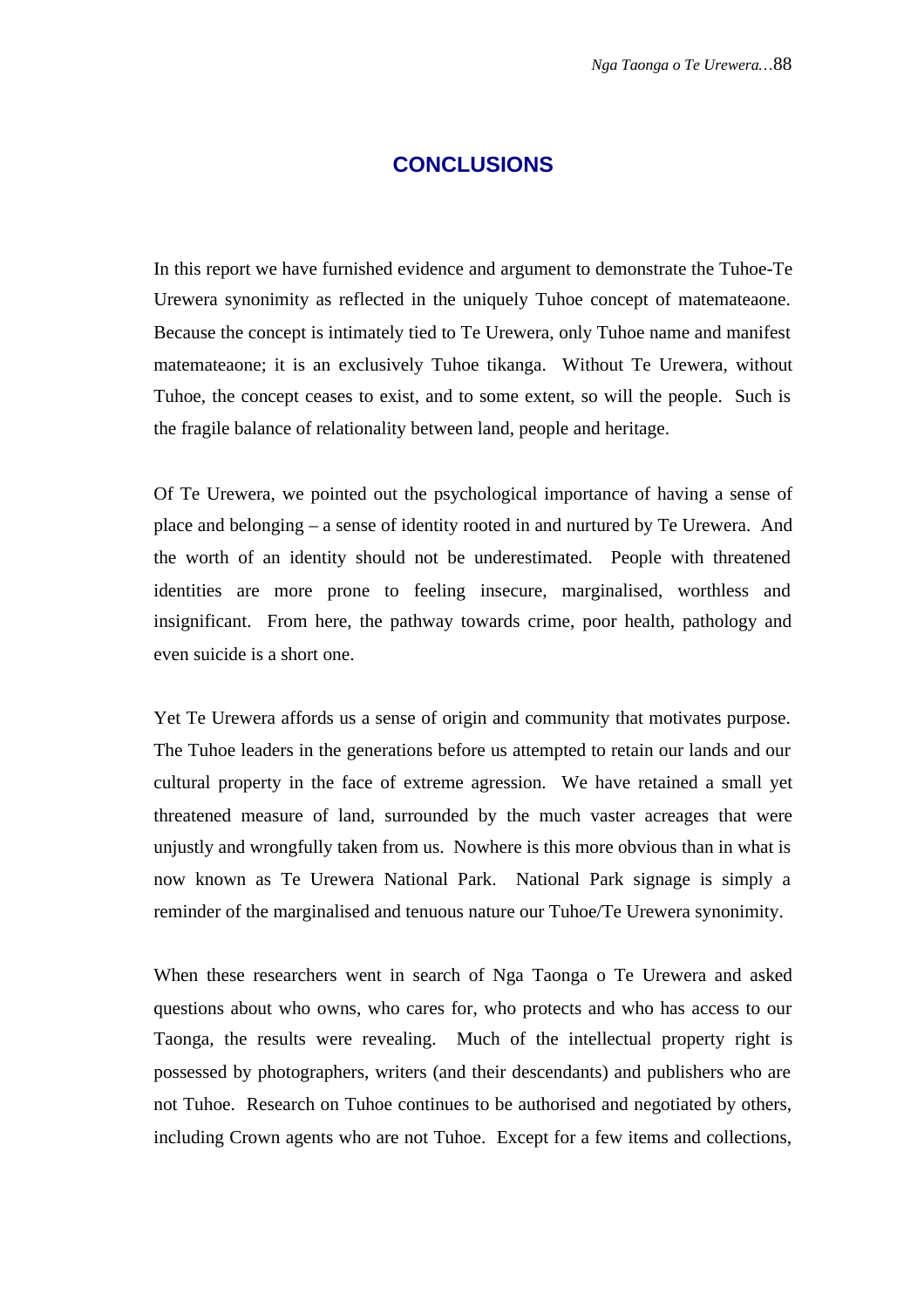all of our taonga held in museums or private collections (excluding hapu and whanau collections) are owned and managed by non-Tuhoe entities. The major land mass that consistutes Te Urewera is Crown owned and managed, not on behalf of Tuhoe, but for the nation as a whole. This effectively marginalises any Tuhoe contribution to the management process.

We did however, note some examples of the repatriation of taonga to their rightful owners, or to institutions within the Te Urewera rohe. We also noted how taonga are currency and their intended circulation as valued objects rather than collectible. Where items have been collected, we noted the recent attempts at participatory and joint management, particularly by some museums and by Te Aniwaniwa. With regards this latter arrangement with Te Aniwaniwa, the example is exceptional and probably more a reflection of particular staff and their individual relationships with Tuhoe, rather than a result of institutional will.

Tuhoe shares a 'commonality of experience' with indigenous communities around the globe. The experience of historical injustice, displacement and struggle against identity loss, fragmentation, marginalisation and community disarticulation is a continuing one and unlikely to be completely resolved in the immediate future. Resolution will be a long process during which it is hope that many of the issues raised in this report will continue to be remembered and satisfactorily negotiated to rest.

### **Ways forward**

Much needs fixing. Where there is a will to make reparation and to put things right, there is a way. In this report we have pointed to examples of indigenous ownership, control and joint management. The return to Tuhoe, in the same condition at the time of alienation, as the rightful inheritors, owners and custodians of those things that we have defined as Nga Taonga o Te Urewera, including those lands and taonga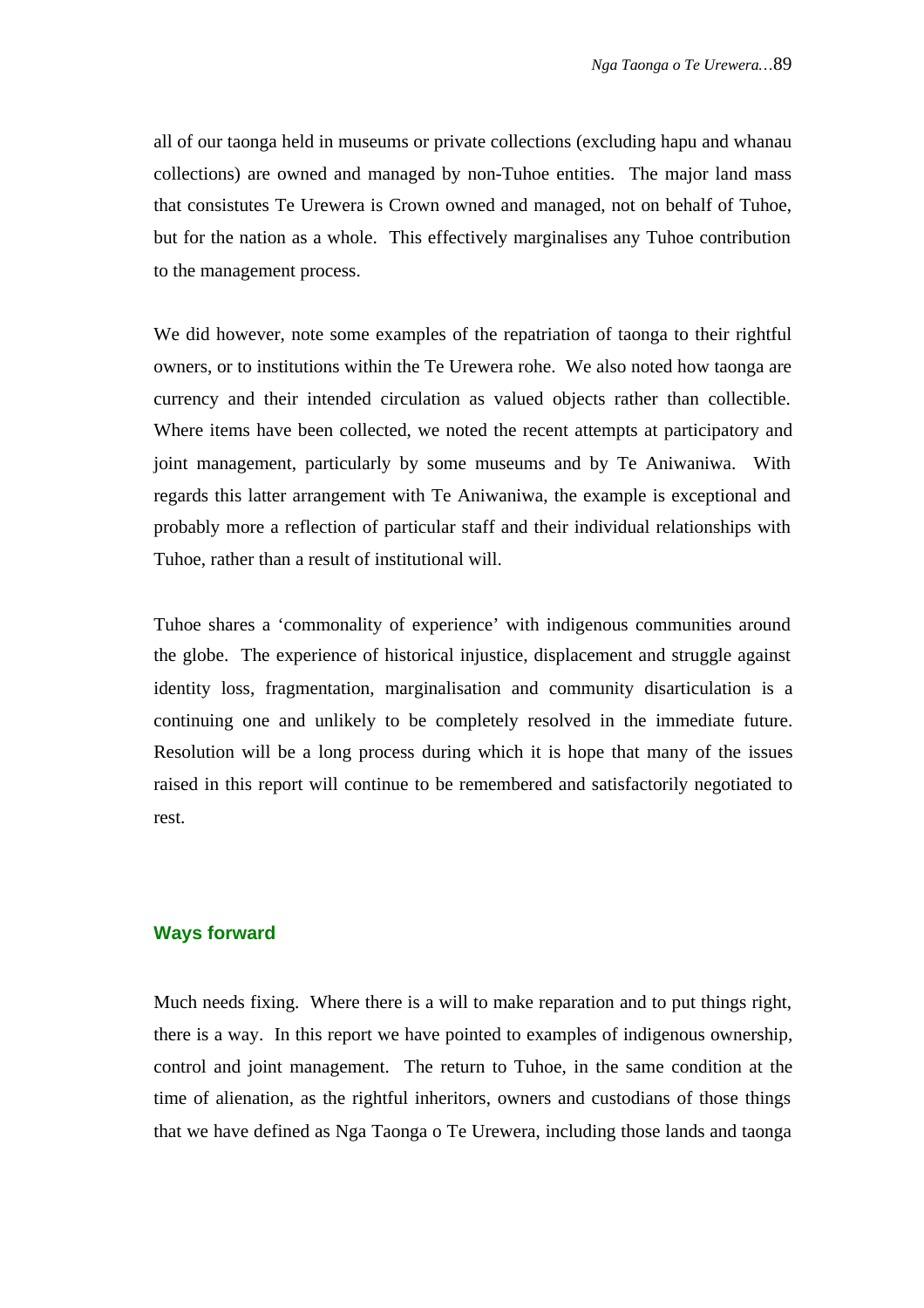within Te Urewera National Park, should be the starting point for the resolution of Tuhoe grievances. Models exist to make this a possibility.

Kua kiia nei e te koroua ra,

Kaore te po nei morikarika noa! Te ohonga ki te ao, rapu kau noa ahau. Ko te mana tuatahi ko te Tiriti o Waitangi Ko te mana tuarua ko te Kooti Whenua Ko te mana tuatoru ko te Mana Motuhake; Ka kiia i reira ko te Rohe Potae o Tuhoe……..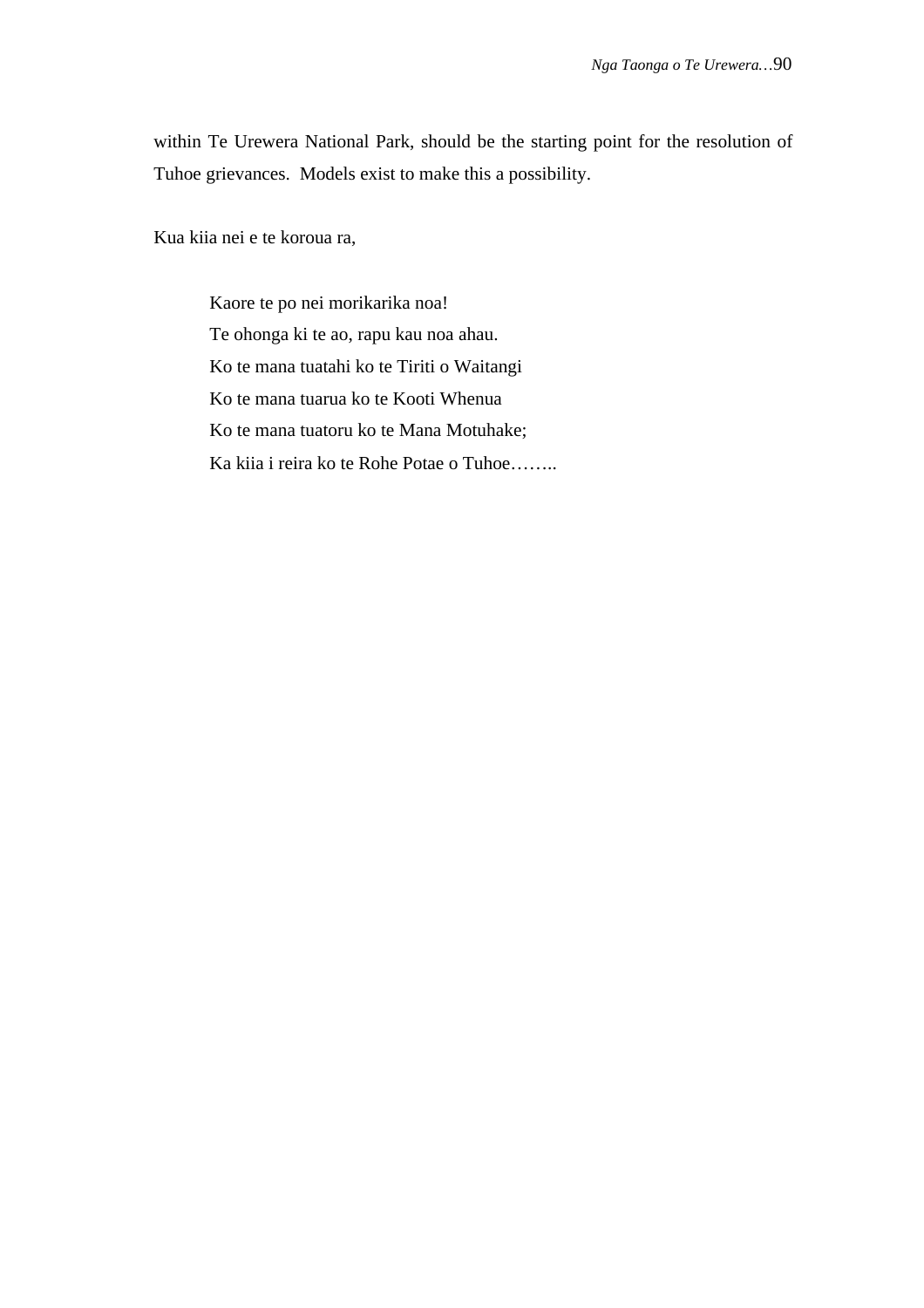#### References

*Historical Review - Whakatane District and Historical Society* 11, no. 3 (1963).

*Tu Tangata Maori News Magazine*, no. 4 (1982).

*The Otago Witness*, 19 March 1986, 17.

Barkan, Elazar. "Amending Historical Injustices: The Restitution of Cultural Property an Overview." In *Claiming the Stones/Naming the Bones: Cultural Property and the Negotiation of National and Ethnic Identity*, edited by E Barkan and R Bush, 16-50. Los Angeles: Getty Press, 2002.

Best, Elsdon. *The Maori*. Wellington: Harry H Tombs, 1924.

———. *The Maori as He Was: A Brief Account of Maori Life as It Was in Pre-European Days*. Edited by Zealand New, Science Board of and Art, *New Zealand. Board of Science and Art. Manual, No. 4.* Wellington, N.Z.,: Dominion Museum, 1924.

———. *The Pa Maori : An Account of the Fortified Villages of the Maori in Pre-European and Modern Times, Illustrating Methods of Defence by Means of Ramparts, Fosses, Scarps and Stockades*. Wellington: A. R. Shearer Govt. Printer, 1975.

———. *Tuhoe, the Children of the Mist; a Sketch of the Origin, History, Myths and Beliefs of the Tuhoe Tribe of the Maori of New Zealand, with Some Account of Other Early Tribes of the Bay of Plenty District*. Vol. 1 & 2. Wellington: A. H. & A. W. Reed, 1925.

Binney, Judith. "Encircled Lands - Vol 2: A History of the Urewera 1878-1912." Wellington: Crown Forestry Rental Trust, 2002.

———. *Redemption Songs : A Life of Te Kooti Arikirangi Te Turuki*. Auckland, N.Z.: Auckland University Press, 1995.

- Binney, Judith, and Gillian Chaplin. *Nga Morehu: The Survivors*. Auckland; New York: Oxford University Press, 1990.
- Binney, Judith, Gillian Chaplin, and C. J. Wallace. *Mihaia the Prophet Rua Kenana and His Community at Maungapohatu*. wellington: Oxford University Press, 1979.
- Boast, R. P. "The Crown and Te Urewera in the 20th Century a Study of Government Policy." 2002.
- Breakwell, G. *Coping with Threatened Identities*. London: Methven & Co. Ltd, 1986.
- Brown, Jo-Marie. "People of the Mist: Staying-Put Teens Love the Quiet Life." *New Zealand Herald*, Thursday May 15 2003.

Buck, Peter Henry. *Vikings of the Sunrise*. Philadelphia, Pennsylvania: Lippincott, 1938.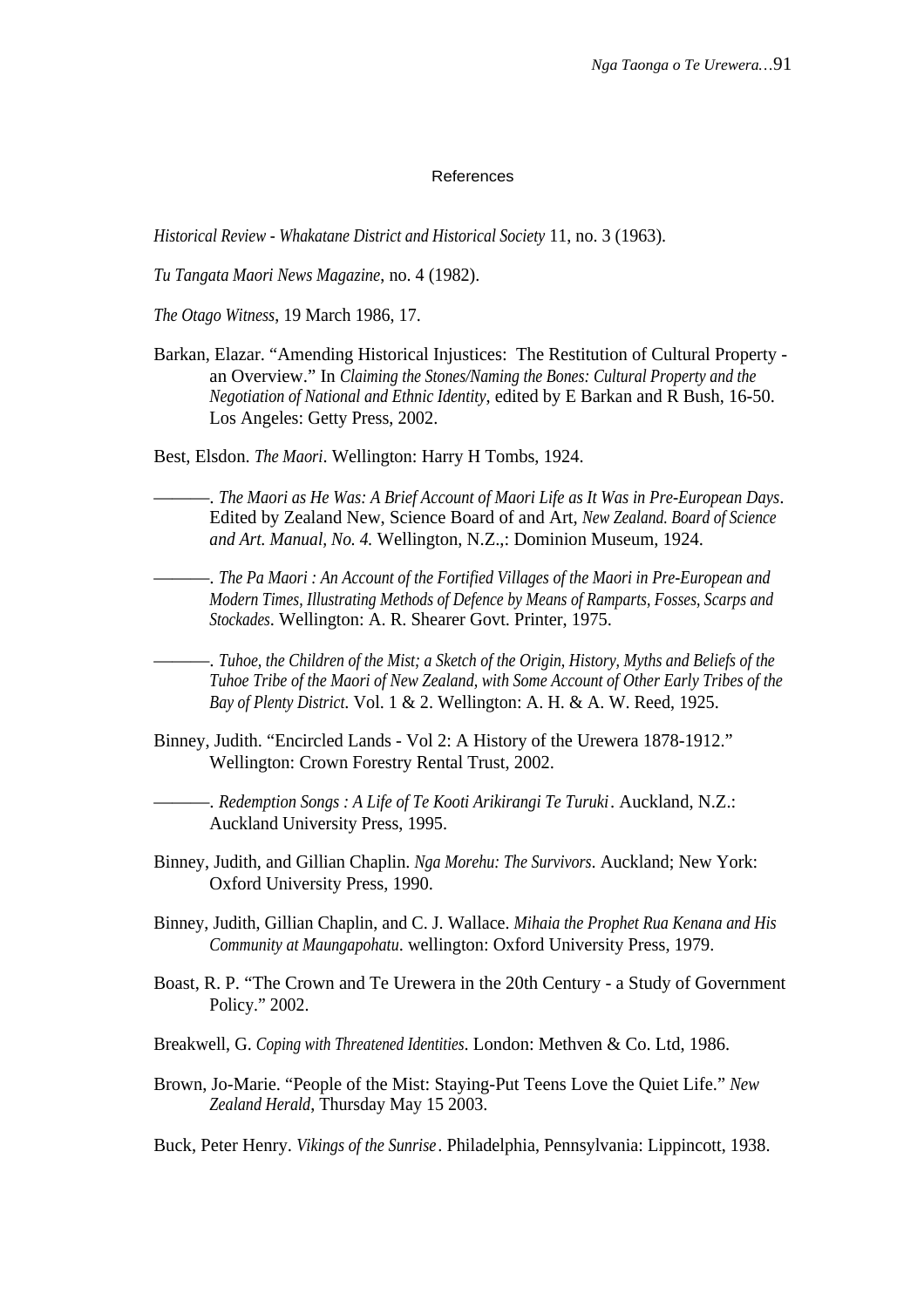- Burton, Edgar. "Tramping through Tuhoeland: Reminiscences of a Journey in 1924." *Historical Review - Whakatane District and Historical Society* 13, no. Sept/Dec (1965).
- Cernea, Michael. "Risks, Safeguards, and Reconstruction: A Model for Population Displacement and Resettlement." In *Risks and Reconstruction: Experiences of Resettlers and Refugees*, edited by M M Cernea and C McDowell, 11-55. Washington DC: The World Bank, 2000.
- Cleaver, P. "Urewera Roading." Wellington: A report for the Crown Forestry Rental Trust, 2002.
- Colenso, William. "Excursion in the Northern Island of New Zealand in the Summer of 1841-42." Launceston: Office of the Lauceston Examiner, 1841.
	- ———. "Notes and Reminiscences of Early Crossings of the Romantically-Situated Lake Waikaremoana, County of Hawkes Bay, of Its Neighbouring Country, and of Its Peculiar Botany; Performed in the Years 1841 and 1843." *Transactions and Proceedings of the New Zealand Institute* 27 (1894): 359-83.
- Common Wealth of Australia. "Australia Now: Indigenous Australians: Management of National Parks and Protected Areas." Online: [http://www.dfat.gov.au/facts/indg\\_parksmgmt.html](http://www.dfat.gov.au/facts/indg_parksmgmt.html), 2000.
- Coombes, B. "Scoping Report: Land-Based Environmental Impacts in the Urewera Inquiry District." Auckland: University of Auckland, 2001.
- Crampton, P, C Salmond, R Kirkpatrick, R Scarborough, and C Skelly. *Degrees of Deprivation in New Zealand - an Atlas of Socioeconomic Difference*. Auckland: David Bateman, 2000.
- Daes, Erica. "Discrimination against Indigenous Peoples: Protection of the Heritage of Indigenous Peoples." Doc no. E/CN.4/Sub.2/1995: Final report table at the United Nations, June, 21 1995.

-. "Protection of the Cultural and Intellectual Property of Indigenous Peoples." Doc no. E/CN.4/Sub.2/1993/28: Draft report table at the United Nations, July, 28 1993.

- Department of Lands & Survey Gisborne. *Land of the Mist : The Story of the Urewera National Park*. Wellington: Government Printer, 1983.
- Dixon, J, and K Durrheim. "Displacing Place-Identity: A Discursive Approach to Locating Self and Other." *British Journal of Social Psychology* 2000, no. 39 (2000): 27-44.
- Fullilove, M T. "Psychiatric Implications of Displacement: Contributions from the Psychology of Place." *The American Journal of Psychiatry* 153, no. 12 (1996): 1516- 23.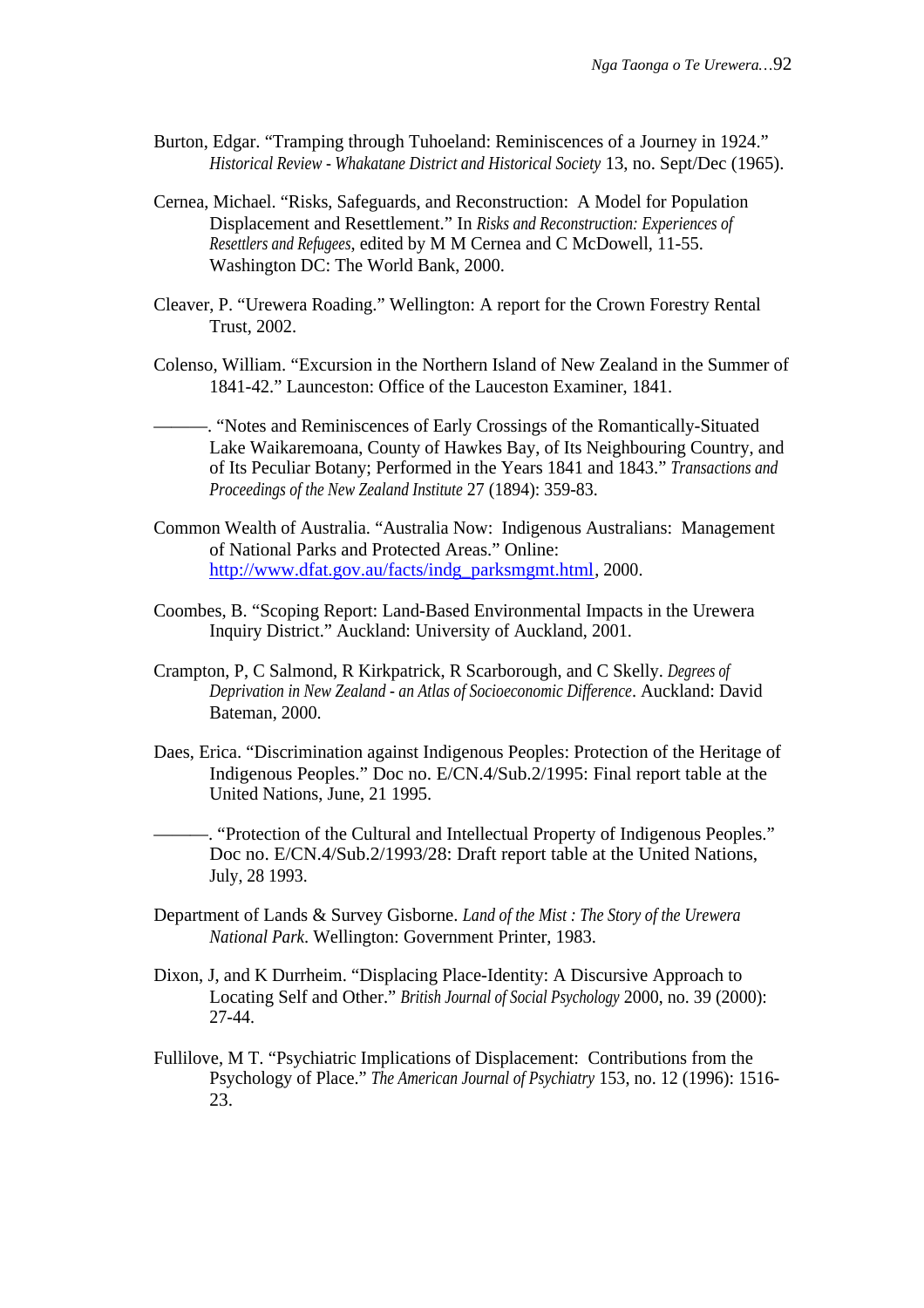- Gallen, R. G., and A North. *A Souvenir Booklet of Waikaremoana, Wairau-Moana, Waikare-Iti : A Concise History of the Lakes, the People and the Land*. Wellington: Urewera National Park Board, 1977.
- General Services Administration and the Department of Commerce. *Cultural Resources and Consultations with Native American Tribes - Report Prepared for the National Oceanic and Atmospheric Administration* [retrieved 1 July 2003]. Available from <http://boulder.noaa.gov/updates/tribes.html>.
- Guerin, B. "Personal communication", Hamilton 03/07/03.
- Guthrie, J K, and J E Paki. "Joint Ministerial Inquiry Lake Waikaremoana Report to the Ministers of Maori Affairs, Hon Tau Henare, Minister of Conservation, Hon Dr Nick Smith." Dunedin; Wellington: Solicitor Maori Trustee, 27/08/98.
- Haami, Bradford. *Dr. Golan Maaka : Maori Doctor*. North Shore City, N.Z.: Tandem Press, 1995.
- Hay, R. "A Rooted Sense of Place in Cross-Cultural Perspective." *The Canadian Geographer* 42, no. 3 (1998): 245-47.
- Heurea, TePoroa. "Letter to Hon. Sandra Lee, Minister of Conservation." 05/09/2001.
- Holloway, L, and P Hubbard. *People and Place: The Extraordinary Geographies of Everyday Life*. Essex, England: Prentice Hall, 2001.
- Janke, T. "Our Culture, Our Future. Report on Australian Indigenous Cultural and Intellectual Property Rights." Australian Institute of Aboriginal and Torres Strait Islander Studies and the Aboriginal and Torres Strait Islander Commission., 1998.
- Johnson, Gordon Wills. *Urewera National Park*. Christchurch, New Zealand: Bascands Limited, 1976.
- Karetu, T. S. "Ka Tangi Hoki Ko Au." *Te Ao Hou*, no. 69 (1971): 8-10.
- King, Michael, and Marti Friedlander. *Moko: Maori Tattooing in the 20th Century*. [Wellington,: Alister Taylor, 1972.
- Mataamua, R. "Te Mata O Te Rakau a Tuhoe." MA, Victoria University, 1998.
- *The Mataatua Declaration on Cultural and Intellectual Property Risghts of Indigenous Peoples*. Wellington: Ministry of Maori Development, 1995.
- Mazumdar, S, and S Mazumdar. "Sacred Space and Place Attachment." *Journal of Environmental Psychology* 13 (1993): 231-42.
- McCreary, J. R., and J. I. Rangihau. *Parents and Children of Ruatahuna*. Wellington, NZ.: University of Victoria, School of Social Science, 1958.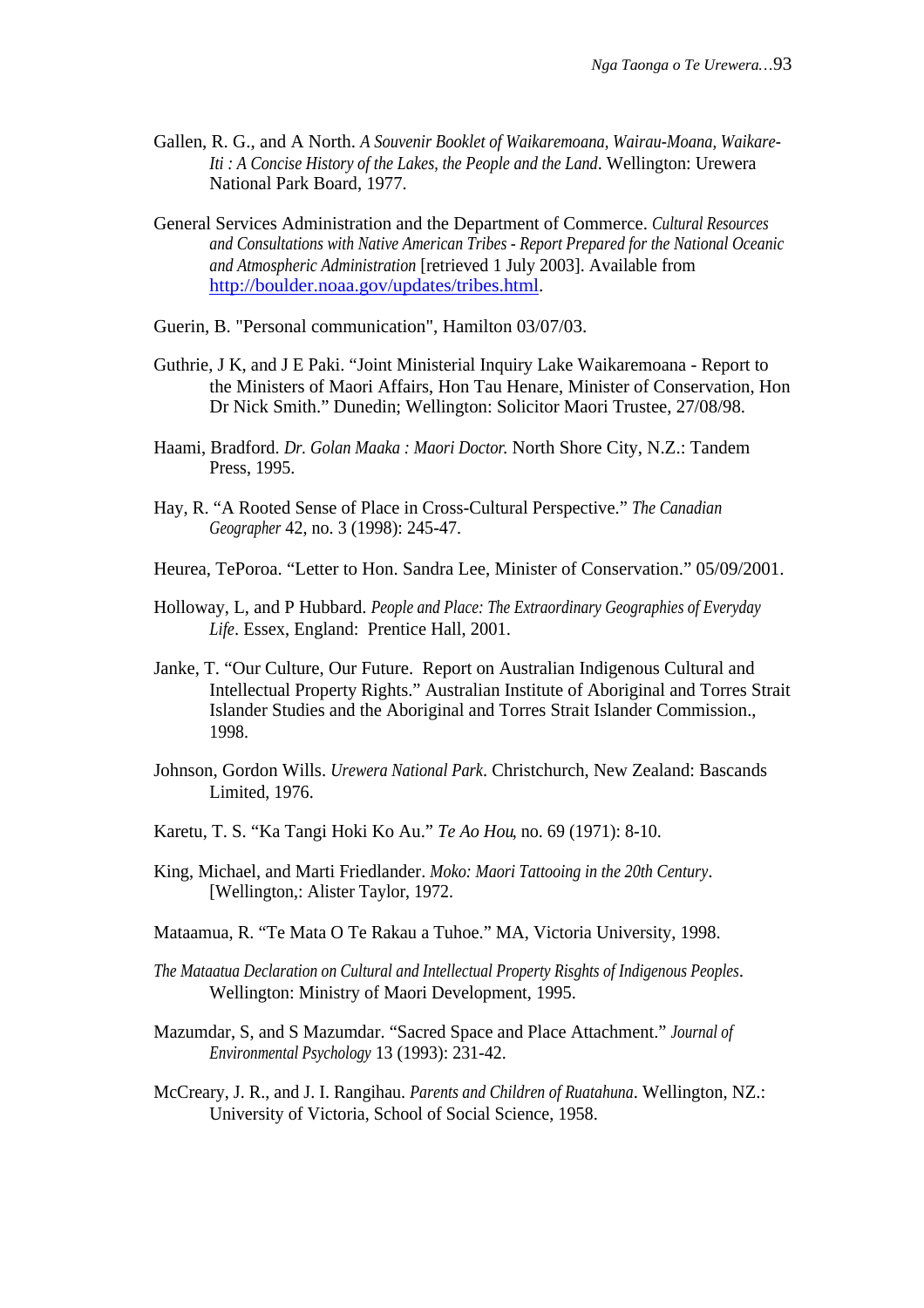- Metge, Joan. *A New Maori Migration : Rural and Urban Relations in Northern New Zealand*. London : Parkville, Vic.: University of London Athlone Press ; Melbourne University Press, 1964.
- Milroy, J. W. "Personal communication", Hamilton 26/08/03.
- Neich, R. "Some Early Maori Wood Carvings from Ruatahuna, Urewera District, New Zealand." *National Museum of New Zealand Records* 1, no. 8 (1976): 127-42.
- Ngata, Apirana, and Peter Henry Buck. In *Na to Hoa Aroha = from Your Dear Friend : The Correspondence between Sir Apirana Ngata and Sir Peter Buck, 1925-50*, edited by M. P. K. Sorrenson. Auckland, N.Z.: Auckland University Press in association with the Alexander Turnbull Library Endowment Trust and the Maori Purposes Fund Board, 1986.
- Nikora, Henare Tawhao. "Personal communication", Rotorua 15/05/03.
- Nikora, Tamaro Raymond. "Personal communication", Rotorua 08/05/03.
- O'Connor, T. *Te Manawa O Tuhoe : The Heart of Tuhoe Photographs by Terry O'connor*. Nelson: Craig Potton Publishing, 1997.
- Pere, Rangimarie Rose. "Taku Taha Maori: My Maoriness." In *He Matapuna a Source: Some Maori Perspectives*, edited by New Zealand Planning Council, 79. Wellington: New Zealand Planning Council, 1979.
- Poulin, Bryan, and Brenda Tahi. "A Study on Community Services and Development for Ruatahuna." Hamilton: Management Development Centre, University of Waikato, 1991.
- Price, Robert. *Through the Urewera Country*. Napier: Daily Telegraph, 1891.
- Rangihau, John. "The Maori." In *The New Zealanders*, edited by J Siers and J Henderson, 117-60. Wellington: Millwood Press, 1975.
- Ross, Malcolm. *Through Tuhoe Land Lord Ranfurly's Fairwell to the Maori People*, *Christchurch Press*. Christchurch, 1904.
- Seddon, R J. *Pakeha and Maori : A Narrative of the Premier's Trip through the Native Districts of the North Island of New Zealand, During the Month of March, 1894*. Wellington N.Z.: Govt. Printer, 1895.
- Sissons, J. *Te Waimana : The Spring of Mana : Tuhoe History and the Colonial Encounter.*, *Te Whenua Series No. 6*. Dunedin: University of Otago Press, 1991.
- Stoate, G H. "From a Letter from Lieut. G H Stoate Rn Hms Brisk, Napier, Saturday 20 September 1865." *Historical Review - Whakatane District and Historical Society* 20, no. 2 (1972): 111-13.